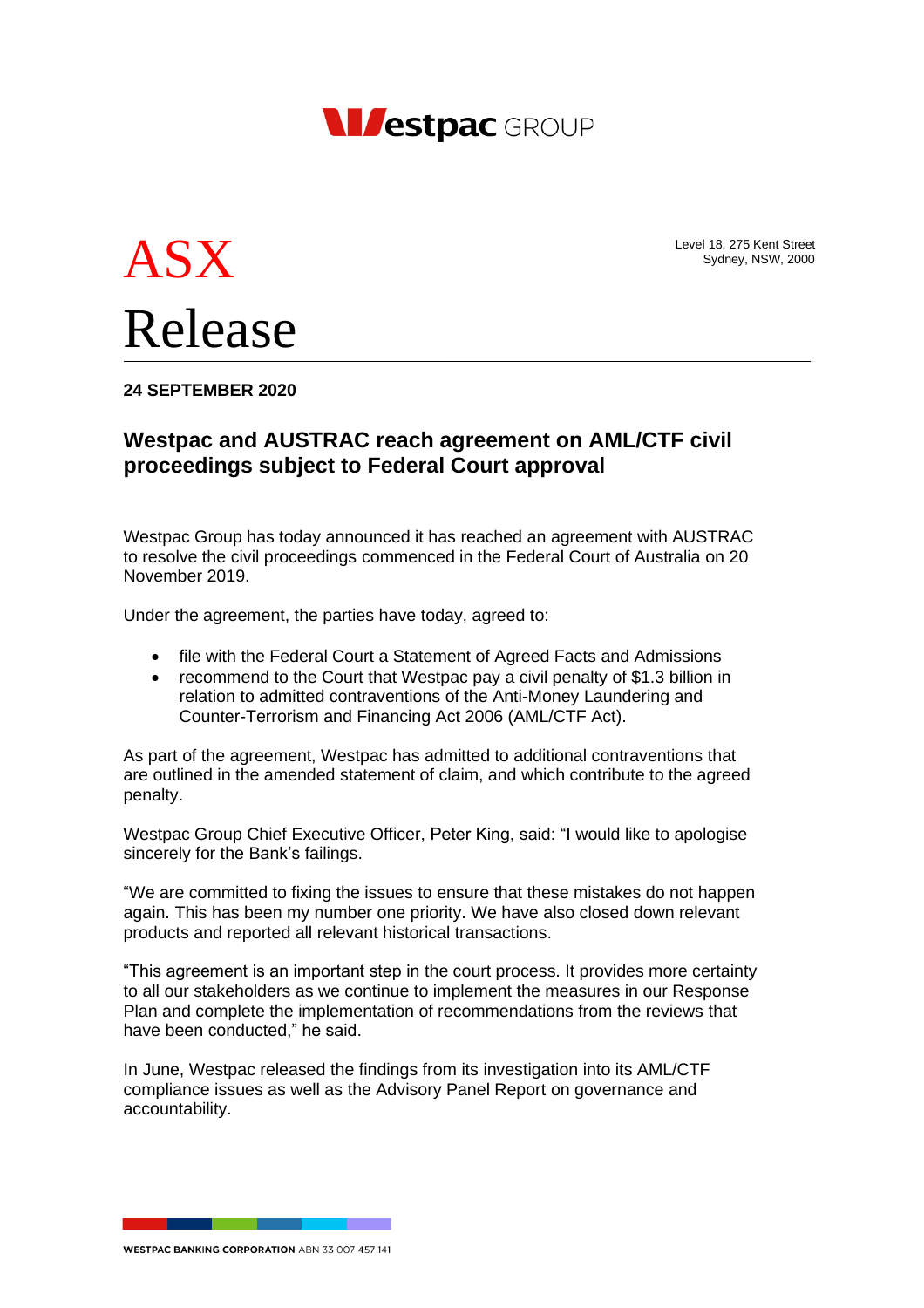

"Westpac is taking action to address the areas where we have failed and are implementing all the recommendations of the Advisory Panel Report," Mr King said.

"We are strengthening our financial crime capability. We acknowledge the important role Westpac must play in protecting the integrity of the financial system. As part of this process we are improving our end-to-end financial crime risk management processes and have established clearer accountabilities for AML/CTF compliance.

"Westpac has made substantial investments to strengthen its systems, processes, and controls to detect and report suspicious transactions.

"We have recruited about 200 financial crime people to the group, created a new Group Executive position directly responsible for improving our financial crime capability, and established a new Board Legal, Regulatory and Compliance subcommittee," he said.

"We have also undertaken a reassessment of our culture, governance and accountability and are embarking on a comprehensive, multi-year program to strengthen how we manage non-financial risk across the Group. This includes a significant investment in training to support our people to better identify, assess and manage risks.

"We are determined to continually lift our financial crime standards, comply with our obligations and uphold our customer, community, and regulatory expectations," Mr King said.

Westpac in its First Half 2020 results provided for an estimated penalty of \$900 million, and associated costs at which time the bank noted the proceedings were complex and ongoing, and the ultimate penalty following either a settlement or a hearing, and in each case as determined by the Court may be materially higher or lower than the amount provided for. The penalty that Westpac and AUSTRAC will recommend to the Court reflects the outcome of ongoing review and dialogue with AUSTRAC. Westpac will increase the provision in its accounts for the year ending 30 September 2020 by a further \$404 million to account for the higher estimated penalty and for additional costs, including AUSTRAC's legal costs of \$3.75 million.

The Statement of Agreed Facts and Admissions is attached.

# **For further information:**

**David Lording Andrew Bowden** Group Head of Media Relations **Head of Investor Relations** 0419 683 411 (02) 82534008 or 0438 284 863

This document has been authorised for release by Tim Hartin, General Manager & Company Secretary.

**WESTPAC BANKING CORPORATION ARN 33 007 457 141**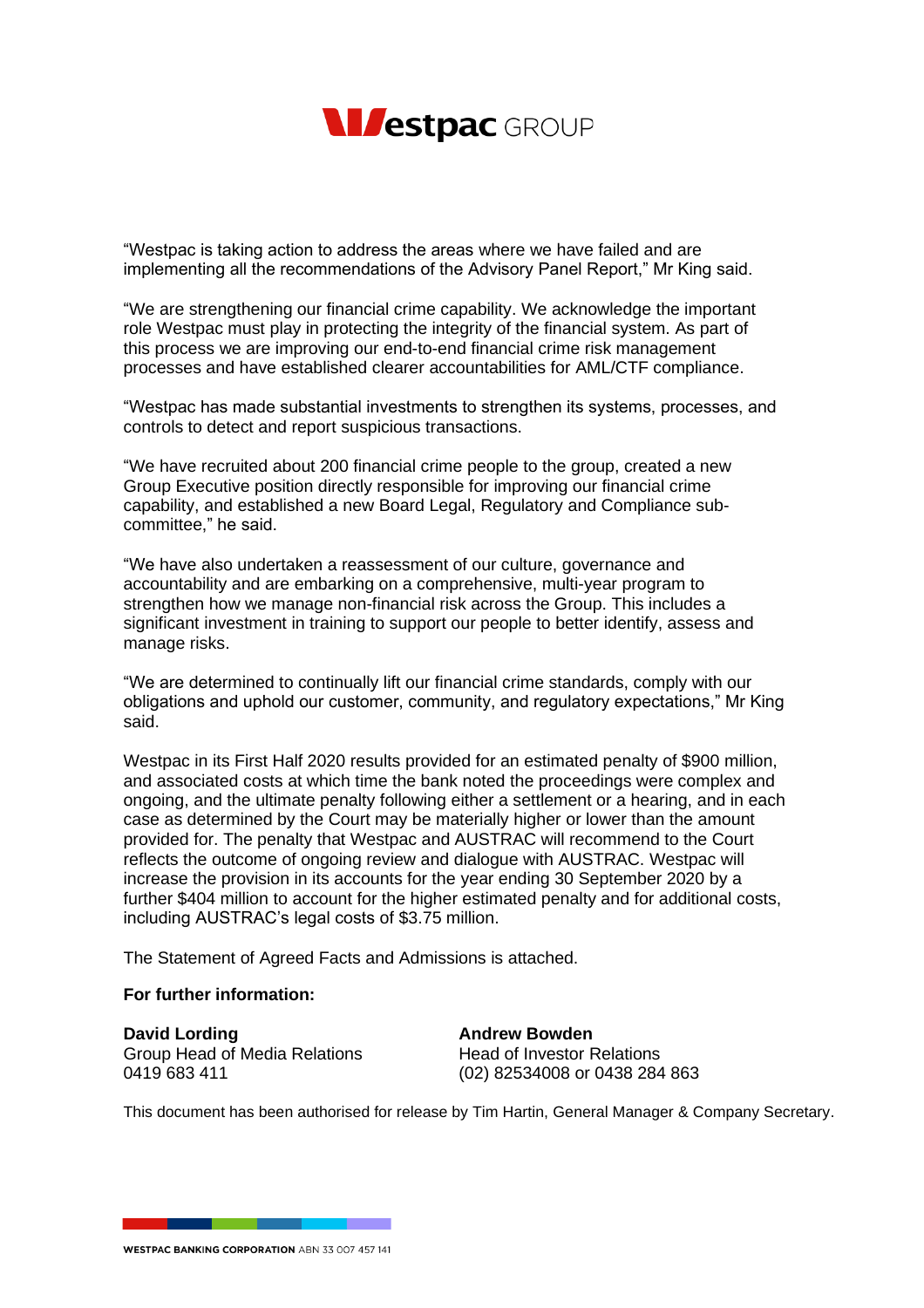Federal Court of Australia No. NSD 1914 of 2019 District Registry: New South Wales Division: Commercial and Corporations

# **CHIEF EXECUTIVE OFFICER OF THE AUSTRALIAN TRANSACTION REPORTS AND ANALYSIS CENTRE**  Applicant

# **WESTPAC BANKING CORPORATION ACN 007 457 141**  Respondent

# **STATEMENT OF AGREED FACTS AND ADMISSIONS**

# **Table of contents**

| А.             |                                    | <b>INTRODUCTION</b>                                                                                    |        |  |
|----------------|------------------------------------|--------------------------------------------------------------------------------------------------------|--------|--|
| В.             | <b>PARTIES AND BACKGROUND</b>      |                                                                                                        |        |  |
|                | <b>B.1</b>                         | <b>AUSTRAC</b>                                                                                         | 3      |  |
|                | B.2                                | Westpac                                                                                                | 4      |  |
|                | B.3                                | Correspondent banking                                                                                  | 4      |  |
|                | <b>B.4</b>                         | Direct Model Australasian Cash Management arrangements                                                 | 5      |  |
|                | <b>B.5</b>                         | <b>OSBSB</b> arrangements                                                                              | 6      |  |
| $\mathbf{C}$ . | <b>FACTS RELEVANT TO LIABILITY</b> |                                                                                                        |        |  |
|                | C.1                                | IFTI Reports - Contraventions of section 45 of the AML/CTF Act                                         | 8      |  |
|                | C.2                                | Information about the origin of the transferred money – contraventions of Part 5 of the<br>AML/CTF Act | 20     |  |
|                | C.3                                | Making and retaining records – contraventions of section 115 of the AML/CTF Act                        | 22     |  |
|                | C.4                                | Correspondent Banking Due Diligence - contraventions of section 98 of the AML/CTF<br>Act               | 24     |  |
|                | C.5                                | <b>AML/CTF Program</b>                                                                                 | 39     |  |
|                | C.6                                | Ongoing Customer Due Diligence – contraventions of section 36 of the AML/CTF Act                       | 52     |  |
| D.             |                                    | <b>FORMAL ADMISSIONS</b>                                                                               | 56     |  |
| Е.             | <b>FACTS RELEVANT TO RELIEF</b>    |                                                                                                        |        |  |
|                | E.1                                | Nature and extent of the contraventions                                                                | 57     |  |
|                | E.2                                | Loss or damage suffered                                                                                | 67     |  |
|                | E.3                                | Prior contraventions                                                                                   | 69     |  |
|                | E.4                                | Westpac's size and financial position                                                                  | 69     |  |
|                | E.5                                | Board and senior management involvement                                                                | 69     |  |
|                | E.6                                | Cooperation with AUSTRAC and contrition                                                                | 70     |  |
|                | E.7                                | Remediation, corrective measures and enhancements                                                      | 71     |  |
|                |                                    |                                                                                                        | page 1 |  |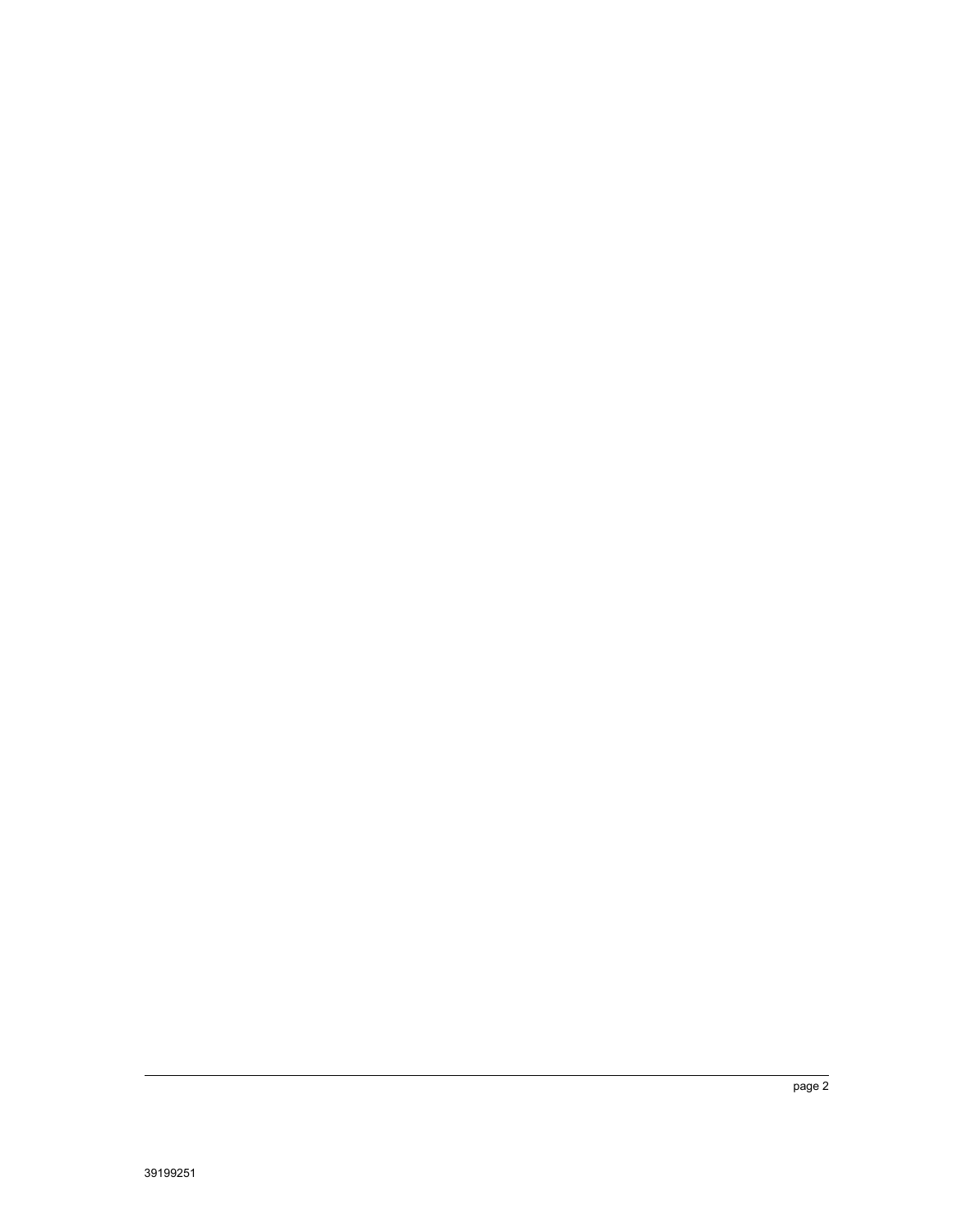Federal Court of Australia NO. NSD 1914 of 2019 District Registry: New South Wales Division: Commercial and Corporations

# **CHIEF EXECUTIVE OFFICER OF THE AUSTRALIAN TRANSACTION REPORTS AND ANALYSIS CENTRE**  Applicant

**WESTPAC BANKING CORPORATION ACN 007 457 141**  Respondent

# **A. INTRODUCTION**

- 1 This Statement of Agreed Facts and Admissions (**SAFA**) is made for the purposes of section 191 of the *Evidence Act 1995* (Cth) (**Evidence Act**) jointly by the Applicant (the Chief Executive Officer (**CEO**) of the Australian Transaction Reports and Analysis Centre (**AUSTRAC**)), and the Respondent, Westpac Banking Corporation (**Westpac**).
- 2 The SAFA relates to Proceedings NSD 1914/2019 commenced by the AUSTRAC CEO against Westpac on 20 November 2019 (**Proceedings**). By the Proceedings, the AUSTRAC CEO has sought declarations that Westpac contravened particular provisions of the *Anti-Money Laundering and Counter-Terrorism Financing Act 2006* (Cth) (**AML/CTF Act**), and orders that it pay pecuniary penalties to the Commonwealth.
- 3 This document identifies the facts relevant to the contraventions in the period 20 November 2013 to 20 November 2019 (the **Relevant Period**) admitted by Westpac for the purpose of the Proceedings. The facts agreed to, and the admissions made, are agreed to and made solely for the purpose of the Proceedings and do not constitute any admission outside of the Proceedings.
- 4 For the purposes of the Proceedings only, Westpac admits that it contravened sections 36(1), 45(2), 64(6) and 64(7)(f), 81, 98 and 115 of the AML/CTF Act in particular respects as set out in this SAFA.
- 5 The parties have reached agreement as to the terms of relief to be sought from the Court to resolve the Proceedings. The parties acknowledge that, under section 175 of the AML/CTF Act, it is ultimately for the Court to determine whether Westpac contravened a civil penalty provision and the quantum of any pecuniary penalties that should be ordered.

# **B. PARTIES AND BACKGROUND**

# **B.1 AUSTRAC**

6 The AUSTRAC CEO is appointed pursuant to section 211 of the AML/CTF Act. She is charged with enforcing compliance with the AML/CTF Act and subordinate legislation, including the *Anti-Money Laundering and Counter-Terrorism Financing Rules Instrument 2007 (No.1)* (**AML/CTF Rules**) and has brought the Proceedings in that capacity.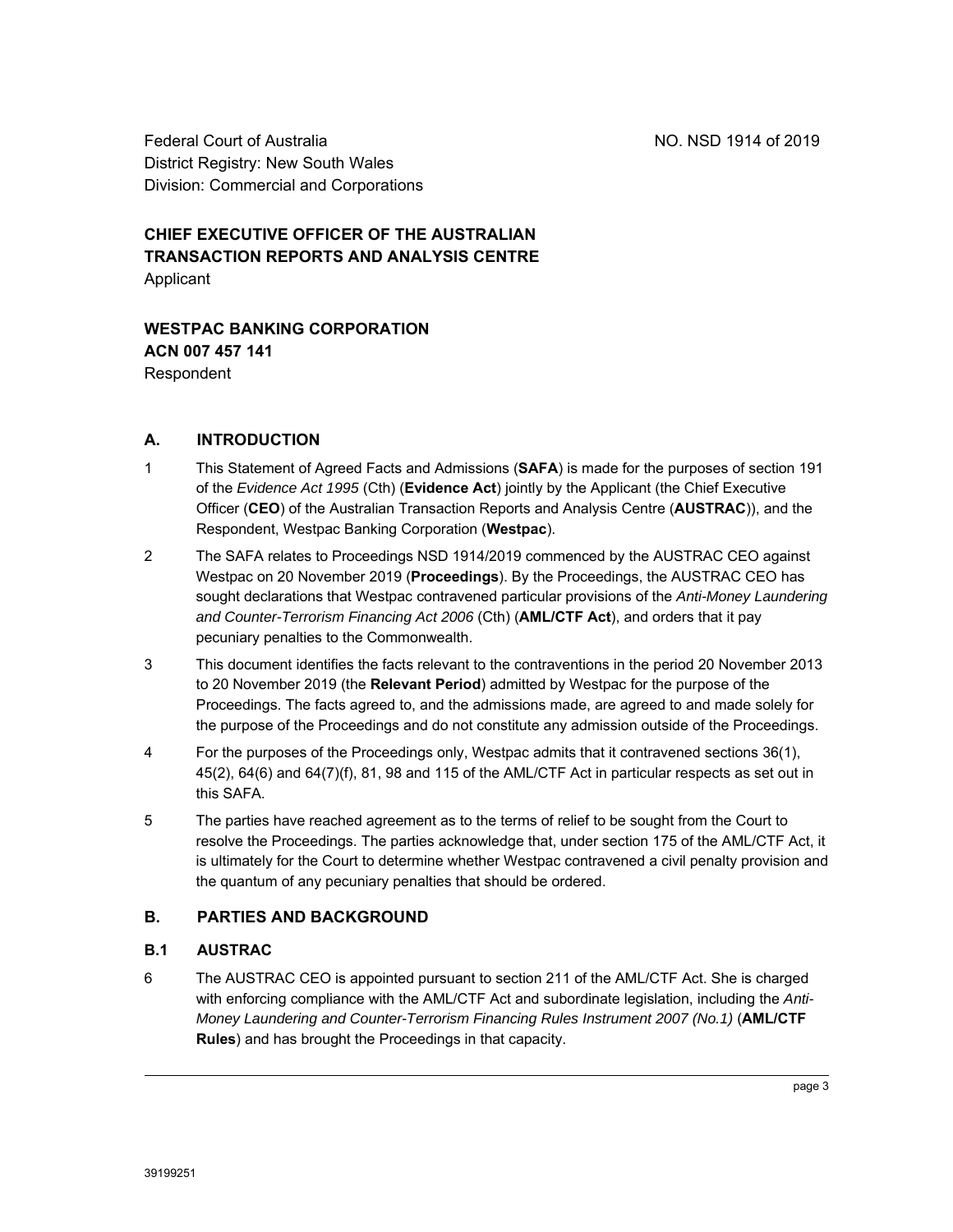## **B.2 Westpac**

- 7 Westpac is a company incorporated in Australia and a person within the meaning of section 5 of the AML/CTF Act. It is, and was at all material times, a reporting entity within the meaning of section 5 of the AML/CTF Act and a provider of designated services to customers within the meaning of section 6 of the AML/CTF Act.
- 8 At all material times, Westpac has been an Authorised Deposit-Taking Institution (**ADI**), being a corporation that is authorised under the *Banking Act 1959* (Cth) (**Banking Act**) to carry on banking business in Australia. At all material times it has carried on activities or business through a permanent establishment in Australia for the purposes of the AML/CTF Act.
- 9 Westpac is a provider of financial services, including retail, business and institutional banking and wealth management products and services.

### **B.3 Correspondent banking**

- 10 Correspondent banking, while an essential part of the international financial system, involves higher money laundering and terrorism financing (**ML/TF**) risks associated with cross-border movements of funds, jurisdiction risk (including the risks of operating in certain foreign countries) and risks associated with the transparency of the identity and source of funds of customers of the correspondent banks.
- 11 Throughout the Relevant Period, Westpac had a correspondent banking relationship (as defined under section 5 of the AML/CTF Act) with the parent entity of Bank A (**Bank A Parent**), a subsidiary of Bank G (**Bank G Subsidiary**), and Banks B, C, D, E, F, H, I, J, K, L, M, N, O and P set out in **Confidential Annexure A** to this SAFA (**correspondent banks**) because:
	- (a) Westpac and each correspondent bank were both banks;
	- (b) Westpac carried out an activity or business at or through a permanent establishment in Australia and the correspondent bank carried out an activity at or through a permanent establishment in another country;
	- (c) the relationship related, in whole or in part, to those permanent establishments;
	- (d) the relationship was not of a kind specified in the AML/CTF Rules: and
	- (e) the relationship involved a vostro account, being an account Westpac held for the correspondent bank in Australian dollars for the purpose of facilitating the settlement of international transactions on behalf of the correspondent bank's customers.
- 12 Westpac also had non-correspondent banking relationships with Banks A and G. The identity of these banks is set out in Confidential Annexure A.
- 13 At various points throughout the Relevant Period, Westpac had arrangements with each of the correspondent banks to allow for the international transfer of funds by overseas and domestic customers of the correspondent banks to Australian beneficiaries, as well as beneficiaries in other jurisdictions.
- 14 Those arrangements varied as between the correspondent banks, but included those described in sections B.4 and B.5 respectively below, being the Direct Model Australasian Cash Management arrangements and off-system bank state branch (**OSBSB**) arrangements.
- 15 Westpac's correspondent banking relationships with Banks B and C were also relevant to the LitePay product, described in section C.1.7 below.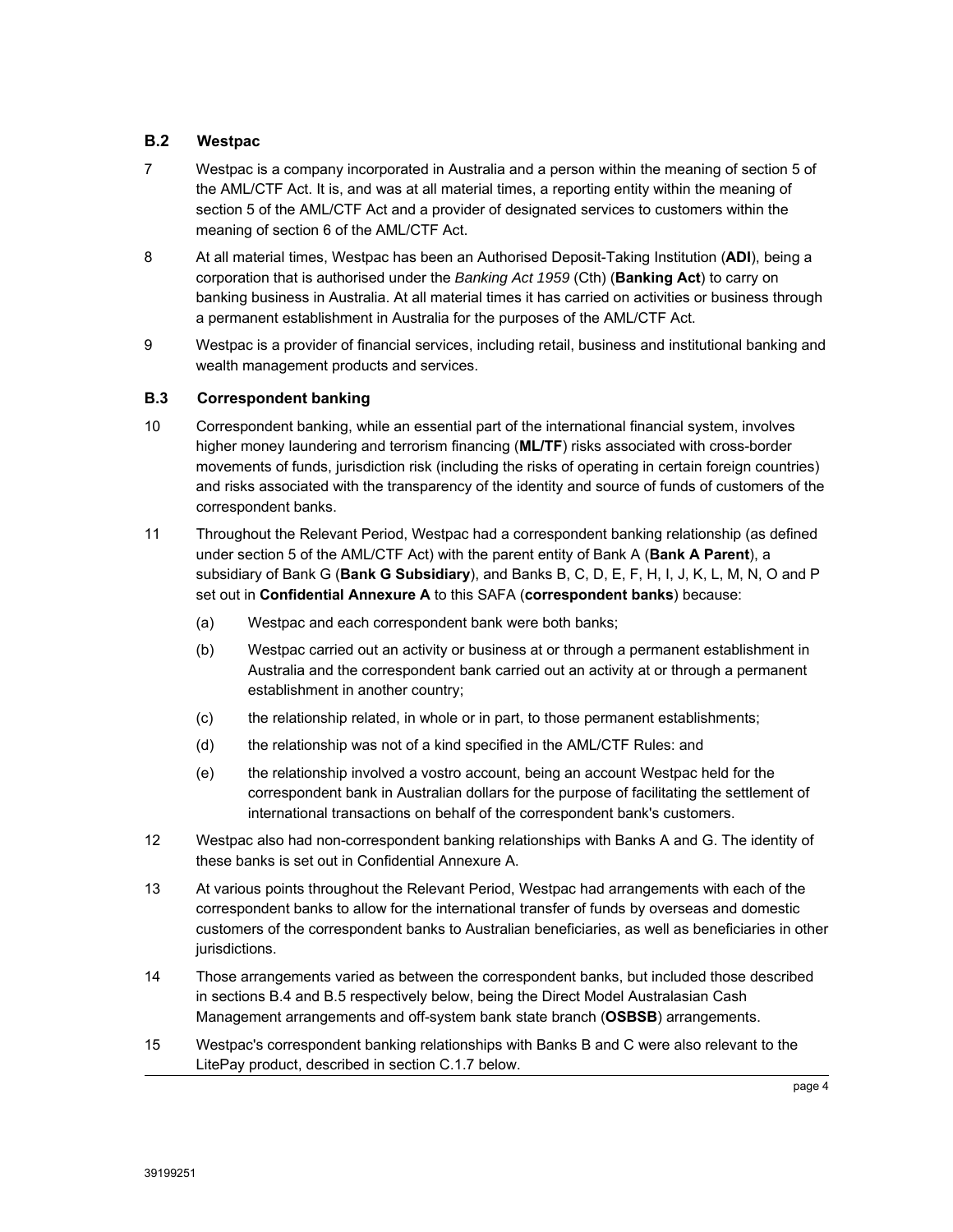### **B.4 Direct Model Australasian Cash Management arrangements**

- 16 Throughout the Relevant Period, Westpac had in place arrangements with a number of correspondent banks that were provided under what were known as the Australasian Cash Management (**ACM**) arrangements. The ACM arrangements provided by Westpac to correspondent banks involved varied models and offerings, variously referred to as ACM1, ACM2 and ACM3, among other names. For the purposes of these Proceeding, the key ACM arrangements were those offered to a number of correspondent banks, including to Banks A to F, which were known as the "Direct Model" arrangements (the **Direct Model ACM arrangements**) and to Banks B and C which were known as the "Referral Model" arrangements (the **Referral Model ACM arrangements**). For Banks A, C, D, E and F, the Direct Model ACM arrangements were part of what was referred to within Westpac as the ACM1 offering, whereas the Direct Model ACM arrangement with Bank B was referred to within Westpac as the Bank B Direct Model Arrangement. The Referral Model ACM arrangements with Banks B and C were referred to within Westpac as the ACM2 arrangements.
- 17 These Direct Model ACM arrangements varied as between the correspondent banks, but generally allowed the correspondent banks to use Westpac's infrastructure to process payments for their overseas and domestic customers through Westpac's direct access to the low value clearing network in Australia and New Zealand.
- 18 The functionality of the Direct Model ACM arrangements (particularly the ability to make recurring, low value payments from across the world) meant that they were an attractive solution for governments and corporate clients of correspondent banks. The Direct Model ACM arrangements enabled customers (payers) of correspondent banks to make low value as well as high value payments to multiple beneficiaries (payees) in Australia or New Zealand through a single communication channel. The sending of structured files is generally a more efficient and lower cost solution for government and other clients of correspondent banks than sending standard Society for Worldwide Interbank Financial Telecommunication (**SWIFT**) payment messages that involve a single payer and a single payee.
- 19 Payment instructions under the Direct Model ACM arrangements were generally initiated by the customer of the correspondent bank using the correspondent bank's platform. The correspondent bank then formatted the payment instructions into an agreed structured data file format (which could include multiple instructions) and transmitted that file to Westpac. Westpac referred to these instructions as 'batched files', 'structured data files' or 'structured files'. For the purposes of this SAFA, they are referred to as **Structured Files**.
- 20 The majority of instructions included in Structured Files received through the Direct Model ACM arrangements were for payments to be processed through the Direct Entry System (**Direct Entry**), a domestic payments system administered by the Australian Payments Network Limited (**AusPayNet**). The ACM payment channel was initially developed to facilitate government pension payments. Over time, additional types of commercial payments were sent through this channel by Bank A, including payment aggregator transactions (i.e., a payment aggregator in the foreign country collecting payment instructions from multiple parties) and supplier payments (i.e., global companies sending multiple payments to multiple suppliers in Australia).
- 21 Globally, most international transfers are sent as one-to-one payments (i.e. involve a single payer and a single payee) through the SWIFT network. These transfers must comply with the SWIFT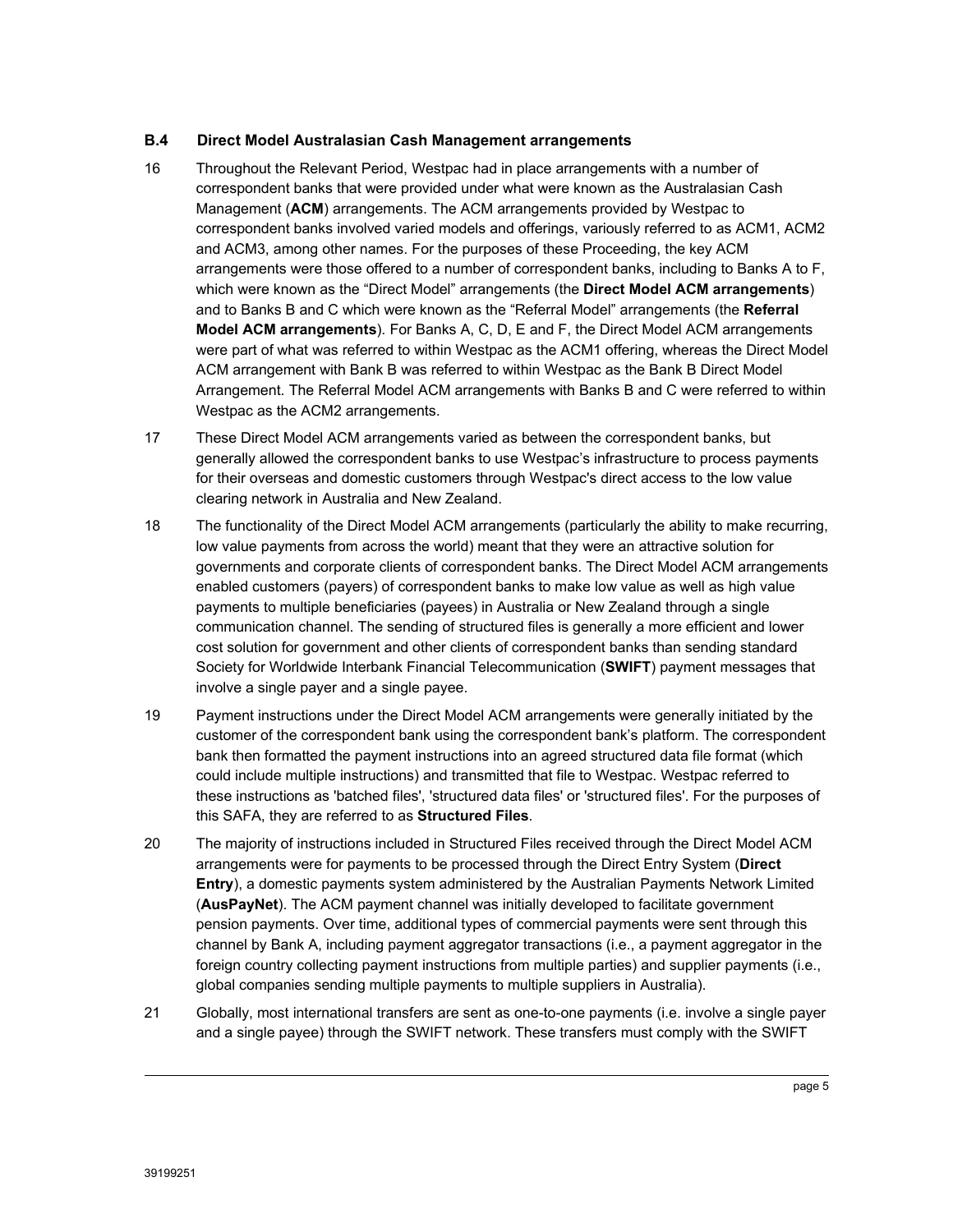messaging format and SWIFT Guidelines, which outline mandated data fields. These data fields include certain data about the ordering customer, or payer, and about the payee.

- 22 The Structured Files sent through the Direct Model ACM arrangements could contain multiple payment instructions and were sent to Westpac via SWIFT FileAct, which is a secure file transfer mechanism between correspondent banks designed and provided by SWIFT, or via a direct HTTP or SCP connection between the correspondent bank and Westpac. These file transfer mechanisms allow the transmission of non-SWIFT formatted content (containing less payment information than the standard SWIFT payment messages, such as MT103 payment messages). SWIFT FileAct was designed for, amongst other things, the transmission of payment instructions.
- 23 Where instructions were sent through the Direct Model ACM arrangements, once received, Westpac loaded the Structured Files onto the Direct Entry or the Real Time Gross Settlement (**RTGS**) service, after which the funds were dispersed to the beneficiaries in accordance with the instructions contained in the Structured Files. Thereafter, the correspondent bank settled payment for the transfer of funds contained in the Structured Files through its corporate operating account with Westpac, save for Bank A, which settled payments for instructions in the Structured Files through a corporate operating account held with its affiliate entity. Each of these corporate operating accounts was a vostro account for the purposes of the AML/CTF Act and AML/CTF Rules.
- 24 The Direct Model ACM arrangements involved the provision of designated services by Westpac to customers within the meaning of section 6(1) of the AML/CTF Act.
- 25 The Referral Model ACM arrangements with Banks B and C generally involved a correspondent bank referring a customer to Westpac. Westpac would open an account in the name of the overseas customer or a related entity. Transactions on the Westpac account could be facilitated through the correspondent bank's platform. Similar to the Direct Model ACM arrangements, the Referral Model ACM arrangements effected payments through Direct Entry, RTGS and Outgoing Telegraphic Transfer (**OTT**).
- 26 The Referral Model ACM arrangements involved the provision of designated services by Westpac to customers within the meaning of section 6(1) of the AML/CTF Act.

### **B.5 OSBSB arrangements**

### **B.5.1 The OSBSB arrangement with Bank B**

- 27 As noted above, the Direct Model ACM arrangement with Bank B was sometimes referred to as the Bank B Direct Model arrangement, the nature and operation of which is described immediately below.
- 28 The Direct Model ACM arrangement with Bank B differed from the Direct Model ACM arrangements with Banks A, C, D, E and F in a number of respects, including that it allowed for 'outgoing' international funds transfer instructions (**IFTIs**) (i.e., instructions to send funds out of Australia) as well as 'incoming' IFTIs (i.e., instructions to send funds into Australia). For the purposes of this SAFA, the arrangement that allowed for Westpac to send outgoing IFTIs as part of the Direct Model ACM arrangement with Bank B is called the **Bank B Outgoing IFTIs Arrangement**. Further detail regarding the Bank B Outgoing IFTIs Arrangement is set out in paragraphs 36 to 40.
- 29 For the Direct Model ACM arrangement with Bank B, Westpac provided Bank B with a corporate operating account comprising of a BSB and Account number (the **Bank B Settlement Account**).

page 6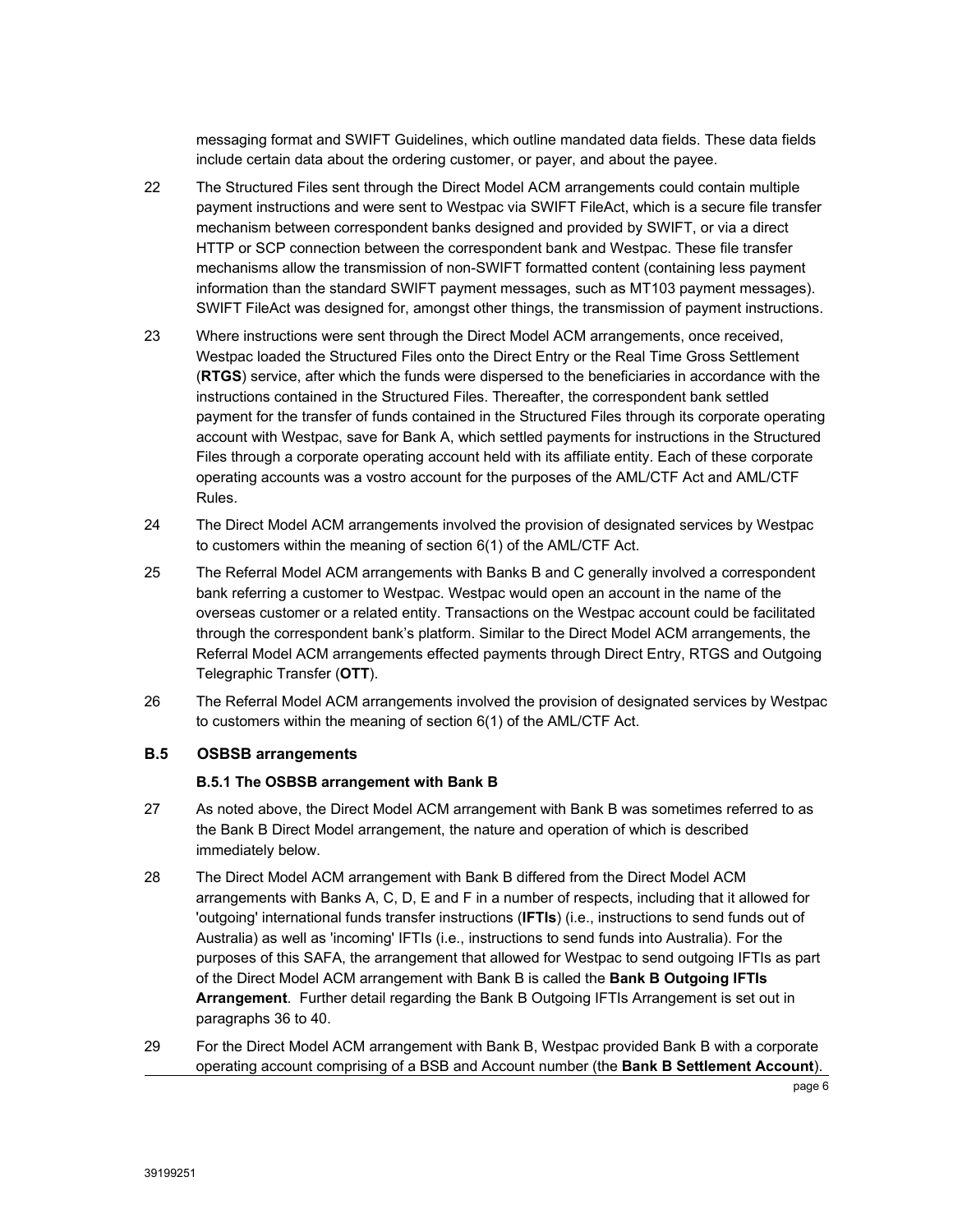In addition, Westpac provided Bank B with an OSBSB and linked this OSBSB to the Bank B Settlement Account. Westpac registered the OSBSB with AusPayNet under the name of Bank B. The registration of the OSBSB and the name were published by AusPayNet in its BSB database.

- 30 In its own books, Bank B created a number of sub-accounts. These sub-accounts were then provided with the OSBSB to Bank B's customers. Each customer had a different account number with the same OSBSB number. The settlement of funds upon receipt of a payment were to the Bank B Settlement Account. Each such sub-account mirrored an AUD account held by Bank B's customer with Bank B's Singapore branch (the **Singapore Account**).
- 31 Bank B allocated each sub-account a reference number. For transfers into and out of the Bank B Settlement Account, the reference number allocated by Bank B served as the account number used to process the payment through the domestic Australian payment systems. The OSBSB was registered in the name of the correspondent bank using the Westpac brand BSB range formula and with Westpac registered as the financial institution.
- 32 The OSBSB allocated to Bank B permitted it to create multiple sub-accounts and allocate each sub-account with a reference number which could be used as an account number for the purposes of transferring money to the OSBSB account through Direct Entry. As such, Bank B maintained customer accounts on its own ledgers using this OSBSB.

#### *Transfer instructions out of Bank B's Singapore Account – 'inward IFTIs'*

- 33 When a Bank B customer wished to transfer money out of their Singapore Account to an Australian payee, they could request that transfer by giving an instruction to Bank B in Singapore. Bank B's customer would instruct Bank B via the internet banking platform of Bank B. Bank B aggregated instructions received from its customers and provided them to Westpac in the form of a Structured File.
- 34 Westpac processed the transfer instruction through the appropriate Australian domestic payment system (i.e. Direct Entry, RTGS or by issuing a bank cheque).
- 35 Processing the transfer instruction through the Australian domestic payment system resulted in the transferred money being drawn from the Bank B Settlement Account. Bank B reduced the balance of the Singapore Account by a corresponding amount.

### *Transfer instructions into Bank B's Singapore Account – the Bank B Outgoing IFTIs Arrangement*

- 36 As set out in paragraphs 28 to 32, the Direct Model ACM arrangement with Bank B allowed 'outgoing IFTIs', being transfers to the AUD account held by Bank B's customer with Bank B in Singapore.
- 37 Money paid by a third party (i.e. a debtor of Bank B's customer) (the **Bank B Customer Debtor**) into the Bank B Settlement Account using the Australian domestic payment systems could then be transferred into the Singapore Account, via the Bank B Settlement Account. As with any bank account, the Bank B Customer Debtor could also deposit cash or cheque into the Bank B Settlement Account, at a Westpac branch. To make the payment, the Bank B Customer Debtor would use the OSBSB for the Bank B Settlement Account as the BSB number and the reference number for the sub-account.
- 38 Westpac reported transfers to the Bank B Settlement Account to Bank B by sending an account statement in BAI2 Statement Format to Bank B (in Singapore). "BAI2 Statement Format" is a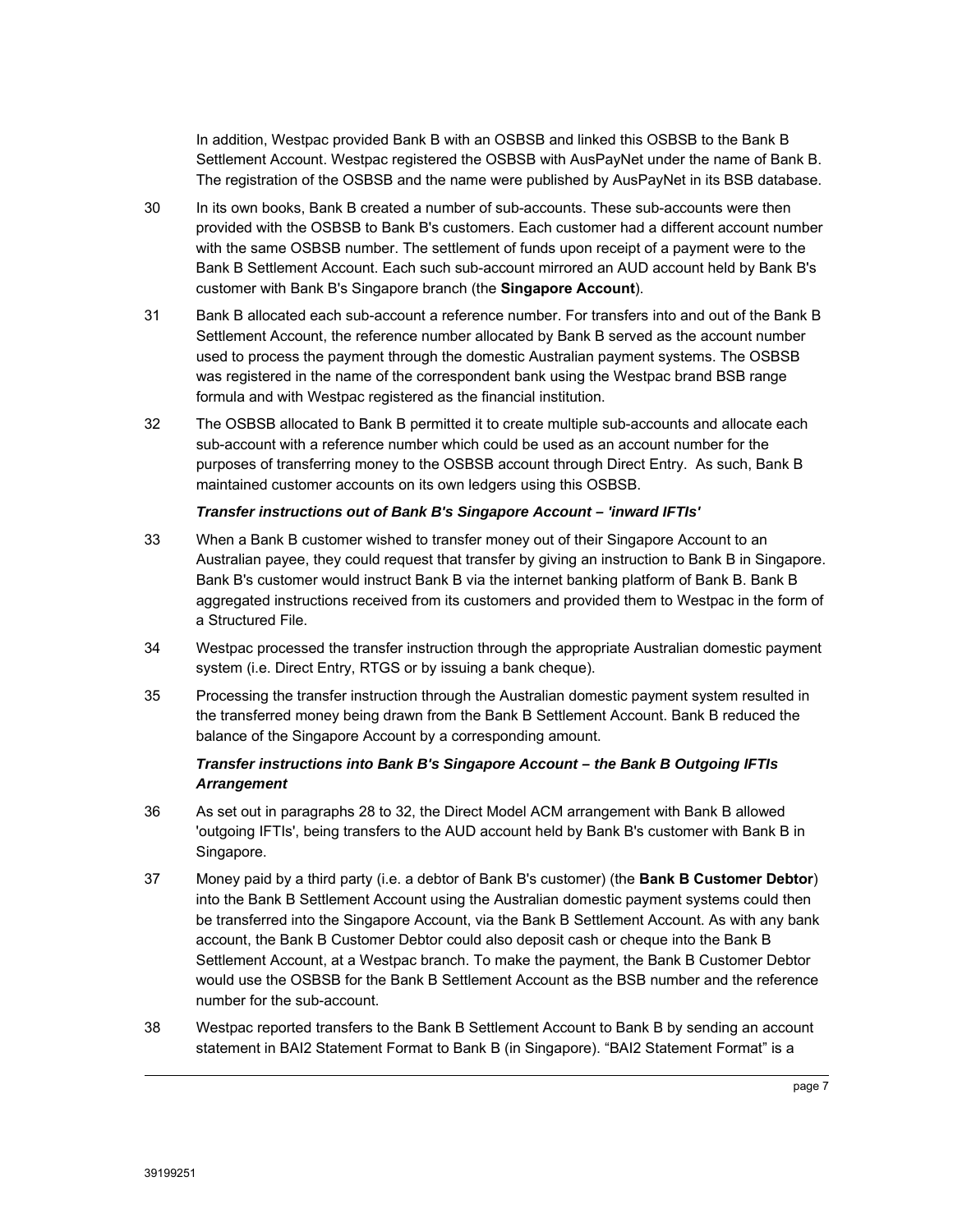standard format for account statements, to which Bank B requested minor changes for the purposes of the Bank B Outgoing IFTIs Arrangement. That account statement included the information required by Bank B to adjust the balance of the relevant Singapore Account to reflect the AUD amount of the money transferred.

- 39 Bank B adjusted the balance of the Singapore Account to reflect transfers into the Bank B Settlement Account that correspond to the relevant reference number. Such transfers into the Bank B Settlement Account resulted in a balance adjustment to the corresponding Singapore Account.
- 40 The OSBSB arrangements with Bank B described above involved the provision of designated services by Westpac to customers within the meaning of section 6(1) of the AML/CTF Act. In particular, transactions on the Bank B Settlement Accounts were designated services within the meaning of item 3, table 1 of section 6(1) of the AML/CTF Act.

#### **B.5.2 The OSBSB arrangement with Bank J**

- 41 Westpac provided Bank J Sydney branch with a corporate operating account (the **Bank J Settlement Account**). In addition, Westpac provided Bank J Sydney branch with an OSBSB. This OSBSB was registered by Westpac with AusPayNet and was published within the AusPayNet database. Bank J provided its customer with a unique account number for the OSBSB. Bank J's parent entity, domiciled in an overseas jurisdiction, sent payments to the Bank J Sydney branch Settlement Account to make and receive international payments on behalf of its customers, although, on Westpac's review, only one instance has been identified of an international payment being made or received on behalf of Bank J Sydney branch's customers.
- 42 The OSBSB allocated to Bank J permitted it to create multiple sub-accounts and allocate each sub-account with a reference number which could be used as an account number for the purposes of transferring money to the OSBSB account through Direct Entry. Bank J maintained customer accounts on its own ledgers using this OSBSB.
- 43 A third party (i.e. a debtor of Bank J's customer) (the **Bank J Customer Debtor**) could transfer money from an Australian bank account into the Bank J Settlement Account, using the Australian domestic payment systems. As with any bank account, the Bank J Customer Debtor could also deposit cash or cheques into the Bank J Settlement Account, at a Westpac branch or IDM. For deposits other than through ATMs, to make the payment, the Bank J Customer Debtor would use the OSBSB for the Bank J Settlement Account as the BSB number and the reference number for the sub-account or the Bank J Settlement Account details.
- 44 The OSBSB arrangements with Bank J described above involved the provision of designated services by Westpac to customers within the meaning of section 6(1) of the AML/CTF Act. In particular, transactions on the Bank J Settlement Account were designated services within the meaning of item 3, table 1 of section 6(1) of the AML/CTF Act.

# **C. FACTS RELEVANT TO LIABILITY**

### **C.1 IFTI Reports – Contraventions of section 45 of the AML/CTF Act**

### **C.1.1 The relevant IFTIs**

45 The admitted contraventions of section 45 of the AML/CTF Act concern certain IFTIs received or sent by Westpac under the following arrangements.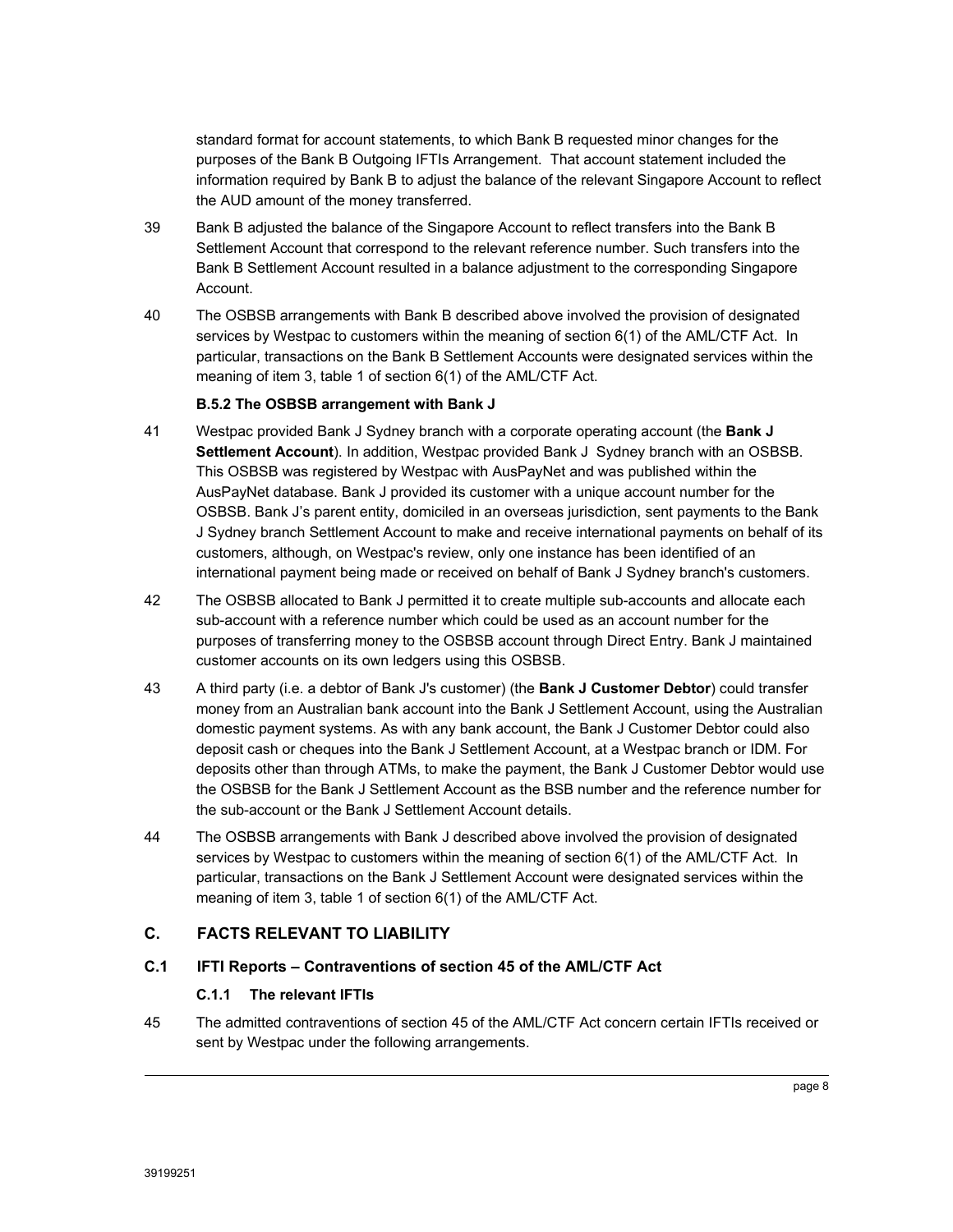#### Incoming IFTIs

- (a) IFTIs received by Westpac from Banks A, B, C and D under the Direct Model ACM arrangements (the **Bank A, B, C and D Incoming IFTIs**).
- (b) IFTIs received by Westpac under arrangements with Ordering Institution A (the **Ordering Institution A Incoming IFTIs**).

### **Outgoing IFTIs**

- (c) IFTIs sent by Westpac under the Bank B Outgoing IFTIs Arrangement (the **Bank B Outgoing IFTIs**).
- (d) IFTIs sent by Westpac under LitePay arrangements with Banks B, C and Q (the **LitePay Outgoing IFTIs**).

### IFTIs without payer names

(e) IFTIs received by Westpac from Banks A and F under the Direct Model ACM arrangements

### **C.1.2 Bank A, B, C and D Incoming IFTIs**

- 46 To the extent that Westpac was a recipient of an IFTI transmitted into Australia as described in item 2 of the table in section 46 of the AML/CTF Act (**incoming IFTI**), section 45(2) of the AML/CTF Act required Westpac, within 10 business days after the day on which the instruction was received by it, to give the AUSTRAC CEO a report about the instruction. That report was required, by section 45(3) of the AML/CTF Act, to be in the approved form and contain such information relating to the matter as was specified in the AML/CTF Rules.
- 47 During the Relevant Period, Westpac received approximately 29.6 million incoming IFTIs.
- 48 The following table sets out how many incoming IFTIs Westpac received from Banks A, B, C and D under the Direct Model ACM arrangements for the period from 5 November 2013 to 3 September 2018, and how many of these IFTIs were not reported within the required 10 business days (the **Late Bank A, B, C and D Incoming IFTIs**).

| Correspondent bank IFTIs received |            | <b>IFTIs not reported within 10</b><br>business days |
|-----------------------------------|------------|------------------------------------------------------|
| Bank A                            | 19,378,512 | 19,378,512                                           |
| Bank B                            | 36,251     | 36.251                                               |
| Bank C                            | 63.907     | 37                                                   |
| Bank D                            | 522,084    | 13.239                                               |

- 49 The Bank A, B, C and D Incoming IFTIs were:
	- (a) electronic funds transfer instructions for the purposes of section 8(1) of the AML/CTF Act in that:
		- (i) the customer (the payer) instructed either Bank A, B, C or D (which were banks for the purposes of section 8(1)(c)(ii) of the AML/CTF Act) to transfer money controlled by the payer to a third person (the payee) on the basis that the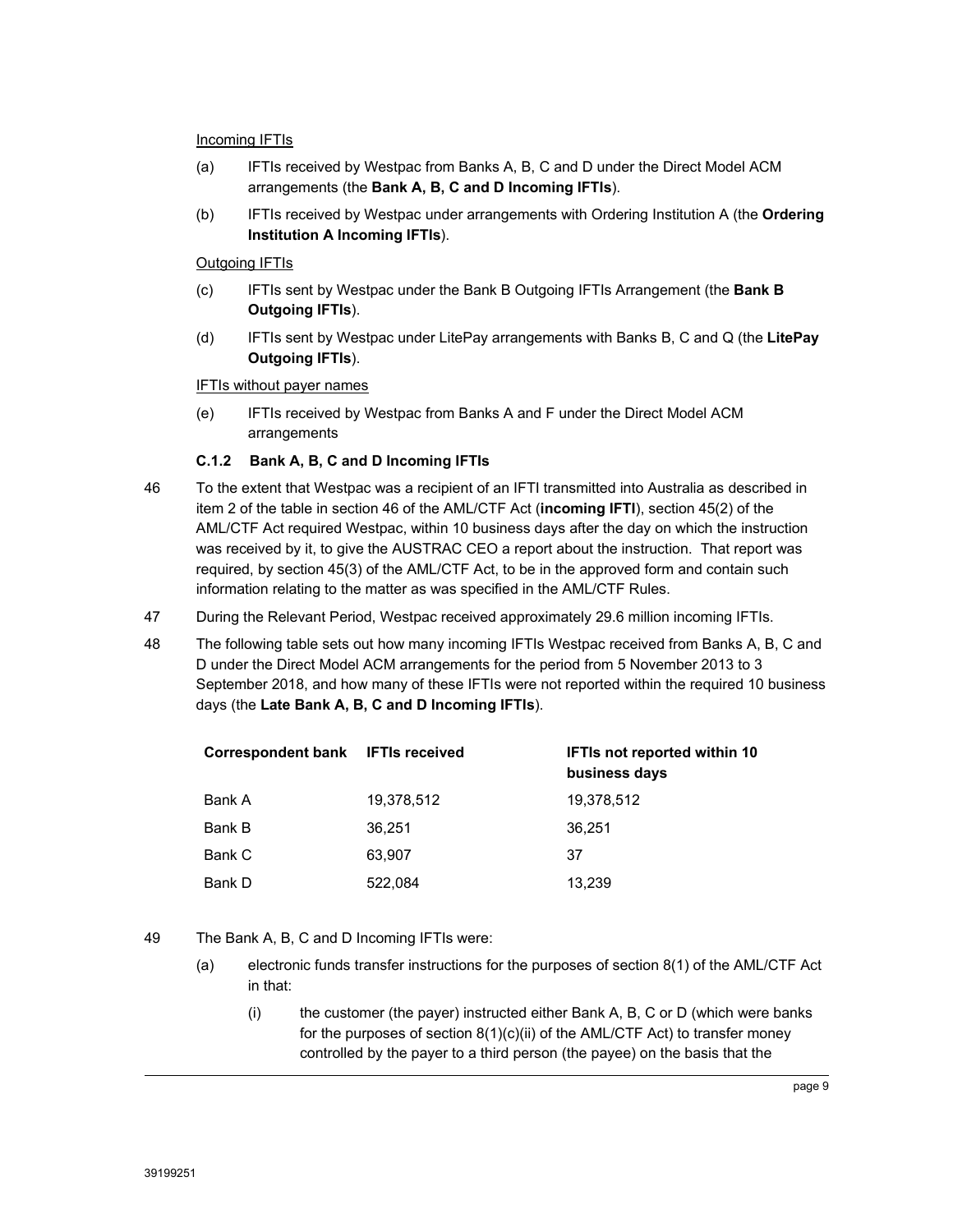transferred money would be made available to the payee by a beneficiary institution in Australia (which was either an ADI, bank, building society or credit union for the purposes of section 8(1)(d) of the AML/CTF Act); and

- (ii) the transfer instructions referred to in subparagraph (i) above were passed on wholly or partly by electronic means; and
- (b) accepted at or through a permanent establishment of one of Banks A, B, C or D in a foreign country.
- 50 The transferred money relating to each of the Bank A, B, C and D Incoming IFTIs was made available to the payee at or through a permanent establishment of the beneficiary institution in Australia.
- 51 By reason of the matters referred to in paragraphs 46 to 50 above, Westpac was required to give the AUSTRAC CEO a report of each of the Bank A, B, C and D Incoming IFTIs within 10 business days after the date each of these IFTIs was received.
- 52 In the period from October 2018 to October 2019, Westpac gave the CEO of AUSTRAC reports of 19,428,039 Late Bank A, B, C and D Incoming IFTIs. Each of those reports was provided later than 10 business days after the date the IFTI was received by Westpac, as required by section 45(2) of the AML/CTF Act.

### **C.1.3 Reasons for failure to report: Banks A and B**

- 53 Pursuant to the staggered implementation timeline for the requirements introduced by the AML/CTF Act, reporting entities were required to implement IFTI reporting in accordance with the AML/CTF Act by 12 September 2010.1
- 54 In order to comply with its obligations under the AML/CTF Act, including in relation to IFTI reporting, Westpac commenced a series of substantial projects involving changing and upgrading the relevant Westpac systems.
- 55 Despite having intended to report IFTIs for both Bank A and Bank B from late 2011, this did not happen. From late 2011 Westpac proceeded on the misapprehension that the project to report IFTIs received as Structured Files (the **Structured Files IFTI Implementation**) had been successful, with IFTIs being reported for Bank A and Bank B.
- 56 As set out in paragraphs 57 to 67 below, the failure to commence reporting IFTIs for the Direct Model ACM arrangements with Banks A and B was caused by a number of factors, including technological failures, uncertainty as to which Direct Model ACM arrangements were in scope for which Norkom Release (described further in paragraphs 64 to 66 below), insufficient post implementation review to confirm that all arrangements the subject of the Structured Files IFTI Implementation resulted in IFTIs being reported and an absence of appropriate end-to-end reconciliation, assurance and oversight processes for IFTI reporting.
- 57 In order successfully to report Structured File IFTIs to the AUSTRAC CEO, various computer systems within Westpac, including the Qvalent, Westpac Integrated Banking System (**WIBS**), Sterling Integrator and Norkom/Detica systems, needed to be properly configured, as described immediately below.

 $\overline{a}$ <sup>1</sup> The extension of the IFTI reporting requirement for reporting entities to 12 September 2010 followed the identification of issues by AUSTRAC during the transition testing phase, during which time it worked closely with the major reporting entities, including Westpac.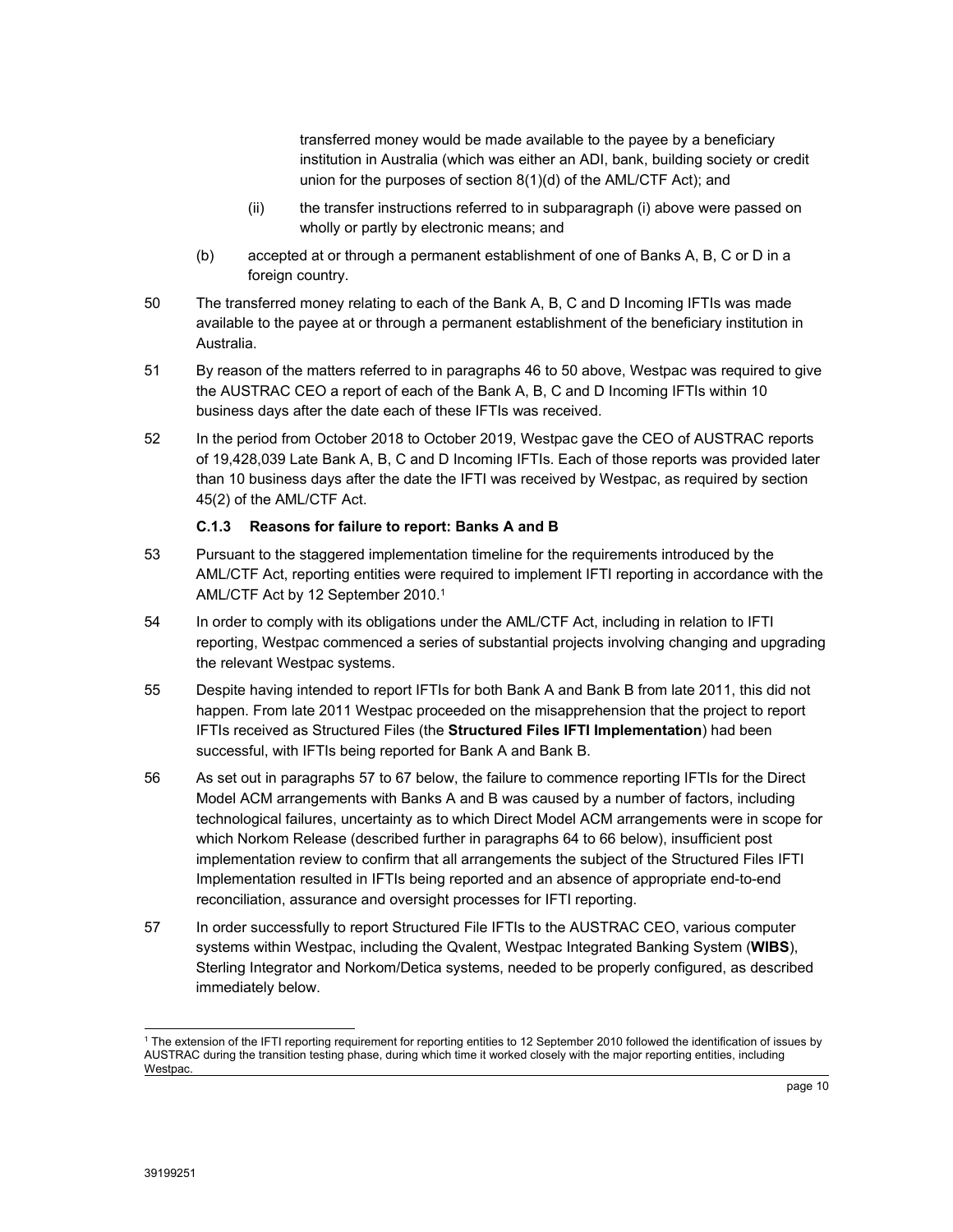- 58 Qvalent and WIBS are systems through which Westpac receives payment instruction files from correspondent banks. Structured Files received from Bank A were received through Qvalent and passed to WIBS for processing. Structured Files received from Bank B were received through WIBS, not Qvalent.
- 59 WIBS was a Westpac system that enabled customers to connect to Westpac using a variety of different connectivity methods (SWIFT FileAct, SFTP, FTP, HTTPS and XCOM) to send and receive data, including instructions relating to transfers into and out of the customer's account and account statements. The files received by WIBS were processed within WIBS according to a configuration that was set in accordance with the arrangement with each Westpac customer. This configuration determined if the files required transformation (from one format to another), which payment system they should be passed to for processing, and any other customer-specific processing rules. WIBS connectivity solutions were used by each correspondent bank using the Direct Model ACM arrangements, including Banks A and B. Structured Files received through WIBS were then passed to other systems to effect payment and file necessary regulatory reports (including IFTIs).
- 60 Sterling Integrator was an intermediate system that transferred files between systems within Westpac.
- 61 Norkom (subsequently called Detica) was Westpac's financial crime detection, case management and regulatory reporting information technology system, developed by Norkom and provided by vendor BAE Systems. The Detica system was used as the primary tool for customer screening (in respect of terrorism financing, sanctions and politically exposed person lists), customer risk assessments, sanctions payments screening and transaction monitoring alert workflow and case management, as well as facilitating the reporting of suspicious matters, threshold transactions and IFTIs.
- 62 Where all systems were properly configured, Structured Files were received by Westpac via WIBS, converted to an IFTI reporting format, passed to Norkom/Detica using Sterling Integrator and then processed into an IFTI report in the specified format to be uploaded to AUSTRAC.
- 63 Over the course of the projects referred to in paragraph 54 above, it became evident to Westpac that particular issues were associated with reporting IFTIs for the Structured Files, and that Westpac would not meet the 12 September 2010 timeframe (or subsequently agreed timeframes) for the completion of the Structured Files IFTI Implementation (including for those IFTIs received through the ACM arrangements in place with correspondent banks). Westpac was in regular correspondence with AUSTRAC in late 2010 and early 2011 regarding the timing of the Structured Files IFTI Implementation.
- 64 Following engagement with AUSTRAC with respect to the delay, Westpac commenced reporting IFTIs received in Structured Files pursuant to a series of "Norkom Releases".
- 65 The relevant "Norkom Releases" were as follows:
	- (a) In November 2010, pursuant to the **November 2010 Norkom Release**, Westpac commenced reporting IFTIs received through the SWIFT network. This reporting did not include Structured Files.
	- (b) Reporting of Structured Files was intended to commence in March 2011. However, due to technical errors identified in the testing process, the reporting of IFTIs for Structured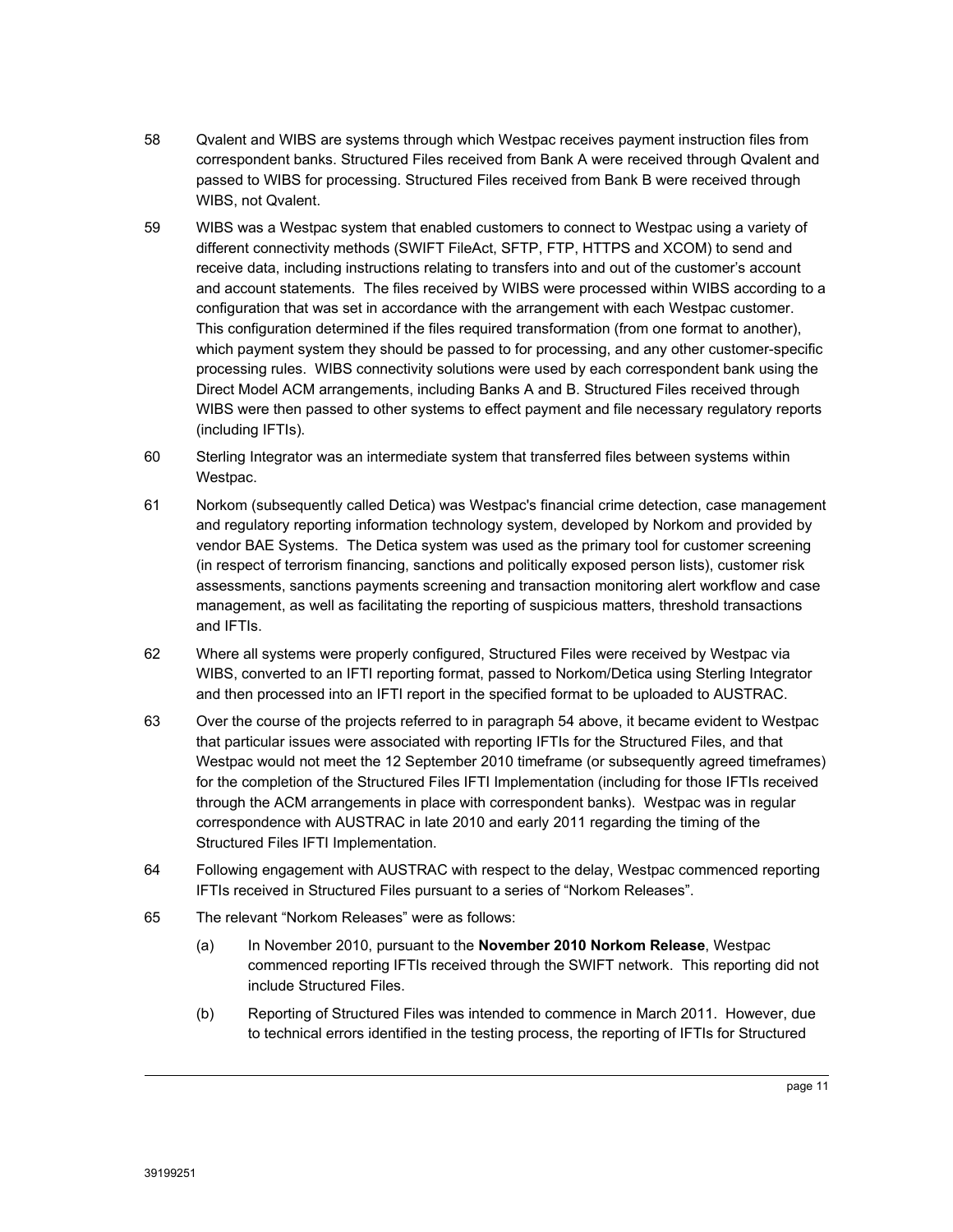Files received through Westpac's ACM arrangements was rescheduled to August 2011, to be effected by the **August 2011 Norkom Release**.

- (c) Before the August 2011 Norkom Release, in July 2011, Westpac implemented a process known as the "July 2011 WIBS 'go live'". The "July 2011 WIBS 'go live'" process aimed to enable the reporting of IFTIs received through the ACM arrangements. However, to result in IFTIs being reported, the changes to be implemented by the "July 2011 WIBS 'go live'" process required the implementation of an IFTI converter correctly configured for the Structured File formats used by each of the correspondent banks. That in turn required the correct configuration of WIBS, the Sterling Integrator and Detica. In particular:
	- (i) WIBS would receive and process Structured Files before passing them to other systems to effect payment and file necessary regulatory reports (including IFTI reports). The implementation and correct configuration of an IFTI converter was an essential part of the process. These IFTI converters read the data contained in each Structured File and converted the data in each of the Structured Files into the format required by the Detica system. A separate IFTI converter was required for each ACM arrangement to reflect the differences in the Structured Files received. Those IFTI converters then placed a copy of the reformatted IFTI data in a dedicated "IFTI directory" within WIBS; and
	- (ii) only if the IFTI data was correctly configured could the Sterling Integrator transfer this data to the Detica system to enable it to be reported to AUSTRAC in the necessary IFTI reports.

As part of the "July 2011 WIBS 'go live'", IFTI converters were implemented and correctly configured for a number of correspondent banks which were at that time using the Direct Model ACM arrangements (including Banks D, E and F). This led to the IFTIs being reported for these correspondent banks following the August 2011 Norkom Release.

- (d) A further release occurred in November 2011 (the **November 2011 Norkom Release**).
- 66 The non-reporting of IFTIs for the Direct Model ACM arrangements with Banks A and B was caused by a number of factors, including technological failures and uncertainty as to which Direct Model ACM arrangements were in scope for which Norkom Release, and insufficient post implementation review to confirm that all arrangements the subject of the Structured Files IFTI Implementation resulted in IFTIs being reported. The following factors are likely to have caused or contributed to the issue of IFTI reporting for the Direct Model ACM arrangements with Banks A and B not commencing in 2011:
	- (a) Each of the Bank A and Bank B arrangements was included as either in or out of scope for particular Norkom Releases (as distinct from being out of scope entirely or not mentioned at all), and at least some work was undertaken towards reporting IFTIs for these arrangements.
	- (b) There was some uncertainty regarding whether Bank A was in scope for the August 2011 Norkom Release. Ultimately, however, it appears not to have been included within scope. Notwithstanding this, following the August 2011 Norkom Release, relevant personnel within Westpac at the time incorrectly understood that the IFTI reporting in relation to Bank A had in fact commenced and that thereafter the only item in the Structured Files implementation process remaining was to ensure that Bank B was in fact included in the November 2011 Norkom Release.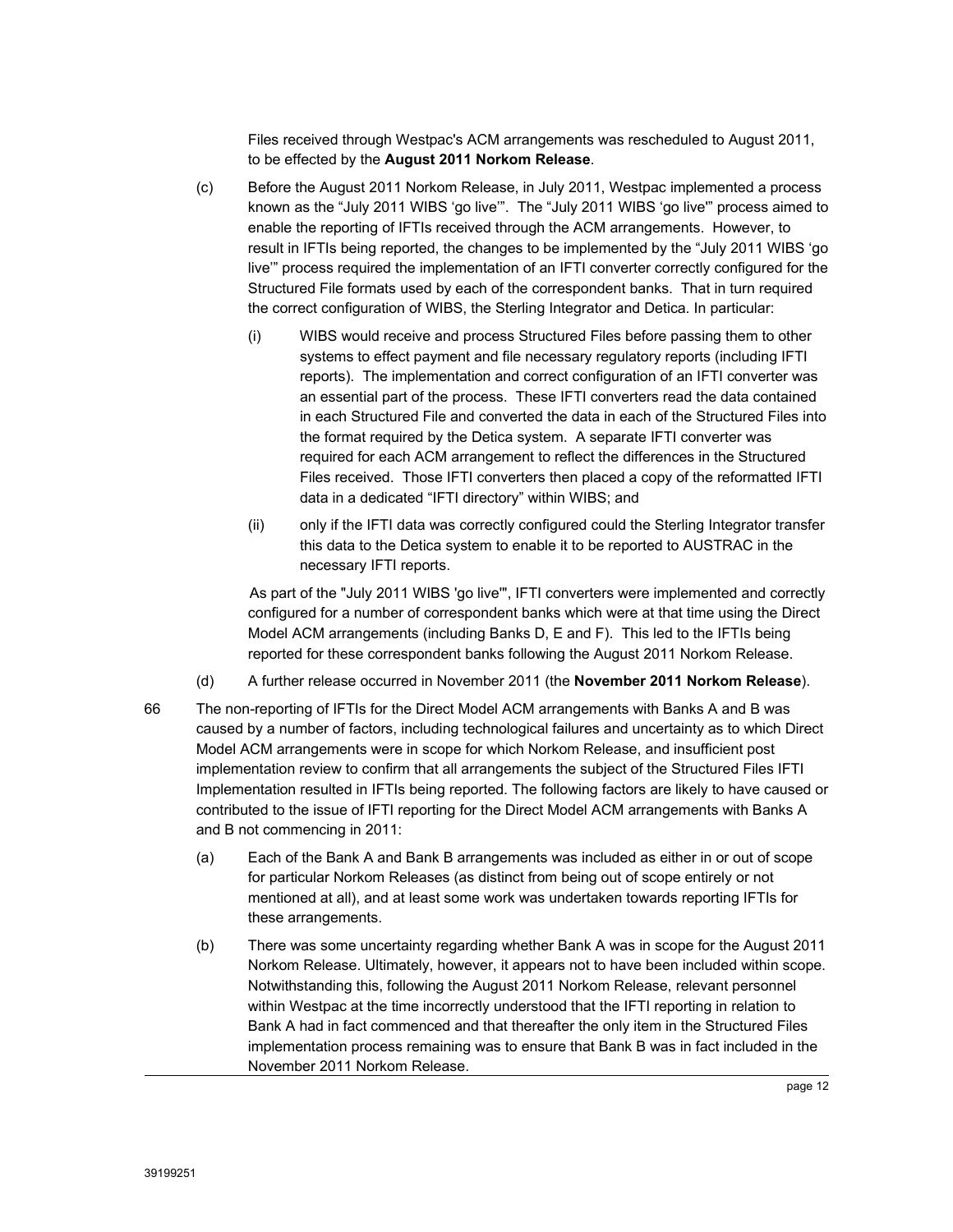- (c) Bank B was in scope for the November 2011 Norkom Release, following which relevant personnel within Westpac incorrectly understood that the IFTI reporting in relation to Bank B had in fact commenced.
- (d) Between August 2011 and August 2012, approximately fifteen members of the WIBS team left Westpac to work for ANZ, which may have contributed to a loss of corporate knowledge of the complexity of the relevant arrangements and to an insufficient postimplementation process to verify that incoming IFTIs for Banks A and B were being reported to AUSTRAC.
- 67 Westpac did not have appropriate end-to-end reconciliation, assurance and oversight processes in place to identify the ongoing IFTI reporting failures relating to the Direct Model ACM arrangements with Banks A and B.
- 68 The issues surrounding Westpac not identifying the Bank A and Bank B IFTI non-reporting and bringing it to the attention of senior management until around mid-2018 are set out in section E.1.1, commencing at paragraph 318 below.

### **C.1.4 Reasons for failure to report: Banks C and D**

- 69 As set out in paragraph 48 above, over 99.9% of the IFTIs received from Bank C and over 97% of the IFTIs received from Bank D between 5 November 2013 and 3 September 2018 were reported to AUSTRAC within 10 business days of Westpac receiving the relevant IFTI. This is because, unlike for Bank A and Bank B, IFTI reporting commenced for the Direct Model ACM arrangements:
	- (a) with Bank C: upon the commencement of the Direct Model ACM arrangement with Bank C in 2016; and
	- (b) with Bank D: in 2011 (as part of the August 2011 Norkom Release).
- 70 Once the Group MLRO became aware of the IFTI non-reporting for the Direct Model ACM arrangements with Bank A and Bank B in or around May 2018 (as detailed in section E.1.1 below), Westpac commenced an extensive reconciliation and validation exercise (involving KPMG) in relation to IFTI reporting for the ACM arrangements with a number of correspondent banks, including Banks C and D (the **IFTI Reconciliation and Verification Project**).
- 71 Through the IFTI Reconciliation and Verification Project, Westpac identified and promptly informed AUSTRAC that it had identified isolated instances of non-reporting for some other arrangements, including the Direct Model ACM arrangements with Banks C and D. The reasons for these isolated instances of non-reporting are set out below.

### *Bank C*

72 The reason for the non-reporting of 37 incoming IFTIs for Bank C (which related to six Structured Files) in accordance with section 45(2) of the AML/CTF Act was a programming error in the core scheduling engine at Qvalent, which prevented the IFTI reporting process from running to completion on non-banking days, and also for Structured Files received on non-banking days. This issue was not identified at the time as affecting the IFTI reporting process. The programming error affected reporting for six Structured Files received from Bank C between March and December 2017.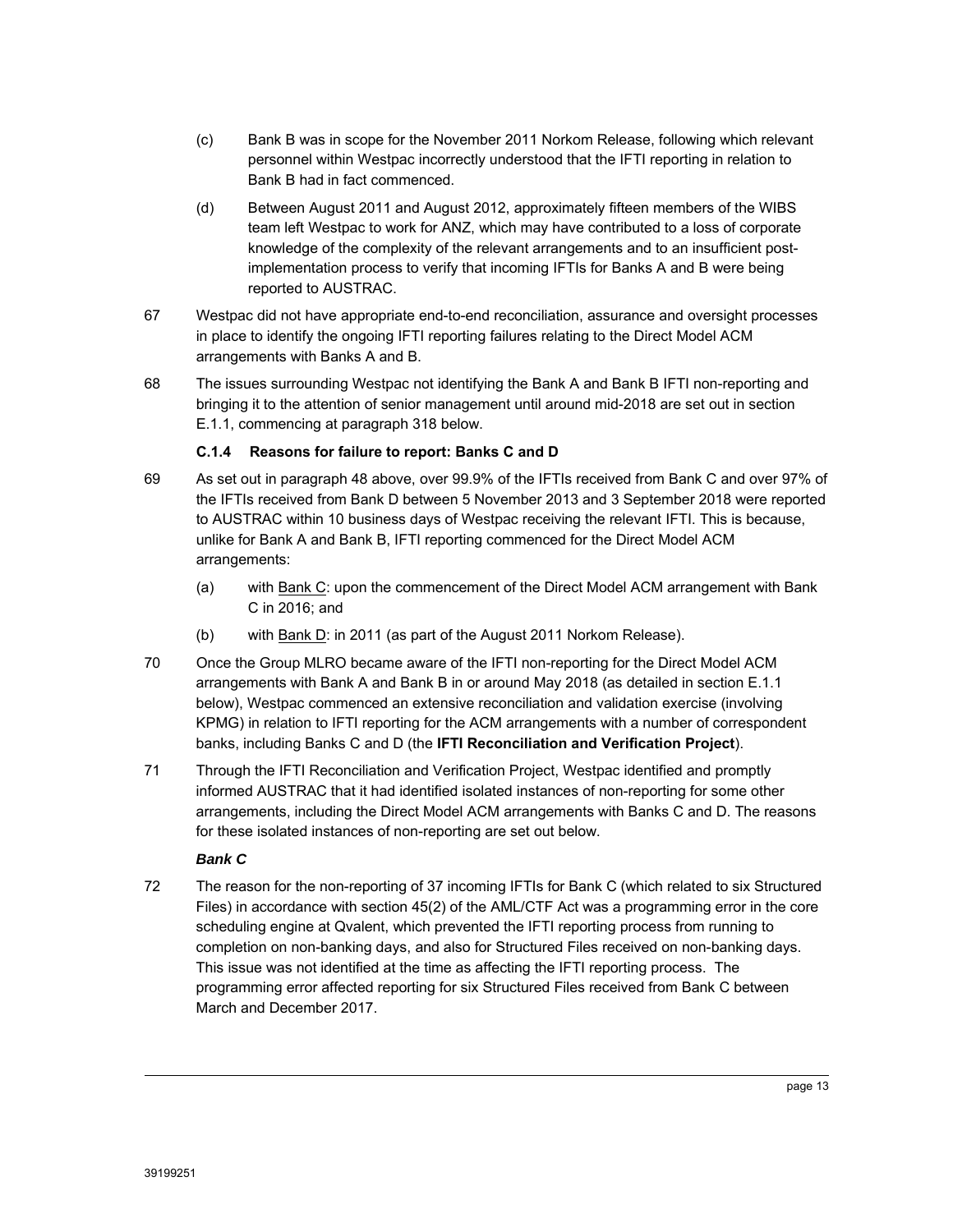- 73 Westpac did not have appropriate end-to-end reconciliation, assurance and oversight processes in place to identify the IFTI reporting failures relating to the Direct Model ACM arrangements with Bank C.
- 74 The non-reporting of the incoming IFTIs for Bank C was first identified on 27 August 2018 as part of the IFTI Reconciliation and Verification Project and was disclosed to AUSTRAC on 17 October 2018. The non-reported IFTIs were provided to AUSTRAC on 22 October 2018.

### *Bank D*

- 75 The reasons for to the non-reporting of 13,239 incoming IFTIs for Bank D (which related to 25 Structured Files) in accordance with section 45(2) of the AML/CTF Act were as follows:
	- (a) For 24 of the 25 Structured Files, the non-reporting was due to the same programming error in the core scheduling engine at Qvalent described at paragraph 72 above, which affected reporting for 24 Structured Files received from Bank D between October 2017 and January 2018.
	- (b) For the remaining Structured File (received on 15 December 2014), Westpac has been unable to identify the root cause of the non-reporting. System logs indicate that there was a delay in the generation of overnight IFTI reporting files, which led to those files being supplied from WIBS to the Detica system after midnight. This delay resulted in two sets of IFTI files being received by Detica on the same date. This may have caused the nonreporting of the IFTIs received on 15 December 2014.
- 76 Westpac did not have appropriate end-to-end reconciliation, assurance and oversight processes in place to identify the IFTI reporting failures relating to the Direct Model ACM arrangements with Bank D.
- 77 The non-reporting of the incoming IFTIs for Bank D was first identified by Westpac on 27 August 2018 as part of the IFTI Reconciliation and Verification Project and was disclosed to AUSTRAC on 17 October 2018. The non-reported IFTIs were provided to AUSTRAC between 22 October and 21 November 2018.

# **C.1.5 Ordering Institution A Incoming IFTIs**

- 78 In addition to its relationships with the correspondent banks described above, since 1 October 2016 Westpac had an arrangement with Ordering Institution A, the identity of which is set out in **Confidential Annexure A** to this SAFA. Ordering Institution A was an ordering institution for the purposes of section 8 of the AML/CTF Act. The arrangement between Westpac and Ordering Institution A allowed for the transfer of international payments by overseas customers of Ordering Institution A to Australian beneficiaries.
- 79 Westpac's relationship with Ordering Institution A arose out of its relationship with X Corporation (the identity of which is also set out in **Confidential Annexure A** to this SAFA), which commenced on 16 November 2011. X Corporation was acquired by Ordering Institution A with the transaction completing on 12 November 2015. The relevant arrangement with Ordering Institution A commenced on 1 October 2016.
- 80 Through that arrangement:
	- (a) overseas customers of Ordering Institution A initiated requests for payment instructions through an application or desktop interface;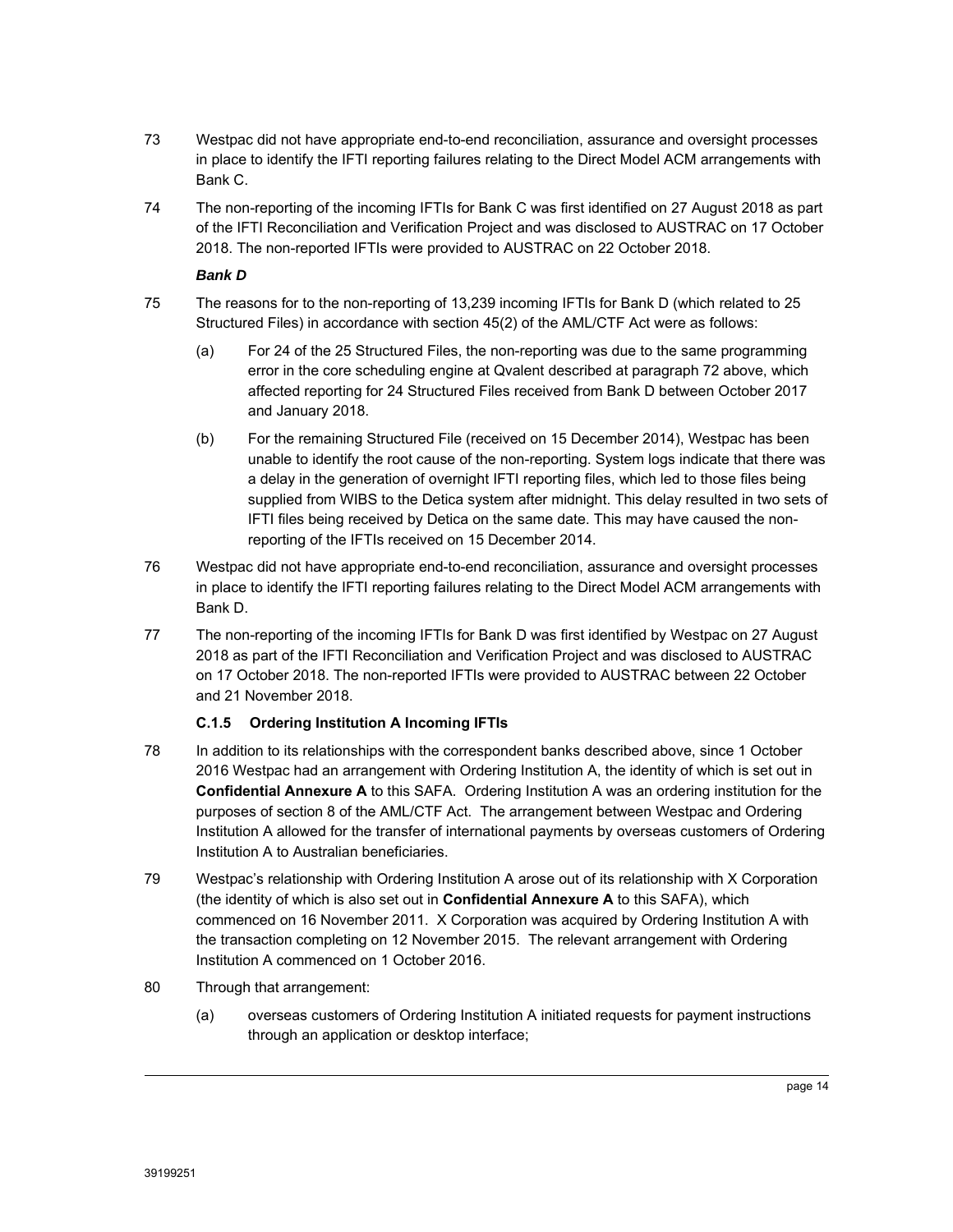- (b) Ordering Institution A received those payment instructions in the United States of America;
- (c) Ordering Institution A sent those instructions to Westpac via a direct Secure File Transfer Protocol (**SFTP**) connection in a Structured File;
- (d) Westpac processed those payment instructions to Australian beneficiary accounts; and
- (e) the transfers within the domestic Australian payment system were funded from an account held by Ordering Institution A with Westpac. Ordering Institution A funded that account by transfers from its bank account in a foreign country. That transfer was processed by means of a SWIFT message sent from Ordering Institution A's foreign bank.
- 81 At the time Westpac originally entered into the relevant arrangements with X Corporation on 16 November 2011, X Corporation was not a class of person that was an ordering institution within the meaning of section 8 or 9 of the AML/CTF Act. To the extent that the arrangements with X Corporation involved electronic funds transfer instructions, the first person in the funds transfer chain that was an ordering institution was always Westpac and Westpac accepted the instruction in Australia (such that the electronic funds transfers were not IFTIs within the meaning of item 4 of the table in section 46 of the AML/CTF Act because the money was made available to the payee by being credited to an account with an Australian bank).
- 82 Following Ordering Institution A's acquisition of X Corporation, from 1 October 2016 Ordering Institution A replaced X Corporation as the entity from which Westpac received instructions under the arrangement. The replacement of X Corporation with Ordering Institution A had a consequential impact on Westpac's IFTI reporting obligations in respect of the arrangement. However, Westpac's control environment at the time, including its end-to-end reconciliation processes, did not detect this change to its incoming IFTI reporting obligations having regard to Ordering Institution A's acquisition of X Corporation. Ordering Institution A's acquisition of X Corporation did not trigger a review of Westpac's anti-money laundering and counter-terrorism financing (**AML/CTF**) reporting obligations in relation to the arrangement.
- 83 In September 2018, Westpac commenced a detailed analysis of international payment flows involving Westpac's financial institution clients outside its ACM arrangements to determine whether reportable IFTIs were not, in fact, being reported. In November 2018, as part of that analysis, Westpac formed the view that it should commence reporting IFTIs in respect of its arrangement with Ordering Institution A. This change in view was reported to senior management, including the General Manager of Global Transaction Services, in November 2018. Westpac informed AUSTRAC of this change in approach on 21 November 2018.
- 84 From October 2016 to 19 November 2018, Westpac was the recipient of 61,717 incoming IFTIs under the Ordering Institution A arrangements described above, totalling approximately \$101,333,384. Those incoming IFTIs were:
	- (a) electronic funds transfer instructions for the purposes of section 8(1) of the AML/CTF Act in that:
		- (i) the customer of Ordering Institution A (the payer) instructed Ordering Institution A to transfer money controlled by the payer to a third person (the payee) on the basis that the transferred money would be made available to the payee by a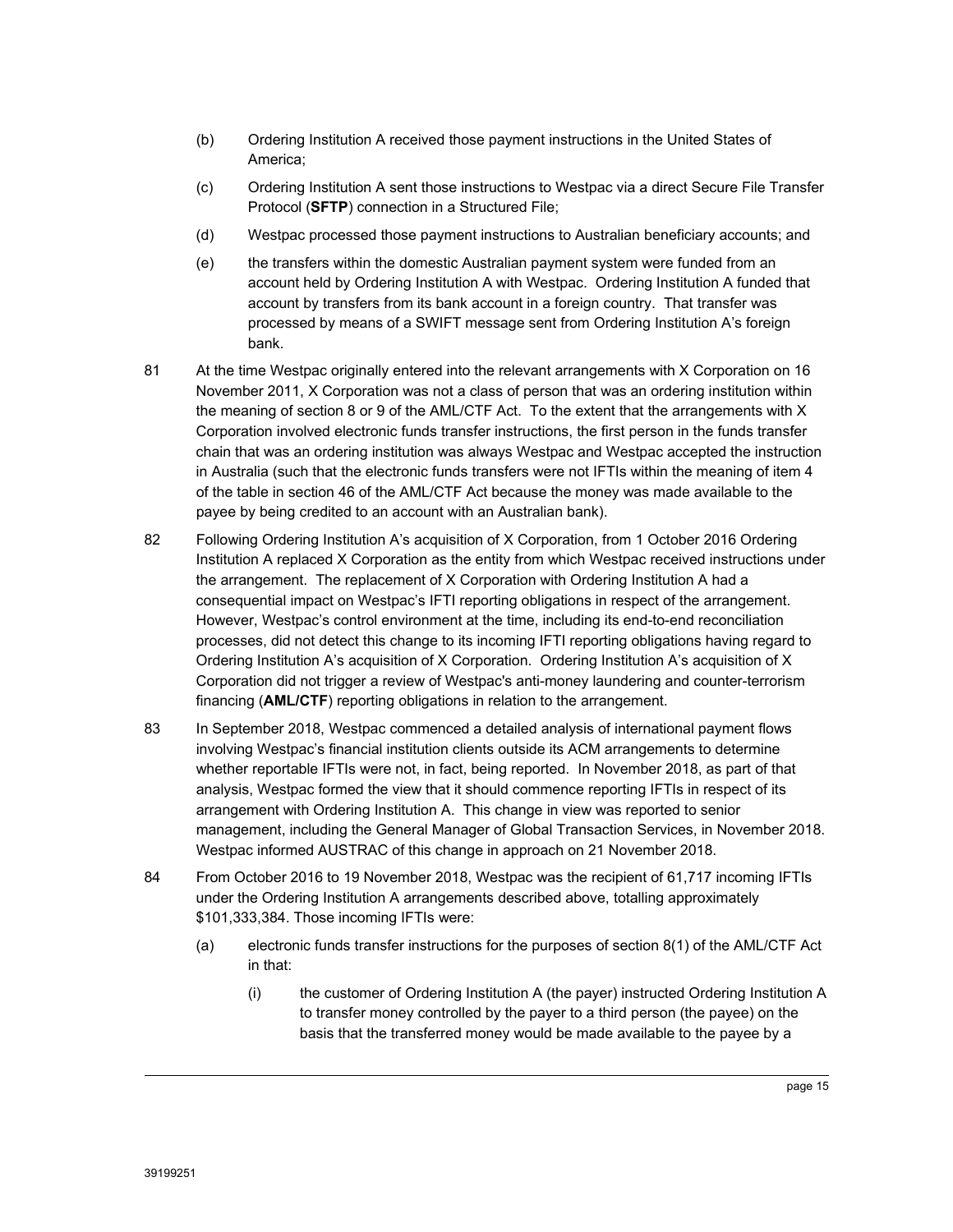beneficiary institution (which was either an ADI, bank, building society or credit union for the purposes of section 8(1)(d) of the AML/CTF Act); and

- (ii) the transfer instructions referred to in subparagraph (i) above were passed on wholly or partly by electronic means; and
- (b) accepted at or through a permanent establishment of Ordering Institution A in a foreign country.
- 85 The transferred money relating to each incoming IFTI referred to in paragraph 84 above was made available to the payee at or through a permanent establishment of the beneficiary institution in Australia.
- 86 By reason of the matters referred to in paragraphs 46 and 78 to 85 above, Westpac was required to give AUSTRAC a report of each of the incoming IFTIs referred to in paragraph 84 above within 10 business days after the date each incoming IFTI was received.
- 87 In the period from 27 May 2019 to 20 September 2019, Westpac gave AUSTRAC a report of each incoming IFTI referred to in paragraph 84 above. The 61,717 reports were provided later than 10 business days after the incoming IFTIs' receipt by Westpac as required by section 45(2) of the AML/CTF Act.

### **C.1.6 Bank B Outgoing IFTIs**

- 88 To the extent that Westpac was the sender of an IFTI transmitted out of Australia as described in item 1 of the table in section 46 of the AML/CTF Act (**outgoing IFTI**), section 45(2) of the AML/CTF Act required Westpac, within 10 business days after the day on which the instruction was sent by it, to give the AUSTRAC CEO a report about the instruction. That report was required by section 45(3) of the AML/CTF Act to be in the approved form and contain such information relating to the matter as was specified in the AML/CTF Rules.
- 89 During the Relevant Period, Westpac was the sender of 10,771 Bank B Outgoing IFTIs totalling \$707,409,296, which was part of the Direct Model ACM arrangements that were in place with Bank B. Those outgoing IFTIs were:
	- (a) electronic funds transfer instructions for the purposes of section 8(1) of the AML/CTF Act in that:
		- (i) the customer (the payer) instructed Westpac (the ordering institution, and an ADI for the purposes of section 8(1)(c)(i) of the AML/CTF Act) to transfer money controlled by the payer to a third person (the payee) on the basis that the transferred money would be made available to the payee by Bank B (the beneficiary institution, and a bank for the purposes of section  $8(1)(d)(ii)$  of the AML/CTF Act); and
		- (ii) the transfer instructions referred to in subparagraph (i) were passed on wholly or partly by electronic means; and
	- (b) accepted at or through a permanent establishment of Westpac in Australia.
- 90 The transferred money relating to each outgoing IFTI identified at paragraph 89 above was made available to the payee at or through a permanent establishment of Bank B in a foreign country.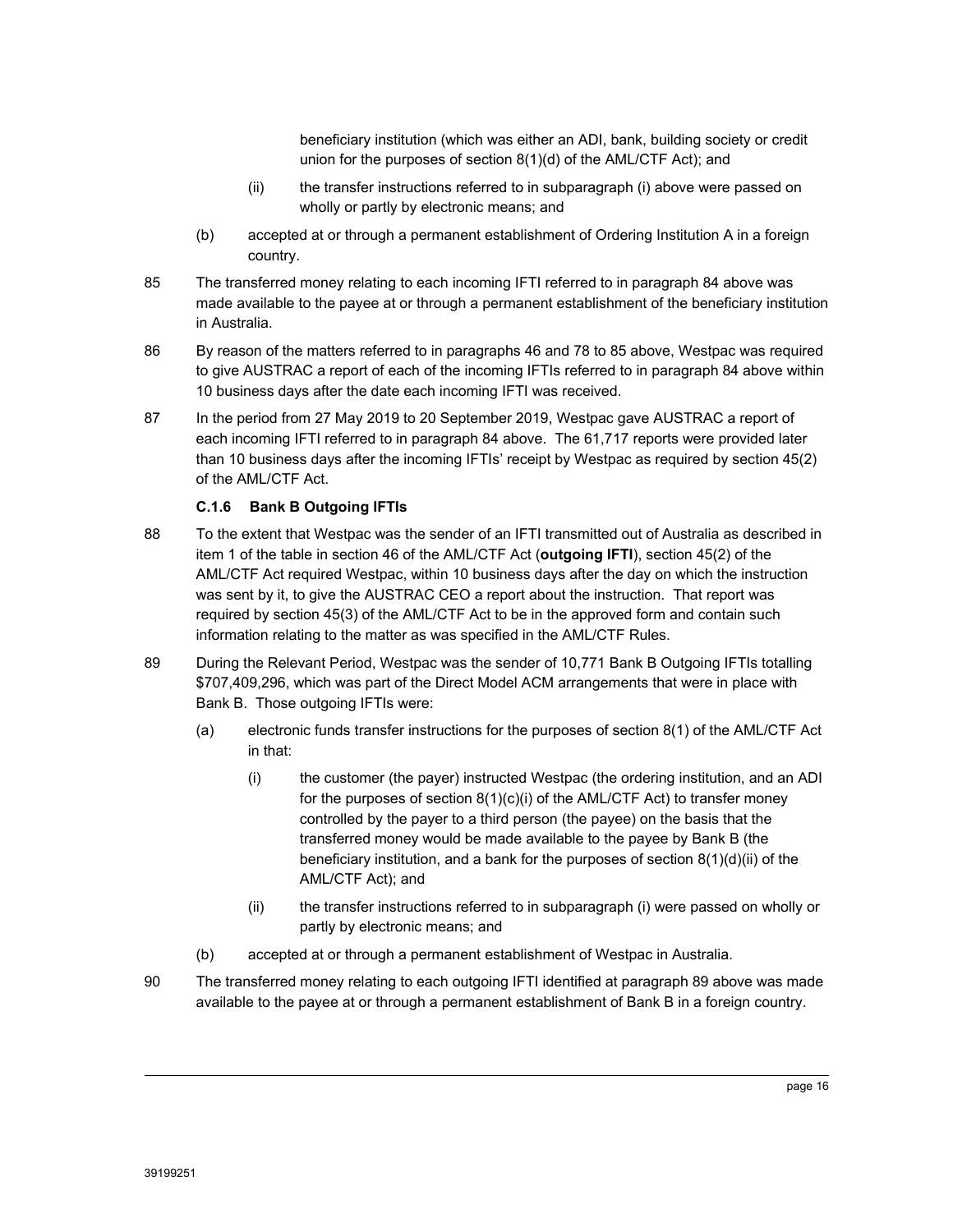- 91 By reason of the matters referred to in paragraphs 88 to 90 above, Westpac was required to give AUSTRAC a report of each outgoing IFTI referred to in paragraph 89 above within 10 business days after the date each outgoing IFTI was sent.
- 92 On 4 October 2019, Westpac gave AUSTRAC reports of each outgoing IFTI referred to in paragraph 89 above. The 10,771 reports were not provided within 10 business days of Westpac sending the outgoing IFTIs, as required by section 45(2) of the AML/CTF Act.
- 93 The reason that the outgoing IFTIs for Bank B were not reported to AUSTRAC in accordance with section 45(2) of the AML/CTF Act was that before November 2018, Westpac held the mistaken view that there was no relevant "instruction" to Bank B. This is because the arrangement involved Westpac reporting transfers to the Bank B Settlement Account to Bank B by sending a BAI2 Statement Format account statement to Bank B, details of which are set out in paragraph 38 above. Prior to November 2018, Westpac's view was that the statements in BAI2 Statement Format were account statements, and did not constitute "instructions". Westpac did not have appropriate processes in place to identify and correct this mistaken view. Further detail regarding the reasons that the outgoing IFTIs for Bank B were not reported to AUSTRAC is set out in section E.1.1 below.
- 94 However, during the course of Project 106 (a Westpac project established in August 2018 to ascertain the scale of IFTI non-reporting in respect of the Direct Model ACM arrangements, address that non-reporting and ensure that IFTIs were reported for these arrangements moving forward), the Project 106 team reviewed the Bank B Outgoing IFTIs and formed the view that they should be reported as outgoing IFTIs, which commenced after Westpac reported the matter to AUSTRAC on 21 November 2018.

### **C.1.7 LitePay Outgoing IFTIs**

- 95 Between August 2016 and November 2019, Westpac offered its customers a product known as LitePay, which facilitated overseas transfers of up to \$3,000 to the European Union, Great Britain, India and the Philippines (with arrangements for different jurisdictions commencing at different points from August 2016 onwards).
- 96 To facilitate payments to the European Union, Great Britain, India and the Philippines, Westpac had arrangements in place with Banks B, C and Q through which those correspondent banks could receive international funds transfers of up to \$3,000 from Westpac accounts via LitePay, following which they would initiate payment instructions to the beneficiary banks in the relevant overseas countries.
- 97 The SWIFT network was used for LitePay international payment instructions to the European Union, Great Britain and India. LitePay payments to the Philippines were sent via an application programming interface (**API**) connection. The API allowed for direct connectivity from Westpac to Bank Q for the sending of payment instructions from Westpac and not via the SWIFT network. Bank Q processed instructions received via an API through the domestic Philippines payment system.
- 98 The arrangements described in paragraphs 95 to 97 above involved the provision of designated services by Westpac to customers within the meaning of section 6(1) of the AML/CTF Act.
- 99 Westpac advised AUSTRAC that between August 2016 and November 2019 it was the sender of approximately 215,320 LitePay Outgoing IFTIs under arrangements with Banks B, C and Q, totalling \$202,625,872. The LitePay Outgoing IFTIs were: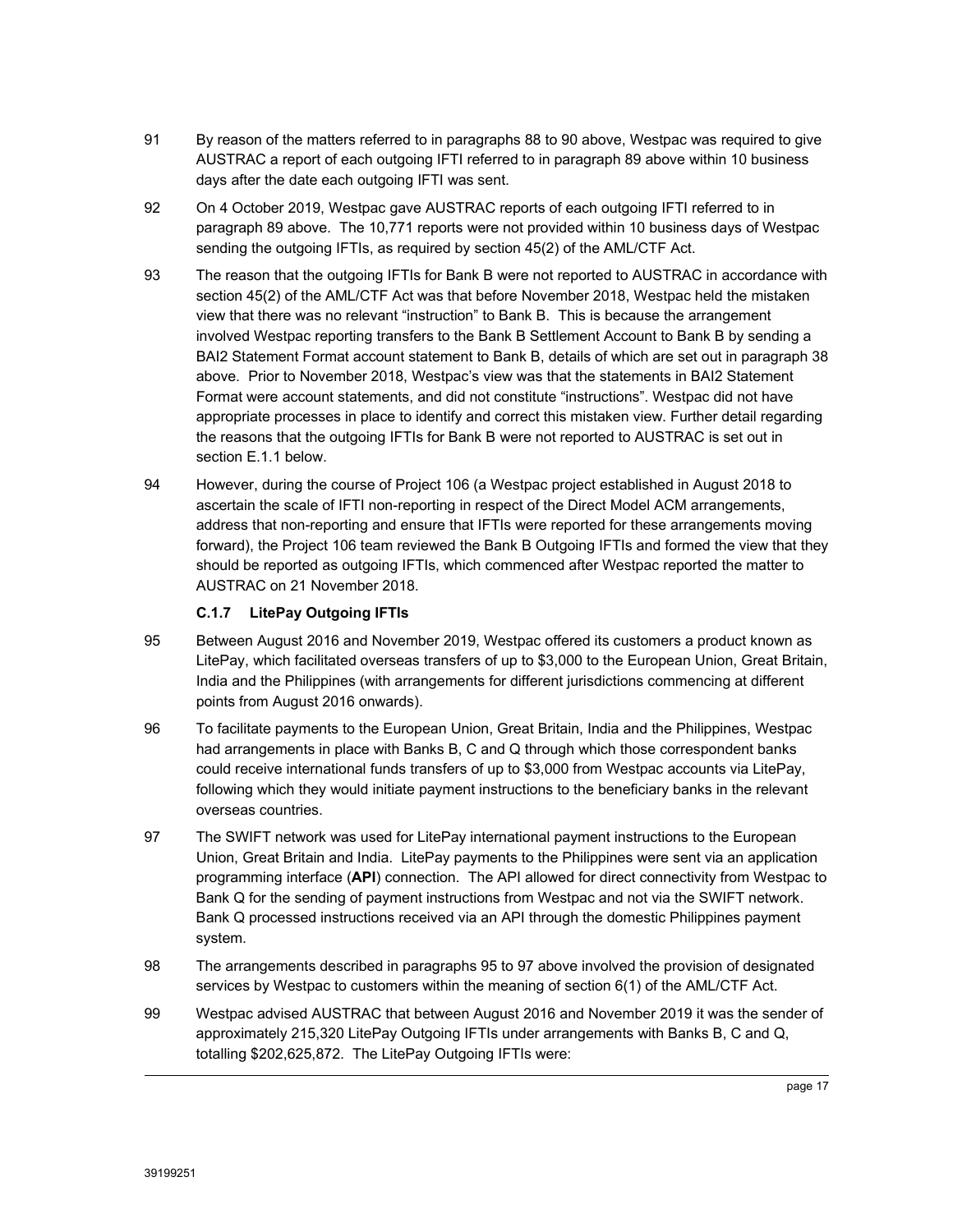- (a) electronic funds transfer instructions for the purposes of section 8(1) of the AML/CTF Act in that:
	- (i) the customer (the payer) instructed Westpac (the ordering institution, and an ADI for the purposes of section 8(1)(c)(i) of the AML/CTF Act) to transfer money controlled by the payer to a third person (the payee) on the basis that the transferred money would be made available to the payee by Bank B, C or Q or another financial institution (the beneficiary institutions, and banks for the purposes of section 8(1)(d)(ii) of the AML/CTF Act); and
	- (ii) the transfer instructions referred to in subparagraph (i) were passed on wholly or partly by electronic means; and
- (b) accepted at or through a permanent establishment of Westpac in Australia.
- 100 The transferred money relating to each of the LitePay Outgoing IFTIs was made available to the payee at or through a permanent establishment of Bank B, C or Q or another financial institution in a foreign country.
- 101 By reason of the matters referred to in paragraphs 95 to 100 above, Westpac was required to give AUSTRAC a report of each outgoing IFTI referred to in paragraph 99 above within 10 business days after the date each LitePay Outgoing IFTI was sent.
- 102 Of the 215,320 LitePay Outgoing IFTIs, Westpac did not report 2,314 IFTIs within 10 business days of the sending the IFTI, as required by section 45(2) of the AML/CTF Act, due to a lack of appropriate end-to-end reconciliation, assurance and oversight processes.
- 103 On 25 November 2019, Westpac gave AUSTRAC reports of each of these 2,314 LitePay Outgoing IFTIs.
- 104 As set out in paragraphs 105 to 107, there were several reasons for the non-reporting of 2,314 LitePay Outgoing IFTIs in accordance with section 45(2) of the AML/CTF Act.
- 105 In May 2017, a technical issue affected the database replication within the LitePay payment system (Global Payplus Services Platform (**GPP-SP**)). Database replication was a necessary step to ensure that the GPP-SP system passed instructions on to the Detica system. As a result of this technical issue, 1,030 LitePay Outgoing IFTIs were not passed from the GPP-SP system to the Detica system. This, in turn, meant that those LitePay Outgoing IFTIs were not reported to AUSTRAC.
- 106 In November 2018, a technical issue following the implementation of a SWIFT Standards Release affected payment processing in the GPP-SP system. As a result of this issue, support teams had to manually intervene in the process to set the payment status of each LitePay Outgoing IFTI to 'complete'. That manual intervention prevented an automated process from completing for 828 affected IFTIs, which meant that those IFTIs were not passed from the GPP-SP system to the Detica system. This, in turn, meant that the 828 affected LitePay Outgoing IFTIs were not reported to AUSTRAC.
- 107 Between February 2017 and June 2019, a further 456 LitePay Outgoing IFTIs were not-reported due to a number of separate and isolated technology-related factors.
- 108 Westpac did not have appropriate end-to-end reconciliation, assurance and oversight processes in place to identify the IFTI reporting failures relating to the LitePay Outgoing IFTIs.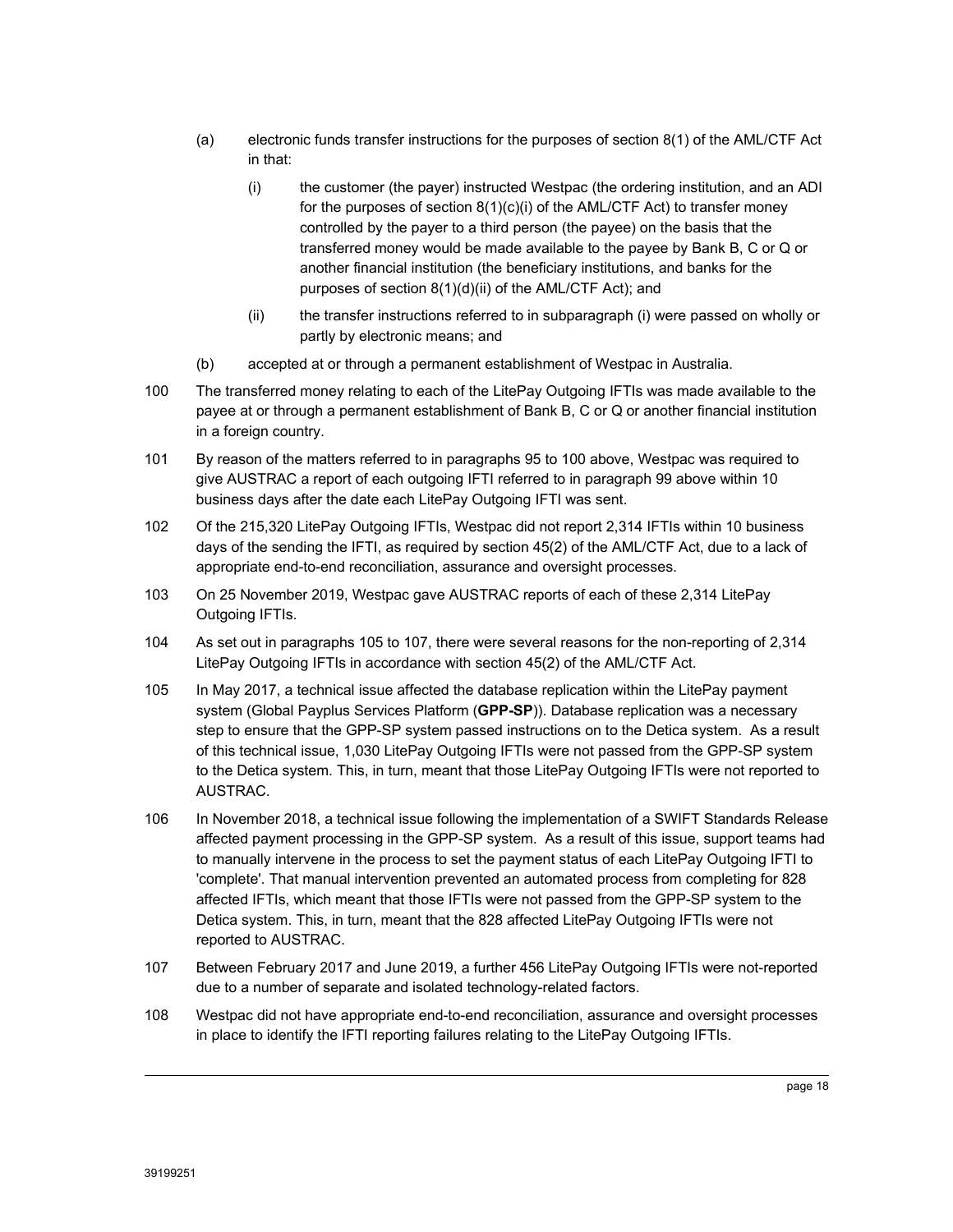109 The non-reporting of certain LitePay Outgoing IFTIs was first identified by Westpac in July 2019 when the monthly reconciliation process detected a small number of breaks in the reporting of LitePay IFTIs. Westpac initiated a complete lookback reconciliation process in relation to LitePay IFTI reporting and disclosed the non-reporting to AUSTRAC on 29 October 2019. The 2,314 LitePay Outgoing IFTIs referred to above were reported to AUSTRAC on 25 November 2019.

### **C.1.8 IFTIs without payer name**

- 110 From 13 October 2014 to 1 November 2018 Westpac was the recipient of:
	- (a) 75,069 IFTIs transmitted into Australia by Bank F within the meaning of item 2 of the table in section 46 of the Act, totalling \$82,247,485; and
	- (b) 1,075 IFTIs transmitted into Australia by Bank A within the meaning of item 2 of the table in section 46 of the Act, totalling \$484,014,

in respect of which Westpac did not include the name of the payer in its reports to AUSTRAC, as described in the paragraphs immediately below.

- 111 Section 45(2) of the AML/CTF Act required Westpac to give the AUSTRAC CEO a report of each of these instructions within 10 business days after the date the instruction was received. In purported compliance with this requirement, Westpac gave the AUSTRAC CEO an IFTI report within 10 business days after receiving each instruction.
- 112 However, a report under section 45(2) of the AML/CTF Act must contain such information relating to the matter as is specified in the AML/CTF Rules: section 45(3)(b). Paragraph 16.3(1) of the AML/CTF Rules required each report given to the AUSTRAC CEO under section 45(2) of the AML/CTF Act about an instruction within the meaning of item 2 of the table in section 46 of the Act to contain the name of the payer. 'Payer' was relevantly defined in section 5 and 8(1)(a) of the AML/CTF Act.
- 113 Contrary to section 45(3)(b) of the AML/CTF Act and paragraph 16.3(1) of the AML/CTF Rules, each of the reports relating to each instruction identified at paragraph 110 did not contain the name of the payer:
	- (a) In relation to 73,777 of the Bank F instructions in place of the name of the payer, each of the reports contained the words 'payer name not supplied by ordering institution' in the 'OC Payer' field;
	- (b) In relation to 1,292 of the Bank F instructions in place of the name of the payer, the 'OC Payer' field was left blank.
	- (c) In relation to each of the 1,075 instructions from Bank A, in place of the name of the payer, each of the reports contained a series of numbers and/or letters in the 'OC Payer' field.
- 114 By reason of the matters at paragraph 113, Westpac did not give the AUSTRAC CEO a report about each of the instructions identified at paragraph 110 in accordance with section 45(2) of the AML/CTF Act. Westpac accordingly contravened section 45(2) of the AML/CTF Act on 76,144 occasions.
- 115 Westpac did not have appropriate end-to-end reconciliation, assurance and oversight processes in place to identify the absence of the payer name in these IFTIs.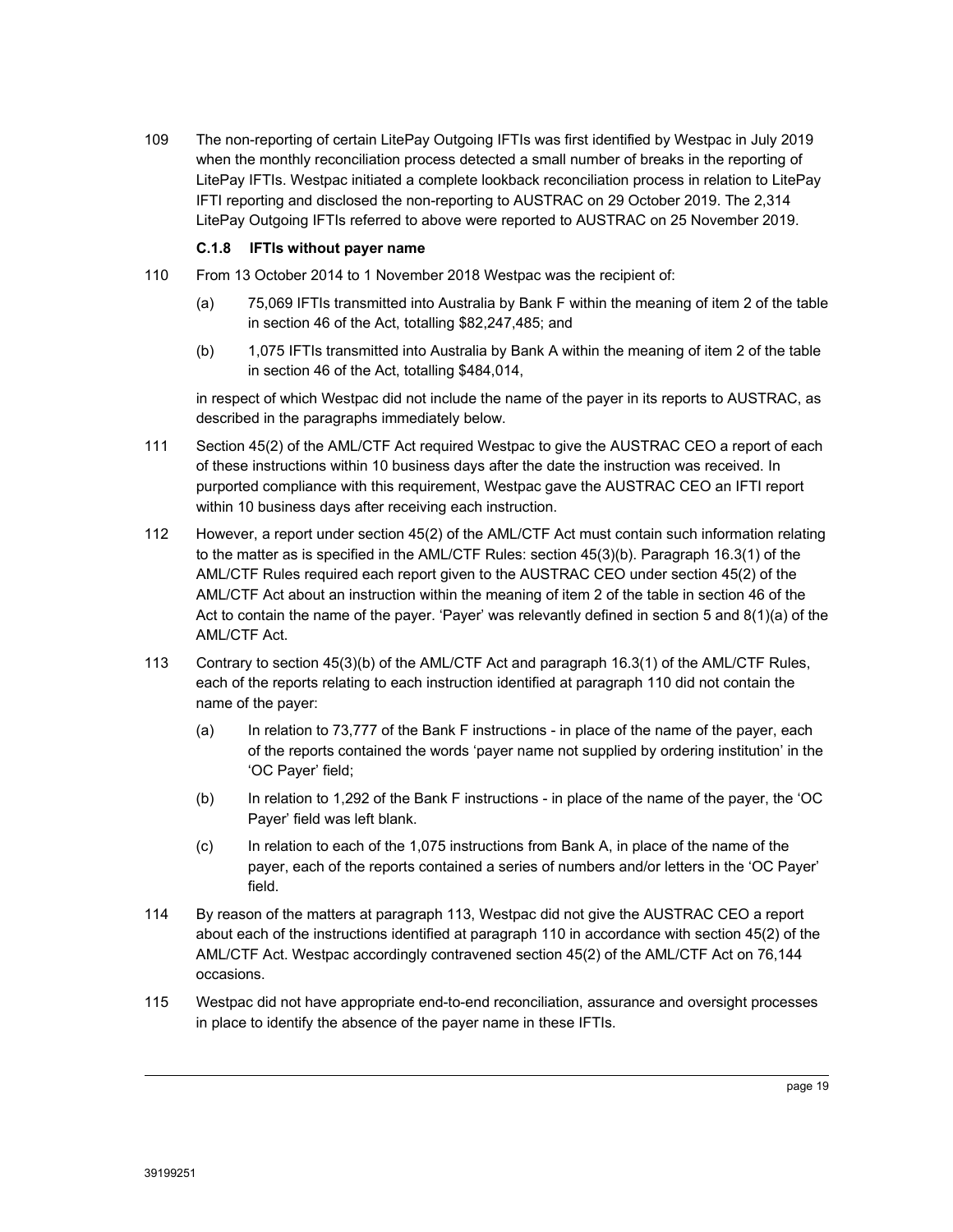# **C.2 Information about the origin of the transferred money – contraventions of Part 5 of the AML/CTF Act**

### **C.2.1 The required transfer information – contraventions of section 64(7)(f) of the AML/CTF Act**

- 116 Among other things, section 64 of the AML/CTF Act imposes obligations regarding the information about the origin of funds that institutions in a funds transfer chain are required to include in instructions they send to the next institution in the funds transfer chain.
- 117 The obligations that are imposed on:
	- (a) each person (if any) interposed between the ordering institution and the beneficiary institution (the **interposed institution**) are set out in section 64(7) of the AML/CTF Act; and
	- (b) ordering institutions are set out in section 64(6) of the AML/CTF Act.
- 118 For the reasons set out in this part C.2.1 and C.2.2 below, respectively, Westpac breached each of these requirements in respect of the Bank B Outgoing IFTIs Arrangement.
- 119 At all material times, under section 64(2) of the AML/CTF Act, the following persons (**institutions**) were taken to form a funds transfer chain in respect of a multiple-institution personto-person electronic funds transfer instruction or a multiple-institution same-person electronic funds transfer instruction:
	- (a) the ordering institution;
	- (b) the interposed institution; and
	- (c) the beneficiary institution.
- 120 At all material times, under section 64(7)(f) of the AML/CTF Act, if:
	- (a) an institution is in the funds transfer chain;
	- (b) the institution is an interposed institution and the transfer instruction is passed on to the interposed institution at or through a permanent establishment in Australia;
	- (c) the transfer instruction is accepted by the ordering institution at or through a permanent establishment of the ordering institution in Australia; and
	- (d) some or all of the required transfer information was passed on to the institution by another institution in the funds transfer chain,

then, before passing on the transfer instruction to another institution in the chain, the interposed institution was required to ensure that the instruction included so much of the required transfer information (as defined in section 70 of the AML/CTF Act) as was passed on to the interposed institution as mentioned in subparagraph (d) above.

- 121 In the period from 1 January 2014 to 3 February 2019, under the Direct Model ACM arrangements that Westpac had in place with Bank B, Westpac was an interposed institution in relation to 8,140 IFTIs (contained within 1,280 BAI2 Statement Format account statements) transmitted outside of Australia within the meaning of item 1 of the table in section 46 of the AML/CTF Act, totalling \$601,568,069. Each of those instructions:
	- (a) was a multiple-institution person-to-person electronic funds transfer instruction or a multiple-institution same-person electronic funds transfer instruction in which Westpac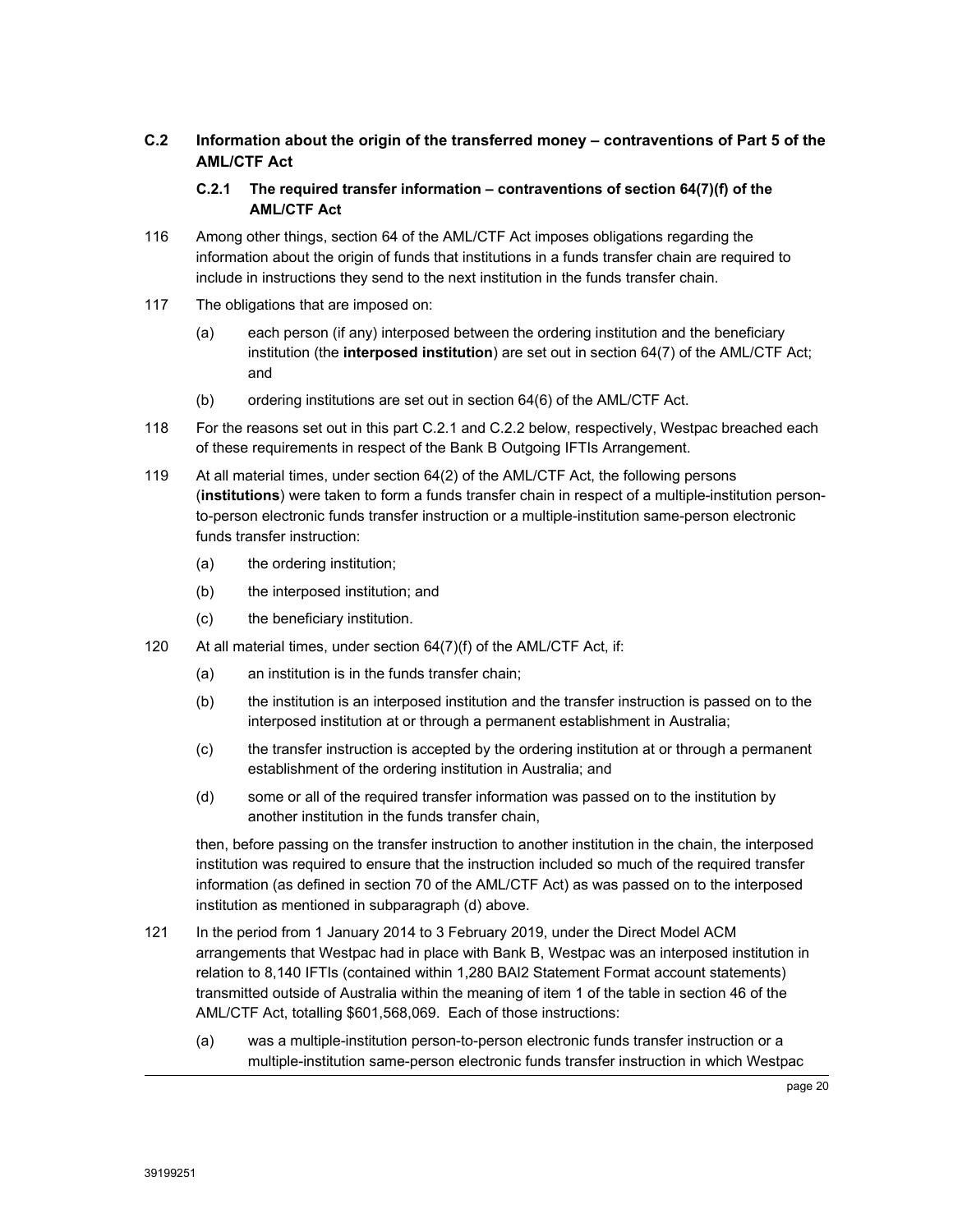was an interposed institution in the funds transfer chain that was passed on to Westpac at or through its permanent establishment in Australia; and

- (b) was accepted by the ordering institution at or through a permanent establishment of the ordering institution in Australia.
- 122 When Westpac received each of the instructions referred to in paragraph 121 above as an interposed institution, some or all of the required transfer information was passed on to Westpac by another institution in the funds transfer chain.
- 123 When Westpac sent each of the instructions referred to in paragraph 121 above to another institution in the funds transfer chain, being Bank B, Westpac did not include in the instruction so much of the required transfer information as it had been given as referred to in paragraph 120 above. The Bank B Outgoing IFTI Arrangements involved Westpac reporting transfers to the Bank B settlement Account to Bank B by sending an account statement in BAI2 Statement Format to Bank B. As noted at paragraph 38 above, BAI2 Statement Format is a standard format used for account statements. While Westpac included certain information in the BAI2 statements (including remitter name, lodgement reference, beneficiary account number, amount, date and a unique reference number assigned by Westpac), it did not include the payer account number, which is not a standard data field on bank statements, but is required transfer information (as defined in section 70 of the AML/CTF Act).
- 124 By reason of the matters referred to in paragraphs 121 to 123 above, Westpac did not provide the requisite information in respect of 8,140 transactions, as required by section 64(7)(f) of the AML/CTF Act.
- 125 The reason Westpac did not include in the instructions the payer account number as referred to in paragraph 123 above was that, prior to November 2018, Westpac's mistaken view was that the statements in BAI2 Statement Format were account statements, and did not constitute "instructions". On this basis, Westpac did not consider that the BAI2 statements were subject to the obligations in section 64(7)(f) of the AML/CTF Act. Westpac did not have appropriate processes in place to identify and correct this mistaken view. However, as noted at paragraph 94 above, during the course of Project 106, the Project 106 team reviewed Direct Model ACM arrangements that Westpac had in place with Bank B and formed the view in November 2018 that they did involve "instructions" for the purposes of section 64(7)(f) of the AML/CTF Act. On 22 November 2018, Westpac confirmed to AUSTRAC that it would commence reporting IFTIs for this arrangement.

### **C.2.2 The required transfer information – contraventions of section 64(6) of the AML/CTF Act**

- 126 At all material times, under section 64(6) of the AML/CTF Act, if (in respect of a multiple-institution person-to-person electronic funds transfer instruction or a multiple-institution same-person electronic funds transfer instruction):
	- (a) the ordering institution was in the funds transfer chain; and
	- (b) the transfer instruction was accepted by the ordering institution at or through a permanent establishment of the ordering institution in Australia,

then, before the ordering institution passed on the transfer instruction to another person in the chain, the ordering institution was required to ensure that the instruction included the required transfer information (as defined in section 70 of the AML/CTF Act).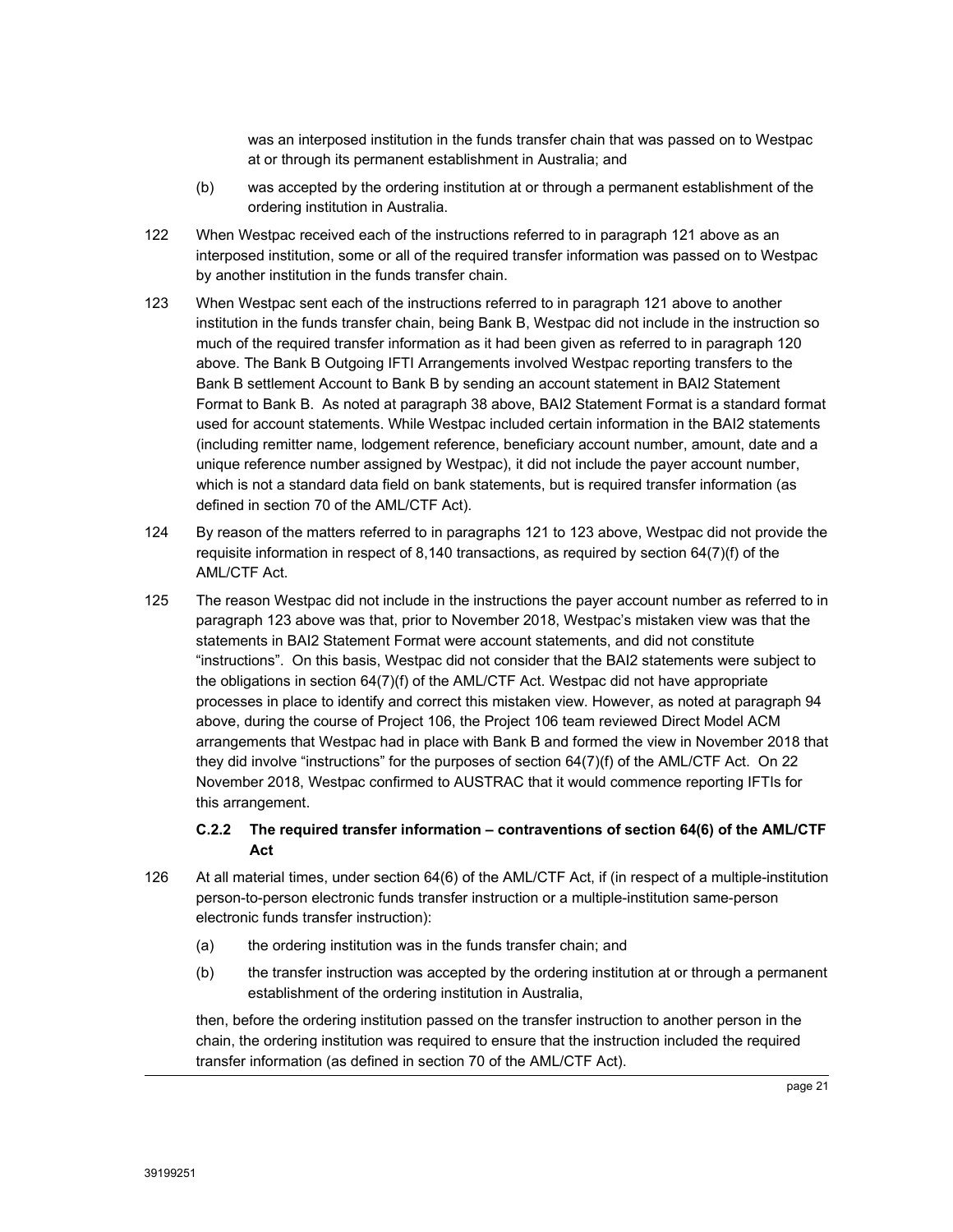- 127 In the period 1 January 2014 to 3 February 2019, under the Direct Model ACM arrangements that Westpac had in place with Bank B, Westpac was the ordering institution in relation to 2,400 IFTIs (contained within 1073 BAI2 Statement Format account statements) transmitted out of Australia within the meaning of item 1 of the table in section 46 of the AML/CTF Act, totalling \$92,891,622. Each of those instructions:
	- (a) was part of a multiple-institution person-to-person electronic funds transfer instruction or a multiple-institution same-person electronic funds transfer instruction in which Westpac was the ordering institution in the funds transfer chain; and
	- (b) was accepted by Westpac as the ordering institution at or through its permanent establishment in Australia.
- 128 When Westpac (as ordering institution) accepted each of the instructions referred to in paragraph 127 above, Westpac obtained the complete payer information (as defined in section 71 of the AML/CTF Act).
- 129 In respect of each instruction referred to in paragraph 127 above, before passing it on to another institution in the funds transfer chain, Westpac did not include the required transfer information in the instruction, as required by section 64(6) of the AML/CTF Act. As noted at paragraph 123 above, the Bank B Outgoing IFTIs Arrangements involved Westpac reporting transfers to the Bank B Settlement Account to Bank B by sending an account statement in BAI2 Statement Format to Bank B. While Westpac included certain information in the BAI2 Statement Format account statements (including remitter name, lodgement reference, beneficiary account number, amount, date and a unique reference number assigned by Westpac), it did not include the payer account number, which is not a standard data field on bank statements, but is required transfer information (as defined in section 70 of the AML/CTF Act).
- 130 The reason why Westpac did not include in the instructions the payer account number as referred to in paragraph 128 above was the same reason referred to in paragraph 125 above. The cause of the failure to include that required transfer information in the BAI2 Statement Format account statements was the same cause referred to in paragraph 125 above.

# **C.3 Making and retaining records – contraventions of section 115 of the AML/CTF Act**

- 131 The Direct Model ACM arrangements with Bank A (the **Bank A arrangements**) involved Bank A passing on to Westpac multiple-institution person-to-person electronic funds transfer instructions to which section 64 of the AML/CTF Act applied. Westpac retained all records that it was required to retain in respect of most of these transfer instructions received from Bank A under the Bank A Arrangements. However, during the period 15 March 2011 to 1 July 2016 Westpac failed to retain for the necessary period one required component in relation to 3,516,238 transfer instructions passed on to Westpac by Bank A (**Relevant Transfer Instructions**), in relation to which:
	- (a) Bank A was the ordering institution in the funds transfer chain;
	- (b) Westpac was the interposed institution in the funds transfer chain;
	- (c) Westpac passed on the transfer instruction, at or through a permanent establishment in Australia, to another financial institution in the funds transfer chain;
	- (d) the transferred money was made available at or through a permanent establishment of the beneficiary institution in Australia;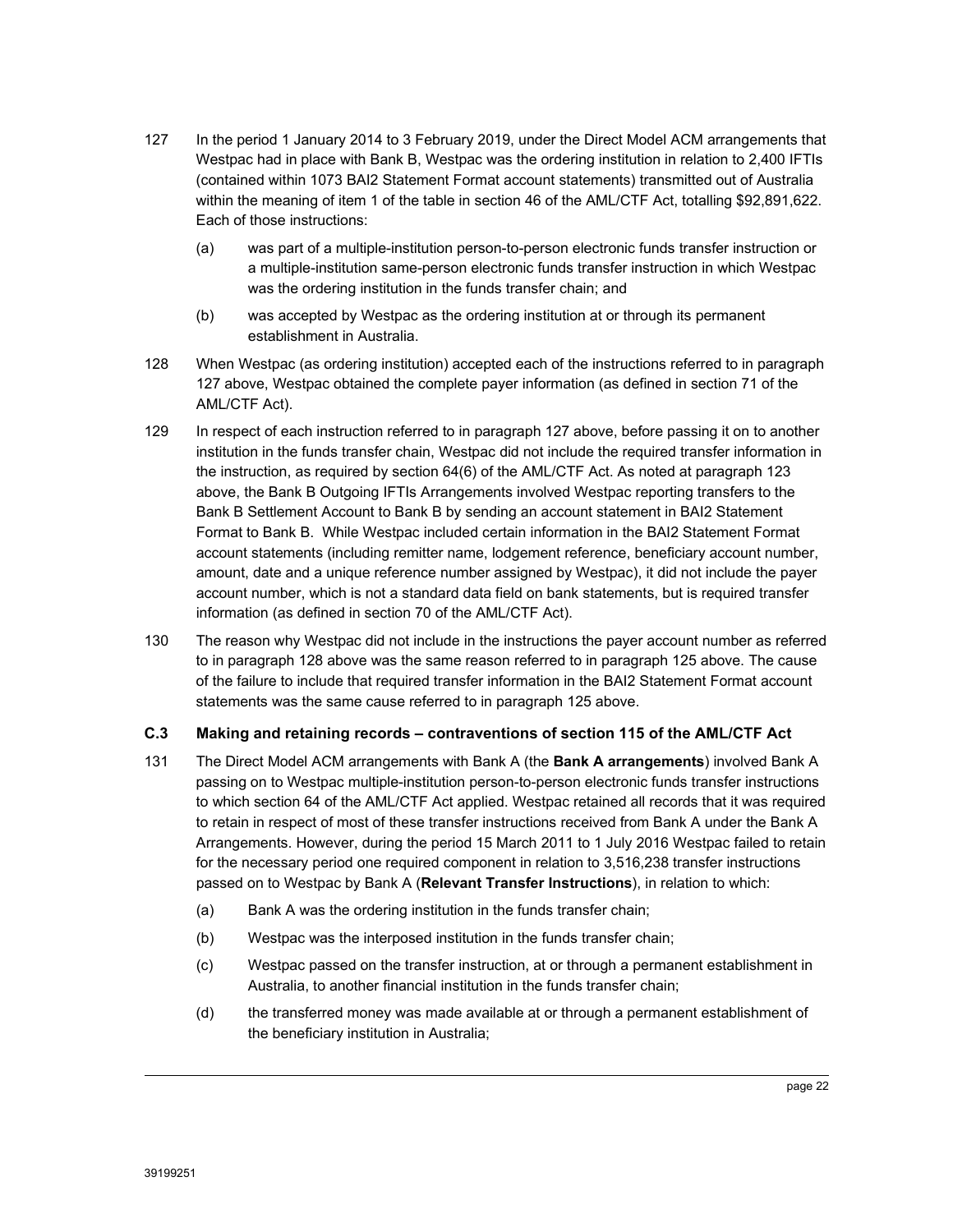- (e) Bank A passed on to Westpac some or all of the required transfer information (as defined in section 70 of the AML/CTF Act) (**required transfer information**) to Westpac;
- (f) the transfer instruction was accepted by Bank A at or through a permanent establishment in foreign country; and
- (g) the transfer instruction was passed on to Westpac by a permanent establishment of Bank A in a foreign country.
- 132 The Relevant Transfer Instructions were in respect of 325 Structured Files received by Westpac on the following dates between 15 March 2011 to 1 July 2016:
	- (a) 15 March 2011 to 3 October 2012 (318 Structured Files and 3,367,453 transfer instructions);
	- (b) 1 April 2015 (1 Structured File and 16,921 transfer instructions);
	- $(c)$  1 July 2015 to 2 July 2015 (2 Structured Files and 38,862 transfer instructions);
	- (d) 1 October 2015 and 2 October 2015 (2 Structured Files and 30,237 transfer instructions);
	- (e) 1 April 2016 (1 Structured File and 27,220 transfer instructions); and
	- (f) 1 July 2016 (1 Structured File and 35,545 transfer instructions).
- 133 By reason of the matters referred to in paragraphs 131 to 132 above, Westpac was required, by section 115(2) of the AML/CTF Act and in respect of each of the Relevant Transfer Instructions, to:
	- (a) make a record of so much of the required transfer information as was passed on to Westpac as mentioned in subparagraph 131(e) above; and
	- (b) retain that record, or a copy of that record, for 7 years after the transfer instruction was passed on to Westpac.
- 134 In respect of each of the Relevant Transfer Instructions, while Westpac made a record of so much of the required transfer information (as defined in section 70 of the AML/CTF Act) as was passed on to Westpac as mentioned in subparagraph 131(e) above, it did not retain a record of all of this information for 7 years after the transfer instructions were received by Westpac. The one record that Westpac did not retain for 7 years was a record of the unique reference number that was passed onto it by Bank A. That unique reference number was provided to Bank A's customer by Bank A as a reference number for the transaction. It was important for Westpac to retain a record of Bank A's unique reference number for each transaction because it enabled the origin of funds to be traced efficiently and quickly, if required by AUSTRAC or law enforcement.
- 135 Westpac retained a record of all other information passed onto it by Bank A in relation to the Relevant Transfer Instructions, including:
	- (a) Beneficiary BSB
	- (b) Beneficiary Account Number
	- (c) Amount
	- (d) Beneficiary Name
	- (e) Lodgement Reference
	- (f) Name of Remitter.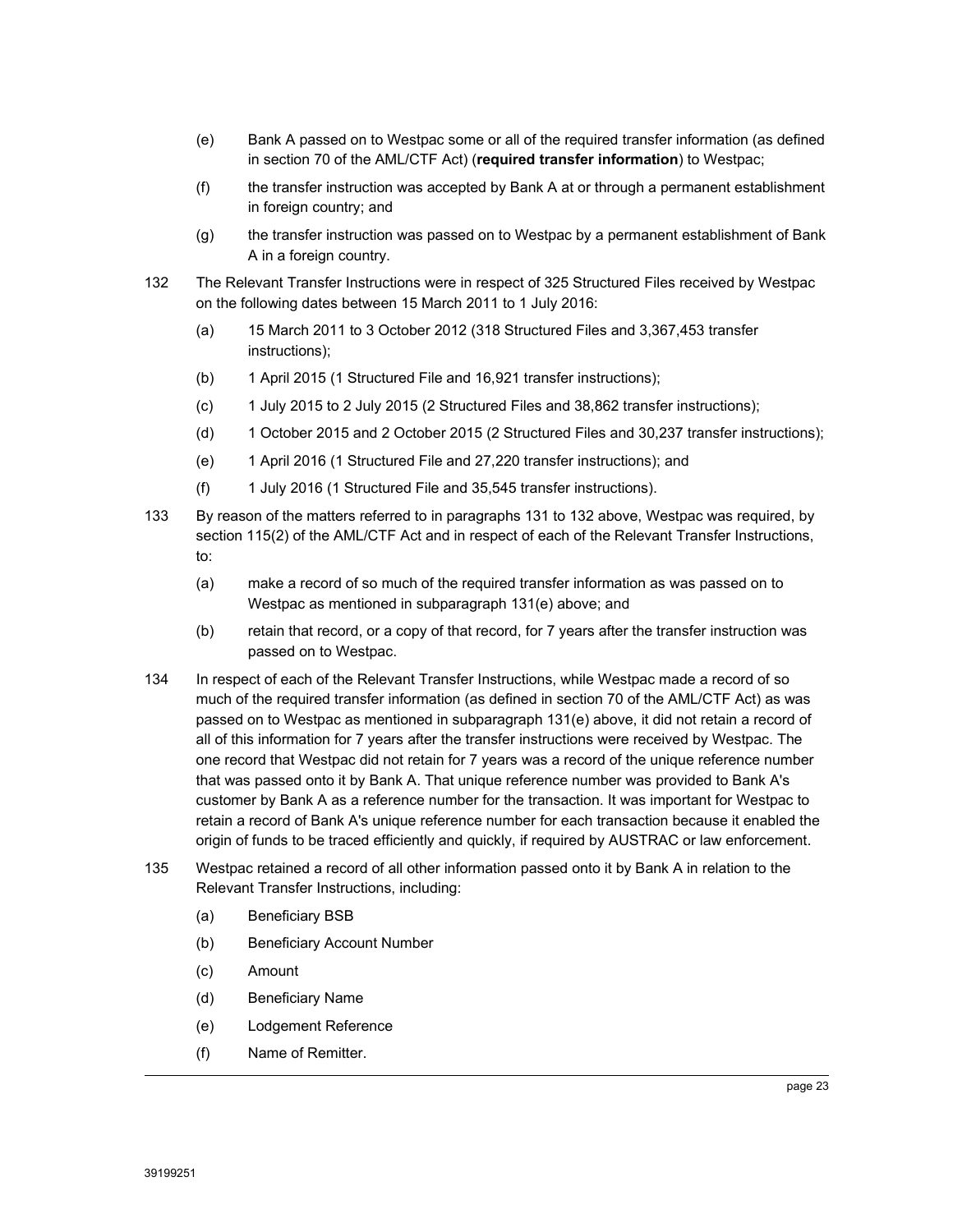- 136 By reason of the matters referred to in paragraphs 131 to 134 above, Westpac contravened section 115(2) on 3,516,238 occasions.
- 137 The reasons Westpac did not retain the records referred to in paragraph 134 above are as follows:
	- (a) as noted at paragraph 58 above, Qvalent and WIBS are systems through which Westpac receives payment instruction files from correspondent banks. Structured Files received from Bank A were received through Qvalent and passed to WIBS for processing;
	- (b) at all relevant times, both Qvalent and WIBS included backup systems that retained a record of the original transfer instructions received from Bank A;
	- (c) in relation to the 3,367,453 transfer instructions referred to in subparagraph 132(a) above:
		- (i) records of the original instructions were not retained for a period of 7 years in the Qvalent backup system as a result of a change in the backup system around the end of 2012, which led to the relevant transfer instructions from Bank A that were stored in the old backup system being lost; and
		- (ii) records of the original instructions were not retained for a period of 7 years in the WIBS backup system as a result of the manual tape backup process that was in place for that system prior to November 2014. This backup tape process relied on manual action by the infrastructure operations team and involved the physical removal and replacement of magnetic tapes when full to capacity. As part of this, tapes were recycled, such that old data was often overridden by newer data when the magnetic tapes were manually swapped out;
	- (d) in relation to the 148,785 transfer instructions referred to in subparagraphs 132(b) to 132(f) above;
		- (i) records of the original instructions were not retained for a period of 7 years in the Qvalent backup system as a result of a configuration gap in the quarterly schedule which did not correctly account for months with 31 days. The configuration gap meant that the Qvalent system backed up the previous 90 days only, which led to a 1 to 2 day gap in certain of the quarterly backups between April 2015 and July 2016; and
		- (ii) records of the original instructions were not retained for a period of 7 years in the WIBS backup system as a result of the electronic backup system that was introduced in November 2014 being configured for a period between November 2014 and early 2017 to store monthly backups for 12 months from the date of backup; and
	- (e) it did not have appropriate IT change management, assurance and oversight processes in place with respect to record keeping.

# **C.4 Correspondent Banking Due Diligence – contraventions of section 98 of the AML/CTF Act**

# **C.4.1 Westpac's Correspondent Banking Due Diligence Obligations**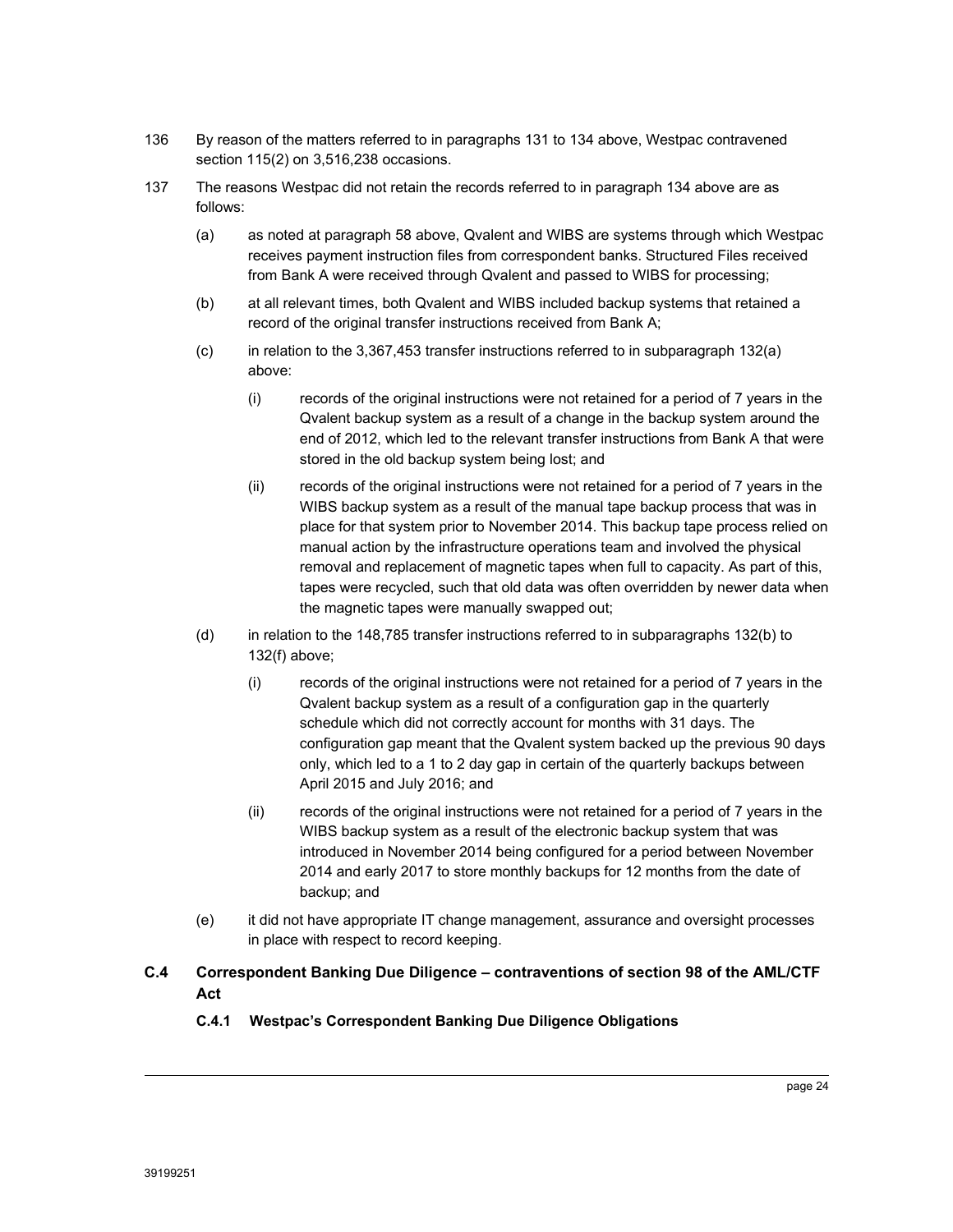- 138 At all times throughout the Relevant Period, Westpac (as a bank and therefore a financial institution within the meaning of section 5 of the AML/CTF Act, which had entered into correspondent banking relationships that involved vostro accounts) was required by:
	- (a) section 98(1) of the AML/CTF Act to carry out regular assessments of the risks Westpac may reasonably face that the correspondent banking relationship might (whether inadvertently or otherwise) involve or facilitate ML/TF (**Preliminary Risk Assessment**); and
	- (b) section 98(2) of the AML/CTF Act to:
		- (i) carry out regular assessments of such matters as specified in the AML/CTF Rules; and
		- (ii) prepare a written record of each assessment as soon as practicable after the completion of the assessment,

if carrying out those assessments was warranted by a Preliminary Risk Assessment undertaken by Westpac in accordance with section 98(1) of the AML/CTF Act (**Due Diligence Assessments**),

### (together **Westpac's Correspondent Banking Due Diligence Obligations**).

139 The term 'vostro account' is as defined in paragraph 11(e).

### **C.4.2 Systems and controls designed to comply with Westpac's Correspondent Banking Due Diligence Obligations**

- 140 As stated in paragraph 10, while essential to the international financial system, correspondent banking relationships present higher ML/TF risks. Identifying, assessing and mitigating those risks is inherently challenging because the risks posed concern customers of the correspondent bank rather than Westpac's customers.
- 141 Throughout the Relevant Period, Westpac had in place processes, systems and controls intended to manage these risks and comply with Westpac's Correspondent Banking Due Diligence Obligations. Those processes, systems and controls are described in paragraphs 142 to 170 below.

### **C.4.2.1 Three Lines of Defence**

142 Westpac had a 'Three Lines of Defence' risk management approach designed with the intention of managing the ML/TF risk presented by its correspondent banking relationships and designated services as set out immediately below.

#### *First line of defence – risk identification, risk management and self-assessment*

- 143 The Westpac Institutional Bank division (**WIB**) relevantly included the Corporate & Institutional Banking (**CIB**) team and the Global Transaction Services (**GTS**) team.
- 144 CIB and GTS were responsible for identifying, evaluating and managing the ML/TF risks Westpac may reasonably face with respect to its correspondent banking relationships. In particular:
	- (a) CIB was responsible for the establishment of the correspondent banking relationships and was the relationship manager. From March 2018, GTS and CIB were jointly responsible for approving the establishment of all correspondent banking relationships; and

page 25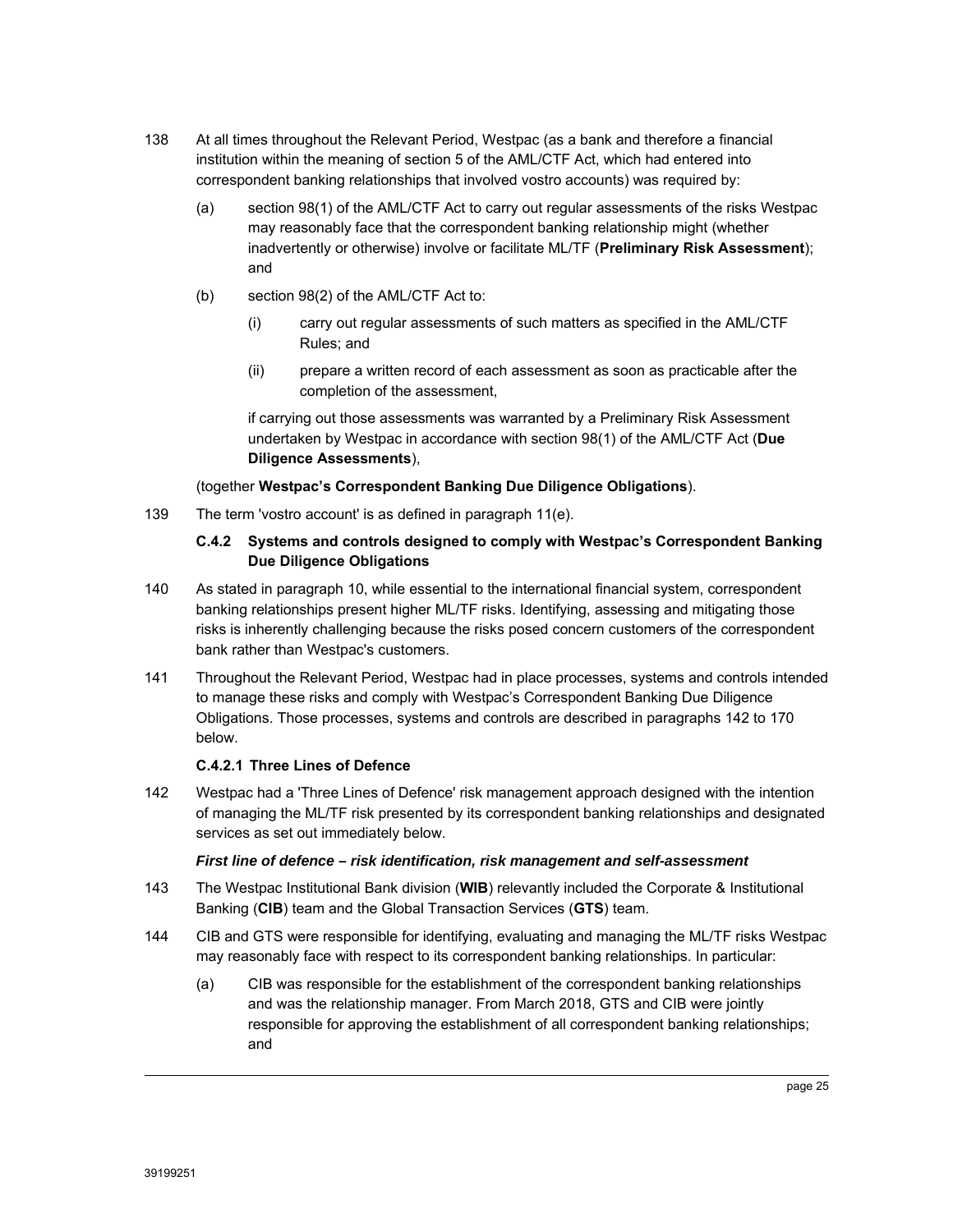- (b) GTS was responsible for the ongoing risks of product management processes and procedures to the extent they impacted upon correspondent banking.
- 145 Throughout the Relevant Period, the Risk and Fraud Operations (**RFO**) team, a group function, conducted the Preliminary Risk Assessments and Due Diligence Assessments. The workbooks that documented both assessments are referred to as the DD Workbooks. A specialised team within RFO (**RFO CBDD Team**) was responsible for:
	- (c) conducting Preliminary Risk Assessments and Due Diligence Assessments for correspondent banks, and completing the associated DD Workbooks;
	- (d) monitoring adverse media events in relation to correspondent banks, and escalating these to CIB and GTS in accordance with a process prescribed by the Correspondent Banking Due Diligence AML/CTF Procedures Manual (**CB Procedures Manual**) as referred to in paragraph 165 below; and
	- (e) once an automated transaction monitoring detection scenario was put in place for vostro accounts, undertaking an initial assessment of alerts generated from correspondent banking transaction monitoring scenarios.
- 146 The DD Workbook completed by the RFO CBDD team was reviewed and approved by the relevant relationship manager from CIB (**Relationship Manager**) and the relevant network manager from GTS (**Network Manager**).

# *Second line of defence – establishment of risk management framework and policies and risk management oversight*

- 147 The second line of defence involved:
	- (a) from January 2018, oversight by the WIB Financial Crime team of the completion of the DD Workbooks by the RFO CBDD team; and
	- (b) the Group Financial Crime team setting the standards required across the Westpac Group for Preliminary Risk Assessments and Due Diligence Assessments in the Westpac Group Correspondent Banking Standard (**CB Standard**) (explained in paragraph 155 below).

# *Third line of defence – Group Audit*

- 148 The third line of defence involved the Group Audit team (previously known as Group Assurance until October 2015), which was the internal audit function at Westpac, independent of management.
- 149 Group Audit conducted a number of reviews of Westpac's AML/CTF correspondent banking due diligence processes, systems and controls during the Relevant Period.

### **C.4.2.2 Policies and procedures relevant to Westpac's Correspondent Banking Due Diligence Obligations**

- 150 The processes, systems and controls that Westpac had in place that were intended to achieve compliance with Westpac's Correspondent Banking Due Diligence Obligations were set out in the following policies and procedures:
	- (a) the AML/CTF Policy;
	- (b) the AML/CTF program;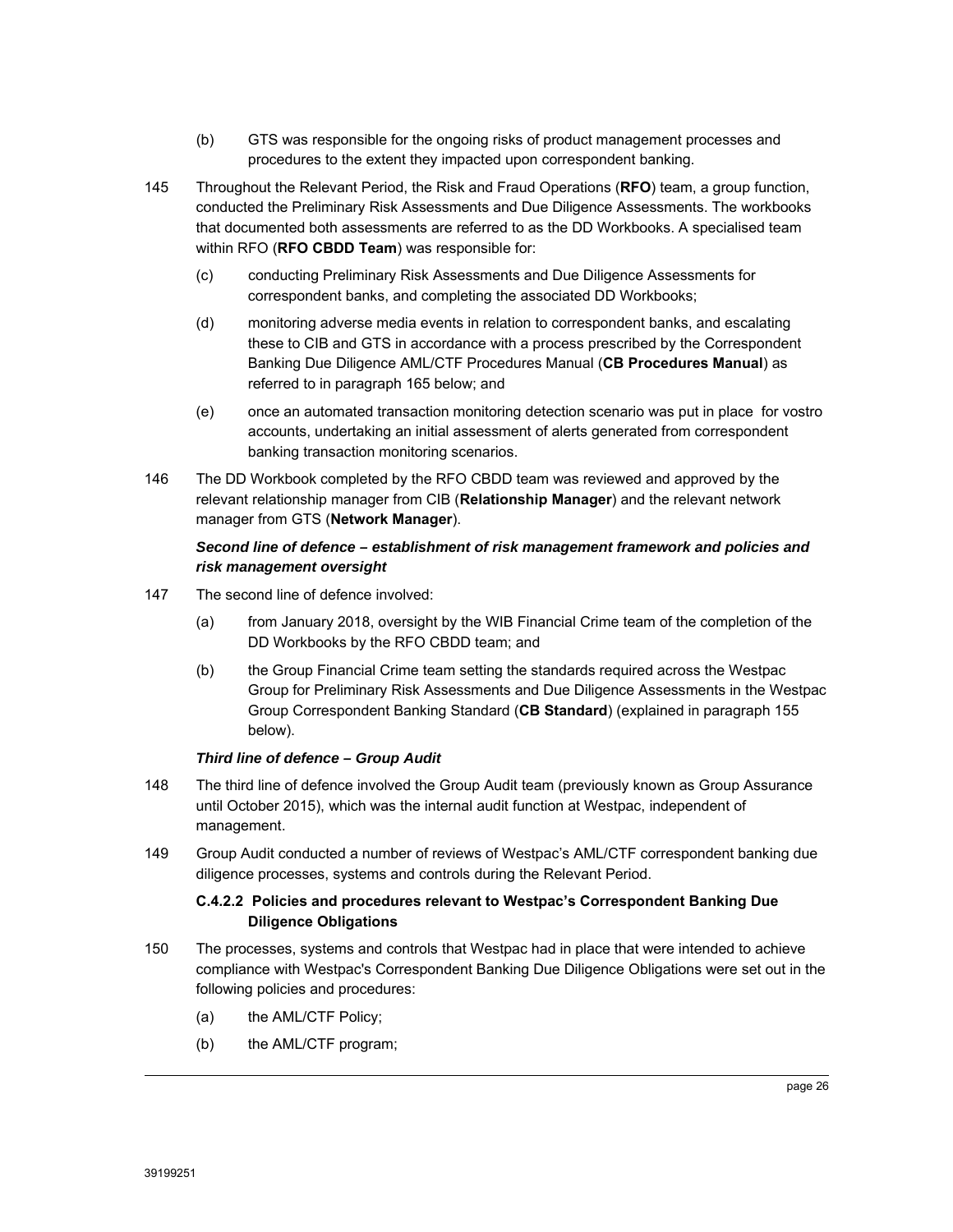- (c) the CB Standard; and
- (d) the CB Procedures Manual.
- 151 These processes, systems and controls also included , transaction monitoring over MT103 files sent and received, and sanctions screening processes. From September 2017, it also included Vostro account monitoring, noting that the monitoring first introduced in February 2016 was not appropriate or effective.

### *The AML/CTF Policy*

152 The AML/CTF Policy set out the principles Westpac was required to follow to comply with its AML/CTF obligations, including in relation to correspondent banking relationships.

### *The AML/CTF Program*

- 153 During the Relevant Period, the AML/CTF program provided for Westpac to maintain a CB Standard, which was the responsibility of the Group Money Laundering Reporting Officer (**Group MLRO**).
- 154 The AML/CTF Program also set out key requirements in relation to correspondent banking due diligence, including that:
	- (a) Westpac could not enter into a correspondent banking relationship without first assessing the risk that the relationship might involve the facilitation of ML/TF activities; and
	- (b) the risk level assigned to the relationship would determine the due diligence required in respect of the correspondent bank, and the level of ongoing due diligence, with such due diligence being conducted by the RFO CBDD Team.

### *CB Standard*

- 155 The CB Standard set out the level of due diligence required for correspondent banking relationships entered into by Westpac.
- 156 During the Relevant Period, the CB Standard applied the following relevant principles:
	- (a) Westpac must not directly or indirectly enter into a correspondent banking relationship with a shell bank;
	- (b) before Westpac enters into a correspondent banking relationship with another financial institution, Westpac must carry out a due diligence assessment;
	- (c) Westpac must not enter into a correspondent banking relationship unless senior officer approval had been granted;
	- (d) once Westpac had entered into a correspondent banking relationship, Westpac must carry out regular due diligence assessments. The frequency of ongoing due diligence assessments was required to be based upon a risk assessment of the relationship;
	- (e) Westpac must monitor correspondent banking relationships; and
	- (f) Westpac must document its responsibilities and the responsibilities of the other party to the correspondent banking relationship, and retain records of due diligence assessments.
- 157 The CB Standard required, among other things, that all high-risk correspondent banking relationships be reviewed annually, and all low or medium risk relationships be reviewed at least every four years unless a material incident occurred, which would trigger an immediate review.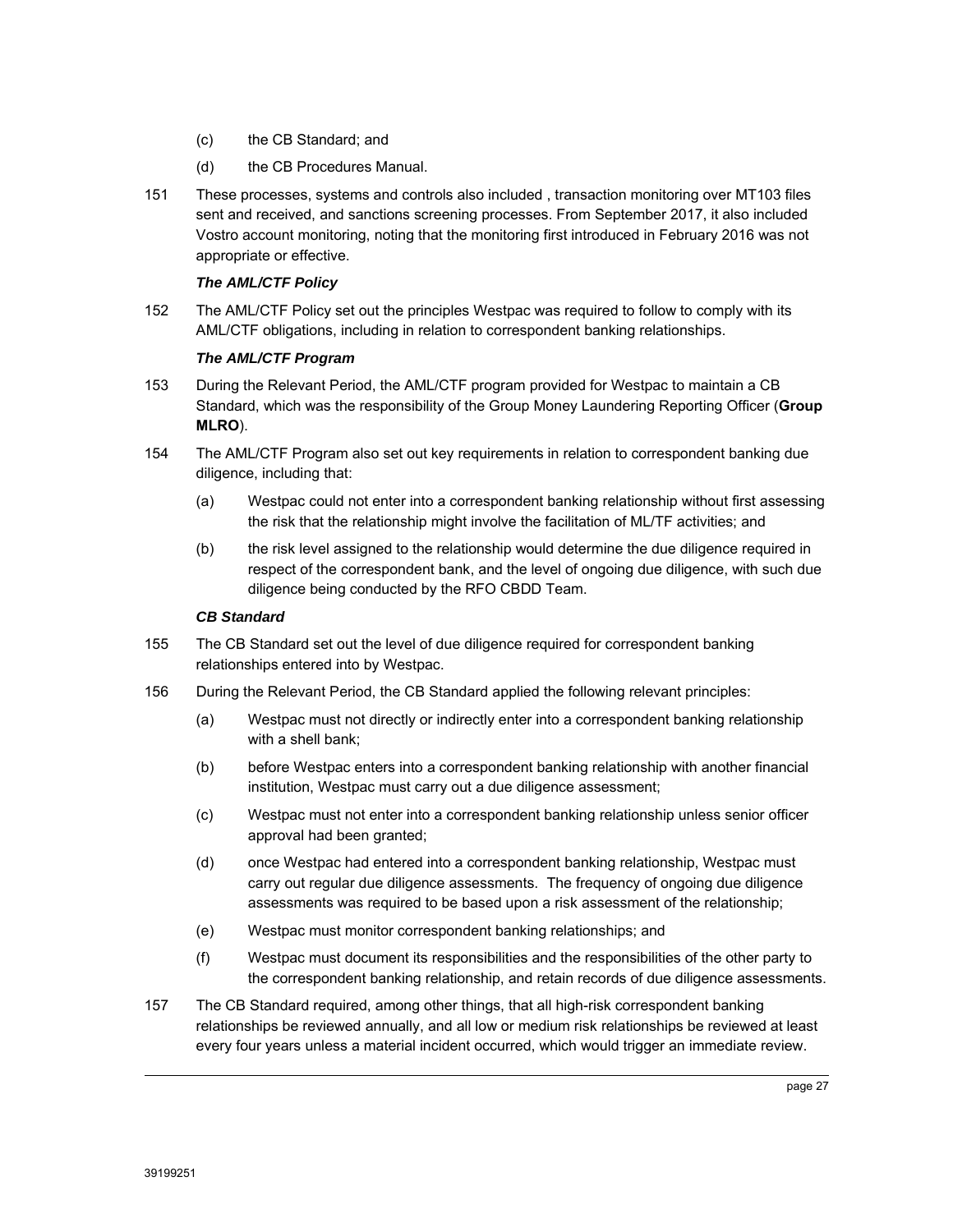- 158 Although the AML/CTF Act only required Due Diligence Assessments to be carried out if warranted by the risk assessed in the Preliminary Risk Assessment, at all times the CB Standard required Westpac to conduct Due Diligence Assessments on each of its correspondent banks, regardless of their risk level.
- 159 Although not required by the AML/CTF Act, the CB Standard defined a 'correspondent banking relationship' more broadly than was prescribed by section 98 of the AML/CTF Act. In particular:
	- (a) under section 5 of the AML/CTF Act, a relationship could only be a correspondent banking relationship if, among other things, the reporting entity provided banking services to another financial institution that involved a vostro account;
	- (b) Westpac also voluntarily categorised the provision of a Relationship Management Application (**RMA**) Key to another financial institution as a correspondent banking relationship and subjected the relationship to Preliminary Risk Assessments and Due Diligence Assessments. RMA Keys are the digital certificates issued to financial institutions to enable a trusted, provable and confidential end-to-end communication over the SWIFT Network. Some financial institutions may have RMA Keys with Westpac, but no vostro account; and
	- (c) this approach meant that Westpac conducted Preliminary Risk Assessments and Due Diligence Assessments over a broader body of entities than was required under section 98 of the AML/CTF Act.

### *CB Procedures Manual*

- 160 The CB Procedures Manual prescribed the frequency with which Preliminary Risk Assessments and Due Diligence Assessments should be conducted, and set out instructions for the RFO CBDD Team to complete the DD Workbook.
- 161 During the Relevant Period, the CB Procedures Manual provided that the risk rating of the correspondent bank was calculated using the Correspondent Bank Risk Assessment Model (**CBRA Model**) to determine the "Composite Risk Rating". The Composite Risk Rating assessed the following risk factors: (a) correspondent bank organisation type; (b) engagement channel; (c) product; (d) jurisdiction; and (e) increased risk/adverse findings (**Risk Factors**).
- 162 The CBRA Model: (a) allowed users to choose answers for each Risk Factor from a drop-down menu, with the answer generating an automatic score; and (b) weighted particular Risk Factors, depending on their importance to the Composite Risk Rating.
- 163 The CBRA Model then generated a Composite Risk Rating based on the weightings and the score for each Risk Factor.
- 164 The Composite Risk Rating informed the level of subsequent due diligence conducted on the correspondent bank and when, absent a material trigger event, the correspondent bank would next be re-assessed.
	- (a) for correspondent banks with a vostro account and a Composite Risk Rating of 'High', Westpac conducted an annual Due Diligence Assessment. The annual Due Diligence Assessment included reviewing the correspondent bank's answers to:
		- (i) a standardised questionnaire designed by the Wolfsberg Group, an association of eleven global banks (**Wolfsberg Questionnaire**), that was required to have been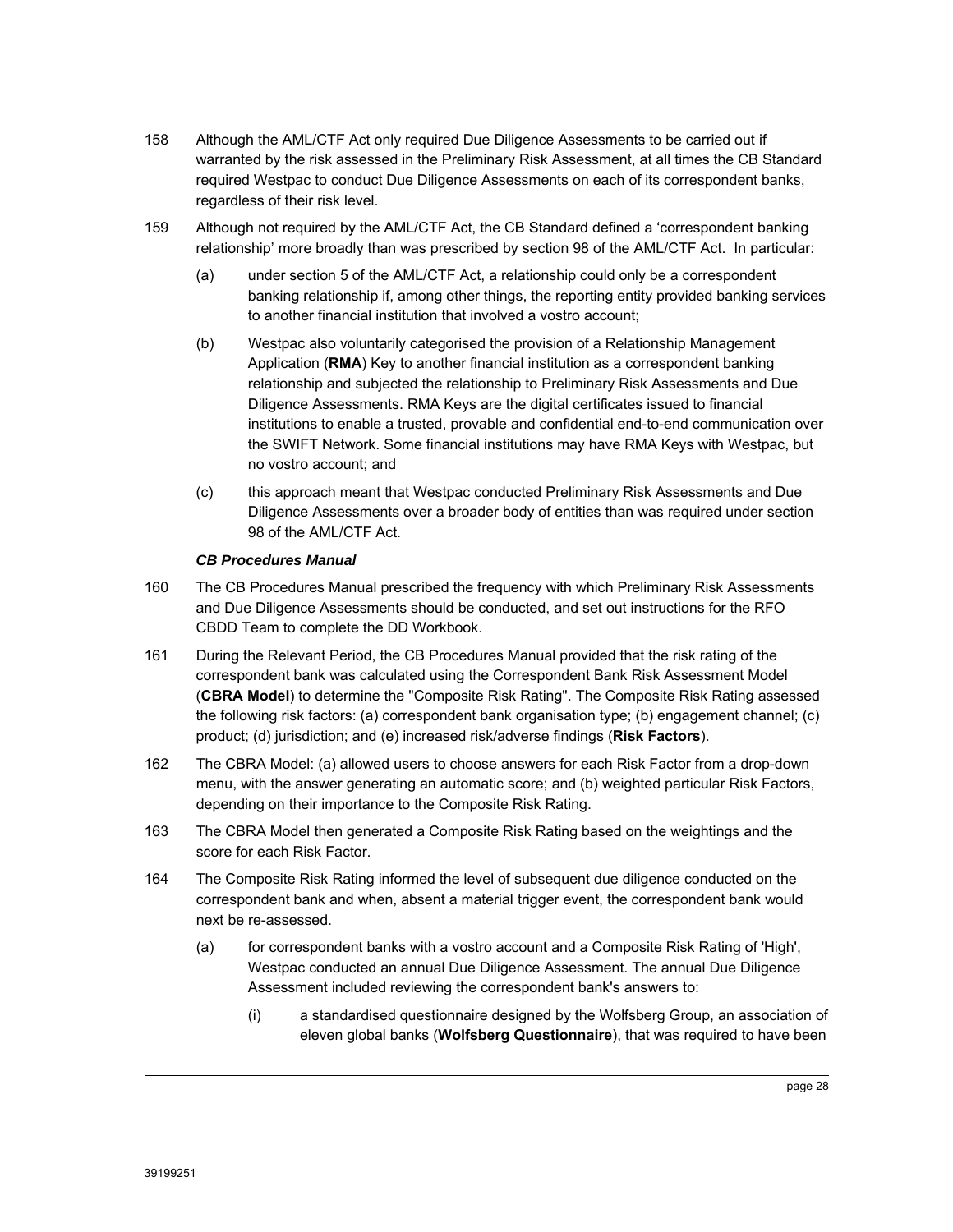completed within a period of three years prior to the Due Diligence Assessment; and

- (ii) a questionnaire designed by Westpac (**Westpac Questionnaire**) that must have been completed within a period of three years prior to the Due Diligence Assessment.
- (b) for correspondent banks with a vostro account and a Composite Risk Rating of 'Low' or 'Medium', Westpac:
	- (i) conducted a Due Diligence Assessment every four years. This Due Diligence Assessment required a review of a Westpac Questionnaire and a Wolfsberg Questionnaire, which in each case must have been completed within a period of three years prior to the Due Diligence Assessment; and
	- (ii) conducted a preliminary report into the correspondent bank half way through the four year period between each Due Diligence Assessment
- 165 The CB Procedures Manual required 'trigger events' (namely mergers / takeovers / acquisitions, financial difficulties, changes of ownership, fines or regulatory action in relation to AML/CTF compliance, change in the country risk profile, suspicion of dealing with a shell bank, and a change in sanctioned country status) relating to the correspondent banks to be monitored through Factiva, a business information and research tool used by Westpac.
- 166 Until January 2018, the CB Procedures Manual provided that where a trigger event was identified, a report was to be made to the Relationship Manager and the Network Manager for assessment and a decision as to the appropriate course of action. From January 2018 onwards, these trigger events were intended to lead to the Relationship Manager contacting the correspondent bank to complete an enhanced customer due diligence form, if the Relationship Manager, Network Manager, WIB Financial Crime and the Jurisdictional Financial Crime Officer agreed that such enhanced customer due diligence should be conducted.
- 167 In January 2018, the CB Procedures Manual was updated to include two additional questions for the Relationship Manager and Network Manager that asked whether, since the last Due Diligence Assessment, there had been any material change in the products and services used by the correspondent bank, or any noticeable change to the volume or value of transactions. This change was made to address an AUSTRAC recommendation (following a Compliance Assessment by AUSTRAC in 2016) that Westpac more clearly articulate in its procedures how it assessed material changes in the nature of the correspondent bank's ongoing business relationship, in accordance with paragraph 3.1.4(4) of the AML/CTF Rules. However, the additional questions in the CB Procedures Manual were not supported by appropriate processes to identify material changes in products or services or in the volume and value of transactions.

#### *Sanctions screening and controls*

- 168 During the Relevant Period Westpac had a Sanctions Policy in place, which stated that:
	- (a) Westpac screens for designated entities (and, from 2017, sanctioned activities) in accordance with applicable sanctions regimes both in Australia and overseas;
	- (b) Westpac does not maintain bank accounts for individuals or entities that are designated entities in any jurisdiction in which Westpac operates. From 2016 it further provided that if an existing customer of Westpac becomes designated in any such jurisdiction and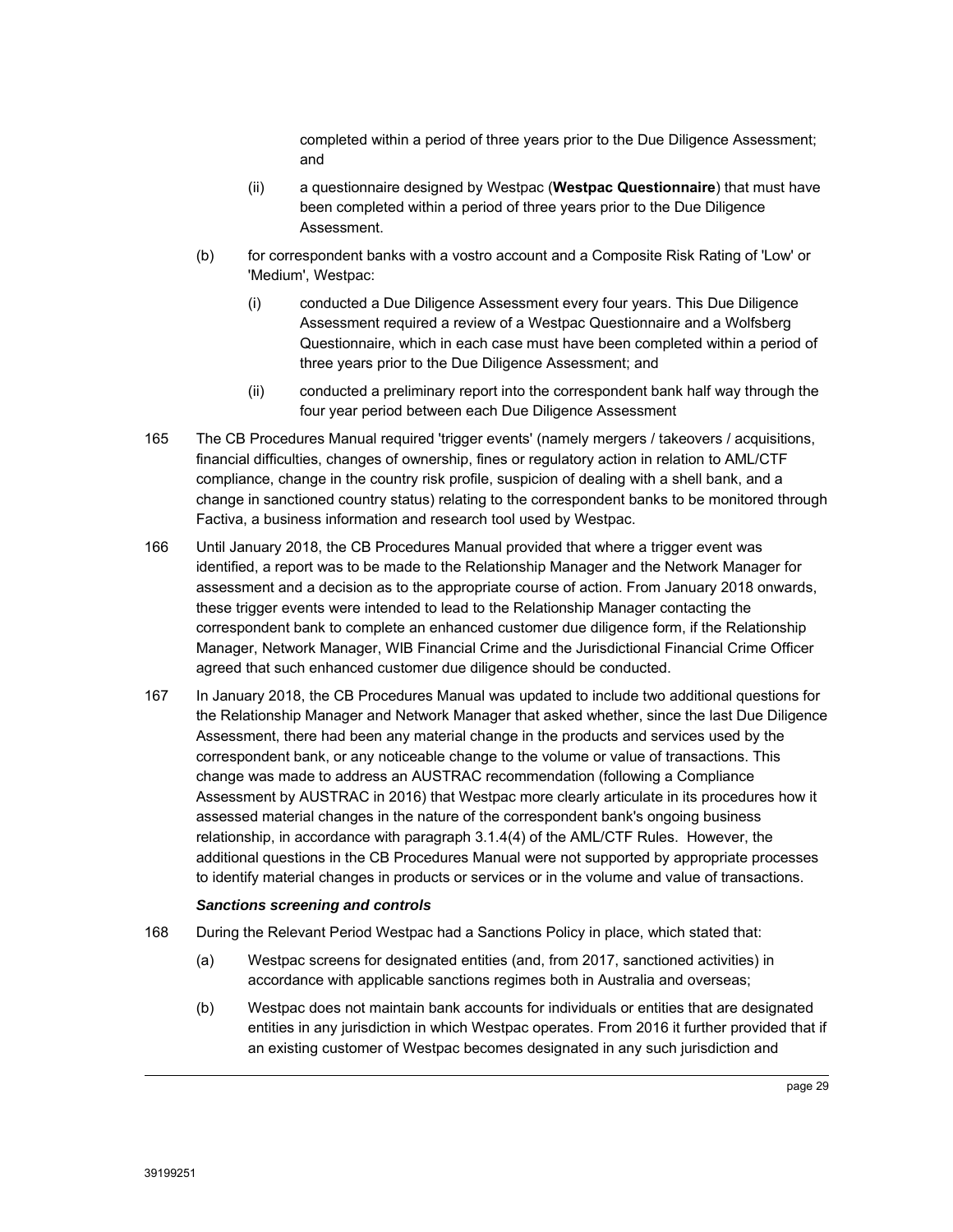relevant laws require Westpac to freeze the assets of that customer then Westpac will do so, and that if Westpac is not required to freeze the assets of such a customer then Westpac will terminate its relationship with the relevant customer; and

- (c) Westpac exercises due care in designing and refining business rules and processes to ensure that no individual transaction involves a knowing breach of applicable sanctions obligations.
- 169 During the Relevant Period, transactions conducted through vostro accounts on Westpac's vostro system were subject to screening for sanctions. Sanctions screening did not apply in relation to all the Direct ACM arrangements until mid-2018, shortly before these arrangements were terminated. Sanctions screening was not applied to instructions received through the Referral ACM arrangements that were settled through Direct Entry or BPay. In some cases, sanctions screening was applied to instructions received through the Referral ACM arrangements that were settled through RTGS.
- 170 To the extent sanctions risks were identified during the Due Diligence Assessment, the DD Workbook was also required to be sent to WIB Financial Crime to review. From January 2018, the CB Procedures Manual:
	- (a) provided for a 'Sanctions Escalation Model' (which was stated in the CB Procedures Manual to be the process from 1 October 2016). The Sanctions Escalation Model required escalation to WIB Financial Crime for approval in certain circumstances, including where the Preliminary Risk Assessment or Due Diligence Assessment on any correspondent bank identified any 'sanctions concern', with an escalation line to the Group Sanctions team if the WIB Financial Crime team required Group Sanctions' input; and
	- (b) included in the Westpac Questionnaire an additional 'Sanctions Questionnaire' which required the correspondent bank to disclose risks relating to sanctions issues, answer detailed questions about its sanctions screening and controls, and complete an attestation for relationships it had with entities in Iran.

### **C.4.3 Contraventions of subsections 98(1) and 98(2) of the AML/CTF Act: Preliminary Risk Assessments and Due Diligence Assessments**

- 171 At all times throughout the Relevant Period, Westpac had a correspondent banking relationship within the meaning of the AML/CTF Act that involved a vostro account with each of the correspondent banks.
- 172 At all times throughout the Relevant Period, the risks assessed under the Preliminary Risk Assessments required Westpac to conduct Due Diligence Assessments on each of the correspondent banks.
- 173 During the Relevant Period, Westpac carried out 48 Preliminary Risk Assessments and 48 Due Diligence Assessments with respect to the correspondent banks. A table setting out the Preliminary and Due Diligence Risk Assessments conducted in respect of these entities is at **Annexure B** to this SAFA.
- 174 During the Relevant Period, despite: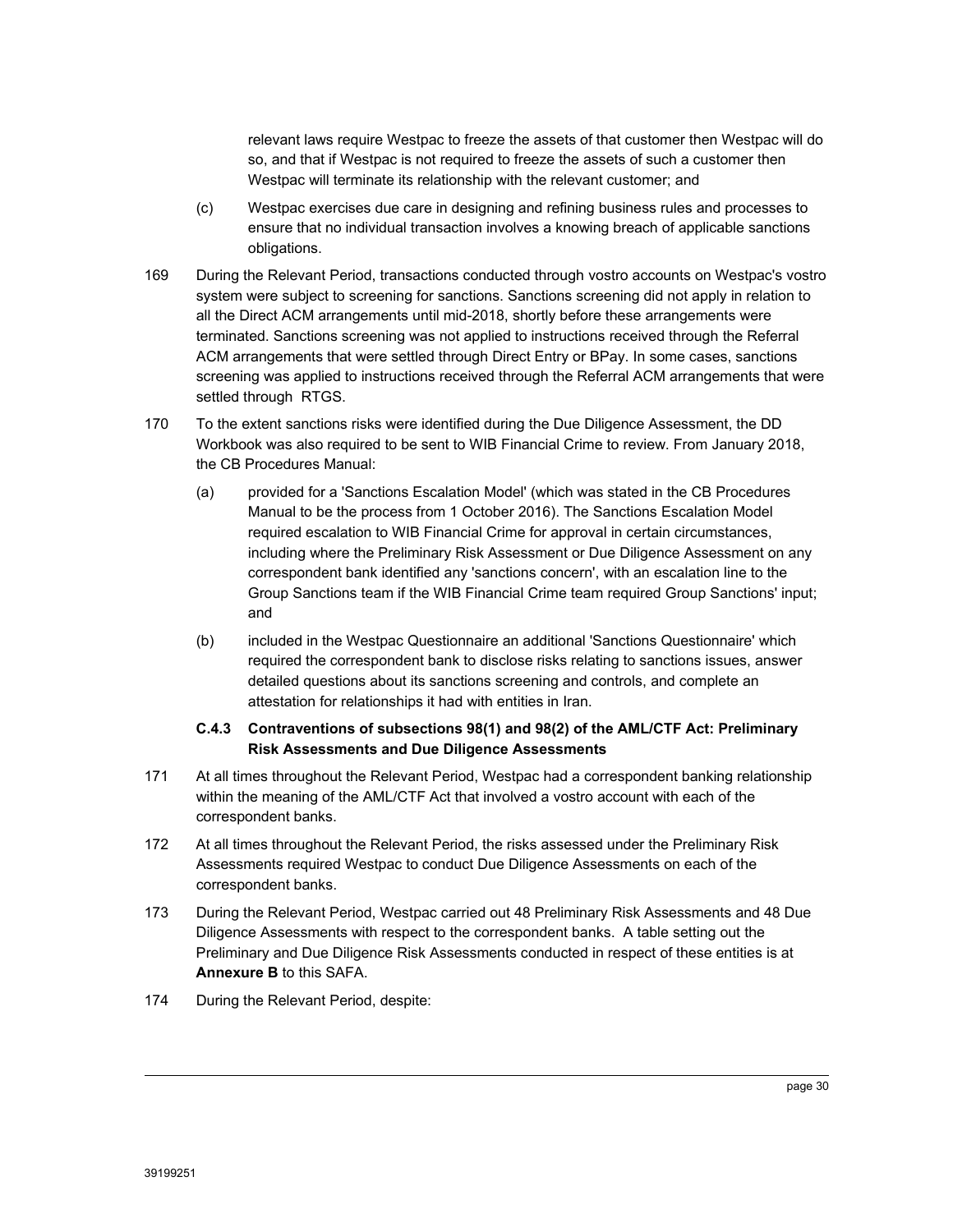- (a) Westpac having in place the processes, systems and controls described at paragraphs 142 to 170 above intended to achieve compliance with its obligation to conduct Preliminary Risk Assessments and Due Diligence Assessments; and
- (b) Westpac conducting regular Preliminary Risk Assessments and Due Diligence Assessments in respect of its correspondent banking relationships with the correspondent banks,

the Preliminary Risk Assessments did not fully comply with section 98(1) of the AML/CTF Act and the Due Diligence Assessments did not fully comply with section 98(2) of the AML/CTF Act in the following regards:

- (a) in some cases, Westpac did not identify and assess all of the banking services and transactions it facilitated through its correspondent banking relationships;
- (b) in some cases, Westpac did not assess the impact of identified higher ML/TF risks upon banking services provided by Westpac to the correspondent banks; and
- (c) in some cases, Westpac did not appropriately assess the jurisdictional risks of the correspondent banking relationships; and

the Due Diligence Assessments did not fully comply with section 98(2) of the AML/CTF Act in the following further regards:

- (a) in some cases, the assessment of the correspondent bank's products and customer base was not sufficient;
- (b) in some cases, the assessment of the adequacy of the correspondent banks' controls and internal compliance practices relating to AML/CTF was not sufficient; and
- (c) the assessment of the nature of the correspondent banks' ongoing business relationships with Westpac and material changes to those relationships, including the types of transactions carried out through the relationships, was not adequate.
- 175 Further detail in respect of each of those matters is set out below.

### **C.4.3.1 Failure to identify and assess banking services and transactions facilitated through correspondent banking relationships**

- 176 Westpac's Preliminary Risk Assessments and Due Diligence Assessments in respect of Banks B, C, D, E and F did not consider the risks posed by corporate operating accounts used to facilitate the Direct ACM arrangements (the **Direct ACM Corporate Operating Accounts**). The Direct ACM Corporate Operating Accounts were vostro accounts because, as used under the Direct ACM Arrangements, they were accounts held by a correspondent bank with Westpac in Australian dollars in order to facilitate settlement of international transactions on behalf of the correspondent bank's customers. Nor did these assessments consider the risks posed by the vostro accounts used to facilitate the OSBSB arrangements with Bank B and Bank J (the Bank B Settlement Account and the Bank J Settlement Account, and together the **OSBSB Settlement Accounts**), noting that the OSBSB Settlement Account for Bank B was also the Direct ACM Corporate Operating Account for Bank B.
- 177 The reason that Westpac did not consider the risks posed by the Direct Model ACM arrangements as part of its Preliminary Risk Assessment and Due Diligence Assessment was because throughout the Relevant Period Westpac determined whether an account was a "vostro" account by reference to whether the account was maintained on Westpac's vostro account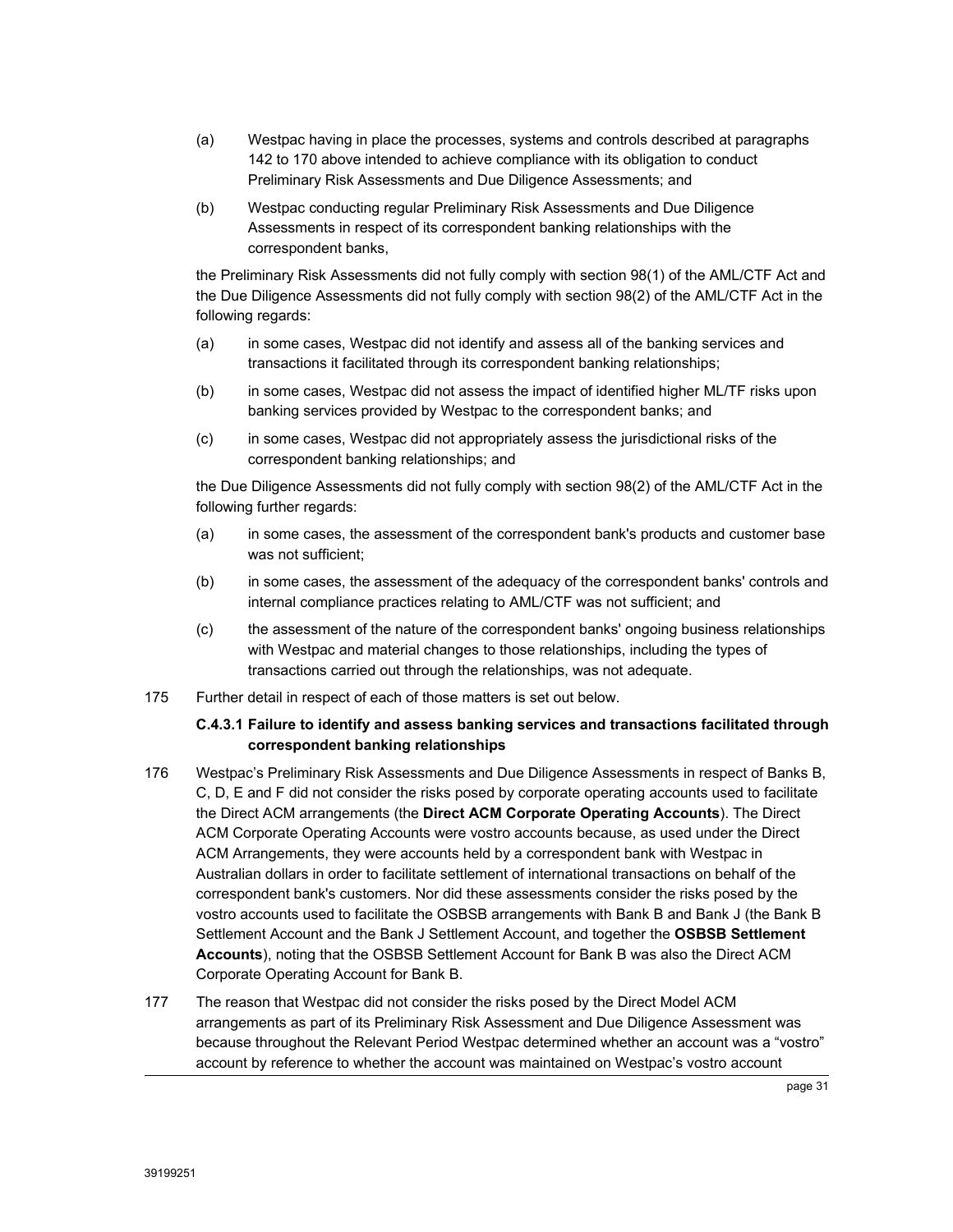system, rather than by reference to the characteristics of the account. The CB Standard did not require Westpac to consider the characteristics of an account in determining whether it was a vostro account.

178 While ML/TF risks associated with some of the Direct Model ACM arrangements were assessed through a product risk assessment (**PRA**), these assessments were inadequate and the PRA did not feed into the assessment of the ML/TF risk posed by the correspondent banking relationship during the Preliminary Risk Assessment and Due Diligence Assessment.

### **C.4.3.2 Failure to assess the impact of identified higher ML/TF risks upon banking services provided to the correspondent banks**

179 As a result of a limitation in the CBRA Model scoring methodology (which applied to all correspondent banks), identified higher ML/TF risks were not always appropriately assessed and did not always have an impact upon the Composite Risk Rating. For example, the following identified ML/TF risks did not impact the Composite Risk Rating:

#### *Nested arrangements*

- 180 In the case of Banks B, C, D, E, I, K, M, O and P, the DD Workbooks did not evidence an assessment of the impact or likelihood of the risk arising from correspondent banks disclosing that they provided services through nested arrangements. Nested arrangements refer to the use of a bank's correspondent banking relationship by other underlying financial institutions through their relationship with the correspondent bank's direct customer. The underlying financial institutions conduct transactions without being direct customers of the correspondent bank. It is also known as downstream correspondent banking.
- 181 These arrangements pose higher ML/TF risks because the correspondent bank does not have visibility over the underlying financial institutions transacting through the arrangement. The impact and likelihood of this risk should have been assessed.
- 182 Since September 2017 Westpac has had automated transaction monitoring in place to identify nested arrangements (see paragraph 151 above).

#### *Sanctions risk*

- 183 In the case of Banks L, M and P, the DD Workbooks did not evidence an assessment of the impact of the risk arising from correspondent banks disclosing that they had relationships with correspondent banks operating in jurisdictions which had trade or financial sanctions imposed by one or more other jurisdictions.
- 184 In the case of Bank B, the DD Workbooks did not evidence an assessment of the impact or likelihood of the risk arising from Westpac opening a vostro account for a subsidiary of Bank B in Zimbabwe, being a jurisdiction that was subject to limited trade and financial sanctions by Australia, the United States, and the European Union.
- 185 While in each case:
	- (a) Westpac was not prohibited under applicable sanctions laws from having relationships with these correspondent banks and;
	- (b) these risks were mitigated by:
		- (i) all transactions through vostro accounts being subject to sanctions screening; and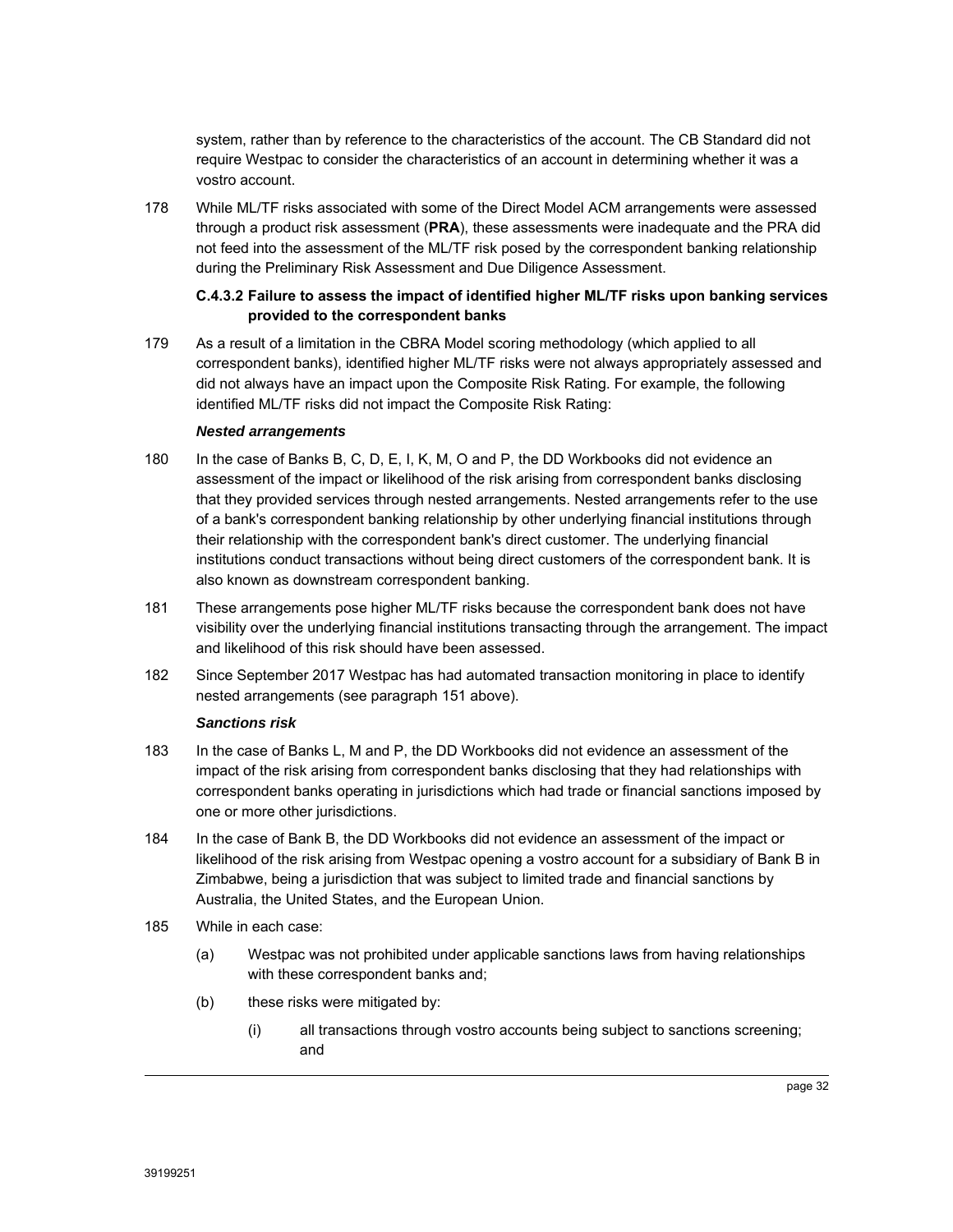(ii) the requirement under the CB Procedures Manual that sanctions issues identified in the Due Diligence Assessment be escalated to the WIB Financial Crime team for review (as noted above at paragraph 170),

each of these relationships posed a higher ML/TF risk to Westpac because of the risk that the correspondent bank could facilitate payments in breach of applicable sanctions laws. The impact of this risk should have been assessed.

#### *AML/CTF enforcement action*

- 186 During the Relevant Period, in some instances, when regulatory action concerning AML/CTF compliance was identified in relation to a correspondent bank, this led to an increase in the ML/TF risk rating for the correspondent bank.
- 187 However, for adverse regulatory action identified in relation to Bank B, the risk rating was reduced from 'High' to 'Medium', despite new adverse action being identified during the 2016 to 2017 period.

### **C.4.3.3 Failure to appropriately assess jurisdictional risks**

- 188 While Westpac assigned a jurisdictional risk rating in its Preliminary Risk Assessments for each correspondent banking relationship, in the case of Bank G Subsidiary, and Banks B, C, D, F, I, K, M, N and O, this was based solely on the domicile of the parent entity of the correspondent bank being assessed, and not the domicile of the correspondent bank itself. The Bank A Parent and Banks E, H, J, L and P were assessed because they were the parent entities of the relevant banking groups.
- 189 The domicile of a correspondent bank is a potentially important ML/TF risk factor as there is a significant variation in the robustness of jurisdictions' AML/CTF compliance regimes.
- 190 This failure occurred because the CB Procedures Manual required the RFO CBDD Team to assess the jurisdictional risk rating of the parent entity of the correspondent bank being assessed, rather than the correspondent bank.
- 191 The consequence was that the CBRA Model gave a 40% weighting to the domicile of each parent bank. Whilst Westpac obtained information in the assessments about branches and subsidiaries , this information did not feed into in the composite risk rating assessment of the parent bank. For example, the fact that some correspondent banks had a number of branches and subsidiaries in jurisdictions subject to some form of trade or financial sanctions was not reflected in the composite risk rating assessment for the parent banks.
- 192 Westpac also did not appropriately apply its own jurisdictional risk assessment with regard to Bank G Subsidiary and Bank H. With each bank, the DD Workbook identified the jurisdiction as having 'Extreme Jurisdictional Risk'. However, each Preliminary Risk Assessment and Due Diligence Assessment over the Relevant Period assessed the jurisdictional risk as 'Medium Jurisdictional Risk', save for the 2018 Due Diligence Assessment for Bank H, where the jurisdictional risk was rated as 'High'.

### **C.4.3.4 Assessments of products and customer base**

193 In the course of conducting its Due Diligence Assessment in respect of the correspondent banks, Westpac identified and documented the full suite of products offered by each correspondent bank, and their types of customers. Westpac did this by asking questions of the correspondent banks in the Westpac Questionnaire.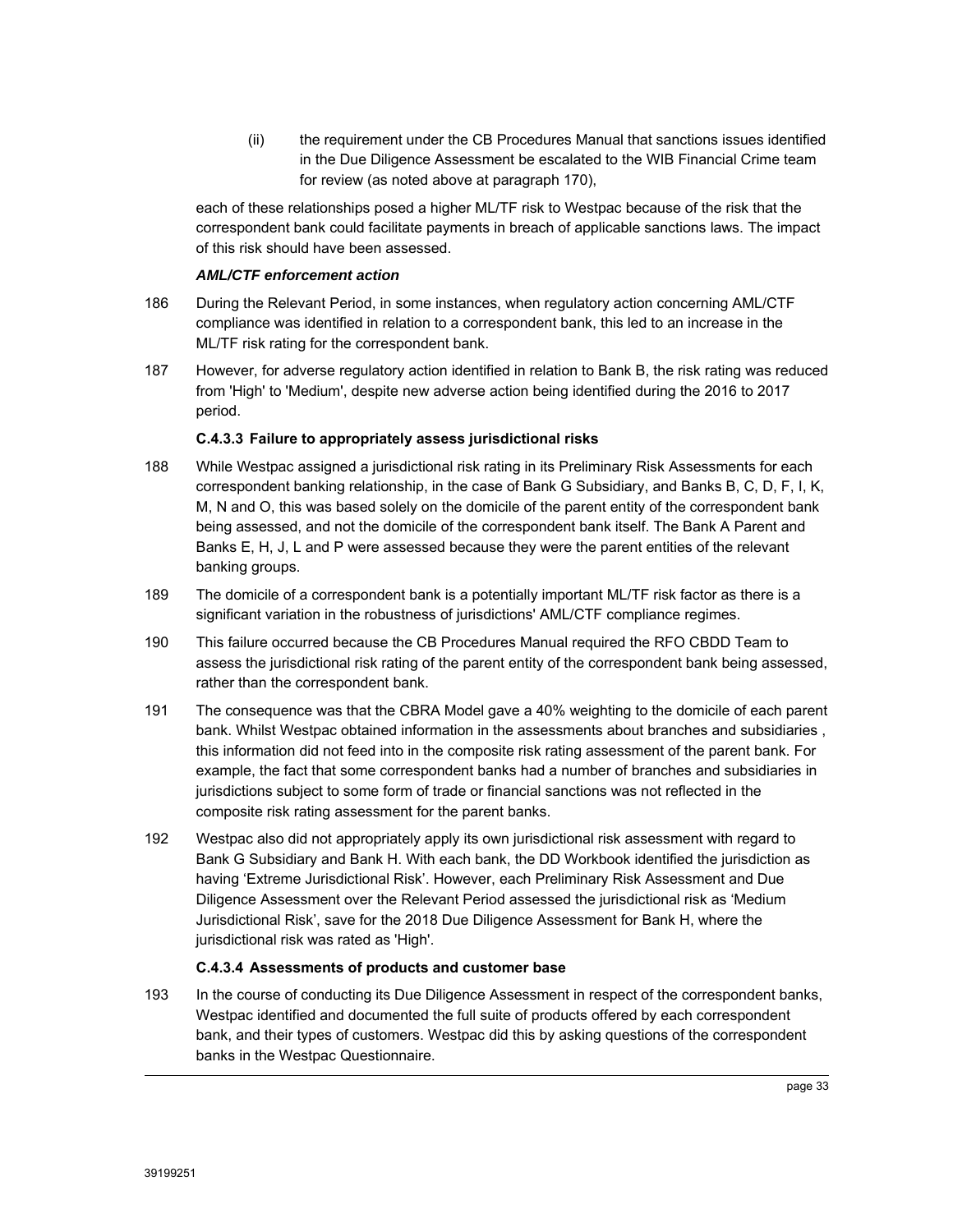#### 194 During the Relevant Period:

- (a) the assessment of some correspondent banks' suite of products and types of customers was not sufficiently regular, having regard to the fact that they were risk rated as 'High' or 'Medium' risk, and the importance of understanding the correspondent banks' products and customer base in identifying, assessing and mitigating the risk posed by the correspondent banking relationship. For example:
	- (i) for Bank A Parent and Bank O, which were rated as 'High' risk, Westpac did not re-assess the nature of the correspondent bank's products and customer base within a three year period; and
	- (ii) for Bank F, which was rated as 'High' risk, Westpac did not assess the nature of the correspondent bank's products and customer base until 2017;
	- (iii) for Banks C and L, which were rated as 'High risk', and for Bank P, which was rated as 'Medium' risk, Westpac did not re-assess the nature of the correspondent banks' products and customer base after 2014; and
	- (iv) for Bank G Subsidiary, which was rated as 'Medium' risk, Westpac did not assess the nature of the correspondent bank's products and customer base during the Relevant Period.
- (b) the assessments of a number of the correspondent banks did not evidence sufficient consideration of ML/TF risks identified in relation to the correspondent banks' customer and product bases and were not always based on adequate information,

in each case in breach of the requirements in paragraphs 3.1.4(1) and 3.1.2(1) of the AML/CTF Rules, and as a consequence, section 98(2) of the AML/CTF Act.

### **C.4.3.5 Assessment of controls and internal AML/CTF compliance practices on inherent ML/TF risks**

- 195 During the Relevant Period:
	- (a) for Bank A Parent and Bank O, which were rated as 'High' risk, Westpac did not assess fully the adequacy of the correspondent bank's controls and internal compliance practices relating to AML/CTF within three years; and
	- (b) for Banks C and L, which were rated as 'High risk', Westpac did not assess fully the adequacy of the correspondent banks' controls and internal AML/CTF compliance practices after 2014;

in each case in breach of the requirements of the applicable CB Procedures Manual, described at paragraph 164(a).

196 The assessment of the adequacy of the controls and internal compliance practices relating to these correspondent banks was not sufficiently regular, having regard to their 'High' risk rating and the importance of these controls and practices in mitigating the risk posed by the correspondent banking relationships, in breach of the requirements in paragraphs 3.1.4(1) and 3.1.2(6) of the AML/CTF Rules, and, as a consequence, section 98(2) of the AML/CTF Act.

### **C.4.3.6 Assessment of ongoing business relationship, including transactions, and any material changes to the business relationship**

197 During the Relevant Period, Westpac did not adequately: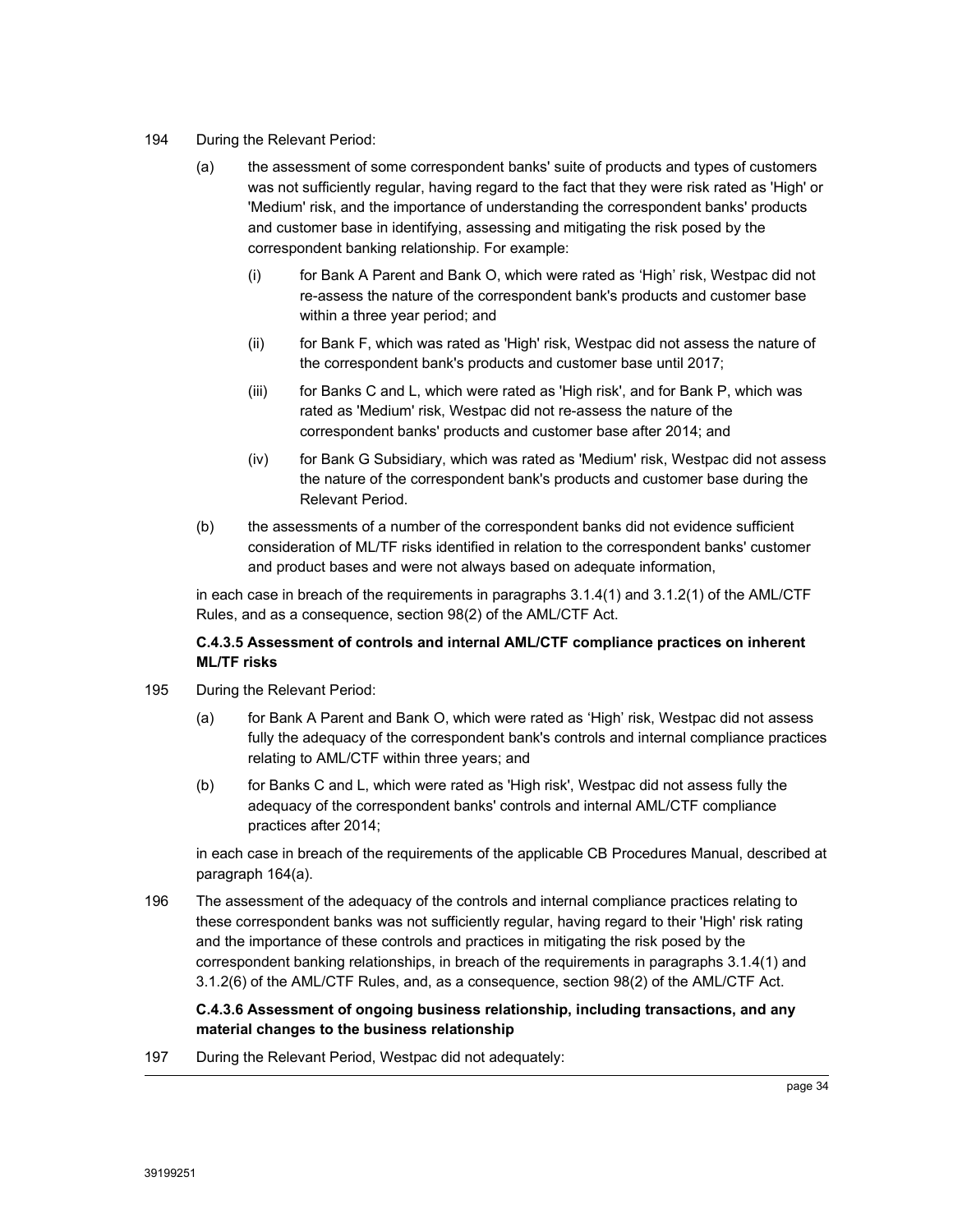- (a) assess the nature of each correspondent bank's ongoing business relationship with Westpac, including the types of transactions carried out as part of that correspondent banking relationship; and
- (b) identify and assess any material change in the nature of the correspondent bank's ongoing business relationship with Westpac, including in respect of the types of transactions carried out as part of that relationship,

in breach of paragraphs 3.1.4(3) and (4) of the AML/CTF Rules, and as a consequence, section 98(2) of the AML/CTF Act, for the following reasons.

# *Questions in the DD Workbooks about ongoing business relationship and transactions*

- 198 Until November 2017, the DD Workbooks for the correspondent banks did not include questions designed to assess:
	- (a) the nature of the correspondent banks' ongoing business relationship with Westpac; or
	- (b) the transactions entered into as part of that relationship.
- 199 As a consequence, until November 2017, there is no evidence in the DD Workbook of Westpac having regularly assessed the full nature of its ongoing business relationship with the correspondent banks.
- 200 In November 2017, the DD Workbook was amended to require that the:
	- (a) Relationship Manager confirm if there had been any material change in the products and services used by the customer since the last Due Diligence Assessment; and
	- (b) Network Manager confirm if there had been any noticeable change to the volume or value of transactions since the last Due Diligence Assessment.
- 201 In January 2018 the CB Procedures Manual was updated to reflect this change. However, limitations in Westpac's vostro account transaction monitoring meant that Westpac was not in a position to fully understand any material changes to the types, volume and value of transactions carried out as part of the correspondent banking relationship.

#### *Monitoring of payment flows through Direct ACM arrangements*

- 202 During the Relevant Period, Westpac did not have in place the following to monitor payment flows through the Direct ACM arrangements with Banks A to F:
	- (a) trend analysis of the volume of activity flowing through the ACM Corporate Operating Accounts;
	- (b) the identification of nesting by upstream financial institutions; and
	- (c) transaction monitoring at account level to identify unusual transactions or patterns of transactions.
- 203 Further, Westpac did not implement transaction monitoring of originator and beneficiary information within payment messages for the Direct ACM arrangements. Until the following dates, it also did not implement screening for sanctions:
	- (a) in relation to Bank C, November 2016;
	- (b) in relation to Bank D, October 2017;
	- (c) in relation to Bank E, July 2018; and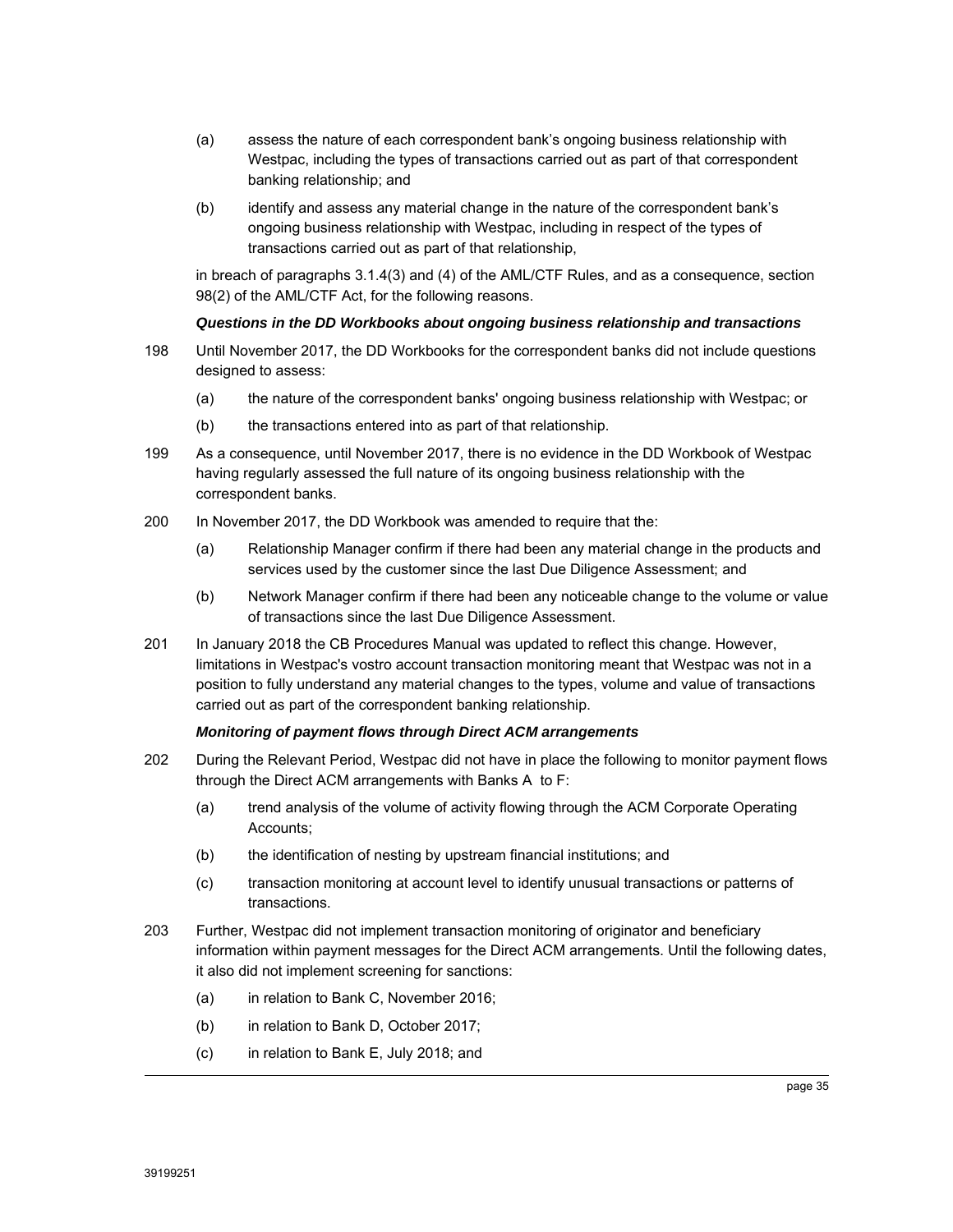- (d) in relation to Bank B, August 2018.
- 204 This limited its ability to monitor the ACM arrangements and changes in the transaction profile being processed.

#### *Automated monitoring of vostro accounts*

- 205 The potential need to transaction monitor vostro accounts was first identified at a correspondent banking monthly stakeholders meeting (*CBMS Meeting*) at Westpac in July 2012, which was attended by mid-level management, including a senior member of the WIB Financial Crime team. Despite discussing the need for transaction monitoring of vostro accounts at meetings between July 2012 and May 2015, as described below, no appropriate transaction monitoring over vostro accounts was introduced until September 2017.
- 206 From February 2016, an automated detection monitoring scenario for vostro accounts was implemented, named "WS84 – High Value Transactions for VOSTRO Customers". This detection monitoring scenario was designed to identify payments from correspondent banks via a vostro account which deviated from the correspondent bank's average transaction value, taken from the previous 180 day average for the correspondent bank, as well as the volume of transactions across the previous 90 day period from the alert date. This detection scenario did not appropriately monitor for all known ML/TF risks of vostro accounts and was decommissioned in July 2017 because it was not triggering a sufficient number of meaningful alerts and replaced in September 2017 with a new scenario for vostro accounts.
- 207 The new scenario, named "WS89 Correspondent Banking Transaction Monitoring (WIB)", was implemented which was designed to identify transactions with the following indicators:
	- (a) country risk (payments originating or passing through a country that is subject to trade or financial sanctions, has significant levels of corruption or lacks appropriate AML/CTF laws and regulations);
	- (b) transactions that were unusual in the context of the relationship;
	- (c) nested arrangements; and
	- (d) transactions that passed through multiple jurisdictions without a valid arrangement.
- 208 The WS89 detection scenario, whilst appropriate, was not adequate to fully understand and monitor for the ML/TF risks of payment flows. For example, it did not monitor for:
	- (a) high level usage by a particular party;
	- (b) high percentage usage by a particular customer of an overseas institution;
	- (c) transactions originating in high risk countries; or
	- (d) transactions whose ultimate beneficiary is in a high risk country.
- 209 During the Relevant Period, Westpac did not apply the WS89 detection scenario to the Direct ACM Corporate Operating Accounts or to the OSBSB Settlement Accounts. These accounts were however subject to Westpac's other automated transaction monitoring rules that applied to its transactional bank accounts.
- 210 The WIB Transaction Monitoring Program Alerts for vostro accounts dated September 2016, and from 7 March 2017, the RFO Detection Scenario Alert Management Vostro Transaction Monitoring Procedure, set out specific guidance for when alerts received in respect of this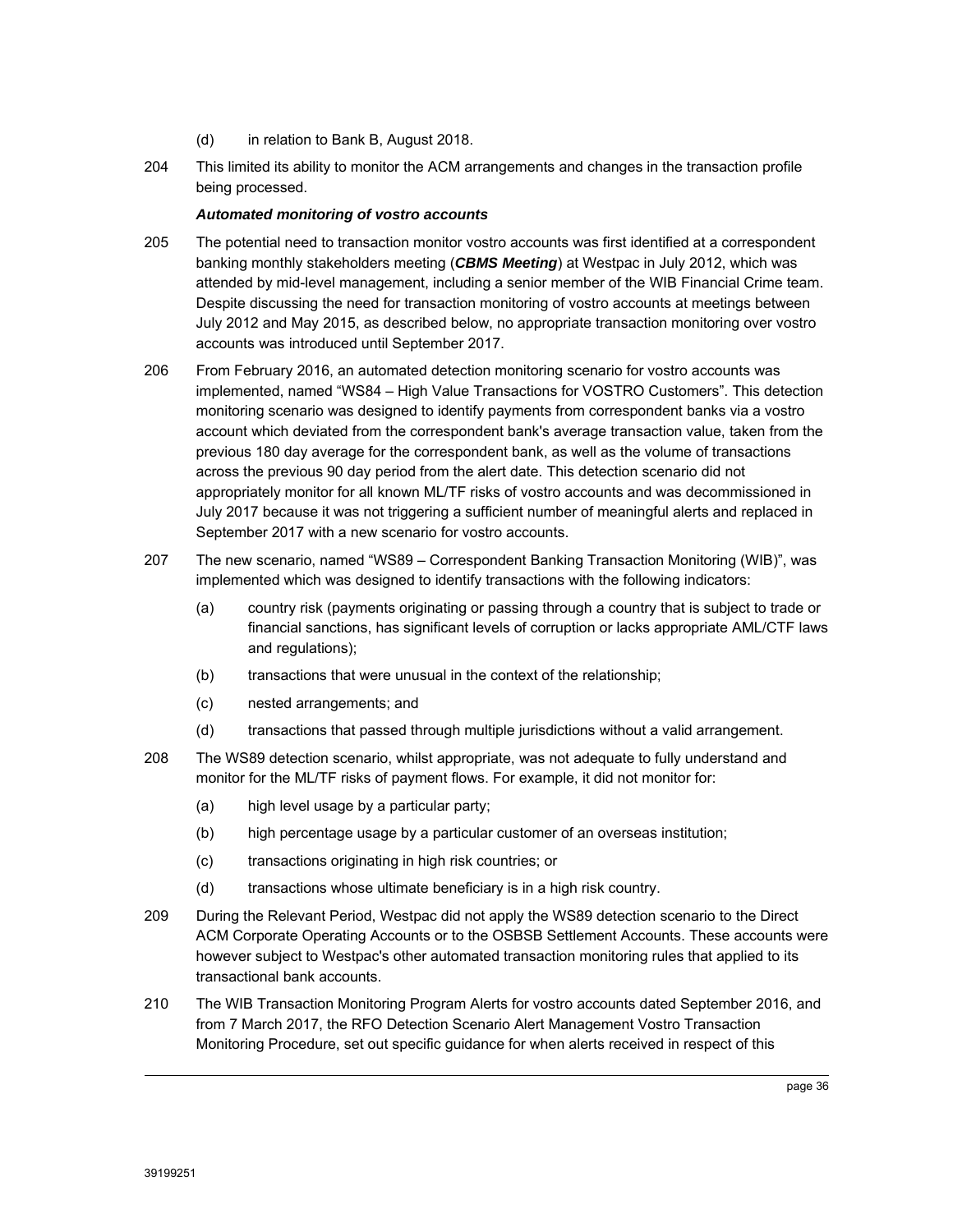transaction monitoring of vostro accounts should be escalated, and when a suspicion should be formed for the purpose of section 41 of the AML/CTF Act:

- (a) the WIB Transaction Monitoring Program Alerts for Vostro accounts required the WIB Financial Crime team to review the RFO's assessment and escalate any adverse information identified to GTS for further assessment; and
- (b) the RFO Detection Procedure required the RFO team to escalate transactions to the CBDD Team if it identified any red flag indicators associated with the transaction or the alerted customer as a result of its review. The CBDD Team, with advice from Group Financial Crime, would determine whether a suspicious matter report should be lodged under section 41 of the AML/CTF Act. The RFO Detection Procedure also provided for a process for alerts to be escalated to the Correspondent Banking Due Diligence Committee (**CBDDC**) to consider whether a Due Diligence Assessment should be reconducted.
- 211 However, the alerts subject to the monitoring procedures described above were not meaningful until the WS89 detection scenario was introduced in September 2017. Nor were the alerts always actioned promptly.
- 212 Insofar as the monitoring of the transaction relationship should have alerted Westpac to relevant material changes, so that it could then determine whether to proceed with an assessment:
	- (a) until 18 November 2019, Westpac's trigger event reporting mechanism was not designed to consider these changes (further addressed at paragraph 216); and
	- (b) the transaction monitoring conducted by Westpac of vostro accounts lacked sufficient depth for the reasons identified at paragraphs 206 to 208 above).
- 213 While Westpac had transaction monitoring in place in relation to its international payments business, including in relation to MT103 instructions, its transaction monitoring in relation to vostro accounts limited its ability to assess its ongoing relationships with the correspondent banks and any material changes to those relationships.

# *Trigger warning process*

- 214 The CB Procedures Manual provided for a trigger warning system based on Factiva. Under the CB Standard, a trigger event could lead to a new Due Diligence Assessment of a correspondent bank.
- 215 The trigger event reporting process should have alerted Westpac to material changes in its relationship with a correspondent bank. However, it was flawed because:
	- (a) the CB Procedures Manual did not provide for any trigger events designed to identify material changes in the nature of the ongoing business relationship, including the types of transactions carried on as part of that relationship;
	- (b) analysis of these reports was not appropriately documented, because:
		- (i) during the Relevant Period, the RFO team monitored trigger events, and sent the trigger reports to the Relationship Manager and Network Manager for their comments and assessment. Under the CB Procedures Manual, the Relationship Manager, Network Manager and Group MLRO were obliged to consider answers to several questions documented at section 2 of the trigger report which assessed Westpac's exposure to the trigger event; but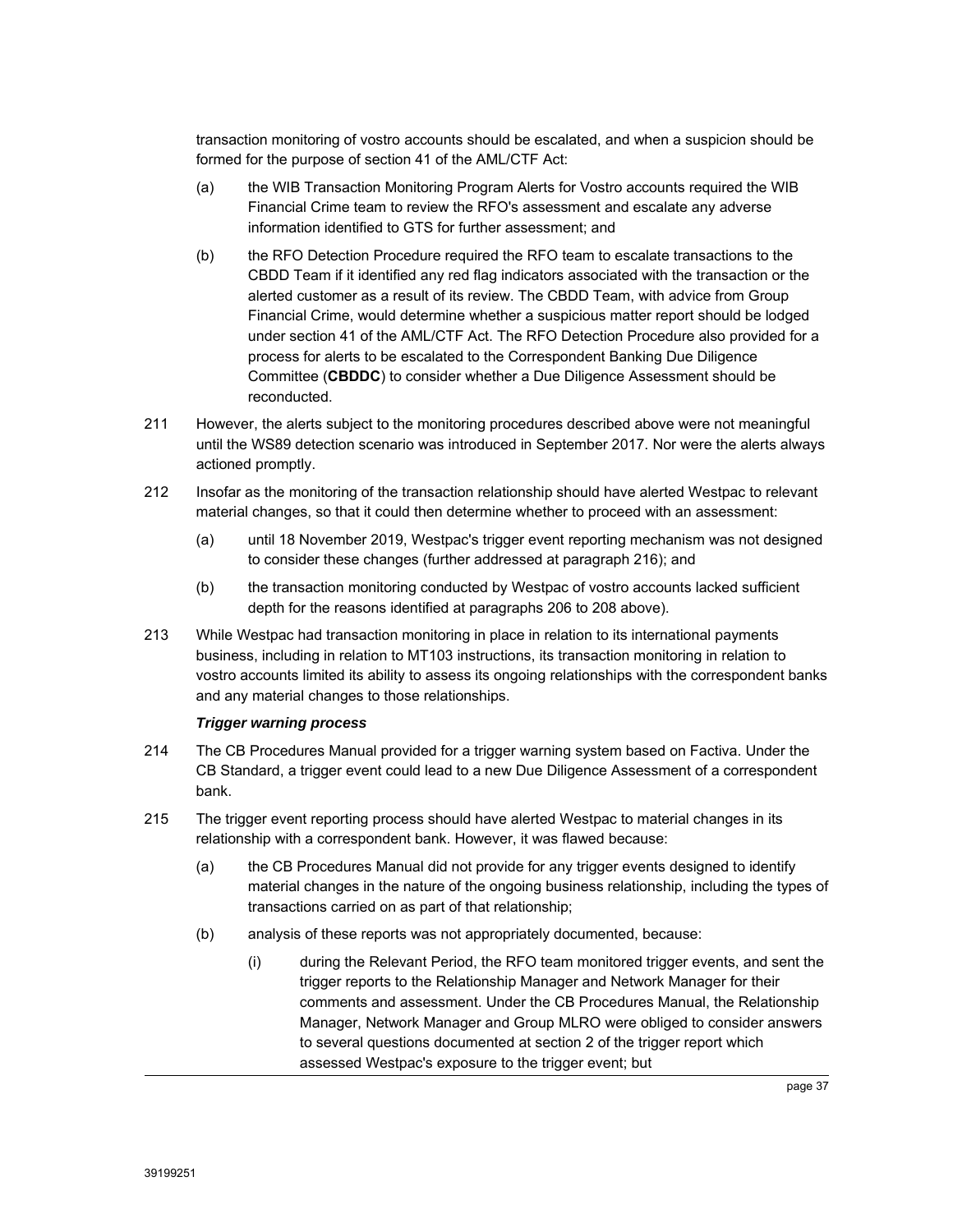- (ii) in respect of some of the trigger reports generated for Bank A Parent, Banks B, C, D, E, I, J, K, L, M, N, and P, and in breach of the requirements of the CB Procedures Manual, these questions were not always completed in respect of trigger events; and
- (c) during the Relevant Period, the requirement to conduct enhanced customer due diligence under the CB Procedures Manual was at the discretion of the Relationship Manager, the Network Manager and WIB Financial Crime. Although some correspondent banks were placed on a 'watching brief' after multiple trigger events, they were not subject to any additional enhanced customer due diligence; and
- (d) in September 2018 Westpac identified, as part of a Controls Assurance Review into Correspondent Banking Due Diligence, that the Factiva trigger event monitoring process required enhancement to ensure the completeness of correspondent bank lists and defined monitoring scope set up in Factiva, sufficient quality assurance control and proper record retention. There were weaknesses in the escalation of trigger reports, with the result that trigger events were treated inconsistently. No independent quality assurance controls were performed to ensure all Factiva alerts were actioned properly.
- 216 Until 18 November 2019, Westpac's Due Diligence Assessment process also did not include any processes for monitoring for additional risks arising from the sale of new products to the correspondent banks (being a material change in the nature of the correspondent bank's ongoing business relationship with Westpac). Until 18 November 2019, when the CBDD Procedures replaced the CB Procedures Manual, the sale of a new product to a correspondent bank was not a trigger event. This meant that any new risks arising from the sale of a new product over the Relevant Period to the correspondent banks was not assessed in a DD Workbook.
- 217 Deficiencies in Westpac's trigger warning processes limited its ability to monitor material changes in its relationships with the correspondent banks.

# **C.4.4 Quality assurance**

- 218 During the Relevant Period, whilst Westpac's approach to quality assurance matured, as did industry standards, first line testing and second line oversight was not consistent.
- 219 An external consultant reviewed a sample of 60 DD Workbooks in 2012, Line 2 (Controls Assurance) conducted testing over samples of DD Workbooks in 2014 and Line 3 (Group Audit) conducted reviews during the Relevant Period which included correspondent banking due diligence within its scope.
- 220 Steps were also taken to improve the quality assurance over the correspondent banking due diligence process, including:
	- (a) In January 2018:
		- (i) WIB Financial Crime were required for the first time to sign off on the DD Workbooks;
		- (ii) CBDDC approval was required for all high risk banks; and
	- (b) In February 2018 a four eye review process was introduced to be conducted on each due diligence workbook by the relevant RFO manager.
- 221 Since 18 November 2019, the CBDD Procedures requires that: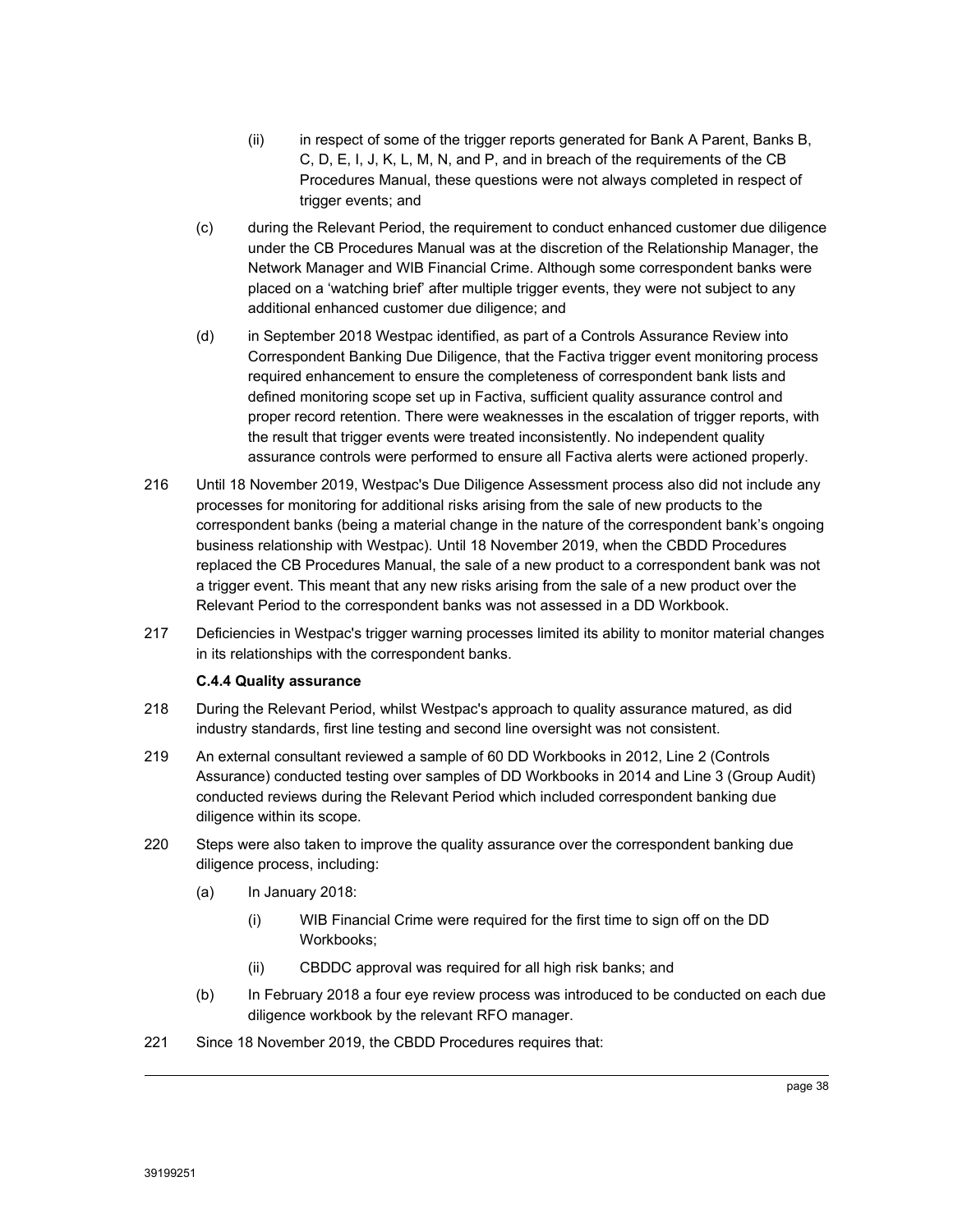- (a) a separate quality checking team within RFO reviews the DD Workbooks within one month of completion to confirm all relevant information has been collected and appropriately recorded; and
- (b) the Financial Crime team within GTS performs a sample review of completed DD Workbooks to confirm, at a minimum, that:
	- (i) all required identification and verification information is collected for the entity, including any parent entity and/or owner(s) / controller(s);
	- (ii) any indicators of potential prohibited customer types or restricted customer activities were identified and considered;
	- (iii) the Composite Risk Rating is correctly determined; and
	- (iv) all necessary approvals are obtained.
- 222 While there were quality assurance controls in place prior to this point (as described above), had Westpac adopted these additional controls earlier, a number of the issues described above would have been identified earlier. Further, whilst Group Audit conducted some review of correspondent banking due diligence processes during the Relevant Period, its reviews did not fully cover these processes.

# **C.4.5 Conclusion**

223 By reason of the matters referred to in paragraphs 171 to 217 above, Westpac did not conduct an adequate Preliminary Risk Assessment in accordance with section 98(1) of the AML/CTF Act on 48 occasions and did not conduct an adequate Due Diligence Assessment in accordance with section 98(2) of the AML/CTF Act on 48 occasions.

# **C.5 AML/CTF Program**

# **C.5.1 Requirements under section 81 of the AML/CTF Act**

- 224 Throughout the Relevant Period, section 81 of the AML/CTF Act stipulated that a reporting entity must not commence to provide a designated service to a customer if the reporting entity has not adopted, and does not maintain, an AML/CTF program within the meaning of section 83 of the AML/CTF Act that applies to the reporting entity (being either a standard, joint or special AML/CTF program).
- 225 The AML/CTF Program is the principal document for setting out the risk-based systems and controls that are required to ensure compliance with the AML/CTF Act and the AML/CTF Rules. It is the means through which a reporting entity is required to take responsibility for managing the money laundering and terrorism financing risks of its own business.
- 226 Throughout the Relevant Period, section 85(1) of the AML/CTF Act defined a joint AML/CTF program as a written program that applies to each reporting entity that from time to time belongs to a particular designated business group, and is divided into the following parts: Part A (general); and Part B (customer identification).
- 227 Section 85(2) of the AML/CTF Act defined Part A of a joint AML/CTF program as a part which:
	- (a) has the primary purpose of identifying, mitigating and managing the risk that each reporting entity may reasonably face that the provision of designated services at or through a permanent establishment of the reporting entity in Australia might (whether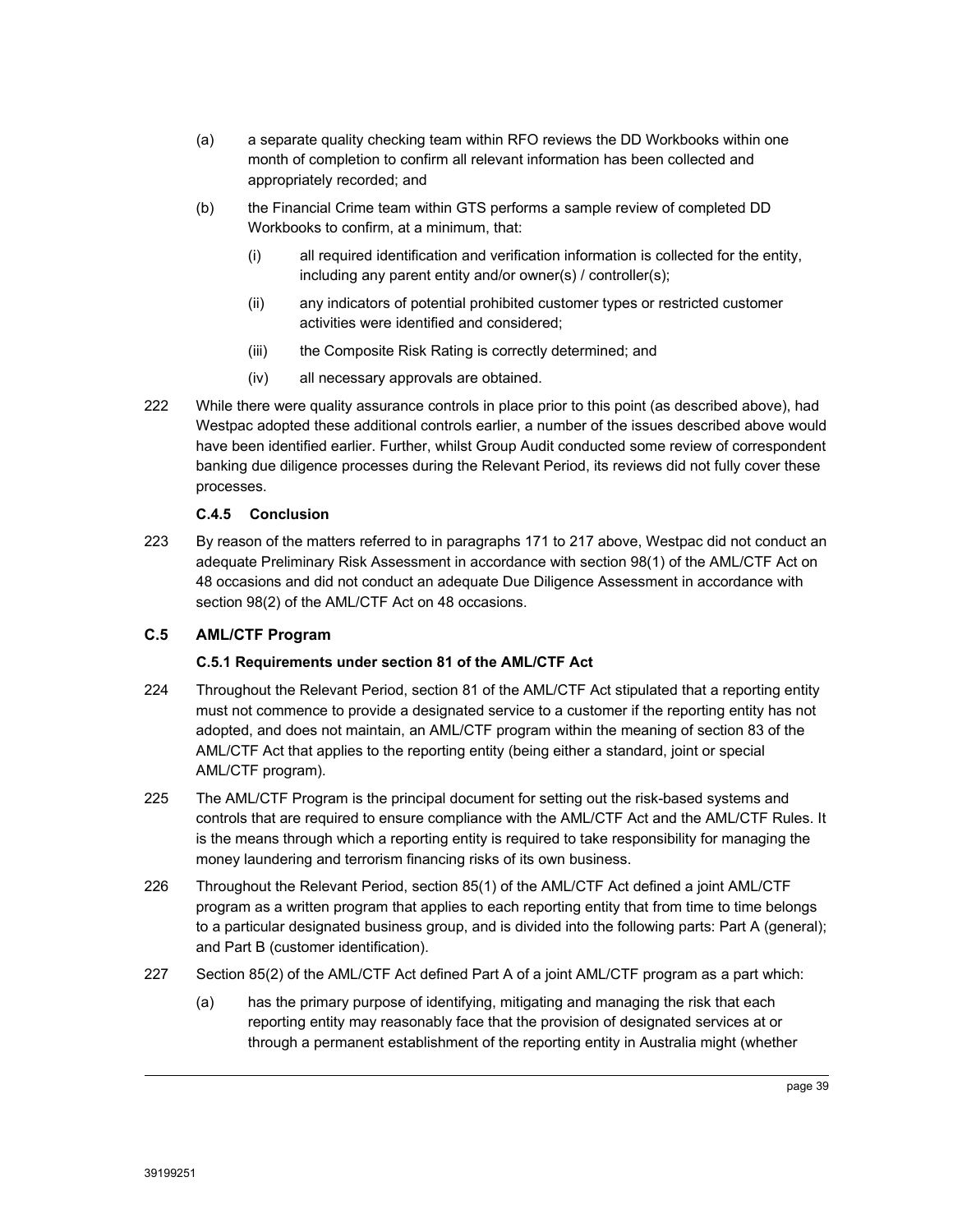inadvertently or otherwise) involve or facilitate money laundering or terrorism financing (**ML/TF risk**); and

- (b) complies with such requirements as are specified in the AML/CTF Rules.
- 228 Throughout the Relevant Period, the AML/CTF Rules required that Part A of a joint AML/CTF program must, among other things:
	- (a) in determining and putting in place appropriate risk-based systems and controls, have regard to the following factors in relation to each reporting entity in the designated business group (paragraph 9.1.3):
		- (i) the nature, size and complexity of business; and
		- (ii) the type of ML/TF risk that might be reasonably faced;
	- (b) take account of the risk posed by the following factors in relation to each reporting entity in the designated business group (paragraph 9.1.4):
		- (i) the customer types, including any politically exposed persons;
		- (ii) the types of designated services provided;
		- (iii) the methods by which designated services are delivered; and
		- (iv) the foreign jurisdictions dealt with;
	- (c) be designed to enable the designated business group to (paragraph 9.1.5):
		- (i) understand the nature and purpose of the business relationship with its customer types, including, as appropriate, the collection of information relevant to that understanding;
		- (ii) understand the control structure of non-individual customers;
		- (iii) identify significant changes in ML/TF risk for the purposes of the group's Part A and Part B programs, including:
			- (A) risks identified by consideration of the factors in paragraph 9.1.4; and
			- (B) risks arising from changes in the nature of the business relationship, control structure or beneficial ownership of its customers; and
		- (iv) such changes in ML/TF risk to be recognised for the purposes of the requirements of the group's Part A and Part B programs; and
		- (v) identify, mitigate and manage any ML/TF risk arising from:
			- (A) all new designated services prior to introducing them to the market;
			- (B) all new methods of designated service delivery prior to adopting them;
			- (C) all new or developing technologies used for the provision of a designated service prior to adopting them; and
			- (D) changes arising in the nature of the business relationship, control structure or beneficial ownership of its customers;
	- (d) include a transaction monitoring program (paragraph 15.4) that must:
		- (i) include appropriate risk-based systems and controls to monitor the transactions of customers (paragraph 15.5); and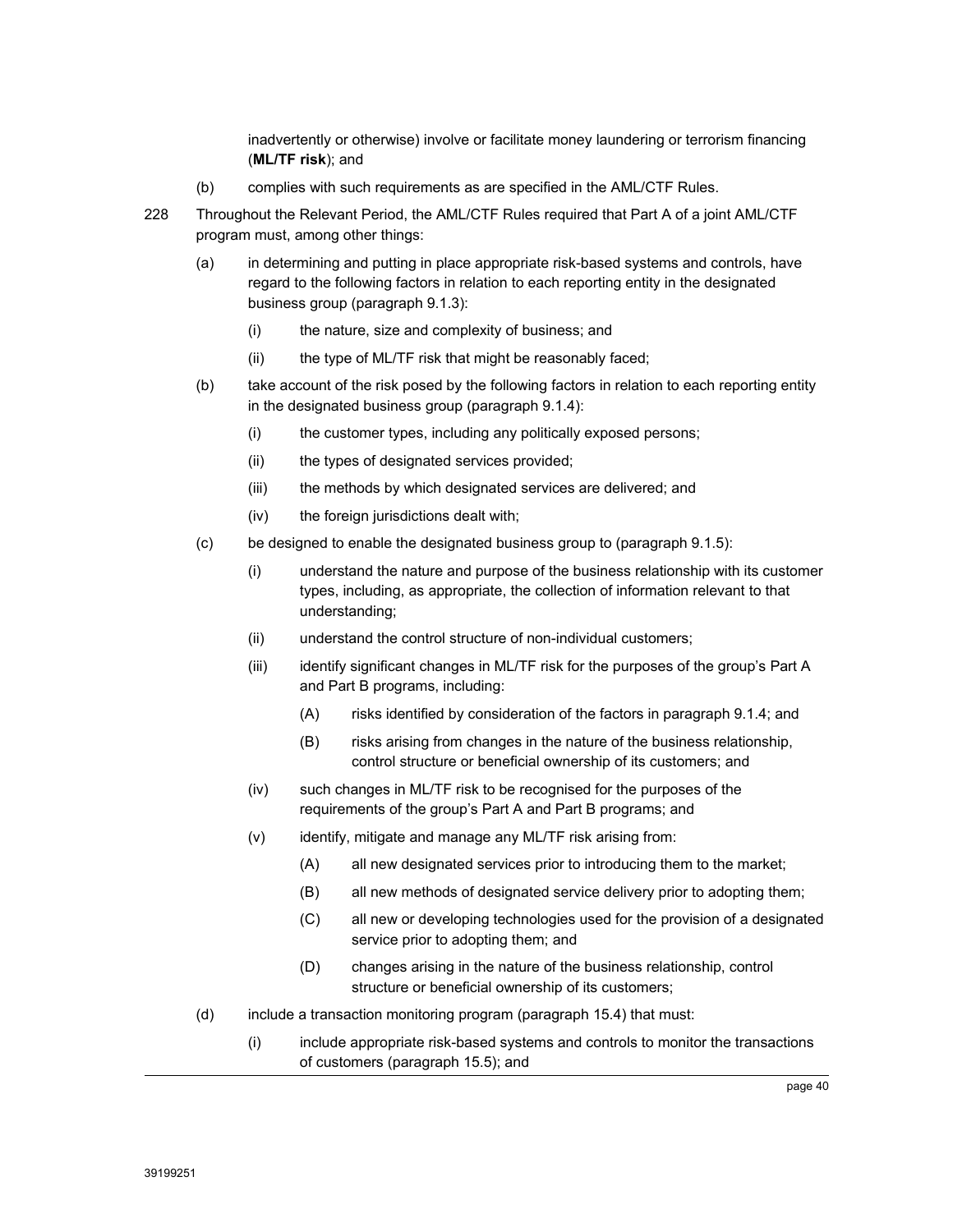- (ii) have the purpose of identifying, having regard to ML/TF risk, any transaction that appears to be suspicious within the terms of section 41 of the AML/CTF Act (paragraph 15.6); and
- (e) include appropriate systems and controls of each of the reporting entities designed to ensure compliance with the reporting obligations of the reporting entity (paragraph 9.9.1(2)).

# **C.5.2 Westpac's Part A Program**

- 229 At all times in the Relevant Period, Westpac had a joint AML/CTF program which included a document titled:
	- (a) since 7 March 2018, 'Anti-Money Laundering & Counter-Terrorism Financing Program Part A';
	- (b) between 20 July 2017 and 6 March 2018, 'Anti-Money Laundering & Counter-Terrorism Financing Program'; and
	- (c) between at least May 2013 and 19 July 2017, 'AML/CTF Program',

# (each the **Program Document**).

- 230 This document was updated over time and relevantly comprised the following versions:
	- (a) version 3.3 effective from 22 May 2013 to 10 February 2015;
	- (b) version 4.0 effective from 11 February 2015 to 26 January 2016;
	- (c) version 4.1 effective from 27 January 2016 to 19 July 2017;
	- (d) version 4.2 effective from 20 July 2017 to 6 March 2018;
	- (e) version 1.0 effective on 7 March 2018;
	- (f) version 1.1 effective from 8 March 2018 to 1 May 2018;
	- (g) version 1.2 effective from 2 May 2018 to 13 August 2018;
	- (h) version 1.3 effective from 14 August 2018 to 5 March 2019;
	- (i) version 2.0 effective on and from 6 March 2019.
- 231 At all times in the Relevant Period, the Program Document included the following:
	- (a) a section headed 'ML/TF Risk Assessment', which:
		- (i) required Westpac to undertake ML/TF risk assessments to identify, mitigate and manage the ML/TF risk exposure of its business; and
	- (b) a section headed 'Transaction monitoring program' or 'Transaction Monitoring', which:
		- (ii) stated that the purpose of the transaction monitoring program is to identify suspicious matters and placed responsibility on the Group MLRO to oversee the ongoing operation and effectiveness of the transaction monitoring program;
		- (iii) provided for customer transactions to be monitored using an automated transaction monitoring system and for alerts generated from that system to be investigated by RFO (previously Risk Operations);
		- (iv) required the submission of suspicious matter reports within the applicable time frames to AUSTRAC; and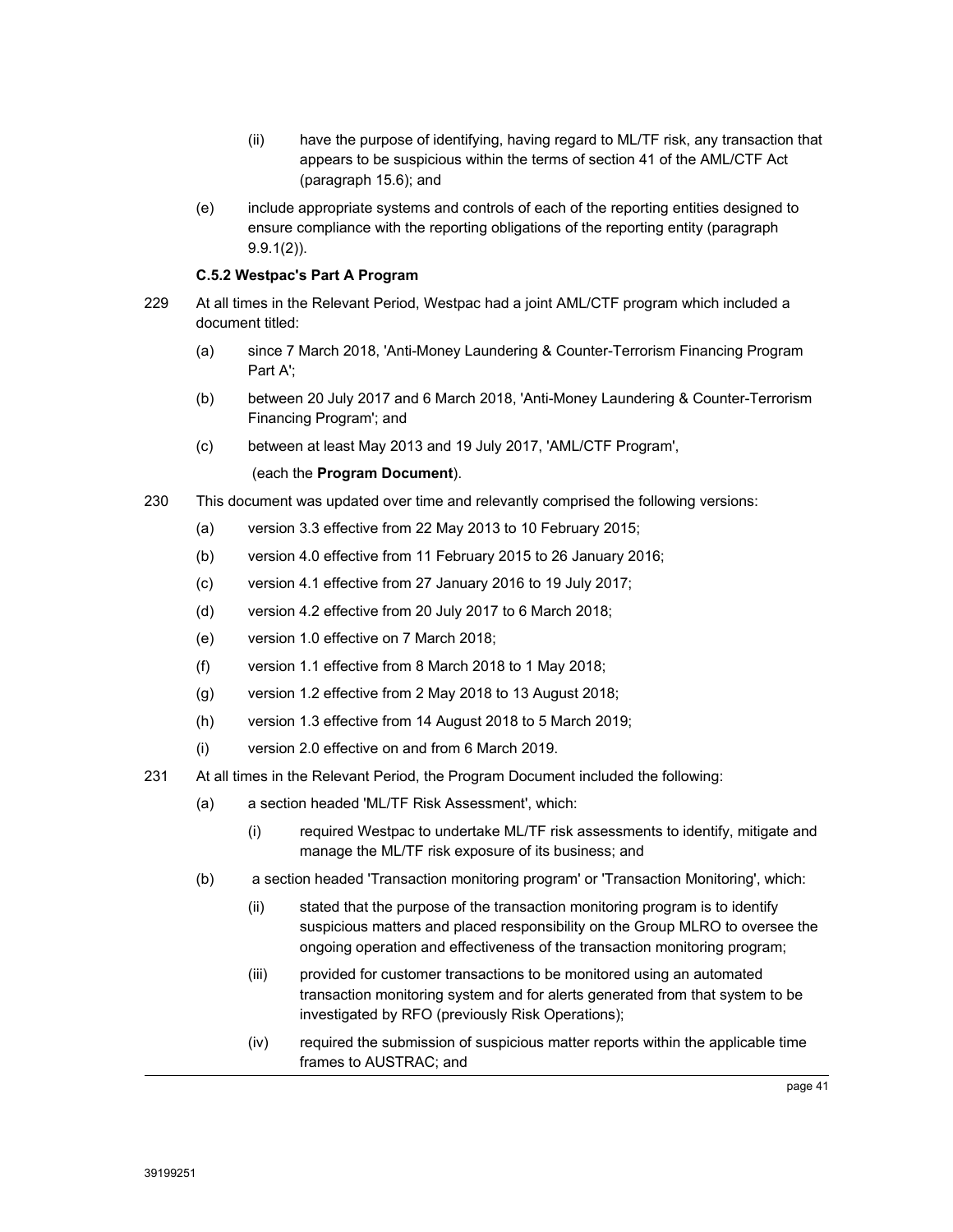- (c) details in relation to regulatory reporting, which:
	- (v) included a reference to the Westpac Group AML/CTF Regulatory Reporting Standard (see further paragraphs 243 to 247 below); and
	- (vi) included a sub-section headed 'International Funds Transfer Instructions' that provided, among other things, that Westpac has an obligation to report all IFTIs to AUSTRAC within 10 business days after the day on which it sent or received the instruction.
- 232 Underpinning the Program Document, at all relevant times, Westpac had in place Standards, which were maintained by Westpac and updated from time to time. These documents provided details about the requirements, processes, systems and controls necessary to give effect to the Program Document (**Standard Documents**).
- 233 Westpac's **Part A Program** comprised the Program Document and the Standard Documents.
- 234 At all relevant times, Westpac's Part A Program set out the minimum requirements to be adopted in relation to Westpac's anti-money laundering and counter-terrorism financing risk and compliance.

#### *Risk Assessment Standard*

- 235 During the Relevant Period, Westpac had an ML/TF risk assessment standard that included systems and controls intended to ensure Westpac complied with its obligations under the AML/CTF Rules (**Risk Assessment Standard**). The Risk Assessment Standard was updated over time and relevantly comprised the following versions:
	- (a) version 2.0 effective from 27 September 2013 to 10 December 2014, entitled 'Westpac Group AML/CTF ML/TF Risk Assessment and Methodology Standard';
	- (b) version 3.0 effective from 11 December 2014 to 28 March 2017, entitled 'Westpac Group AML/CTF ML/TF Risk Assessment and Methodology Standard';
	- (c) version 3.1 effective from 29 March 2017 to 1 May 2018, entitled 'Westpac Enterprise AML/CTF ML/TF Risk Assessment and Methodology Standard';
	- (d) version 3.2 effective from 2 May 2018 to 29 May 2018, entitled 'Westpac Group AML/CTF ML/TF Risk Assessment Standard';
	- (e) version 3.3 effective from 30 May 2018 to 30 April 2019, entitled 'Westpac Group AML/CTF ML/TF Risk Assessment Standard'; and
	- (f) version 3.4 effective on and from 1 May 2019, entitled 'Westpac Group AML/CTF ML/TF Risk Assessment Standard'.
- 236 The Risk Assessment Standard set out the minimum requirements that must be adopted by Westpac in relation to ML/TF risk assessments.
- 237 During the Relevant Period, the Risk Assessment Standard included the following relevant principles:
	- (a) Westpac must undertake ML/TF risk assessments to identify its ML/TF risk exposure;
	- (b) Westpac utilises a multi-tiered approach to its risk assessment methodology to determine the levels of ML/TF risk applicable at an enterprise, Division and/or Business Unit as well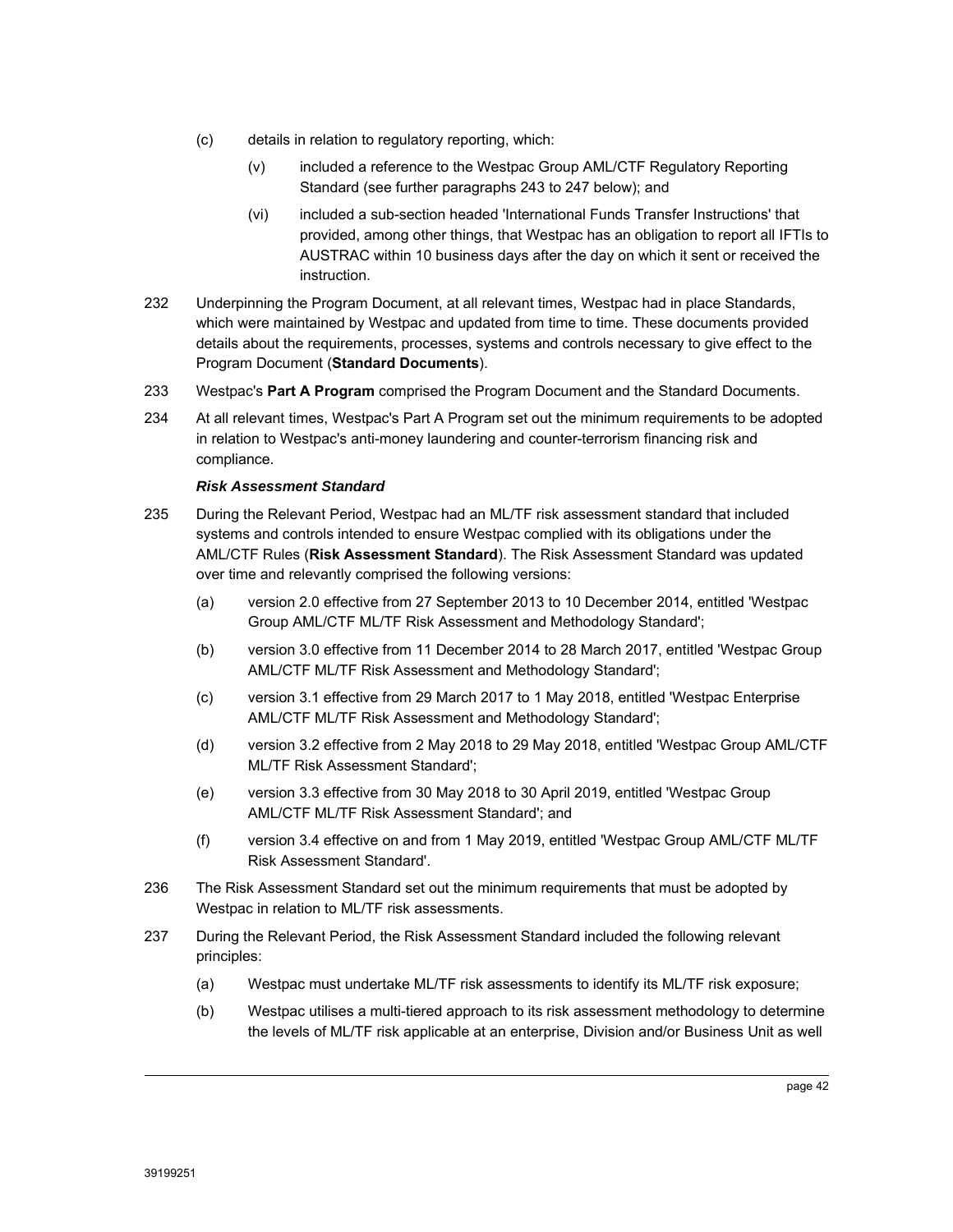as customer level, including a customer risk assessment, a jurisdiction risk assessment and a product risk assessment process;

- (c) Westpac must conduct an ML/TF risk assessment of all products offered by Westpac; and
- (d) Westpac must regularly review the ML/TF risk assessment to ensure it remains relevant, current, adequate and reflective of ML/TF risk trends.
- 238 The Risk Assessment Standard was supported by a number of further documents including ML/TF risk assessment procedures and guidance documents intended to ensure that Westpac complied with its ML/TF risk assessment obligations under the AML/CTF Rules.

#### *Transaction Monitoring Program Standard*

- 239 At all times during the Relevant Period, Westpac had a transaction monitoring program standard that included systems and controls intended to ensure Westpac complied with its obligations under the AML/CTF Rules (**TMP Standard**). This document was updated over time and relevantly comprised the following versions:
	- (a) version 2.0 effective from 8 August 2012 to 28 November 2013, entitled 'Westpac Group AML/CTF Transaction Monitoring Program';
	- (b) version 2.1 effective from 29 November 2013 to 25 February 2016, entitled 'Westpac Group AML/CTF Transaction Monitoring Program';
	- (c) version 2.1 effective from 26 February 2016 to 31 July 2018, entitled 'Westpac Group AML/CTF Transaction Monitoring Program (Australia)'; and
	- (d) version 1.0 effective on and from 1 August 2018, entitled 'Westpac Group AML/CTF Transaction Monitoring and Suspicious Matter Reporting (SMR) Standard (Australia)'.
- 240 The TMP Standard set out the minimum requirements that must be adopted by Westpac in relation to its transaction monitoring program.
- 241 During the Relevant Period, the TMP Standard included the following relevant principles:
	- (a) Westpac must monitor customer transactions through the use of rule-based detection scenarios that seek to capture behaviour recognised in ML/TF typologies;
	- (b) The transaction monitoring program is owned by the Group MLRO, and the detection scenario logic is managed and maintained by Enterprise Financial Crime (previously named Group AML/CTF and Sanctions), together with Financial Crime Management Analytics (previously Group AML/CTF and Sanctions Analytics);
	- (c) Transaction monitoring detection scenarios are required to undergo ongoing review and refinement; and
	- (d) NetReveal (formerly Detica) is used as the case management system by RFO analysts in clearing and investigating scenario alerts. The alert clearance process can include a review of the customer's transactional history with particular focus on the transaction which triggered the alert, assessment of red flag indicators and other external and internal searches, among other things.
- 242 The TMP Standard was supported by a number of further documents including various transaction monitoring procedures and operational documents intended to ensure that Westpac complied with its transaction monitoring obligations under the AML/CTF Rules.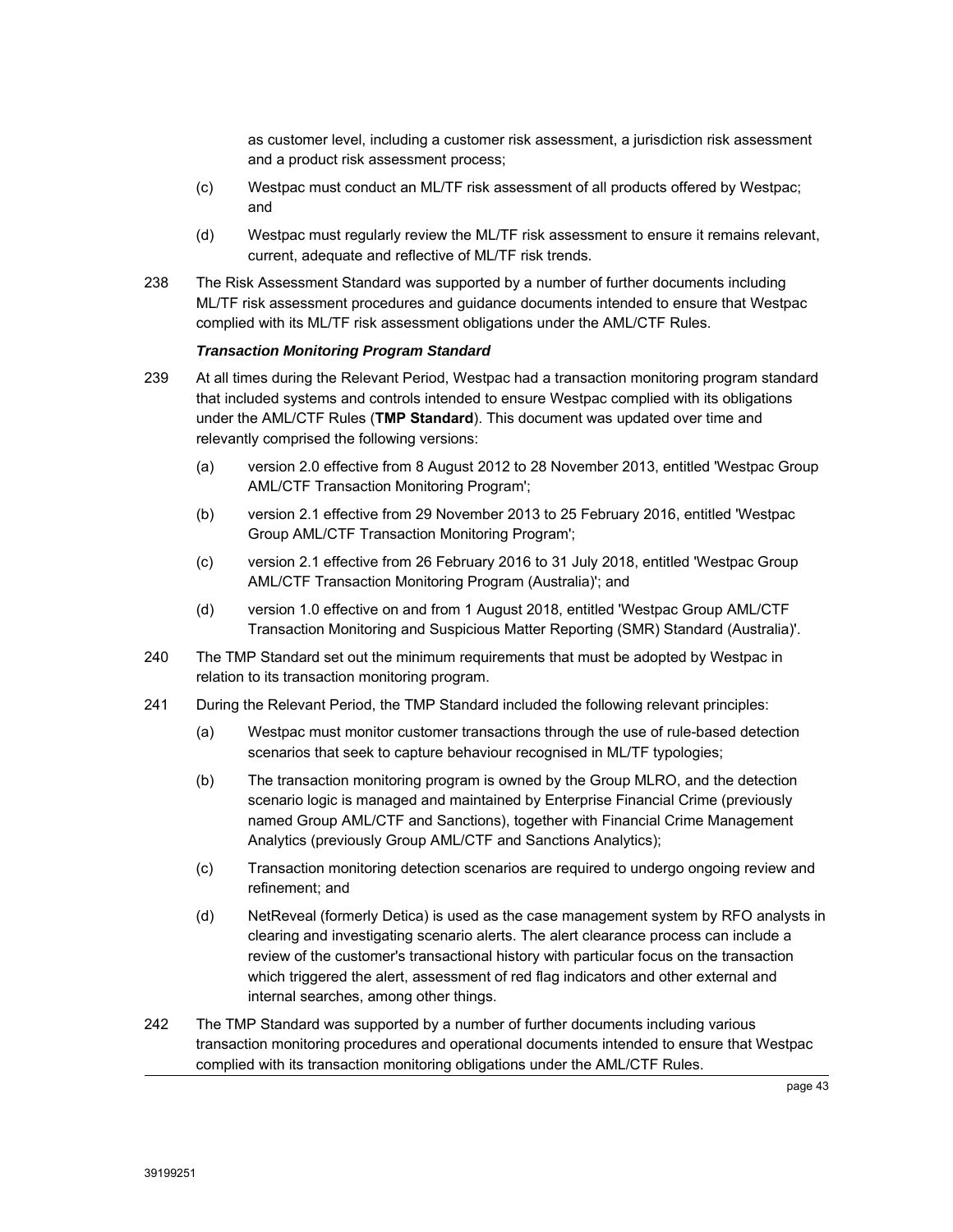## *Regulatory Reporting Standard*

- 243 At all times in the Relevant Period, Westpac had a regulatory reporting standard that included systems and controls intended to ensure Westpac complied with its reporting obligations under section 45 of the AML/CTF Act (**Regulatory Reporting Standard**). This document was updated over time and relevantly comprised the following versions:
	- (a) version 1.1 effective from 17 May 2013 to 8 September 2015, entitled 'Westpac Group AML/CTF Regulatory Reporting Standard';
	- (b) version 1.2 effective from 9 September 2015 to 30 April 2019, entitled 'Westpac Group AML/CTF Regulatory Reporting Standard (Australia)'; and
	- (c) version 1.0 effective on and from 1 May 2019, entitled 'Westpac Group Anti-Money Laundering and Counter-Terrorism Financing (AML/CTF) Transaction Reporting Standard'.
- 244 The Regulatory Reporting Standard sets out the minimum requirements that must be adopted by Westpac in relation to Australian AML/CTF regulatory reporting, including reporting of IFTIs.
- 245 During the Relevant Period, the Regulatory Reporting Standard included the following relevant principles:
	- (a) all reports are uploaded electronically to AUSTRAC Online in the approved XML format as specified by AUSTRAC;
	- (b) Westpac must report IFTIs to AUSTRAC within 10 business days, and those reports must include all reportable details as specified in the AML/CTF Rules;
	- (c) on and from 20 November 2013 to 30 April 2019, Westpac submits test file assessments to AUSTRAC. AUSTRAC provides a written response;
	- (d) from 1 May 2019, Westpac considers whether it is necessary to submit test file assessments to AUSTRAC when AUSTRAC updates the reporting rules or XML schemes, or Westpac changes its system rules used to generate and populate IFTI reports;
	- (e) on and from 20 November 2013 to 30 April 2019, the Enterprise Financial Crime team actively manages and addresses test file issues and observations in conjunction with the Financial Crime Systems team (previously Detica Helpdesk team) and RFO;
	- (f) from 1 May 2019, the Enterprise Financial Crime team identifies changes to the reporting requirements and considers the impact on Westpac's processes and systems, in conjunction with Detica Business Support;
	- (g) Detica provides validation checks and error messages at the front end (Frontline), back end (RFO) and XML generation stages to ensure quality of data;
	- (h) Westpac's regulatory reports are subject to a level of quality checking under the Quality Assurance (**QA**) framework within RFO. The QA procedure is aligned to a checklist and template, which are subject to ongoing review and updates to incorporate AUSTRAC feedback and other QA observations;
	- (i) the responsibilities for key areas, including division of responsibility as between the Group Financial Crime function, RFO, Divisions (including front line, supported by Divisional Financial Crime teams), and system support teams; and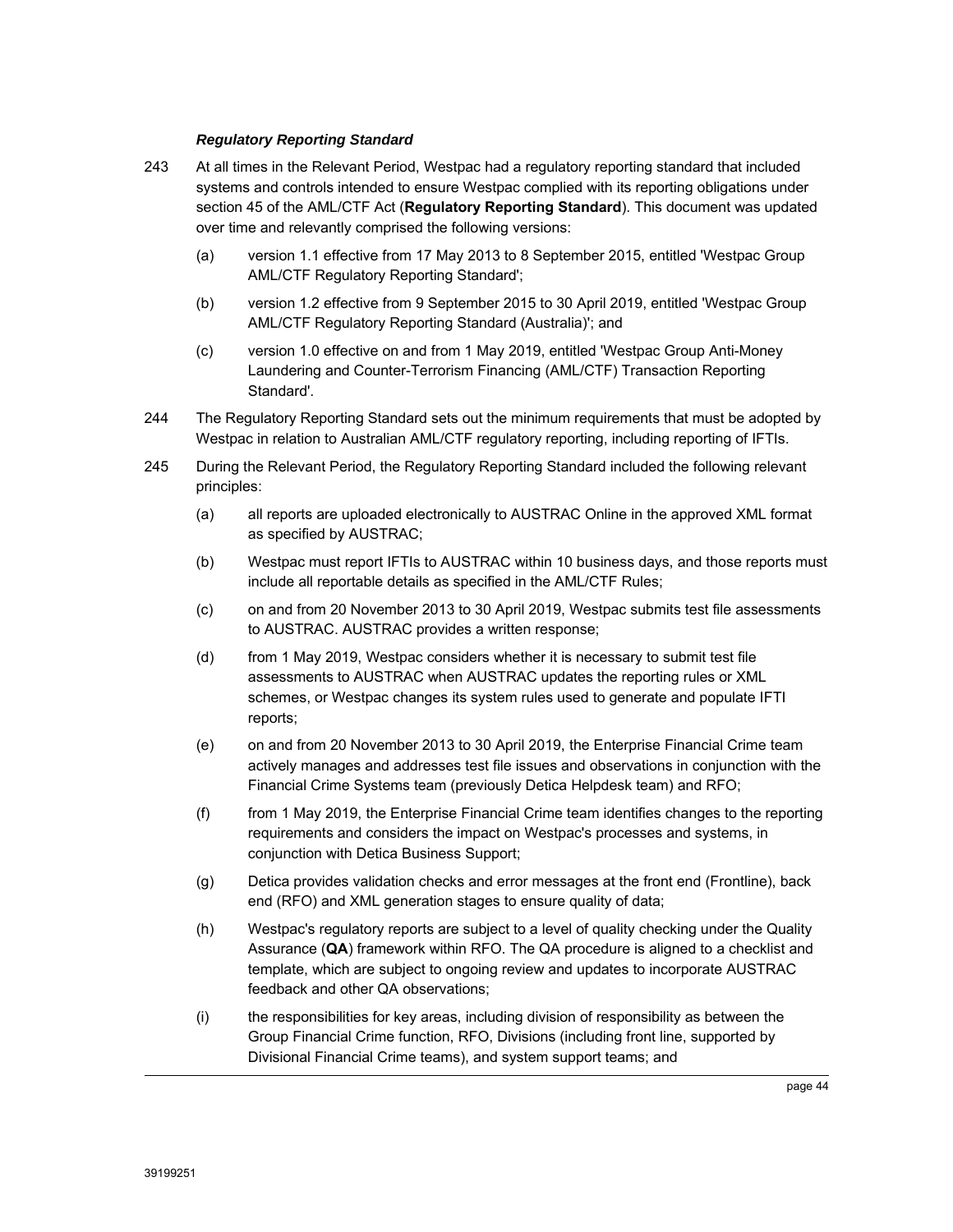- (j) guidance on when an IFTI should be reported, and what should be reported to AUSTRAC, including guidance on SWIFT and non-SWIFT payment instructions.
- 246 On and from 1 May 2019, the Regulatory Reporting Standard included a requirement that the Divisions must ensure and be satisfied that there were processes and procedures in place (at a Group and/or Divisional level) to ensure that all transactions facilitated by their Division which meet the definition of an IFTI were reported to AUSTRAC within the specified timeframes. This included a requirement that there were controls in place to periodically reconcile the number of IFTIs received and sent against the number of IFTIs submitted to AUSTRAC.
- 247 The Regulatory Reporting Standard was supported by a number of further policies, procedures and processes intended to ensure that Westpac complied with its reporting obligations under section 45 of the AML/CTF Act.

# *Oversight of the Part A Program*

- 248 The oversight of Westpac's Part A Program was through a governance framework for managing ML/TF risks (the **Financial Crime Risk Management Framework**). This included:
	- (a) oversight by the Westpac Group Financial Crime Committee (**FINCO**), later renamed the Group Operational Risk and Financial Crime Committee (**OFCO**); the Group Executive Risk Committee (**RISKCO**) and the Board Risk and Compliance Committee (**BRCC**). For example, from late 2014, the BRCC, RISKCO and OFCO were provided with quarterly financial crime reports which contained the key risk, operational and compliance metrics relating to the performance of the Part A AML/CTF program.
	- (b) management of the Part A Program by reference to Westpac's 'three lines of defence' risk management model in relation to ML/TF risks, where:
		- (i) the first line comprised the business and operational functions within each Division and Business Unit, which retained primary accountability for complying with AML/CTF obligations and managing ML/TF risk;
		- (ii) the second line comprised:
		- Division and Business Unit risk and compliance teams (at times during the Relevant Period responsible for, among other things, providing advice to Divisions and Business Units and monitoring compliance with financial crime risk management obligations),
		- Enterprise Financial Crime (also named Group Financial Crime in the Relevant Period) (responsible for, among other things, developing and maintaining Group level AML/CTF policies, standards, procedures and guidance); and
		- a team responsible for testing the Group's compliance with financial crime obligations;
		- (iii) the third line comprised the Group Assurance (later renamed Group Audit) function, which was an independent assurance function that evaluated and opined on the adequacy and effectiveness of both the first and second line risk management approaches and tracked remediation progress of issues identified by the function, with the aim of providing the Board and senior management with comfort as to the Group's end-to-end risk identification, management and controls.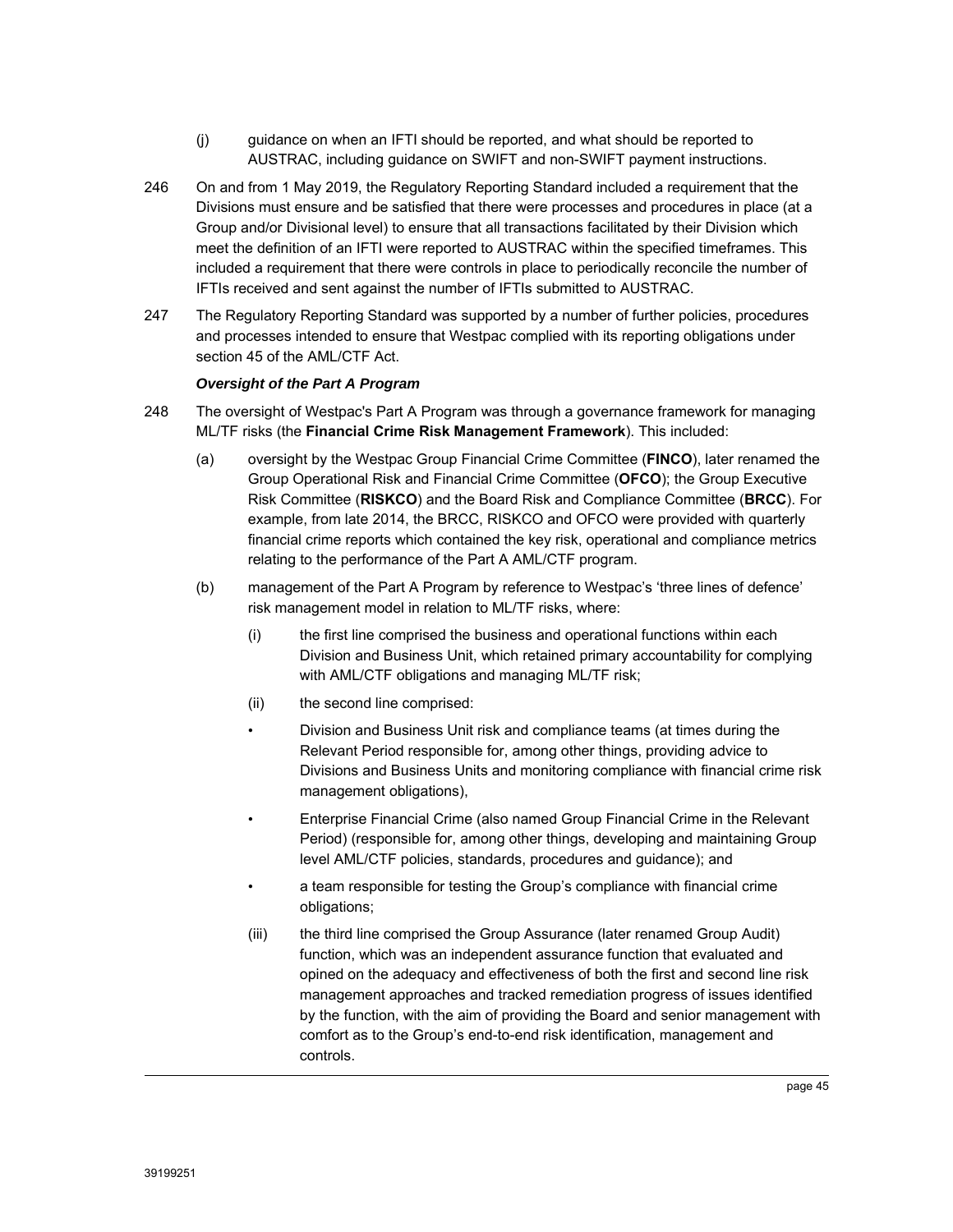(c) Westpac setting the level of ML/TF risks it was willing to accept in the normal course of business (risk appetite) which included determining that it had no appetite for intentional breaches of any of its legal obligations, including under the AML/CTF Act. The BRCC had oversight of performance against risk appetite, including with respect to ML/TF risks.

# **C.5.3 Section 81 – Failure to identify, mitigate and manage ML/TF risks - ML/TF risk assessments and risk-based controls**

- 249 Risk assessments are the foundation of the obligation to identify, mitigate and manage the ML/TF risks relating to designated services. Risk assessments must be reviewed and updated regularly as ML/TF risks emerge, evolve and change.
- 250 An assessment of the ML/TF risks of designated services requires a reporting entity to take account of the risks posed by customer types, the product or designated service itself, the channel or method by which the designated service is delivered and the foreign jurisdictions dealt with.
- 251 The risk-based systems and controls in a Part A Program must be aligned to current ML/TF risks, as identified in risk assessments. This includes risk-based systems and controls to monitor the transactions of customers, to carry out enhanced customer due diligence and to identify suspicious transactions for the purposes of section 41 of the AML/CTF Act. In determining and putting in place these appropriate risk-based systems and controls, the Part A Program must also have regard to the nature, size and complexity of the reporting entity's business.
- 252 AML/CTF systems and controls need to be reviewed, tested and reassessed on a regular basis to ensure they are mitigating and managing ML/TF risks as intended.

*The non-compliance of Westpac's Part A Program with the AML/CTF Act and AML/CTF Rules* 

- 253 Between 20 November 2013 and May 2018, Westpac's Part A Program did not fully comply with the requirements of paragraphs 9.1.3 to 9.1.5 of the AML/CTF Rules in that:
	- (a) prior to May 2018, Westpac's Part A Program was not appropriately designed to enable the Group to identify, mitigate and manage the ML/TF risks posed by the methods by which designated services were delivered (**Channel Risk**). While the Risk Assessment Standard required Westpac to assess inherent Channel Risk when conducting product risk assessments, prior to May 2018, the Risk Assessment Standard did not require, or include procedures for, undertaking Channel Risk assessments separate to the product risk assessment process;
	- (b) Westpac's Part A Program did not include an appropriate level of guidance to enable the Group to appropriately identify all potentially relevant ML/TF risks arising from the provision of new designated services prior to introducing those designated services to the market, including identifying those designated services involving higher ML/TF risks with respect to Westpac's international payments business;
	- (c) Westpac's Part A Program required ML/TF risk assessments to be undertaken for all new products or material variations to products. However, it did not require, or include a process for, product risk assessments to be reviewed or updated to identify new or emerging ML/TF risks.
- 254 Whilst Westpac's risk assessment procedures were uplifted when the Part A Program was amended in May 2018, it took some further time to remediate the risk-based systems and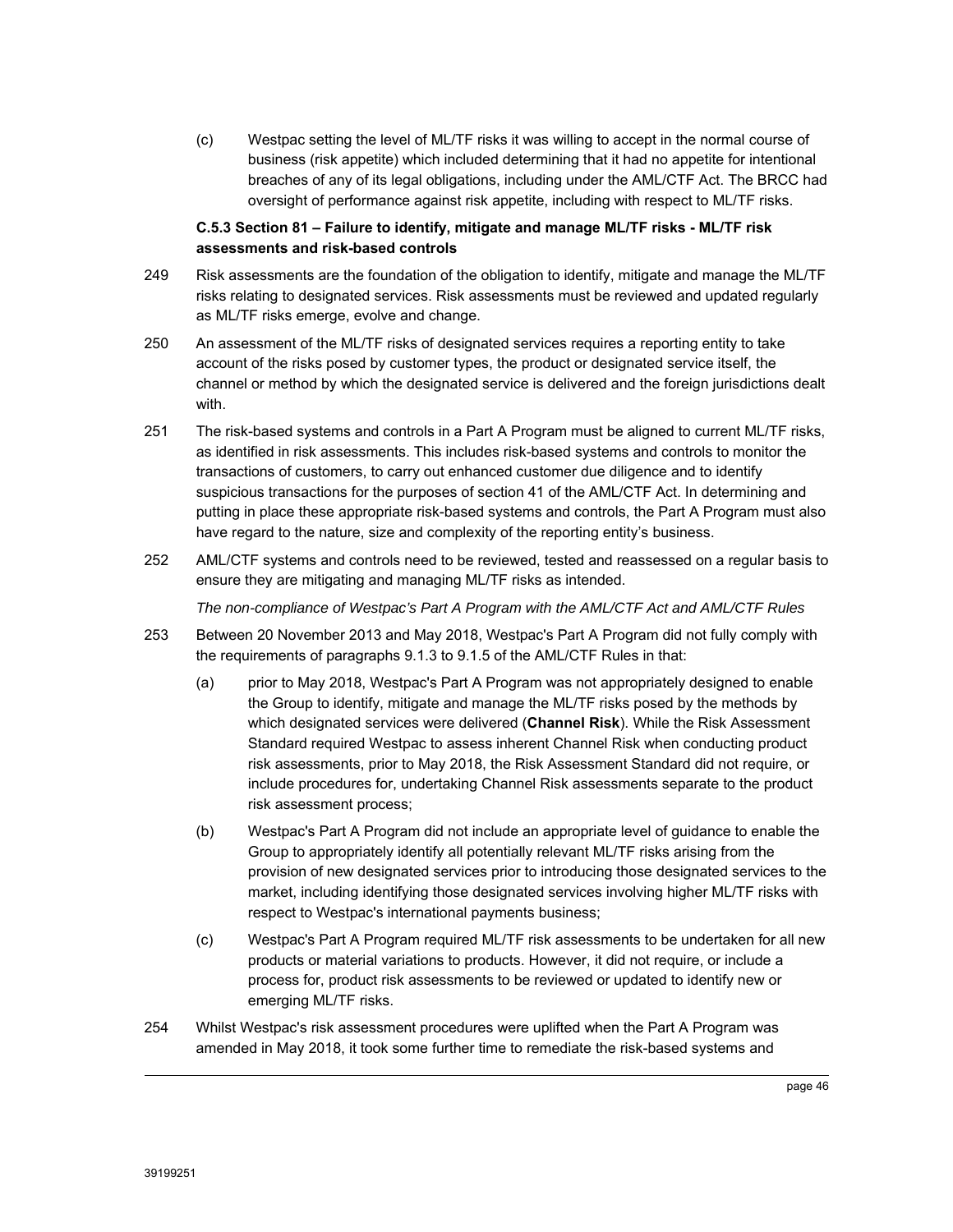controls in the Part A program, including transaction monitoring. Deficiencies in risk assessment prior to May 2018 meant that aspects of the Part A Program did not include appropriate riskbased systems and controls to mitigate and manage these risks, including with respect to transaction monitoring, until 20 November 2019. Consequently, from 20 November 2013 to 20 November 2019, Westpac's Part A Program did not fully comply with the requirements of paragraphs 9.1.3 to 9.1.5. of the AML/CTF Rules.

*The circumstances surrounding the non-compliance of the Part A Program*

- 255 The deficiencies in respect of the design of the risk assessment sections of Westpac's Part A Program (as set out in paragraph 253) continued for a number of years. In addition, Westpac accepts that a consistent approach to the assessment of ML/TF risks and controls was not always taken across the Westpac Group and in some areas there was an insufficient end-to-end view of ML/TF risks and controls. Westpac also accepts that from September 2014, it was aware of a number of heightened external risks in the AML/CTF environment.
- 256 In August 2017, in the course of a review undertaken to assess the effectiveness of its AML/CTF control environment across the Group, Westpac identified the need to enhance its risk assessment framework in relation to the assessment of ML/TF risks associated with products, channels and customers. Westpac also identified a significant number of existing and emerging ML/TF risks in WIB and the need to improve its controls in order to manage and mitigate those risks more effectively. In October 2017, the Board and senior management were briefed on these matters and the work that had commenced to uplift the Part A Program and controls in order to address these matters. As fully described in Section E7 below, this work is ongoing.
- 257 In December 2017, Westpac commenced the roll-out of a revised approach across the Group to assessing the ML/TF risks associated with its products and channels. From May 2018, these changes were reflected in updates to the Risk Assessment Standard. In addition, from May 2018, the risk-based systems and controls designed to mitigate ML/TF risks were required to be documented and recorded on a central register maintained by the Group MLRO. As a result of several initiatives, including carrying out the revised product and channel risk assessments in December 2017, Westpac identified a number of AML/CTF controls across the Group in early 2018 that were not appropriately risk-based or embedded across the Group, including transaction monitoring. Appropriate risk-based transaction monitoring is central to Westpac's understanding of its own ML/TF risks, including emerging risks.
- 258 The Part A Program must be subject to regular independent review, in accordance with paragraph 9.6 of the AML/CTF Rules. The purpose of the independent review should be to assess:
	- (c) the effectiveness of the Part A program having regard to the ML/TF risk of each reporting entity in the designated business group;
	- (d) whether the Part A program complies with the AML/CTF Rules;
	- (e) whether the Part A program has been effectively implemented; and
	- (f) whether each reporting entity in the designated business group has complied with its Part A program.
- 259 At all times, the AML/CTF Rules required the result of the review, including any report prepared, to be provided to senior management. From 12 January 2018, the AML/CTF Rules required that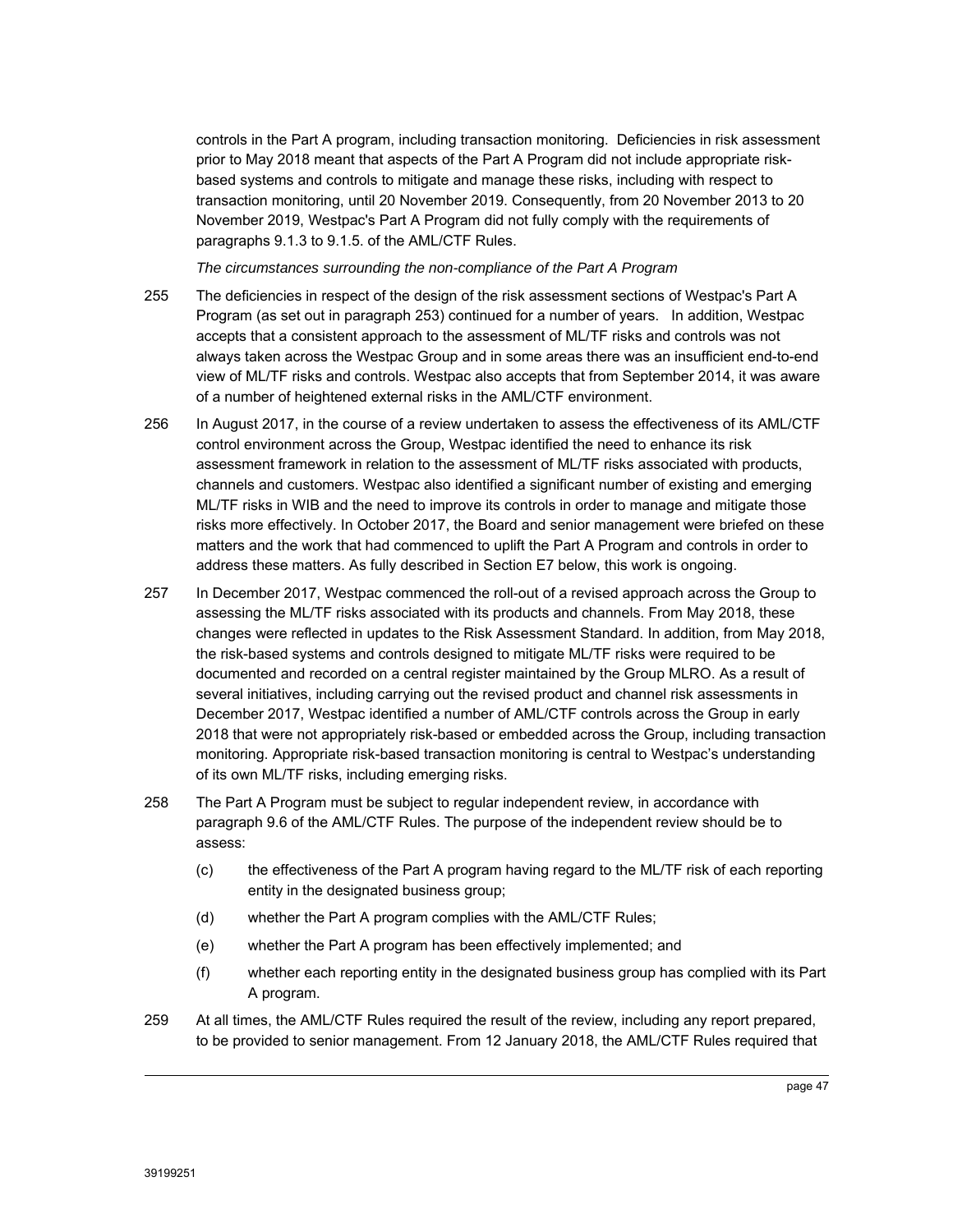the result of the review, including any report prepared, to be provided to senior management and the Board.

260 Westpac's Group Audit function regularly reviewed aspects of the Group financial crime control environment and provided their findings, together with actions for relevant issue owners, to the senior management team. These findings were then addressed by Westpac. In 2018, a Group Audit report identified that Westpac's Part A Program had not been the subject of an independent review in accordance with the AML/CTF Rules for several years. This was reported to the Board and senior management. Had Westpac conducted an independent review of its Part A Program that fully met the requirements of Part 9.6 of the AML/CTF Rules in the several years prior to 2018, the deficiencies in Westpac's Part A Program at paragraph 253 above may have been identified, reported to senior management and rectified earlier.

#### *The ACM and OSBSB arrangements*

261 The failure to fully comply with paragraphs 9.1.3 to 9.1.5 of the AML/CTF Rules described above at paragraph 253 contributed to the following deficiencies in the risk assessments and controls introduced in relation to the ACM and OSBSB arrangements.

#### ML/TF risks associated with ACM and OSBSB

- 262 The ACM arrangements involved higher ML/TF risks. In particular, the ACM arrangements:
	- (a) facilitated high volume international payments of any value; and
	- (b) involved the cross-border movements of funds, which could have included the movement of funds to and from high risk jurisdictions.
- 263 The ACM arrangements with Bank A involved the following additional ML/TF risks:
	- (a) the arrangements provided Westpac with limited information about the payer or payee; and
	- (b) the arrangements involved a large number of transactions where the payer was a payment processor (**Payment Processer A**), in circumstances where Westpac did not have information about Payment Processer A's customer.
- 264 The ACM1 arrangement with Bank C had an additional ML/TF risk in that incoming international payments were facilitated through two vostro accounts in Bank C's name, even though each account was dedicated to the exclusive use by one of two large multinationals and their related companies.
- 265 The OSBSB arrangements also involved ML/TF risks. In particular:
	- (a) through these arrangements, funds could be transferred by third parties both internationally through RTGS and OTT; and
	- (b) additionally, third parties could deposit funds directly into the OSBSB settlement account via the branch network; and
	- (c) the OSBSB arrangements included the facility for the correspondent bank customer to deposit cash through Intelligent Deposit Machines (**IDM**).

#### Failure to carry out appropriate risk assessments and mitigate and manage those risks

266 Although Westpac did conduct risk assessments in relation to the ACM and OSBSB arrangements during the Relevant Period, the assessments it conducted did not appropriately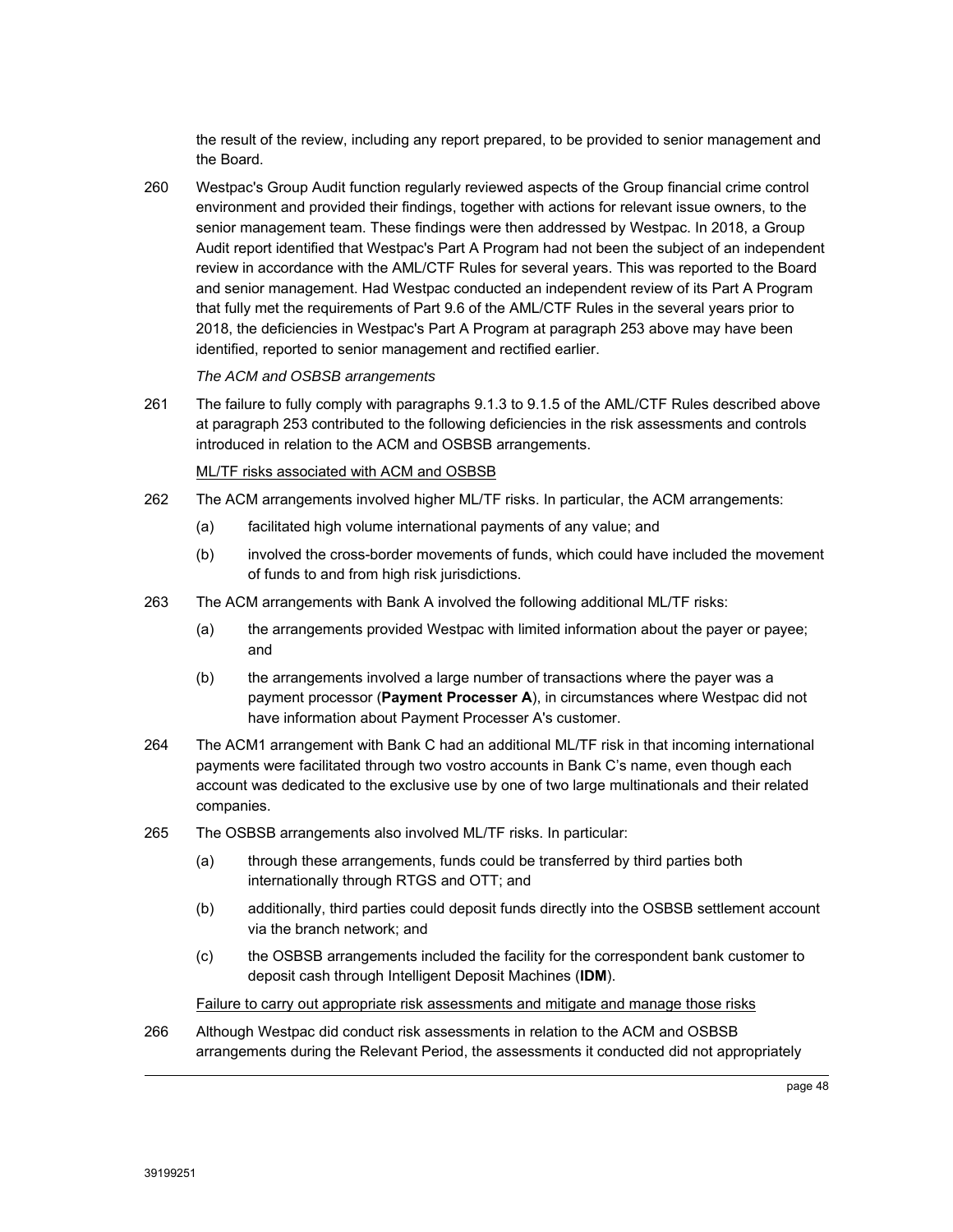assess the ML/TF risks reasonably faced in relation to the provision of designated services through each of the ACM and OSBSB arrangements.

- 267 Further, having failed to adequately identify and assess these risks, while Westpac did have in place systems and controls to mitigate and manage the ML/TF risks of providing designated services through the ACM and OSBSB arrangements, these were not appropriately risk-based.
- 268 In relation to the ACM arrangements, these are described in paragraph 277 below.
- 269 In respect of the OSBSB arrangements, while Westpac did apply:
	- (a) the same transaction monitoring rules that applied to transactional bank accounts;
	- (b) Westpac's threshold transaction reporting process for deposits at or above \$10,000;
	- (c) a requirement that the identity of third parties be verified for deposits at or above \$10,000; and
	- (d) a restriction on third parties making deposits via ATMs (but not IDMs),

it did not:

- (e) place deposit limits on cash deposits into OSBSB accounts with Banks B and J, including cash deposits through IDMs; or
- (f) mandate that the identity of third parties depositing cash or cheques at a branch with a value below \$10,000 was verified.

#### **C.5.4 Section 81 – transaction monitoring program**

- 270 Westpac is required to include a transaction monitoring program in its Part A Program. The transaction monitoring program is a central component of Part A and:
	- (a) must include appropriate risk-based systems and controls to monitor the transactions of customers;
	- (b) must have the purpose of identifying, having regard to ML/TF risk, any transaction that appears to be suspicious for the purposes of section 41 of the AML/CTF Act; and
	- (c) should have regard to complex, unusual large transactions and unusual patterns of transactions, which have no apparent economic or visible lawful purpose,

(section 85(2)(c) of the AML/CTF Act and paragraphs 15.4 to 15.7 of the AML/CTF Rules).

- 271 Between 20 November 2013 and 20 November 2019 (unless stated otherwise below), Westpac's transaction monitoring program did not fully comply with the requirements of paragraph 15.5 of the AML/CTF Rules in that deficiencies in Westpac's Part A Program relating to the identification and assessment of the ML/TF risks it faced in relation to products and channels (set out at paragraph 253 above) meant that, as a result, Westpac's transaction monitoring program did not include risk-based systems and controls to appropriately monitor transactions across all designated services provided by the Group, including in the following respects;
	- (a) not all designated services were appropriately monitored, having regard to the ML/TF risks they posed;
	- (b) there were inadequate processes to ensure that new or emerging ML/TF risks would be identified and subject to appropriate transaction monitoring;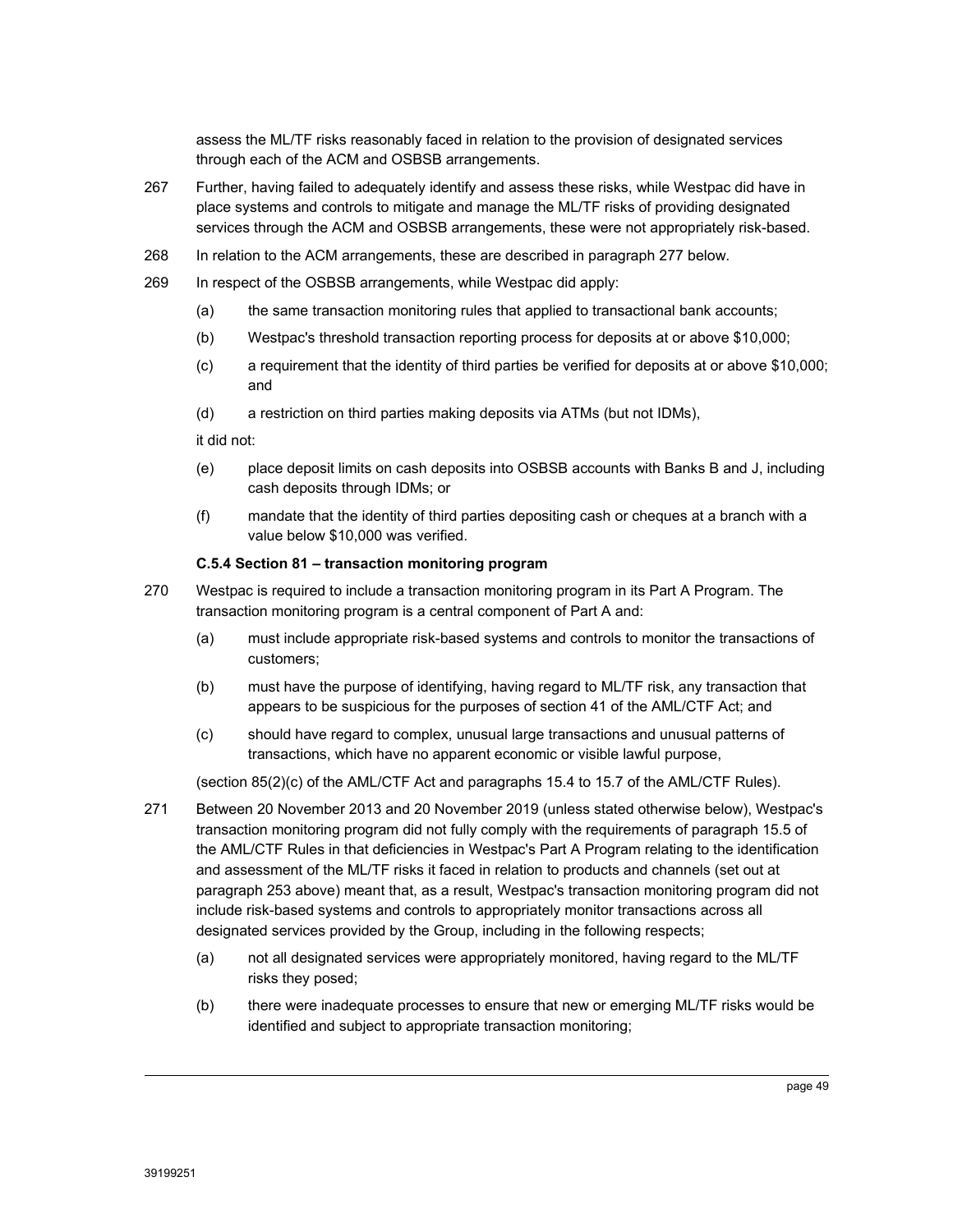- (c) there were inadequate processes to escalate and consider guidance on ML/TF risks and typologies from AUSTRAC and law enforcement agencies to ensure that detection scenarios were aligned to current ML/TF risks; and
- (d) prior to 2014, alerts from automated transaction monitoring detection scenarios were only generated and processed on a monthly basis.

*The circumstances surrounding the non-compliance of the Part A Program*

- 272 In mid-2015, Group Audit prepared an audit report that included an issue raised by WIB Financial Crime regarding deficiencies in the Group's transaction monitoring program with regard to the monitoring of certain transactions, including international transactions. The Group Audit report included a management action plan, which required a detailed analysis of the current state of the transaction monitoring program to determine the extent of gaps. In August 2015, Enterprise Financial Crime circulated a memorandum outlining the current scope of Westpac's transaction monitoring program. Over the course of 2016 and 2017, Westpac took actions to address transaction monitoring issues in other jurisdictions. In August 2017, gaps in the transaction monitoring program were again identified.
- 273 In April 2018, an external review advised Westpac of weaknesses in detection scenarios across 120 products that it reviewed. The review concluded that 45 of these products required automated monitoring where none had been applied and the remaining 75 required additional monitoring scenarios. In 2018, management action plans were developed to address the gaps.
- 274 Had Westpac conducted an independent review in accordance with the AML/CTF Rules in the several years prior to 2018 (see paragraph 260 above), these deficiencies in Westpac's transaction monitoring program may have been identified, reported to senior management and rectified earlier.
- 275 In early 2018, the Board and senior management were advised that improvements to the transaction monitoring program had been identified and that the uplift of the transaction monitoring program was a priority area. In August 2018, Westpac disclosed to AUSTRAC that it had identified products where it considered that automated transaction monitoring had not been applied in circumstances where it should have been, the range of scenarios that had been deployed under the transaction monitoring program should be enhanced and manual processes should be established to better manage ML/TF risks.

*Westpac's international payments business* 

- 276 Westpac had a range of automated transaction monitoring scenarios in place in relation to international payments, but the failure to fully comply with paragraph 15.5 of the AML/CTF Rules described at paragraph 271 above led to Westpac's failure to appropriately monitor the ML/TF risks of aspects of its international payments business in the following regards.
- 277 In relation to the ACM arrangements:
	- (a) while Westpac had in place some transaction monitoring in relation to the ACM arrangements, this was limited to the dispersal of funds through the direct entry channel where the funds were deposited into a Westpac customer account;
	- (b) Westpac did not obtain sufficient information about each international funds transfer instruction received under the ACM arrangements with Banks A to F so as to enable it to appropriately monitor these banks' transactions on a risk basis. None of the instructions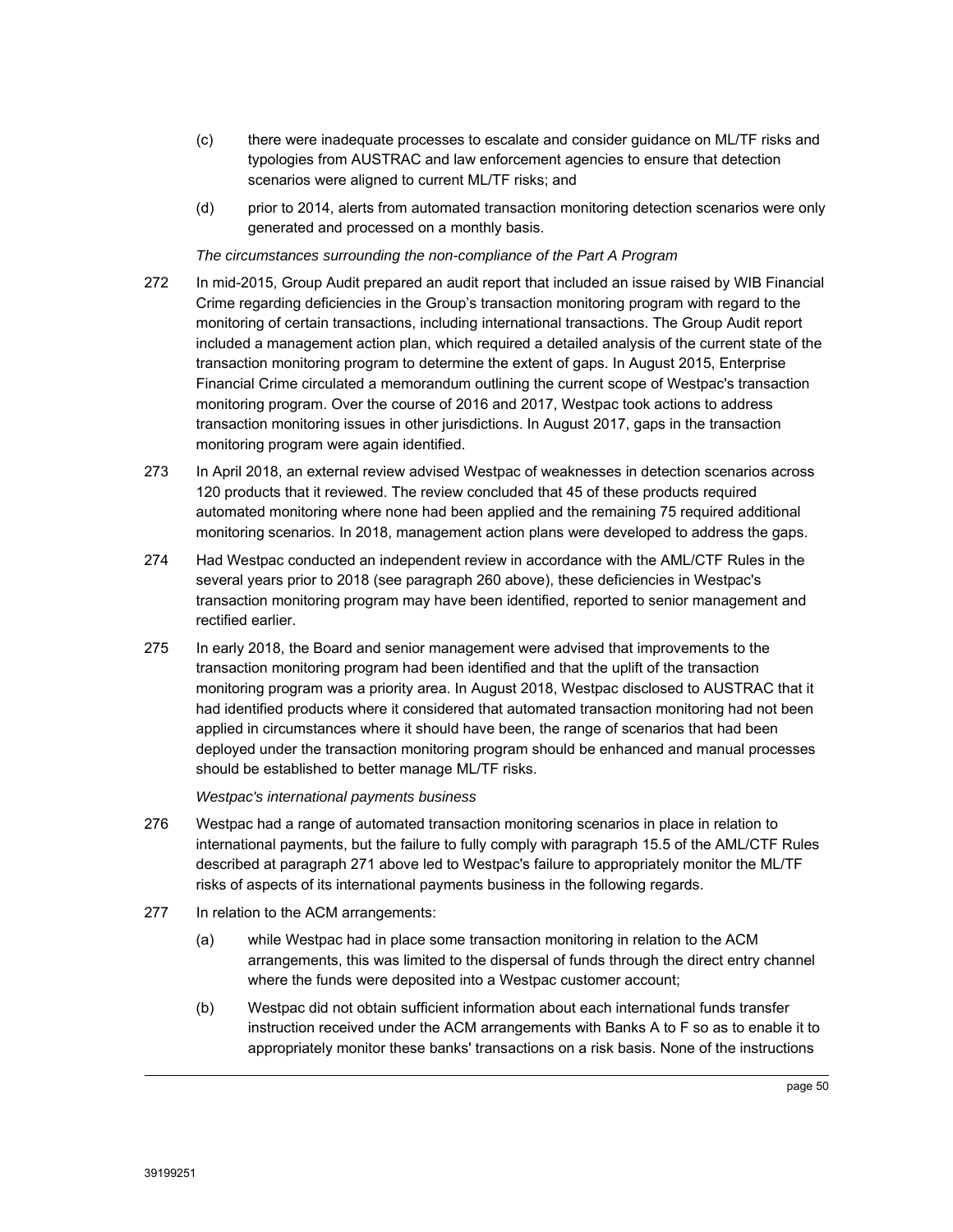received under the ACM arrangements contained details about the purpose of payment and some instructions had limited information about one or more of the following criteria: the payer, currency and jurisdiction of origin.

- (c) a significant number of payments processed through the ACM arrangements with Bank A related to the transfer of funds by Payment Processor A, which potentially carried higher ML/TF risks. Transactions through these arrangements were not subject to appropriate risk-based monitoring and were not identified as being of a different profile to the usual payments processed via the ACM arrangements with Bank A; and
- (d) from November 2016 Westpac started to apply sanction screening to the Direct ACM arrangements with Bank C (when those arrangements commenced) and it took until September 2018 for the other ACM arrangements to be subjected to sanction screening.
- 278 In relation to the OSBSB arrangements:
	- (a) monitoring of OSBSB transactions was not appropriately risk-based;
	- (b) Westpac did not have appropriate controls in place to know the identity of the customers of Bank B and Bank J that had been allocated an OSBSB sub-account, or the origin of funds transferred to, or destination of funds transferred from, the Bank B Settlement Account and Bank J Settlement Account; and
	- (c) cash deposits into OSBSB Settlement Accounts were not appropriately monitored.
- 279 In relation to Vostro accounts, it was not until September 2017, that appropriate automated monitoring was introduced. Whilst appropriate, this automated monitoring was not adequate to fully understand and monitor for the ML/TF risks of payment flows. Nor did it apply to all vostro accounts (as a matter of substance).
- 280 In relation to transaction monitoring for the child exploitation material (**CEM**) risk:
	- (a) from 2013, AUSTRAC and, in 2016, the Commonwealth Attorney-General's Department, published information about the child exploitation risks associated with frequent low value payments to the Philippines and other jurisdictions. In December 2016 and January 2017, AUSTRAC provided reporting entities, including Westpac, with methodology briefs detailing the key indicators for the purchase of live-streaming child exploitation material, involving international funds transfers to the Philippines and South East Asia (collectively, the **Guidance**);
	- (b) in May 2016, Westpac assessed the heightened child exploitation risks associated with low value payments to the Philippines through the LitePay product and identified the need for detection scenarios to be included in the transaction monitoring program for LitePay and other international payment channels that could be used to process low value payments. From the launch of the LitePay product in August 2016, two detection scenarios were implemented that were intended, among other things, to identify transactions that might be indicative of child exploitation risk. However, these scenarios did not adequately reflect the Guidance and did not apply to other payment channels;
	- (c) in June 2018, an updated automated detection scenario was implemented to monitor the LitePay channel for the known child exploitation typologies involving the Philippines; and
	- (d) throughout the Relevant Period until October 2019, Westpac did not implement an appropriate detection monitoring scenario to monitor for the known child exploitation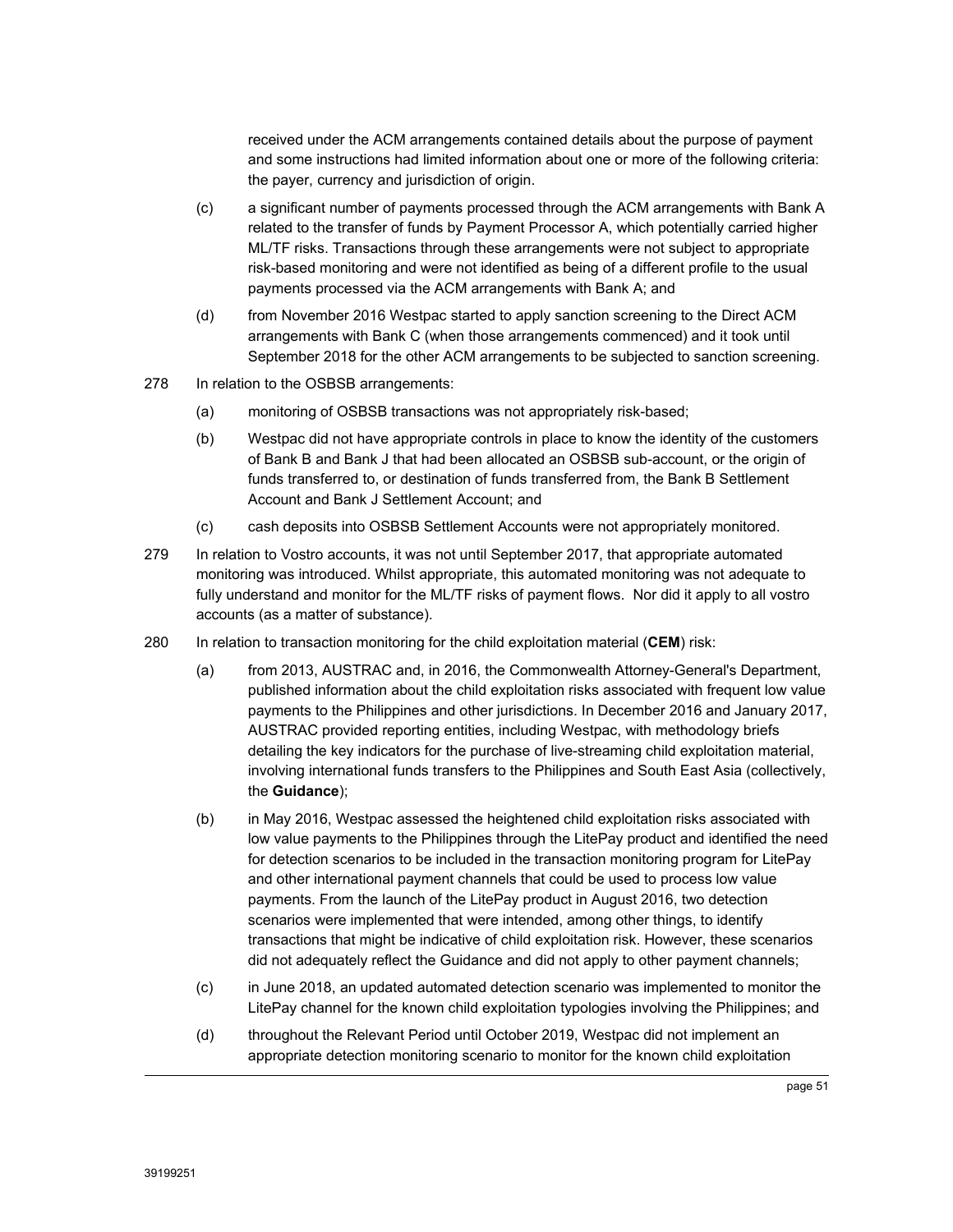typologies involving frequent low value payments to the Philippines and South East Asia via non-LitePay channels.

#### **C.5.5 Section 81 – systems and controls for IFTI reporting**

- 281 Westpac was required under paragraph 9.9.1(2) of the AML/CTF Rules to include, in its Part A Program, systems and controls designed to ensure compliance with the obligation to report IFTIs under section 45 of the AML/CTF Act.
- 282 Notwithstanding the systems, controls and processes included in the Regulatory Reporting Standard as set out at paragraph 245 above, between 20 November 2013 and 20 November 2019, Westpac's Part A Program:
	- (a) did not include processes for ensuring that Westpac was reporting to AUSTRAC all IFTIs that it was required to report under section 45 of the AML/CTF Act, including appropriate end-to-end reconciliation, assurance and adequate oversight processes to detect ongoing non-compliance with IFTI reporting obligations;
	- (b) did not include appropriate processes to identify all source systems that create payment instructions that required reporting under section 45 of the AML/CTF Act, including with respect to non-SWIFT instructions; and
	- (c) did not include appropriate processes to identify non-SWIFT IFTIs that did not include complete payer information.

# **C.5.6 Conclusions**

283 For the reasons set out at paragraphs 253, 271 and 282, Westpac contravened section 81 of the AML/CTF Act from 20 November 2013 to 20 November 2019 by commencing to provide designated services in circumstances where its Part A Program did not fully comply with the requirements of the AML/CTF Rules in significant respects.

# **C.6 Ongoing Customer Due Diligence – contraventions of section 36 of the AML/CTF Act**

# **C.6.1 Customers 1 – 262**

- 284 For the reasons set out in paragraphs 285 to 316, from 20 November 2013 until 20 November 2019, Westpac's transaction monitoring program did not include sufficient risk-based systems and controls to monitor the risk that the provision of designated services to its customers might involve or facilitate the funding of CEM.
- 285 At various times from 20 November 2013, each of the 262 Customers set out in Annexure C:
	- (a) held one or more accounts with Westpac; and
	- (b) conducted transactions on one or more such account within the meaning of item 3, table 1, section 6 of the AML/CTF Act.

#### *The SMRs prior to November 2019*

#### *Customers 1 to 11*

286 Prior to 20 November 2019, Customers 1, 2 and 4 to 11 were customers of Westpac. Customer 3 was a customer of Westpac until October 2019. Each of these customers held an account with Westpac and conducted transactions on this account within the meaning of item 3, table 1, section 6 of the AML/CTF Act.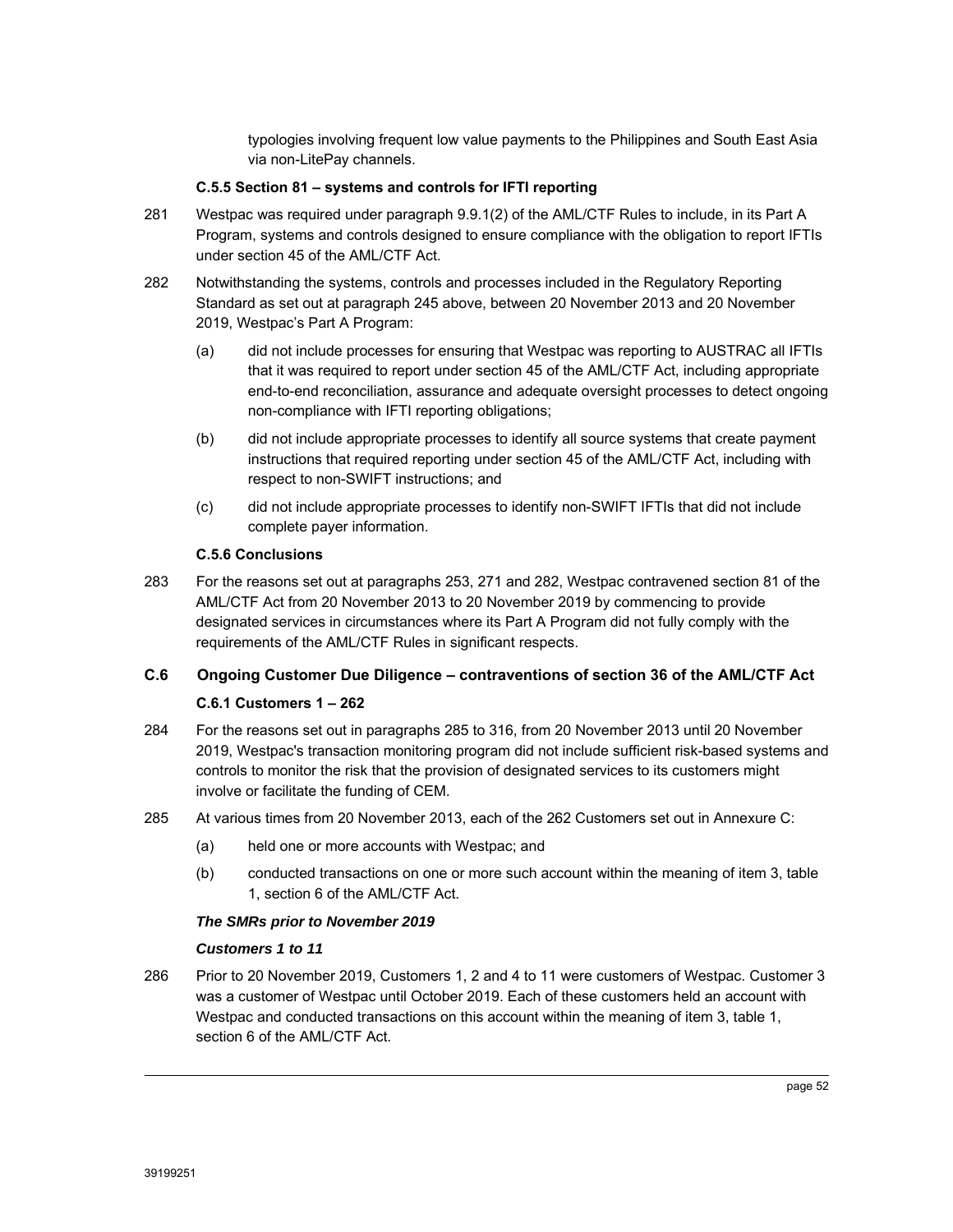- 287 On and from the following dates, there were repeated patterns of frequent low value transactions on these accounts that were consistent with CEM typologies according to the guidance issued by AUSTRAC, or other regulatory or industry bodies, in relation to CEM risk (**Guidance**) available at the time (**Relevant Transactions**). These transactions were effected through multiple international payment channels.
	- (a) Customer 1 November 2013
	- (b) Customer 2 November 2013
	- (c) Customer 3 April 2016
	- (d) Customer 4 November 2016
	- (e) Customer 5 June 2015
	- (f) Customer  $6 -$  May 2016
	- (g) Customer 7 March 2016
	- (h) Customer  $8 -$  May 2016
	- (i) Customer 9 March 2018
	- (j) Customer 10 March 2017
	- (k) Customer 11 February 2019
- 288 Westpac first identified activity on the accounts as indicative of typologies identified in the Guidance available at the time and gave the AUSTRAC CEO a CEM-related suspicious matter report (**SMR**) in relation to this activity as follows:
	- (a) Customer 1 11 June 2019
	- (b) Customer 2 25 July 2018
	- (c) Customer  $3 4$  July 2019
	- (d) Customer 4 19 March 2018
	- (e) Customer 5 18 April 2019
	- $(f)$  Customer  $6 12$  April 2018
	- (g) Customer 7 23 July 2018
	- (h) Customer  $8 24$  July 2018
	- (i) Customer 9 30 August 2019
	- (i) Customer  $10 1$  February 2019
	- (k) Customer 11 18 October 2019
- 289 Had Westpac implemented appropriate transaction monitoring at the time of the Relevant Transactions, some or all of the transactions:
	- (a) may have been identified prior to the date of the SMR at 288 as consistent with typologies according to the Guidance available at the time; and, if identified,
	- (b) would have been the subject of investigation by Westpac's RFO Team in order to determine whether those transactions were 'false positives', in that they triggered the detection scenario but were, upon investigation, not indicative of CEM, and, if not 'false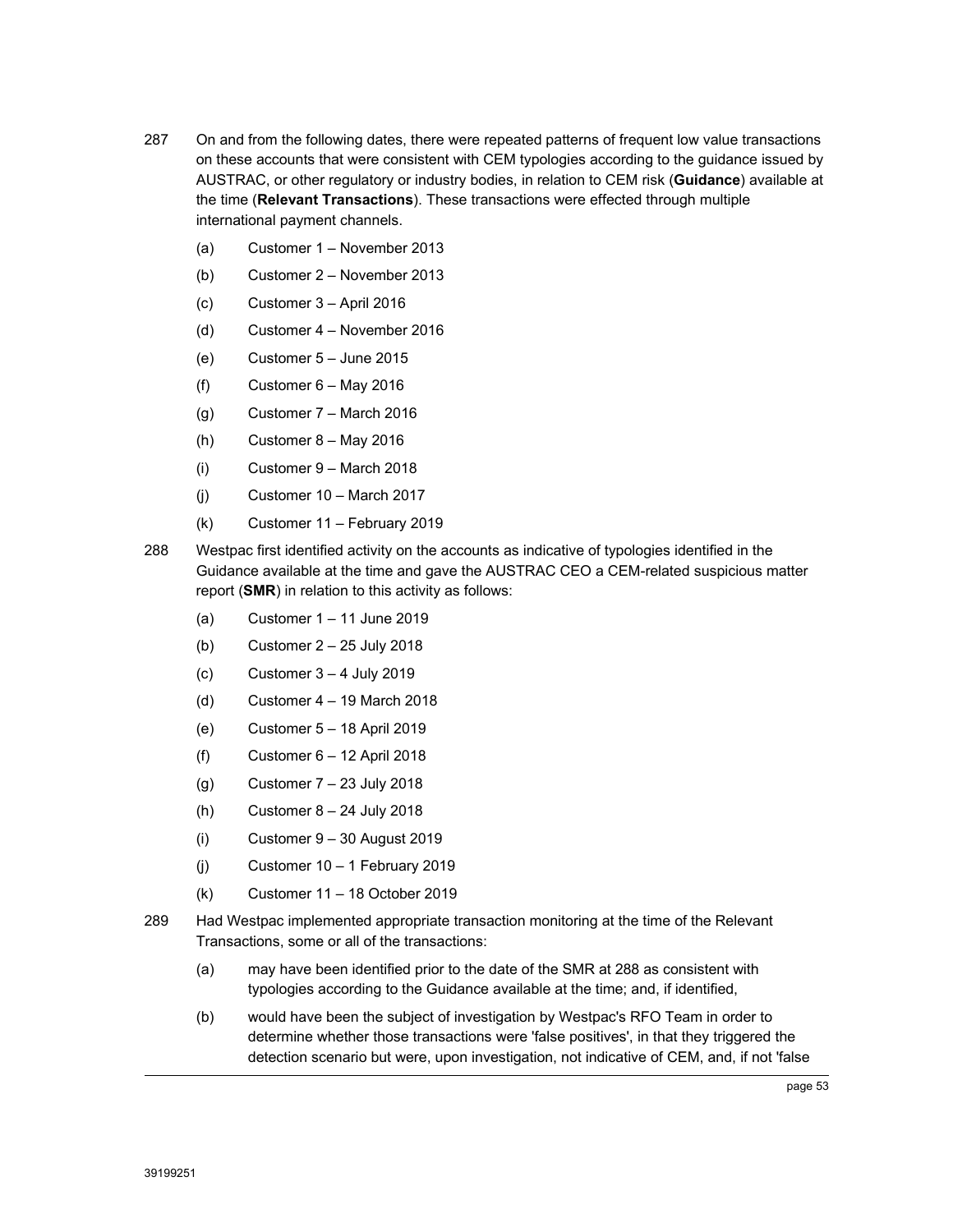positives', whether they gave rise to an obligation to give the AUSTRAC CEO an SMR pursuant to section 41 of the AML/CTF Act.

- 290 Once Westpac had formed a suspicion of possible CEM, in accordance with paragraph 15.9 of the AML/CTF Rules, appropriate enhanced customer due diligence (**ECDD**) steps for the purposes of paragraph 15.10 of the AML/CTF Rules should have included:
	- (a) a review of the complete customer relationship, including a review of all accounts held by the customer or to which the customer was a signatory;
	- (b) a review or update of the customer's 'know your customer' information;
	- (c) escalation of the customer, and any related customer, suspected of CEM to determine whether to continue the business relationship with that customer;
	- (d) if an ongoing relationship is approved, increased monitoring of the customer's activity to identify, mitigate and manage any ongoing CEM risks; and
	- (e) if an ongoing relationship is declined, the placing of restrictions on the types of transactions the customer could make, or advance account closure, to mitigate and manage ongoing CEM.
- 291 Whilst Westpac undertook some ECDD in relation to Customers 1 to 11 after filing the SMR, the ECDD was not adequate.
- 292 By reason of the matters set out in paragraphs 286 to 291, from the relevant dates identified in paragraph 287 until 20 November 2019, Westpac contravened section 36(1) of the AML/CTF Act with respect to each of Customers 1, 2, 4 to 11.
- 293 By reason of the matters set out in paragraphs 286 to 291, from the date identified in paragraph 287(c) until October 2019, Westpac contravened section 36(1) of the AML/CTF Act with respect to Customer 3.

# *Customer 12*

- 294 From April 2001 until 19 August 2019, Customer 12 was a customer of Westpac. From 2016, Customer 12 held accounts with Westpac (**Customer 12 Accounts**) and was conducting ongoing transactions on these accounts within the meaning of item 3, table 1, section 6 of the AML/CTF Act.
- 295 On 4 June 2019, a manual alert was raised by a Westpac staff member who identified potentially suspicious activity through face-to-face interactions with Customer 12. The potentially suspicious activity concerned payments Customer 12 had made to the Philippines from one Customer 12 Account (**First Customer 12 Account**). As a result of this manual alert being raised, RFO conducted further investigations and identified, on 6 June 2019, that Customer 12 had a prior conviction for child exploitation offences.
- 296 The RFO investigation resulted in Westpac giving the AUSTRAC CEO a CEM-related SMR in relation to activity on the First Customer 12 Account on 13 June 2019.
- 297 Westpac decided to exit Customer 12 on 15 July 2019 and sent Customer 12 an exit letter on 17 July 2019. However, until the Customer 12 Accounts were closed on 19 August 2019, Customer 12 was able to transact on the Customer 12 Accounts without heightened restrictions in place.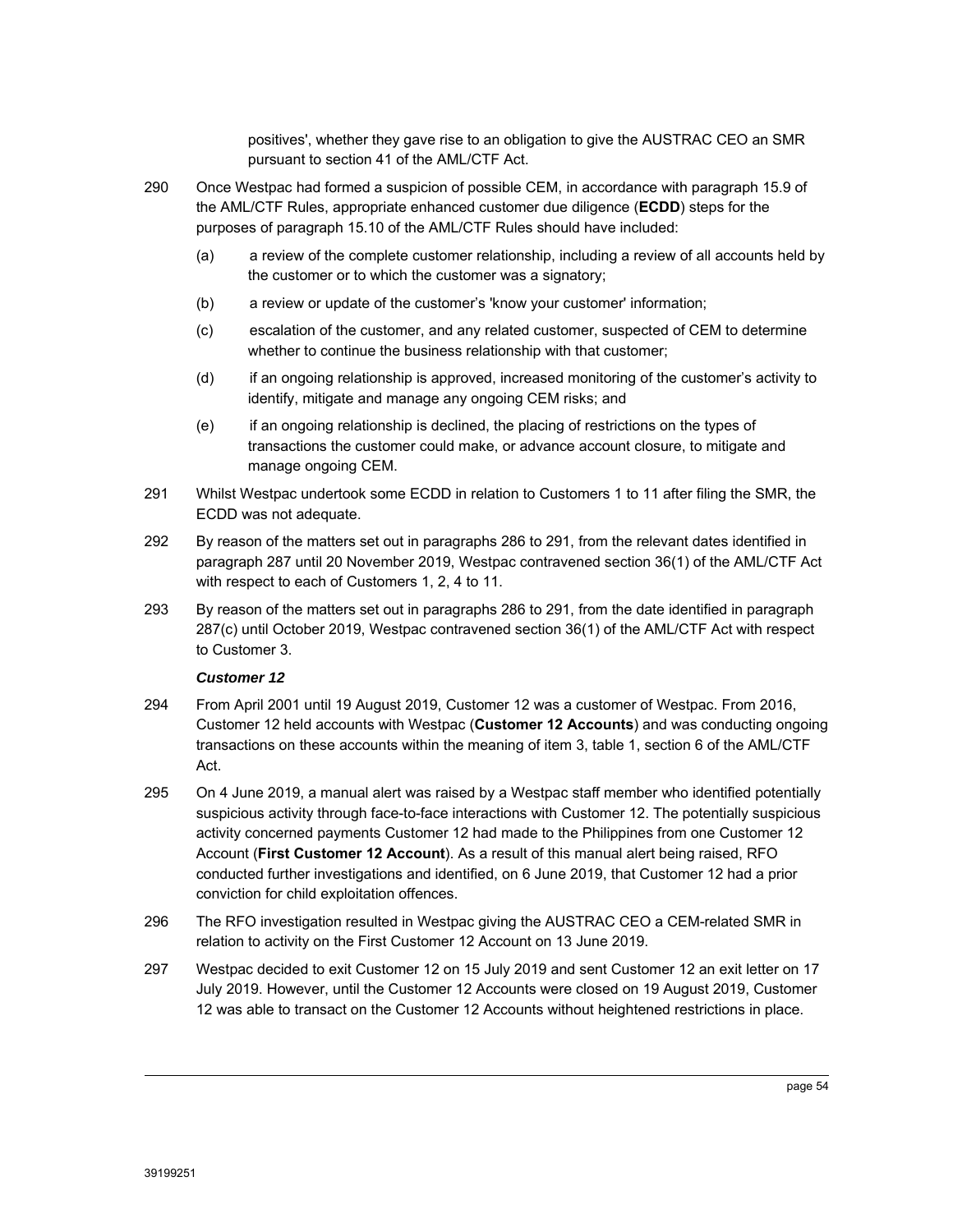- 298 During the period 10 June 2019 to 19 August 2019, Customer 12 made nine low value transfers through one Customer 12 Account, which were consistent with typologies according to the Guidance available at the time (**Customer 12 Transactions**).
- 299 Had Westpac implemented appropriate transaction monitoring at the time of the Customer 12 Transactions and conducted appropriate ECDD, some or all of the Customer 12 Transactions:
	- (a) may have been identified as consistent with typologies according to the Guidance available at the time; and, if identified,
	- (b) would have been the subject of investigation by Westpac's RFO Team in order to determine whether those transactions were 'false positives', in that they triggered the detection scenario but were, upon investigation, not indicative of CEM, and, if not 'false positives', whether they gave rise to an obligation to give the AUSTRAC CEO an SMR pursuant to section 41 of the AML/CTF Act.
- 300 Once Westpac filed an SMR in relation to possible CEM, it undertook some, but not all, of the ECDD measures outlined at paragraph 290. Had Westpac promptly reviewed all accounts held by Customer 12 once it became aware of Customer 12's conviction, Westpac would have identified ongoing transactions indicative of CEM and would have been in a position to take appropriate steps to stop this ongoing activity.
- 301 By reason of the matters set out in paragraphs 294 to 300, Westpac contravened section 36(1) of the AML/CTF Act with respect to Customer 12 from June 2019 to 19 August 2019.

#### *The SMRs post November 2019 (Customers 13 – 260)*

- 302 In October 2019, Westpac extended its child exploitation automated transaction monitoring detection scenario to payments made via the SWIFT channel to the Philippines and by 24 November 2019, it had extended the scenarios to apply to additional South East Asian jurisdictions that pose a higher risk in relation to child exploitation.
- 303 In December 2019, Westpac completed a review of all child exploitation transaction types for the Philippines, South East Asia and Mexico over the prior three year period to identify and report to the AUSTRAC CEO any further suspicious transactions or customers.
- 304 Following the introduction of the new filters and following the three year review as described above, on and from late November 2019 Westpac gave the AUSTRAC CEO additional suspicious matter reports in relation to potential child exploitation, including in relation to Customers 13 to 260.
- 305 On and from the dates specified in column B of **Annexure C**, there were repeated patterns of frequent low value transactions on each of these accounts that were consistent with CEM typologies according to the Guidance available at the time. These transactions were effected through multiple international payment channels.
- 306 Westpac identified activity on the accounts as indicative of typologies identified in the Guidance available at the time and gave the AUSTRAC CEO a CEM-related SMR in relation to this activity on the date specified in column C of **Annexure C**.
- 307 Had Westpac implemented appropriate transaction monitoring at the time of the Relevant Transactions, some or all of the transactions: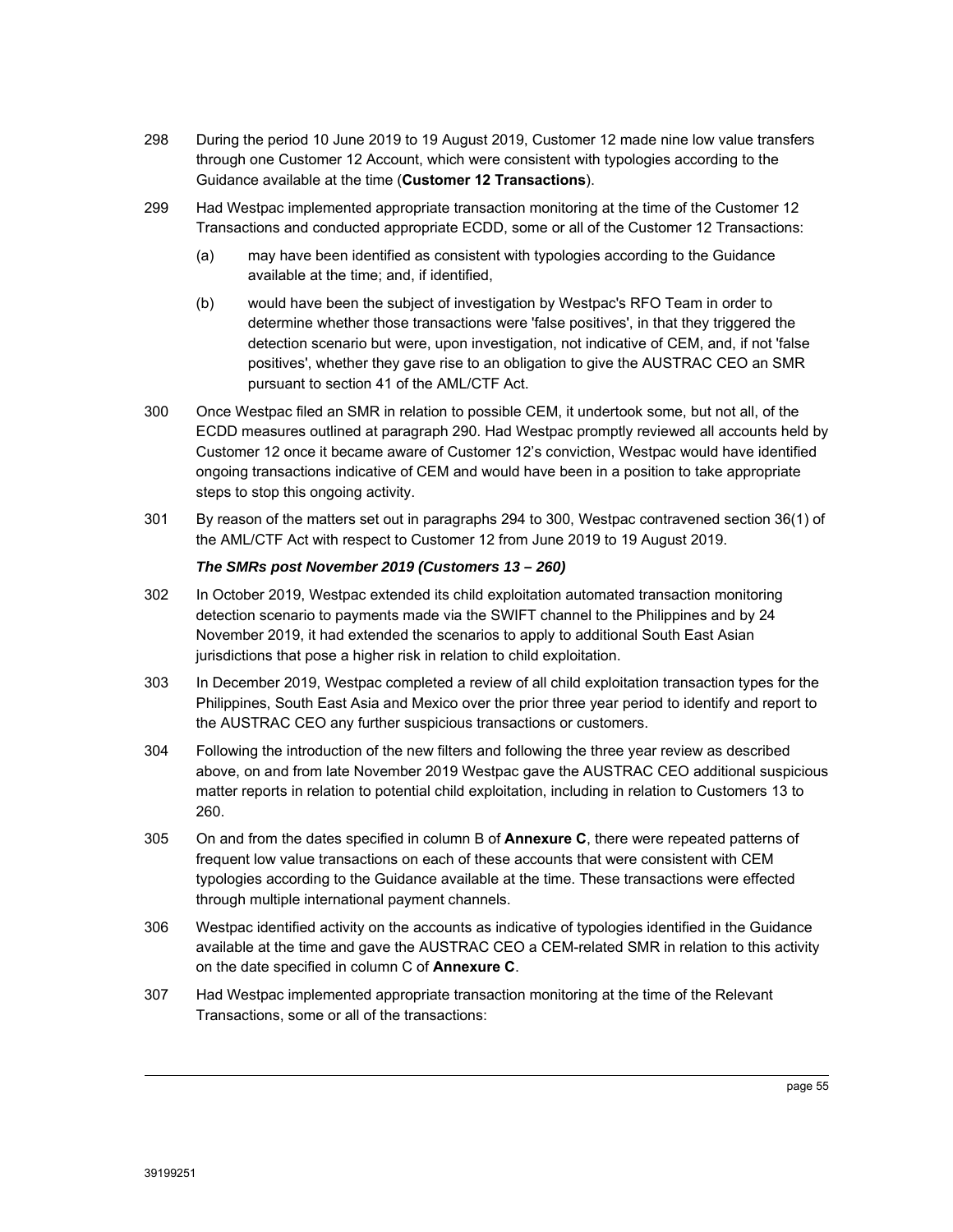- (a) may have been identified and notified to the AUSTRAC CEO in an SMR prior to the SMR specified in column C of **Annexure C** as consistent with typologies according to the Guidance available at the time; and, if identified,
- (b) would have been the subject of investigation by Westpac's RFO Team in order to determine whether those transactions were 'false positives', in that they triggered the detection scenario but were, upon investigation, not indicative of CEM, and, if not 'false positives', whether they gave rise to an obligation to give the AUSTRAC CEO an SMR pursuant to section 41 of the AML/CTF Act.
- 308 By reason of the matters set out in paragraphs 302 to 307, from the relevant date identified in column B of **Annexure C** until the identification of the matters that led to the filing of the SMR specified in column C of **Annexure C**, Westpac contravened section 36(1) of the AML/CTF Act with respect to each of Customers 13 to 260.

# *Customers 261 and 262*

- 309 From 12 March 1986 until 25 May 2018, Customer 261 was a customer of Westpac. From 12 March 1986, Customer 261 held accounts with Westpac (**Customer 261 Accounts**) and was conducting ongoing transactions on these accounts within the meaning of item 3, table 1, section 6 of the AML/CTF Act.
- 310 From 17 September 2002 until 29 July 2020, Customer 262 was a customer of Westpac. From 17 September 2002, Customer 262 held accounts with Westpac (**Customer 262 Accounts**) and was conducting ongoing transactions on these accounts within the meaning of item 3, table 1, section 6 of the AML/CTF Act.
- 311 Between 14 May 2014 and 10 April 2018, Customer 261 made 129 ATM withdrawals in South East Asia in amounts ranging from \$37.04 to \$477.11, and totalling \$40,067.14.
- 312 Prior to these transactions, Customer 261 had been arrested and remanded in custody for child exploitation related offences. This fact was unknown to Westpac at the time.
- 313 Customer 261 was found guilty of child exploitation related offences in 2018.
- 314 On 27 February 2018, Westpac gave the AUSTRAC CEO an SMR in relation to Customers 261 and 262 in connection with child exploitation, after Westpac identified that Customer 262 had been convicted of child exploitation related offences.
- 315 Had Westpac conducted appropriate ongoing customer due diligence with respect to Customers 261 and 262, these child exploitation related suspicions could have been identified earlier.
- 316 By reason of the matters set out in paragraphs 309 to 315, from:
	- (a) 24 September 2014 until 25 May 2018, Westpac contravened section 36(1) of the AML/CTF Act with respect to Customer 261; and
	- (b) January 2017, Westpac contravened section 36(1) of the AML/CTF Act with respect to Customer 262.

# **D. FORMAL ADMISSIONS**

317 By reason of the matters set out above, Westpac makes the following admissions for the purposes of the Proceedings: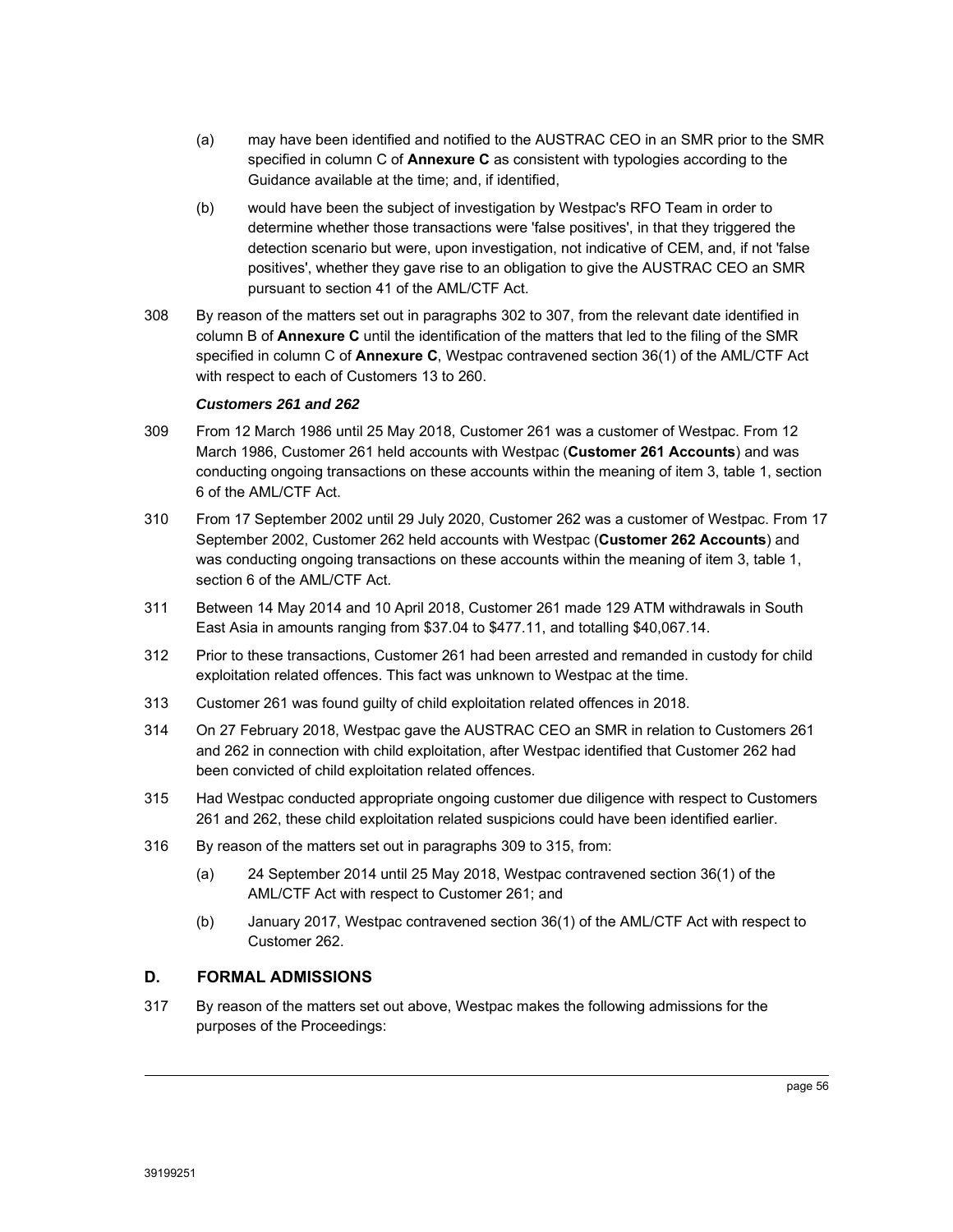- (a) Westpac contravened section 45(2) of the AML/CTF Act on 19,578,985 occasions by failing to give IFTIs to the AUSTRAC CEO within the time frame stipulated by section 45(2) of the AML/CTF Act, as identified in paragraphs 52, 87, 92, 102 and 114 above.
- (b) Westpac contravened section 64(7)(f) of the AML/CTF Act on 8,140 occasions by not including in the instruction to another institution in the funds transfer chain so much of the required transfer information as it had been given to it (as the interposed institution), as identified in paragraph 124.
- (c) Westpac contravened section 64(6) of the AML/CTF Act on 2,400 occasions by not including in the instruction to another institution in the funds transfer chain so much of the required transfer information as it had been given to it (as the ordering institution), as identified in paragraph 129.
- (d) Westpac contravened section 115(2) of the AML/CTF Act on 3,516,238 occasions by failing to retain a record of all the required transfer information for 7 years, as identified in paragraph 136.
- (e) Westpac contravened section 98(1) of the AML/CTF Act by not conducting an adequate Preliminary Risk Assessment on 48 occasions and section 98(2) of the AML/CTF Act by not conducting an adequate Due Diligence Assessment on 48 occasions, as identified in paragraph 223.
- (f) Westpac contravened section 81 of the AML/CTF Act from 20 November 2013 to 20 November 2019 in circumstances where its Part A Program did not fully comply with the requirements of the AML/CTF Rules, as identified in paragraphs 253, 271 and 282.
- (g) Westpac contravened section 36(1) of the AML/CTF Act by failing to monitor the below customers on the following occasions:
	- (i) from the relevant dates identified in paragraph 287 until 20 November 2019 with respect to each of Customers 1, 2, 4 to 11, as identified in paragraph 292;
	- (ii) from the relevant date identified in paragraph 287(c) until October 2019, with respect to Customer 3, as identified in paragraph 293;
	- (iii) from June 2019 to 19 August 2019 with respect to Customer 12, as identified in paragraph 301;
	- (iv) from the relevant date identified in column B of **Annexure C** until the identification of the matters that led to the filing of the SMR specified in column C of **Annexure C** with respect to each of Customers 13 to 260, as identified in paragraph 308;
	- (v) from 24 September 2014 until 25 May 2018, with respect to Customer 261, as identified in paragraph 316; and
	- (vi) from January 2017, with respect to Customer 262, as identified in paragraph 316.

# **E. FACTS RELEVANT TO RELIEF**

# **E.1 Nature and extent of the contraventions**

# **E.1.1 IFTI Reports – Contraventions of section 45 of the AML/CTF Act**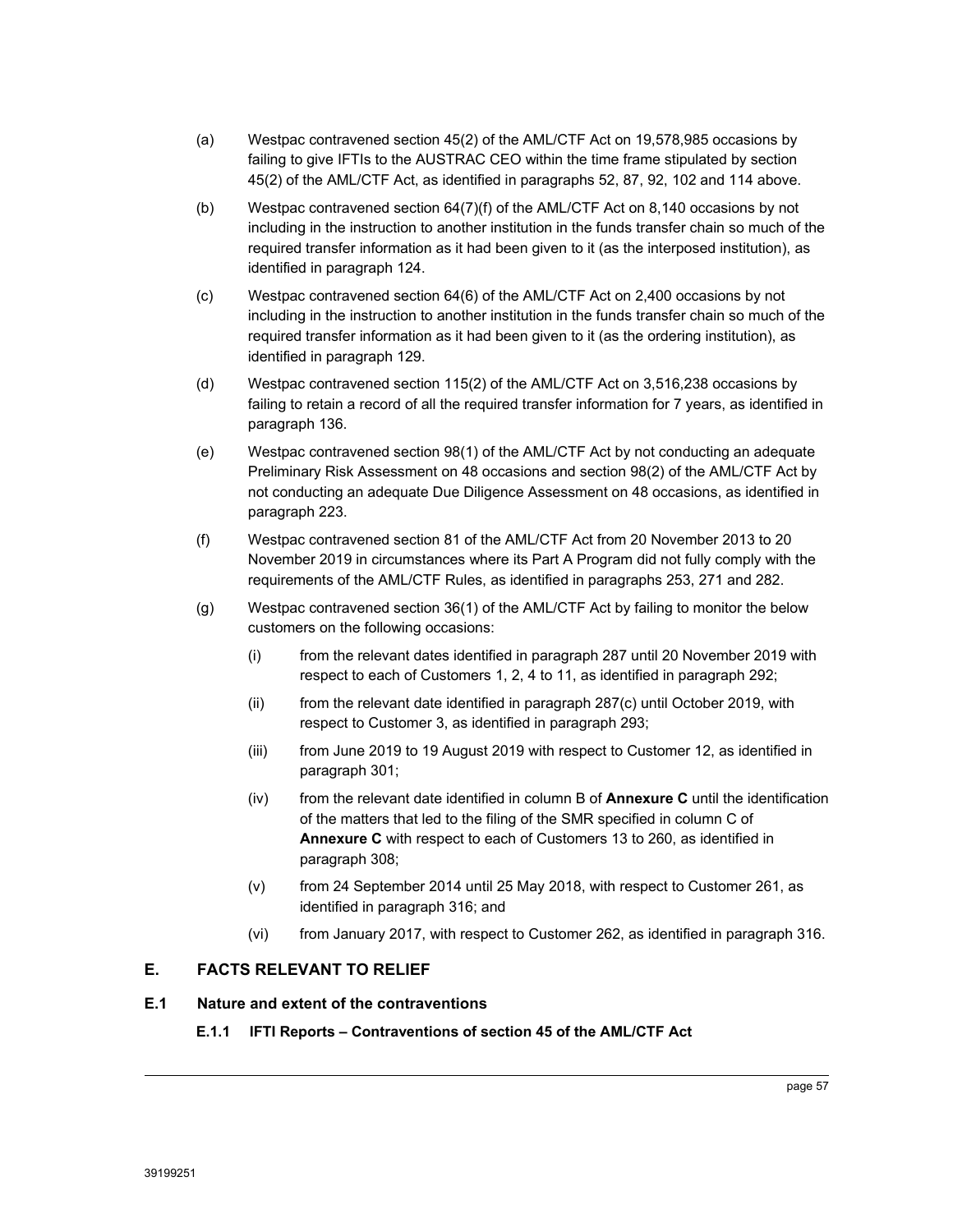- 318 Westpac's admitted failure to give 19,502,841 IFTIs to the AUSTRAC CEO within the time frame specified by section 45(2) of the AML/CTF Act occurred in the circumstances described in paragraphs 46 to 109 above. Westpac's admitted failure to give 76,144 IFTIs to the AUSTRAC CEO that contained payer names, as required by section 45(2) of the AML/CTF Act, occurred in the circumstances described in paragraphs 110 to 115 above. At the time of the first relevant contravention in November 2013, a contravention carried a maximum penalty of \$17 million. This maximum penalty increased to \$18 million on 1 August 2015 and to \$21 million on 1 July 2017.
- 319 None of the contraventions was the result of any deliberate intention to breach the AML/CTF legislation.
- 320 This was in circumstances where there were opportunities to prevent and detect the nonreporting and, when it was identified, failures to escalate it, including the following.
	- (a) In late 2011, Westpac received a number of queries from AUSTRAC relating to its IFTI reporting. These queries prompted the preparation of a report by Group AML/CTF entitled 'Westpac's International Funds Transfer Instructions (IFTIs) reporting solution' (the **2013 IFTI Report**). The 2013 IFTI Report purported to, among other things, 'assess Westpac's IFTI solution within Detica for any compliance gaps with our IFTI reporting obligations and to identify improvement opportunities'. It included the following finding, but did not identify the non-reporting:

Our review of structured IFTIs indicate that the structured IFTI reporting solution in Detica was implemented in a short amount of time, without the Project having an adequate understanding of reportable details in an IFTI and the criteria for a payment instruction to be reportable. This led to a number of gaps in the design of the structured IFTIs solution.

 $[\cdot \cdot]$ 

A number of gaps were found to be present in Westpac's structured IFTIs, ranging from data quality, incorrect usage of XML tags, incorrect information populated in XML tags, and incorrect definitions of reportability. It is strongly recommended that additional analysis and assessment is performed on structured IFTIs and appropriate fixes put in place to rectify the compliance gaps identified.

- (b) In July 2013, AUSTRAC undertook a review of Westpac's compliance with certain obligations, including in relation to IFTI reporting. One of AUSTRAC's recommendations was that Westpac perform a review of payment instructions not reported to AUSTRAC. This recommendation from AUSTRAC was the basis for a review undertaken by Group Assurance that culminated in the provision to AUSTRAC on 30 June 2014 of a 'Group Assurance Report – AML/CTF International Funds Transfer Instructions Reporting – Audit' (the **2014 Group Assurance Report**). The relevant non-reporting was not identified in preparing the 2014 Group Assurance Report.
- (c) The 2014 Group Assurance Report included a 'Management Action Plan', which generated ongoing work by Group Assurance through 2014 and 2015, which did not identify the non-reporting.
- (d) In early 2016, a team within GTS commenced a project known as the "ACM Remediation Project", prompted by an awareness within GTS of potential AML/CTF compliance issues (including in relation to IFTIs in respect of the ACM arrangements; however, not in relation to the non-reporting of IFTIs to the AUSTRAC CEO). During the course of the ACM Remediation Project, on 22 May 2017, a GTS Associate Director emailed the Team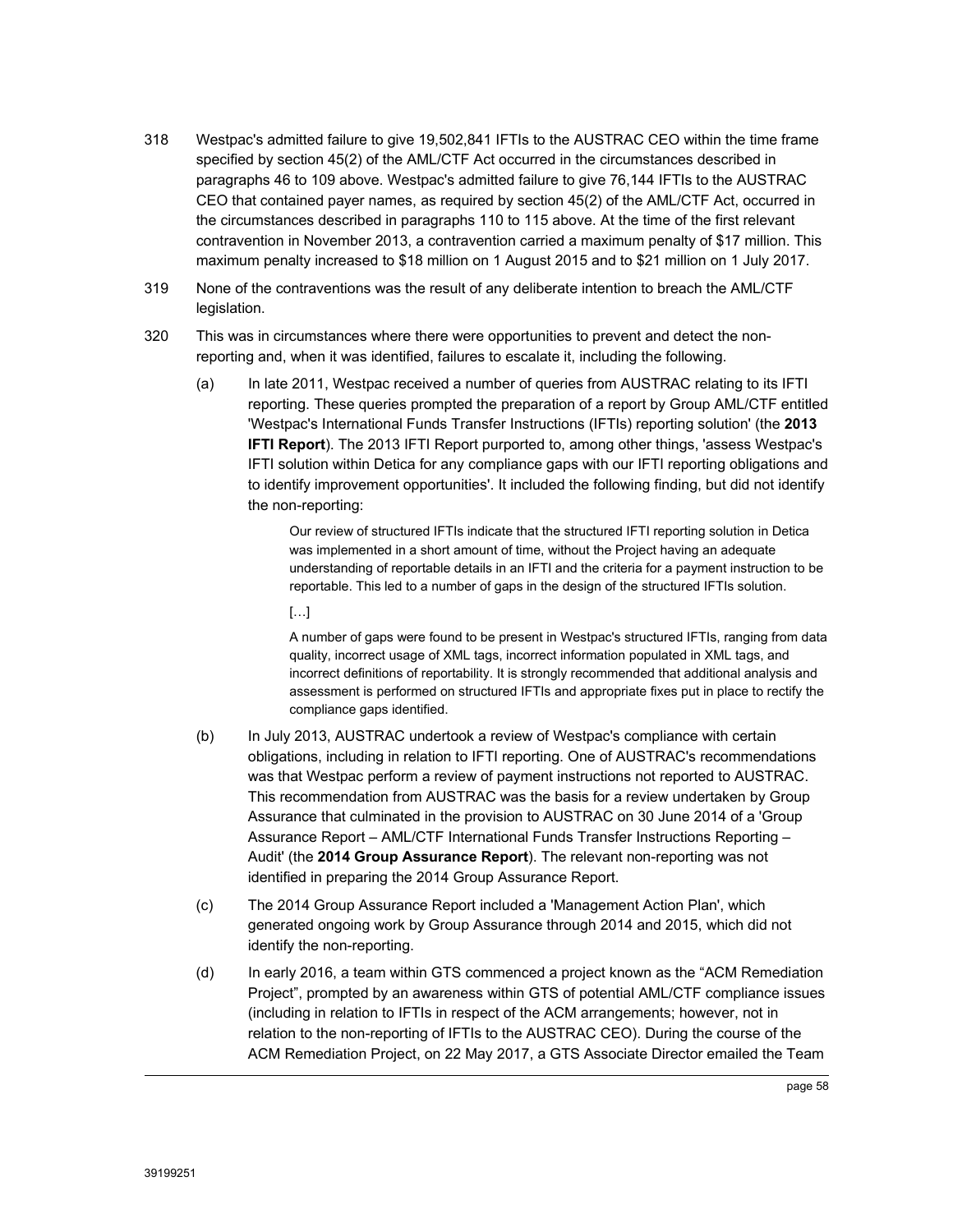Lead in the Digital Transformation Technology (**DTT**) team asking which of certain banks' incoming IFTIs were being reported to the AUSTRAC CEO. The DTT Team Lead responded that same day that all of those banks' incoming IFTIs were being reported to the CEO of AUSTRAC except for Bank B. This was not brought to the attention of senior management.

- (e) On 8 August 2017, the General Manager of GTS requested an urgent review of the completeness of IFTI reporting within GTS. This request prompted significant activity in a short time period. In the course of that activity:
	- (i) other employees became aware of the Bank B non-reporting; and
	- (ii) one DTT employee within GTS identified that IFTIs in respect of the ACM arrangement with Bank A were not being reported to the AUSTRAC CEO; however, at the time that employee did not appreciate what he had identified.

Notwithstanding the above, non-reporting was not brought to the attention of the Group MLRO or senior management within the financial crime control functions (including the General Manager of GTS).

- 321 It was not until May 2018 that the Group MLRO became aware of these issues, following which urgent steps were taken to escalate the matter, including taking it to Westpac's Regulatory Disclosure Forum on 25 July 2018 and reporting it to the AUSTRAC CEO on 15 August 2018.
- 322 Since these contraventions were identified, Westpac has undertaken a range of further enhancements in respect of its IFTI reporting, as identified in E.7 below.
- 323 The 19,502,841 contraventions of section 45 relating to the late IFTIs and the 76,144 contraventions of section 45 relating to the failure to include payer names in IFTIs were serious because:
	- (a) Westpac did not have appropriate end-to-end reconciliation, assurance and oversight processes to ensure that it was reporting IFTIs to the AUSTRAC CEO in accordance with its obligations under section 45 of the AML/CTF Act.
	- (b) Westpac did not identify that over 72% of all incoming IFTIs received by Westpac for the period 5 November 2013 to 3 September 2018 had not been reported.
	- (c) Westpac's assurance processes to identify non-compliance with IFTI reporting were inadequate, particularly in relation to IFTIs that were processed through non-SWIFT payment systems. Westpac did not have adequate controls in place to identify the requirement to report IFTIs in relation to Ordering Institution A. Nor did Westpac have appropriate assurance processes in place to identify non-SWIFT IFTIs that did not include a payer name.
	- (d) As a result of the failure to file the IFTIs on time, AUSTRAC, the Australian Taxation Office (**ATO**) and other law enforcement agencies have been deprived of timely information relating to over \$11 billion in international payments for up to 6 years.
	- (e) Late reporting delays and hinders law enforcement efforts.
	- (f) IFTI information facilitates the tracking of off-shore movements of funds relating to offences such as money laundering, terrorism financing, cyber-crime, child exploitation and other crime. Given that international payments systems allow money to move quickly, late IFTIs compromises the ability of law enforcement to trace money and to investigate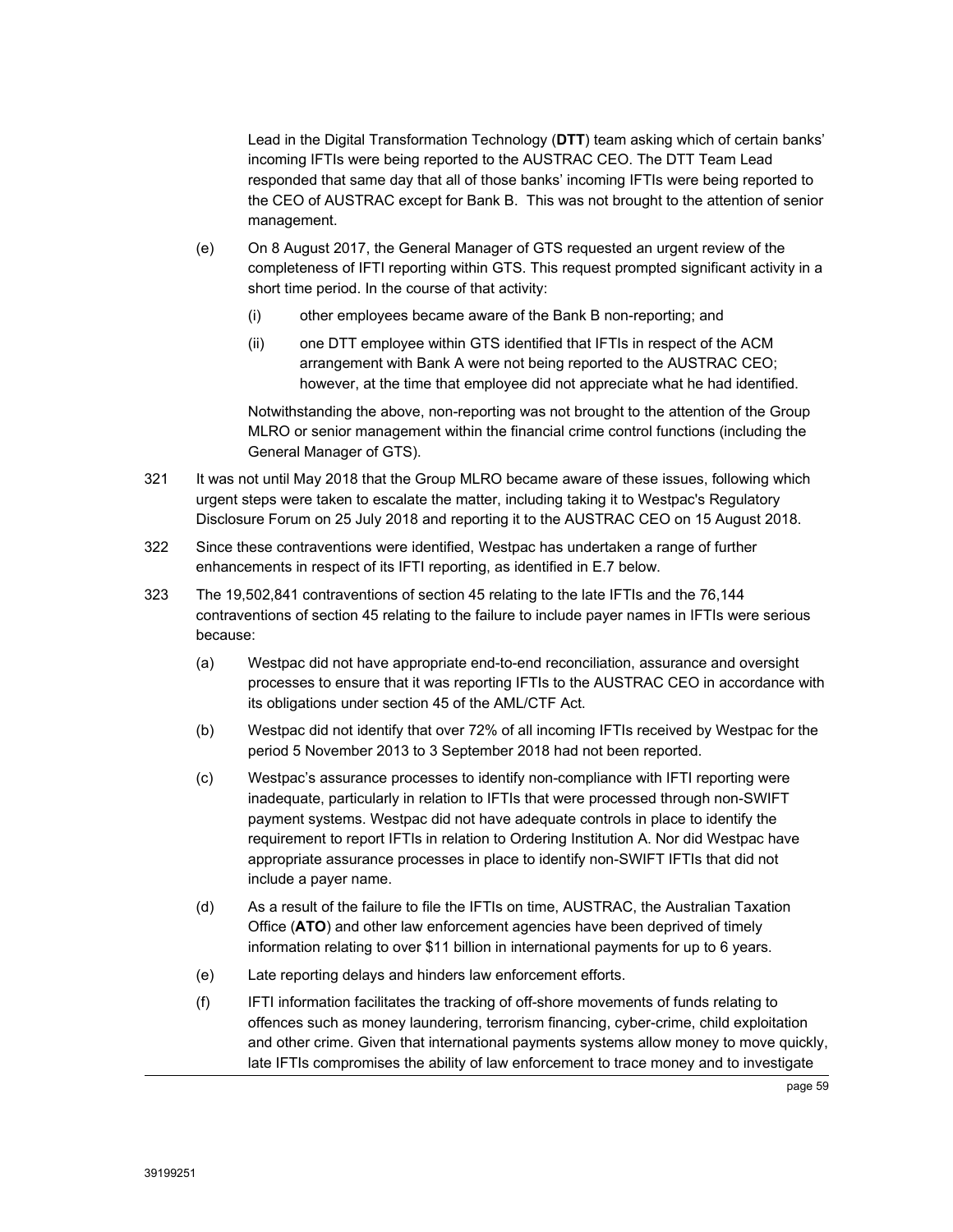and prosecute serious crimes. Late IFTIs also delay law enforcement's ability to identify and stop ongoing crime.

- (g) As the international payments system allows money to move quickly, late IFTIs can also compromise the ability of law enforcement to trace and recover the proceeds of crime.
- (h) IFTIs assist in the process of revenue collection. Of the IFTI reports lodged late by Westpac, over 5.7 million transactions fall outside of the statutory limits the ATO operates under in respect to taking corrective action against taxpayers who have lodged tax returns. The value of the reported funds in respect to these transactions is \$2.9 billion.
- (i) Of the 2,314 IFTI reports lodged late relating to LitePay:
	- (i) 18 related to 7 of the first 12 customers with respect to whom Westpac had identified transactions suspected to be indicative of child exploitation; and
	- (ii) 19 related to customers 27, 41, 45, 68, 81, 104, 127, 139, 160, 186, 210 and 221 with respect to whom Westpac had identified transactions suspected to be indicative of child exploitation
- (j) AUSTRAC, the ATO and other law enforcement were not given timely intelligence in relation to those 37 international transfers. During the Relevant Period, Westpac reported to AUSTRAC approximately 4,773 IFTIs relating to the 262 customers within 10 days of the relevant international transfers taking place.
- (k) 76,144 IFTI reports, totalling \$82,731,499, did not include the payer name, as required by the AML/CTF Act and AML/CTF Rules. As a result, AUSTRAC does not have information about the origin of this transferred money. Information about the origin of funds is critical to enable AUSTRAC, the ATO and other law enforcement agencies to follow money that may be connected to unlawful activity. The absence or loss of information about the origin of funds significantly compromises investigations and prosecutions.

# **E.1.2 Information about the origin of the transferred money – contraventions of Part 5 of the AML/CTF Act**

- 324 Westpac's admitted failure to:
	- (a) pass on some or all of the required transfer information to another institution in relation to 8,140 IFTIs Westpac transmitted out of Australia, in contravention of section 64(7)(f) of the AML/CTF Act; and
	- (b) pass on complete payer information to another institution in relation to 2,400 IFTIs, in contravention of section 64(6) of the AML/CTF Act,

occurred in the circumstances described in paragraphs 116 to 130 above. At the time of the first relevant non-compliance in January 2014, a contravention carried a maximum penalty of \$17 million. This maximum penalty increased to \$18 million on 1 August 2015 and to \$21 million on 1 July 2017.

- 325 None of the contraventions was the result of any deliberate intention to breach the AML/CTF legislation.
- 326 Since these contraventions were identified, Westpac has undertaken a range of measures to ensure that it is passing on all necessary information, as identified in E.7 below.
- 327 The contraventions are serious because: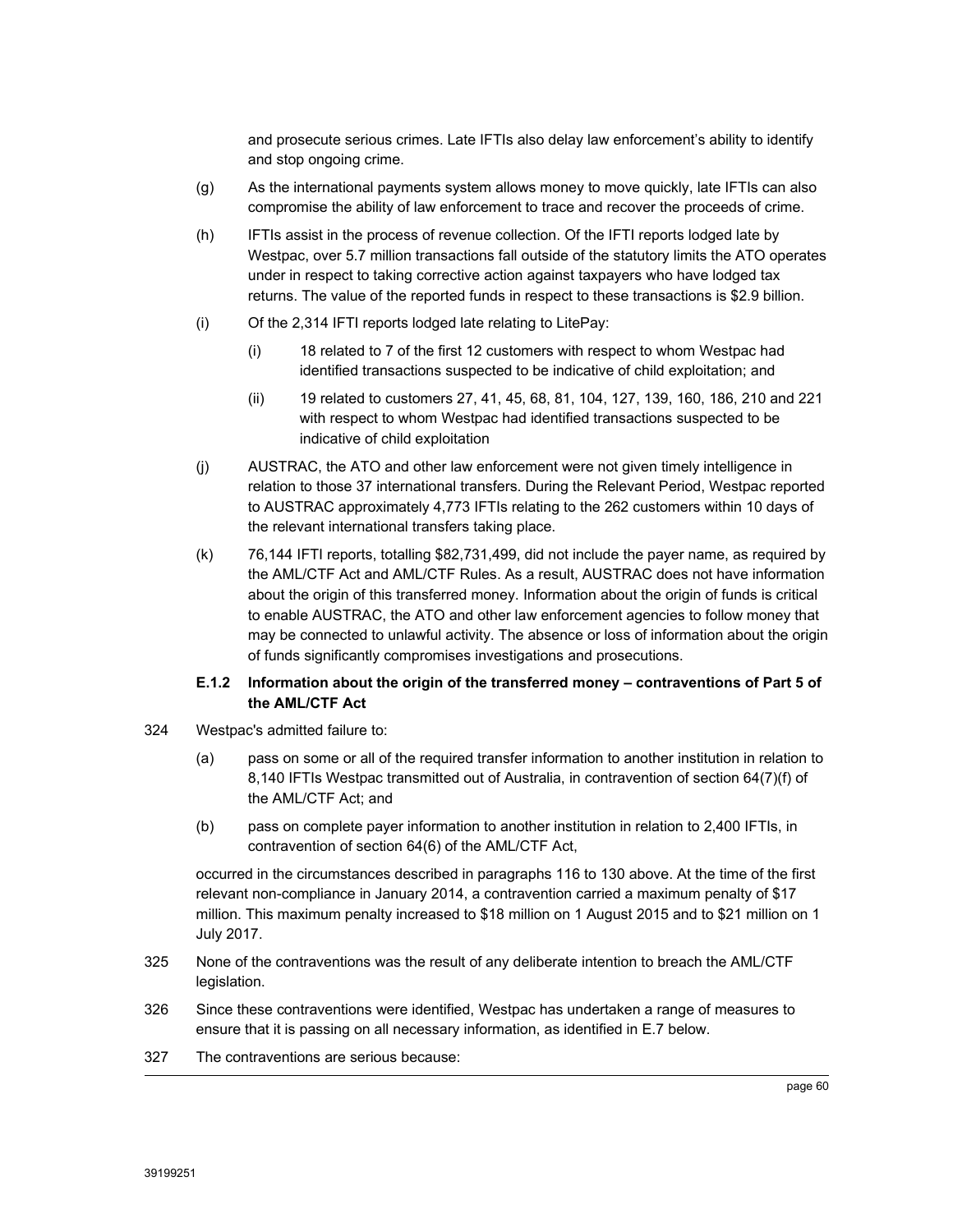- (a) Westpac did not have appropriate processes to ensure compliance with section 64 of the AML/CTF Act.
- (b) The required transfer information was held by Westpac or other Australian financial institutions and was readily accessible by Westpac.
- (c) Westpac's processes did not identify these systemic failures for over 5 years.
- (d) Full transparency of the origin of funds is essential for other financial institutions in funds transfer chains to identify, mitigate and manage their own ML/TF risks. Westpac's failure to pass on the required transfer information may have impacted the ability of other financial institutions to manage ML/TF risk.
- (e) Information about the origin of funds is critical to enable AUSTRAC, the ATO and other law enforcement agencies to follow money that may be connected to unlawful activity. It is critical that information about the origin of funds be included in all payment instructions and that it be readily available to law enforcement and other agencies. The absence of payment transparency delays and inhibits the investigation and prosecution of offences.

# **E.1.3 Making and retaining records – contraventions of section 115 of the AML/CTF Act**

- 328 Westpac's admitted failure to retain for 7 years records of so much of the required transfer information as was passed onto Westpac in relation to the 3,516,238 transfer instructions referred to in paragraph 131 above occurred in the circumstances described in paragraphs 131 to 137 above.
- 329 None of the contraventions was the result of any deliberate intention to breach the AML/CTF Act.
- 330 Further, as described in paragraph 137 above, these contraventions occurred as a result of systems that have now been wholly replaced, or as a result of configuration issues in current systems that have been identified and fixed.
- 331 The contraventions are serious because:
	- (a) Proper record keeping is essential to AML/CTF risk management and compliance.
	- (b) Westpac's IT change management and assurance processes did not identify failures to retain backup files for over 6 years.
	- (c) The lost records related to the origin of over 3.5 million incoming international transactions.
	- (d) AUSTRAC, the Commissioner of Taxation and other law enforcement agencies are entitled to request information about incoming IFTIs, including in relation to the origin of funds. The record keeping obligations in section 115 of the AML/CTF Act support this statutory entitlement.
	- (e) Information about the origin of funds is critical to enable AUSTRAC, the ATO and other law enforcement agencies to follow money that may be connected to unlawful activity.

# **E.1.4 Correspondent Banking Due Diligence – contraventions of section 98 of the AML/CTF Act**

332 Westpac's admitted failure to comply with section 98 of the AML/CTF Act in relation to the Preliminary Risk Assessments and Due Diligence Assessments undertaken in respect of its correspondent banking relationships occurred in the circumstances described in paragraphs 138 to 223 above. At the time of the first contravention in November 2013, a contravention carried a

page 61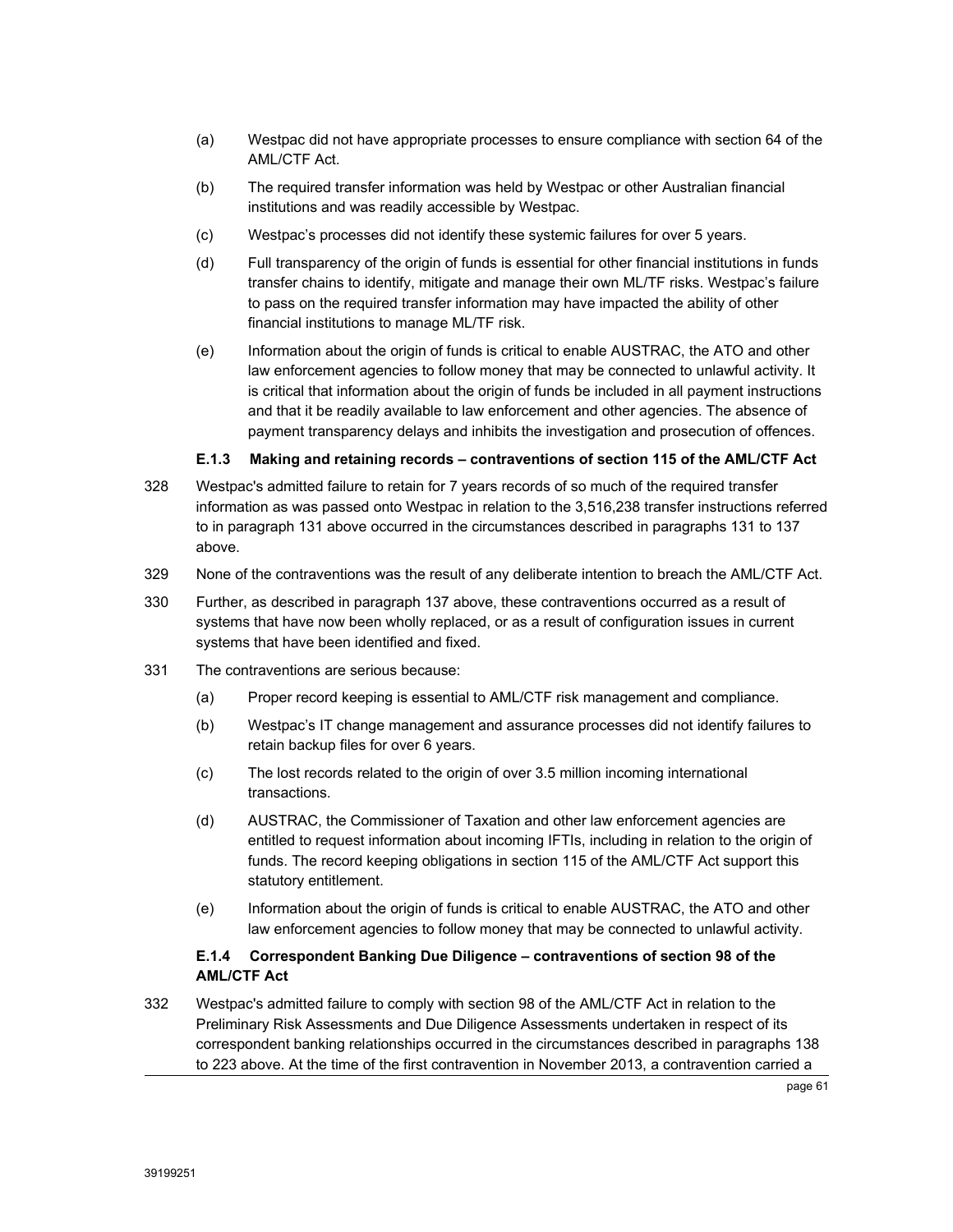maximum penalty of \$17 million. This maximum penalty increased to \$18 million on 1 August 2015 and to \$21 million on 1 July 2017.

- 333 Despite the admitted contraventions referred to in sections C.4.3 and C.4.4 above, those contraventions, while serious, were not the result of any deliberate intention to breach the AML/CTF Act. Westpac believed that it was compliant with the AML/CTF Act in respect of its correspondent banking due diligence obligations. This belief was reasonable given:
	- (a) in 2012 Westpac received confirmation from an external review that its processes addressed the requirements in the AML/CTF Act and the AML/CTF Rules in relation to correspondent banking and that those processes were operating as designed. The relevant provisions in the AML/CTF Act and the AML/CTF Rules have not changed materially since this review;
	- (b) second line assurance testing and third line Group Audit reports that considered correspondent banking due diligence processes and procedures during the Relevant Period did not identify non-compliance with the AML/CTF Act or AML/CTF Rules; and
	- (c) in 2016, AUSTRAC conducted an assessment of Westpac's compliance with its correspondent banking due diligence obligations, including section 98 of the AML/CTF Act. In its report on 15 December 2016, AUSTRAC made seven recommendations 'for Westpac to consider in enhancing its compliance with the AML/CTF Act and the [AML/CTF Rules]', but did not identify any non-compliance with the AML/CTF Act or the AML/CTF Rules. The recommendations and Westpac's response are described in paragraph 393 below.
- 334 In particular, and evidencing Westpac's intention to comply with the AML/CTF Act, as explained in paragraphs 138 to 223 above:
	- (a) Westpac had procedures requiring that Preliminary Risk Assessments and Due Diligence Assessments be conducted, and a system directed to achieving this, as reflected in the CB Standard and CB Procedures Manual;
	- (b) while its Preliminary Risk Assessments and Due Diligence Assessments in respect of the correspondent banks were conducted regularly, they were deficient in some respects; and
	- (c) during the period of the contraventions, Westpac introduced significant improvements to its CB Standard and CB Procedures Manual, including establishment of the CBDDC in 2017 to uplift the CB Procedures Manual and improve correspondent banking governance.
- 335 However, these contraventions are serious for the following reasons:
	- (a) correspondent banking relationships present higher ML/TF risks associated with crossborder movements of funds, jurisdiction risk (including the risks of operating in certain foreign countries) and risks associated with the transparency of the identity and source of funds of customers of the correspondent banks;
	- (b) the requirement to undertake regular Preliminary Risk Assessments and Due Diligence Assessments of correspondent banking relationships is a central aspect of the AML/CTF regulatory regime, as well as being a key element of Westpac's AML/CTF Program. It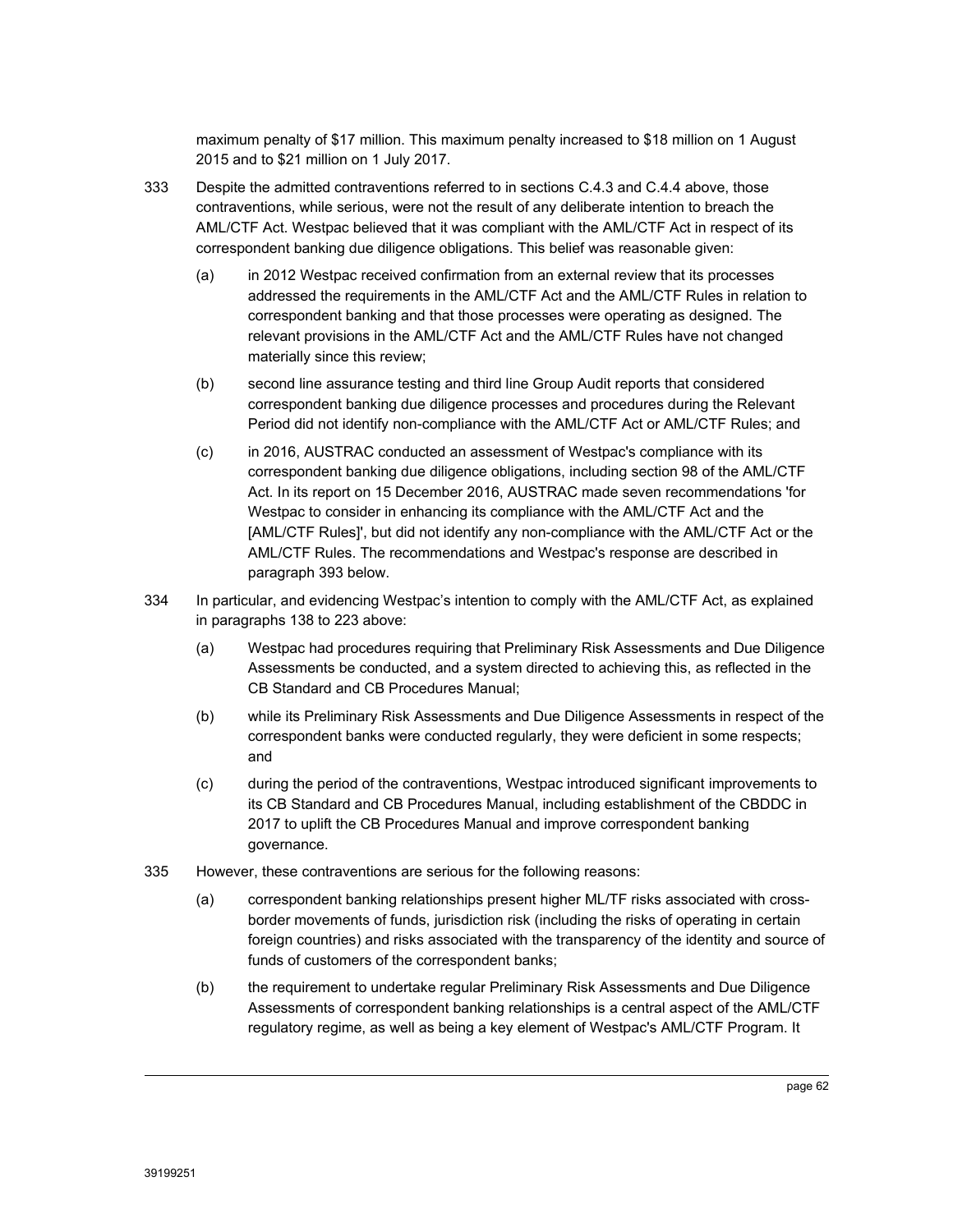provides an appropriate means for ensuring that the reporting entity is in a position to identify, mitigate and manage its ML/TF risks;

- (c) appropriate risk-based monitoring over vostro accounts is a key requirement of the correspondent banking due diligence obligation. Without appropriate monitoring of vostro accounts, although Westpac did monitor MT103 instructions, Westpac was not in a position to understand fully the ongoing ML/TF risks posed by its correspondent banking relationships. Nor was it in a position to understand fully the ongoing ML/TF risks of the payments flowing through the vostro accounts;
- (d) further to the context set out in paragraph 333(c), in December 2016 AUSTRAC made seven recommendations for Westpac to consider in enhancing its compliance with the AML/CTF Act and the AML/CTF Rules in relation to correspondent banking due diligence. While Westpac took steps to address the recommendations, the steps it took did not adequately address AUSTRAC's recommendations;
- (e) flaws in the design and implementation of the correspondent banking due diligence assessment processes could have been identified and addressed earlier had Westpac had stronger first line testing, second line oversight and assurance, and third line audit coverage;
- (f) Westpac did not always have appropriate processes to monitor whether transactions being processed through its correspondent banking relationships were consistent with its risk appetite; and
- (g) Westpac's correspondent banking relationships allowed foreign institutions to operate within its banking environment and within the Australian payments system. The failure of Westpac to appropriately monitor vostro and Direct ACM arrangement payment flows increased the exposure of Westpac, the Australian payments system, and some international payments channels to ML/TF risks.
- 336 Since and during the time of these contraventions, Westpac has undertaken a range of further enhancements in respect of its CB Standard and CB Procedures Manual, as set out in paragraphs 393 and 394 below

# **E.1.5 AML/CTF Program**

337 Westpac contravened section 81 of the AML/CTF Act from 20 November 2013 to 20 November 2019 by commencing to provide designated services in circumstances where its Part A Program did not, for the reasons set out at paragraphs 253, 271 and 282, fully comply with the requirements of the AML/CTF Rules. Each time Westpac commenced to provide a designated service during that period, it contravened section 81 of the AML/CTF Act. The contraventions are significant in number but too numerous to quantify. The maximum penalty for each contravention ranges from \$17 million to \$21 million.

# **E.1.5.1 Failure to identify, mitigate and manage ML/TF risks – ML/TF risk assessments and risk-based controls**

- 338 These contraventions are serious because:
	- (a) The AML/CTF Act reposed a high degree of trust in Westpac to identify, mitigate and manage the ML/TF risks of its own business.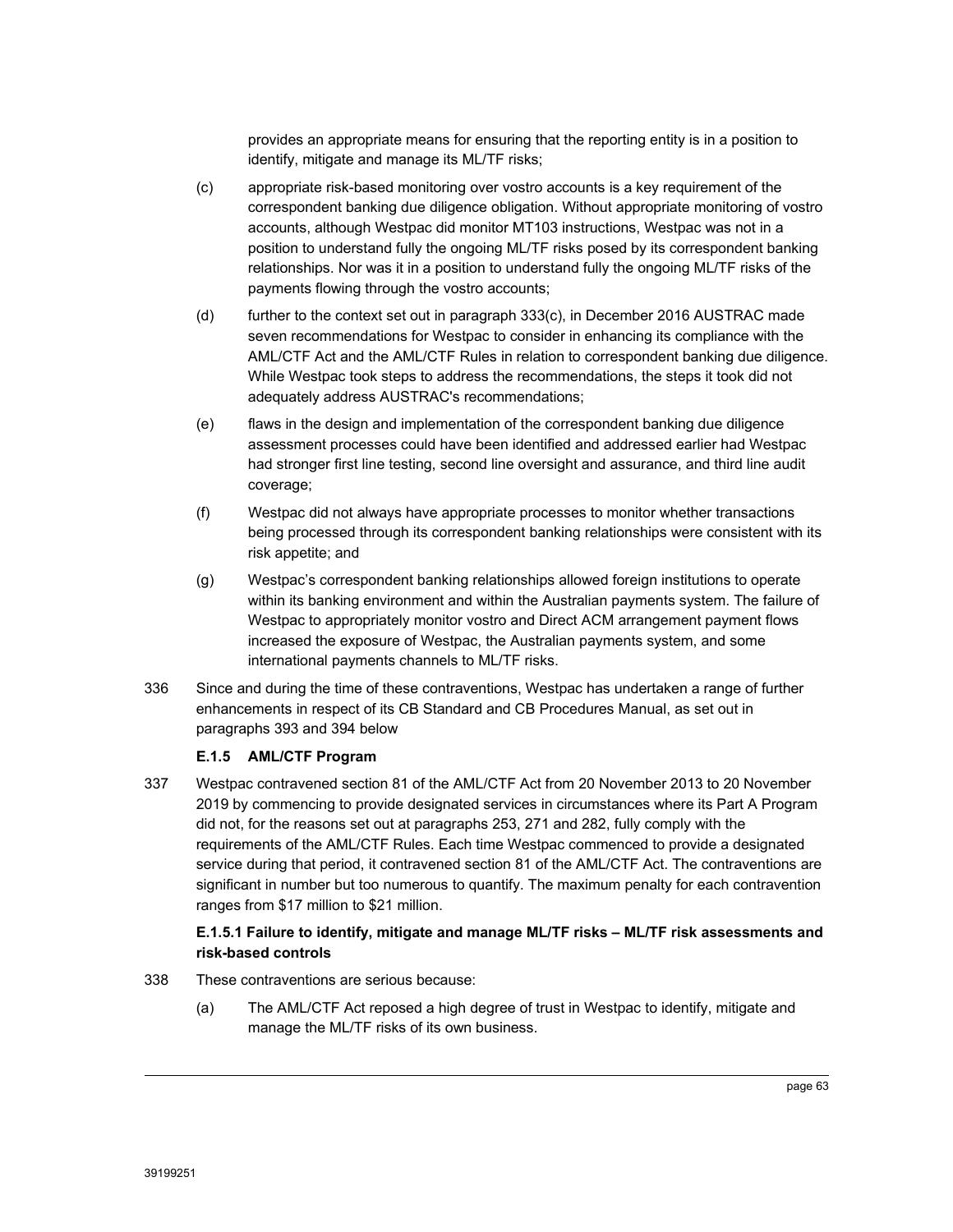- (b) The AML/CTF Program is the principal document for setting out the risk-based systems and controls that are required to ensure compliance with the AML/CTF Act and the AML/CTF Rules. The issues with Westpac's ML/TF risk management models and riskbased controls in its Part A AML/CTF Program described in paragraph 253 above persisted for a number of years.
- (c) The requirement to carry out and maintain current ML/TF risk assessments of designated services is central to the AML/CTF Program and to the AML/CTF Act.
- (d) In order to appropriately mitigate and manage its ML/TF risk and have appropriate riskbased controls, as required by the AML/CTF Act, Westpac must first identify and assess the ML/TF risks it reasonably faces.
- (e) Westpac's international payments business involves known higher ML/TF risks. Westpac's failure to appropriately identify, mitigate and manage the ML/TF risks of the vostro accounts, ACM arrangements, and OSBSB arrangements has resulted in inadequate controls, and in some cases reduced transparency, in relation to some international payment flows.
- (f) Reduced payment transparency undermines the reputation, integrity and security of the Australian and global payments systems.
- (g) Reduced payment transparency limits the ability of AUSTRAC, the ATO and law enforcement to trace the origin, purpose and character of funds.
- (h) Over 5.7 million late IFTI reports involve transactions totalling AUD 2.9 billion that fall outside of the statutory limits the ATO operates under in respect of taking corrective action against taxpayers who have lodged tax returns. Westpac's failures to lodge IFTI reports on time and, in some cases, complete IFTIs, has risked undermining the Australian taxation system.
- (i) Westpac's failure to appropriately identify and manage all ML/TF risks from international payment flows and to appropriately monitor these transactions for suspicious activity has resulted in the loss of opportunity to detect, trace and disrupt possible unlawful activity, including possible child exploitation, money laundering, terrorism financing and tax offences.
- (j) The OSBSB arrangements allowed certain domestic and overseas branches of the account holder direct access to Westpac's banking environment and payment systems but did not have adequate risk-based systems and controls in place.
- (k) Westpac's OSBSB arrangements also permitted cash deposits below \$10,000 at branches by persons whose identity could have been unknown and not verified, although such deposits were subject to the controls described at paragraph 269 above.
- (l) Reduced payment transparency with the Direct ACM arrangements with Banks A and F undermined Westpac's ability to give IFTI reports to the AUSTRAC CEO that contained all the information required by the AML/CTF Rules
- (m) While Westpac conducted some independent review in relation to its Part A Program in the period 2014 to 2017, it did not conduct a review that fully met the requirements of Part 9.6 of the AML/CTF Rules until 2018. This limited its ability to identify these deficiencies.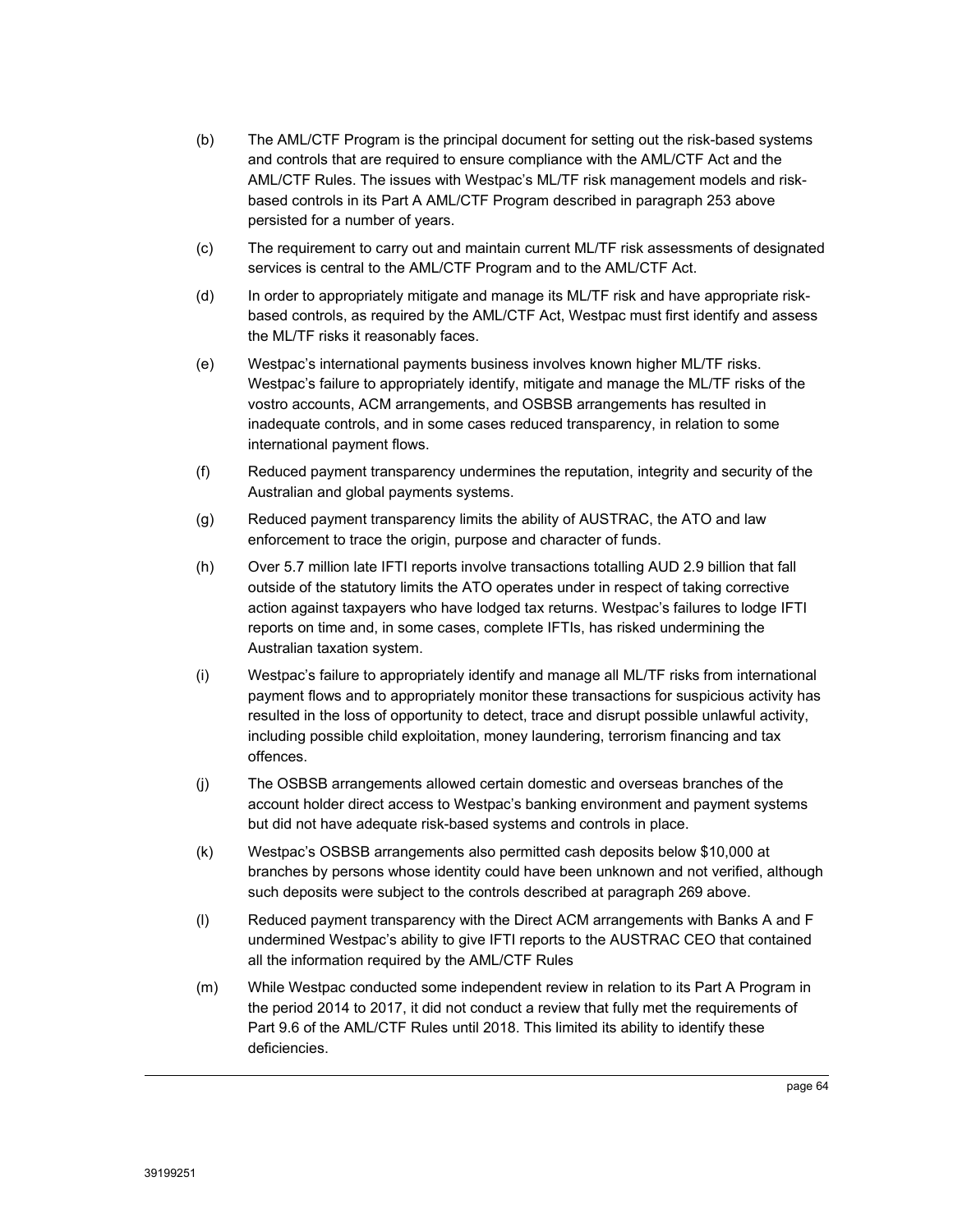## **E.1.5.2 Transaction monitoring program**

- 339 These contraventions are serious because:
	- (a) The AML/CTF Act reposed a high degree of trust in Westpac to monitor transactions, having regard to the ML/TF risks of its own business.
	- (b) Appropriate risk-based transaction monitoring is central to ensuring that matters that may be suspicious for the purposes of section 41 of the AML/CTF Act are identified and reported to AUSTRAC and law enforcement. Appropriate risk-based transaction monitoring is central to Westpac's understanding of its own ML/TF risks, including emerging risks.
	- (c) In mid-2015, Group Audit prepared an audit report that included an issue raised by WIB Financial Crime regarding deficiencies in the Group's transaction monitoring program with regard to the monitoring of certain transactions, including international transactions. The Group Audit report included a management action plan, which required a detailed analysis of the current state of the transaction monitoring program to determine the extent of gaps. In August 2015, Enterprise Financial Crime circulated a memorandum outlining the current scope of Westpac's transaction monitoring program. Over the course of 2016 and 2017, Westpac took actions to address transaction monitoring issues in other jurisdictions. In August 2017, gaps in the transaction monitoring program were again identified.
	- (d) Westpac did not appropriately monitor aspects of its international payment flows in the billions of dollars that carried higher ML/TF risks, including risks associated with tax offences and child exploitation. This failure exposed the Australian financial system and Australian system to these risks.
	- (e) Payment flows through vostro accounts carry higher ML/TF risks which must be subject to appropriate risk-based monitoring to protect the integrity of the Australian payments system. For several years, Westpac failed to appropriately monitor these international payment flows.
	- (f) If transactions are not appropriately monitored, unusual or suspicious activity cannot be identified and reported to AUSTRAC. Westpac's failure to appropriately monitor billions of dollars of international payment flows could have impacted the ability to identify and disrupt possible suspicious activity.
	- (g) While Westpac conducted some independent review in relation to its Part A Program in the period 2014 to 2017, it did not conduct a review that fully met the requirements of Part 9.6 of the AML/CTF Rules until 2018. This limited its ability to identify these deficiencies.
	- (h) In the case of the failure to adequately monitor for indicators of CEM typologies:
		- (i) In December 2013, AUSTRAC published typologies on the child exploitation risks of low value payments to the Philippines, which were available to Westpac. From May 2016, senior members of Westpac's financial crime function were aware of heightened CEM risks associated with low value payments to the Philippines. Some senior members of Westpac's financial crime function were also aware of the fact that CEM specific detection monitoring was not being applied across non-LitePay international payment products that facilitated such payments. Whilst senior management were advised that heightened risks associated with low value

page 65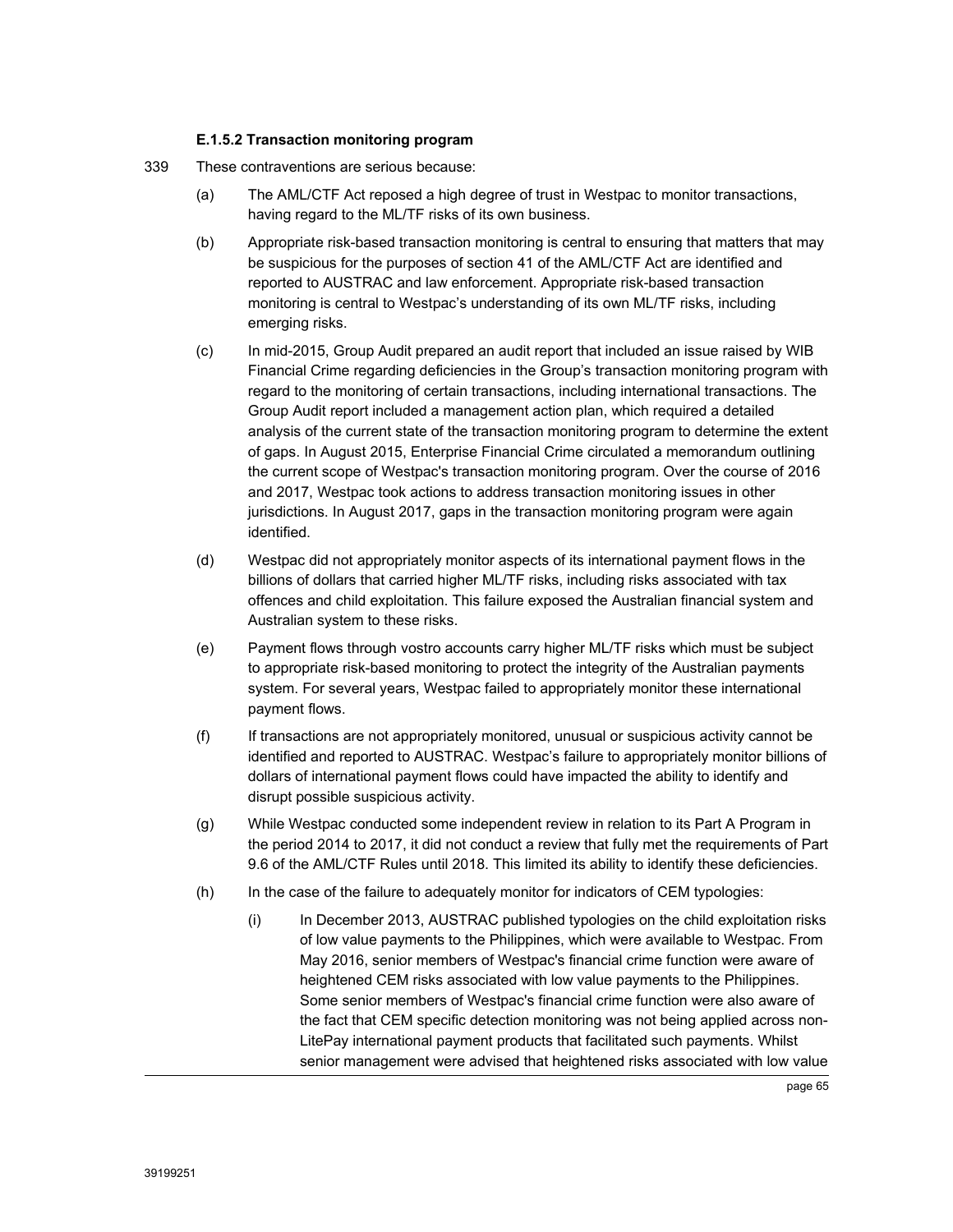payments were recently highlighted in the Report on the Statutory Review of the AML/CTF Act, they were not advised that the Report referred to heightened risks related to child exploitation. Nor was the Board advised of heightened CEM risks connected with LitePay;

- (i) Westpac did not have appropriate and timely regard to all Guidance; and
- (ii) in the absence of appropriate risk-based transaction monitoring, Westpac was not in a position to identify all transactions potentially indicative of CEM typologies.
- (i) Westpac should have implemented more appropriate transaction monitoring than it did. This may have generated more suspicious matter reports to AUSTRAC.

#### **E.1.5.3 Systems and controls for IFTI reporting**

- 340 These contraventions are serious because:
	- (a) Westpac did not have appropriate end-to-end reconciliation, assurance and adequate oversight processes to ensure that it was reporting IFTIs to AUSTRAC on time and with complete payer information where it had an obligation to do so under section 45 of the AML/CTF Act.
	- (b) Westpac did not identify that over 72% of all incoming IFTIs received by Westpac for the period 5 November 2013 to 3 September 2018 had not been reported.
	- (c) In June 2014, Group Audit identified that there was inadequate end-to-end understanding, documentation and monitoring over the IFTI reporting process. Management undertook a number of actions to address the issues raised by Group Audit, which led to Group Audit closing the issue in January 2016. However, weaknesses in Westpac's data management and technology systems in relation to AML/CTF compliance persisted.
	- (d) As a result of the failure to file the IFTIs on time, AUSTRAC, the ATO and other law enforcement agencies have been deprived of timely information relating to over \$11 billion in international payments for up to 6 years.
	- (e) IFTIs assist in the process of revenue collection. Of the IFTI reports lodged late by Westpac, over 5.7 million transactions fall outside of the statutory limits the ATO operates under in respect to taking corrective action against taxpayers who have lodged tax returns. The value of the reported funds in respect to these transactions is \$2.9 billion.
	- (f) Late IFTI reporting delays and hinders law enforcement efforts. Timely access to IFTI information facilitates the tracking of off-shore movements of funds resulting from tax evasion and other crime, and assists in the process of revenue collection and the recovery of proceeds of crime.
	- (g) Reduced payment transparency with the Direct ACM arrangements with Banks A and F undermined Westpac's ability to give IFTI reports to the AUSTRAC CEO that contained all the information required by the AML/CTF Rules.
	- (h) As Westpac did not always obtain full information about payers as required to be included in IFTI reports, the ability to identify possible suspicious conduct has been compromised or lost.
	- (i) Of the 2,314 IFTI reports lodged late relating to LitePay: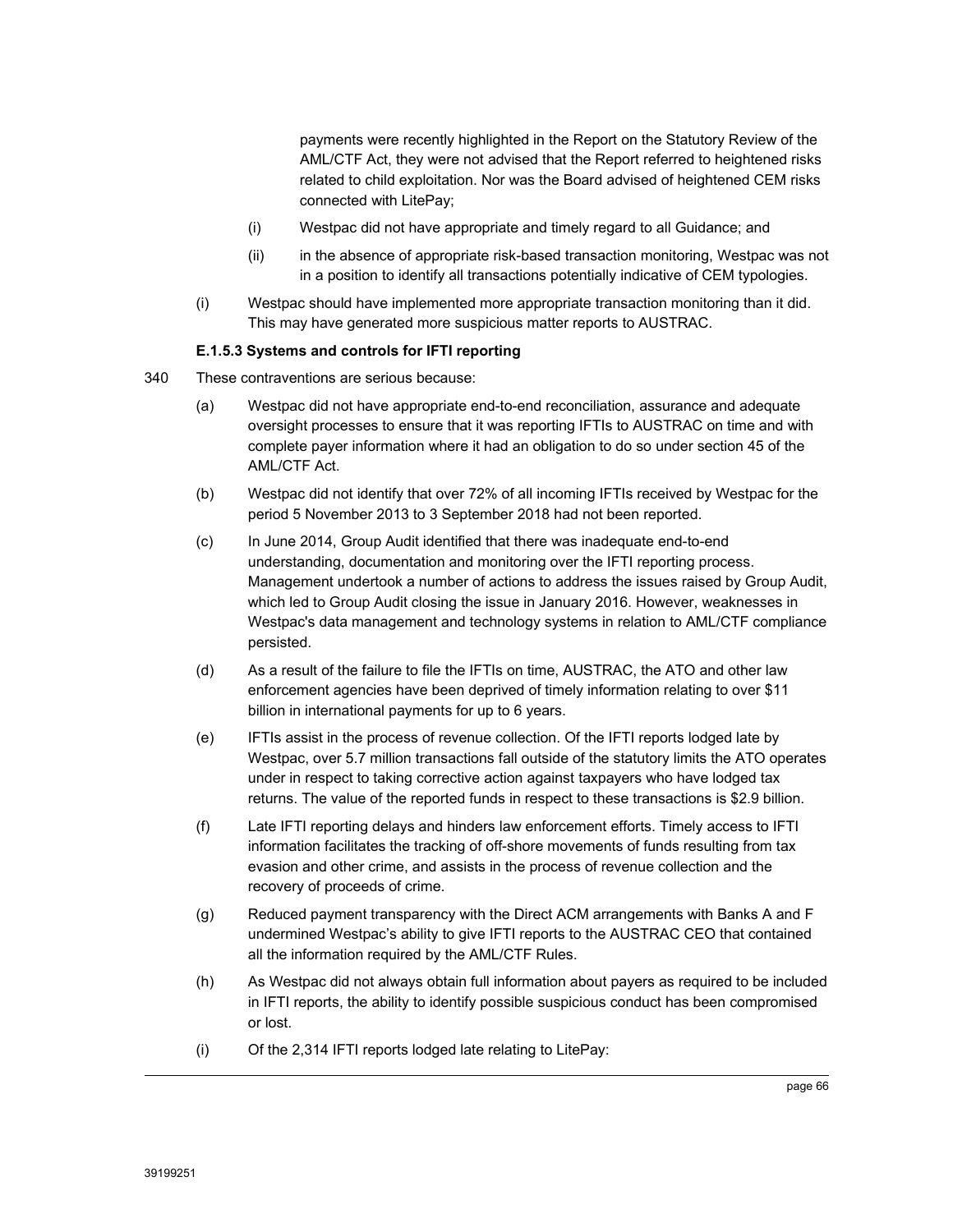- (i) 18 related to 7 of the first 12 customers with respect to whom Westpac had identified transactions suspected to be indicative of child exploitation;
- (ii) 19 related to customers 27, 41, 45, 68, 81, 104, 127, 139, 160, 186, 210 and 221 with respect to whom Westpac had identified transactions suspected to be indicative of child exploitation;
- (j) AUSTRAC, the ATO and other law enforcement were not given timely intelligence in relation to those 37 international transfers. During the Relevant Period, Westpac reported to AUSTRAC approximately 4,773 IFTIs relating to the 262 customers within 10 days of the relevant international transfers taking place.

# **E.1.6 Ongoing Customer Due Diligence – contraventions of section 36 of the AML/CTF Act**

- 341 These contraventions are serious because:
	- (a) Westpac's failure to conduct appropriate ongoing customer due diligence in relation to the 262 customers was systemic and occurred over a number of years.
	- (b) Some Guidance on CEM typologies had been available to Westpac at all times during the Relevant Period. In December 2016, AUSTRAC provided reporting entities, including Westpac, with methodology briefs detailing the key indicators for the purchase of livestreaming child exploitation material, involving international funds transfer instructions to the Philippines and South East Asia.
	- (c) Given the serious nature of CEM risks, it is important for Westpac and other reporting entities to ensure that they have appropriate risk-based controls for transaction monitoring and enhanced customer due diligence with respect to these risks
	- (d) Had Westpac appropriately monitored its customers in relation to CEM, it may have identified activity indicative of CEM sooner. Had this activity been identified sooner, it could have been reported to AUSTRAC and law enforcement sooner, through SMRs. Had this activity been identified sooner, Westpac would have been in a position to undertake additional steps to identify, mitigate and manage the risks of ongoing CEM. In some cases, Westpac could have reported customers to AUSTRAC a number of years earlier.
	- (e) Westpac failed to identify activity potentially indicative of child exploitation risks by failing to implement appropriate transaction monitoring detection scenarios. Three of the customers the subject of these proceedings had prior convictions relating to child exploitation offences. AUSTRAC advises that one of these customers has been arrested in relation to further child exploitation offences since the commencement of these proceedings. AUSTRAC advises that other customers are being assessed further for possible investigations.

# **E.2 Loss or damage suffered**

- 342 Westpac is a large corporation operating in an industry with known ML/TF risks. The AML/CTF Act reposes a high degree of trust in Westpac to identify, mitigate and manage the ML/TF risks of its own business. Financial service providers play an important role in combating financial crime.
- 343 It is essential to the integrity of the Australian financial and payments system that a major bank such as Westpac has compliant and appropriate risk-based systems and controls in place to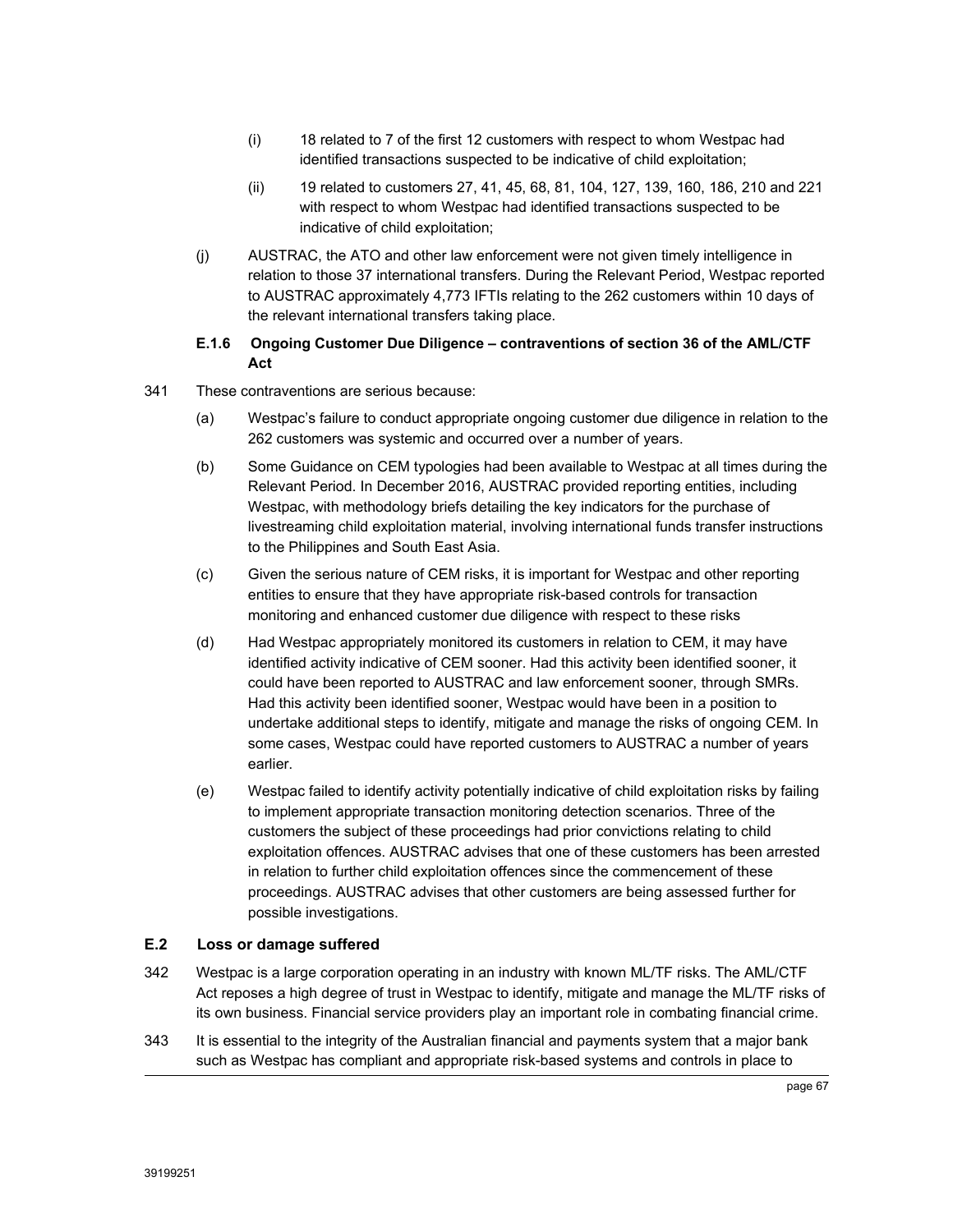identify, mitigate and manage ML/TF risk when providing designated services. Organised crime puts the financial sector and the community at risk of harm and undermines the trust Australians put in our financial institutions.

- 344 It is also essential to the Australian and global financial systems that international payment instructions are transparent and that the higher ML/TF risks of correspondent banking relationships are appropriately managed.
- 345 Money laundering is fundamentally about obscuring the origin and destination of funds. For this reason, payment transparency is one of the basic foundations of AML/CTF risk management and compliance. Payment systems that are not transparent can be exploited by organised crime, can facilitate tax offences and can impede law enforcement investigations.
- 346 A lack of transparency with international payments that pass through the Australian payments system exposes global payments systems to the same risks. This also undermines the integrity, safety and reputation of the Australian payments system.
- 347 It is critical to ensuring payment transparency that the senders or recipients of IFTIs file reports of these instructions with AUSTRAC in a timely and complete manner.
- 348 Correspondent banking relationships present higher ML/TF risks associated with cross border movements of funds, jurisdiction risk (including the risks of operating in certain foreign countries) and risks associated with the transparency of the identity and source of funds of customers of the correspondent banks. Westpac allowed foreign institutions to operate within its banking environment and within the Australian payments system without appropriate due diligence, risk assessments and monitoring. Westpac's failures have exposed Westpac, the Australian payments system, and some international payment channels to greater ML/TF risks including in relation to low value payments, which do not always involve inherently low ML/TF risks. Westpac's failures have also exposed people to the risks of serious crime.
- 349 The late and, in some cases, incomplete IFTI reports, have deprived AUSTRAC, law enforcement and the ATO of intelligence to which they are entitled involving movements of over \$11 billion dollars in international payments over many years. As the international payments system allows money to move quickly, late and incomplete IFTI reports result in a lack of transparency in relation to the payments, compromising the ability of law enforcement to trace money, to investigate and prosecute serious crime and to recover the proceeds of crime.
- 350 Over 5.7 million late IFTI reports involve transactions totalling AUD 2.9 billion that fall outside of the statutory limits the ATO operates under in respect of taking corrective action against taxpayers who have lodged tax returns. Westpac's failures to lodge IFTI reports on time and, in some cases, complete IFTIs, has risked undermining the Australian taxation system.
- 351 Westpac's failure to pass on information about the origin of transferred money to other financial institutions in funds transfer chains reduced transparency in relation to these payments and may have impacted the ability of those other financial institutions to manage ML/TF risk. The absence of readily available information about the origin of funds transfers may compromise the ability of law enforcement and the ATO to investigate and prosecute serious crimes.
- 352 Westpac's failure to appropriately identify all ML/TF risks from international payment flows and to appropriately monitor these transactions for suspicious activity has resulted in the loss of opportunity to detect and disrupt possible unlawful activity, including possible child exploitation, money laundering, terrorism financing and tax offences.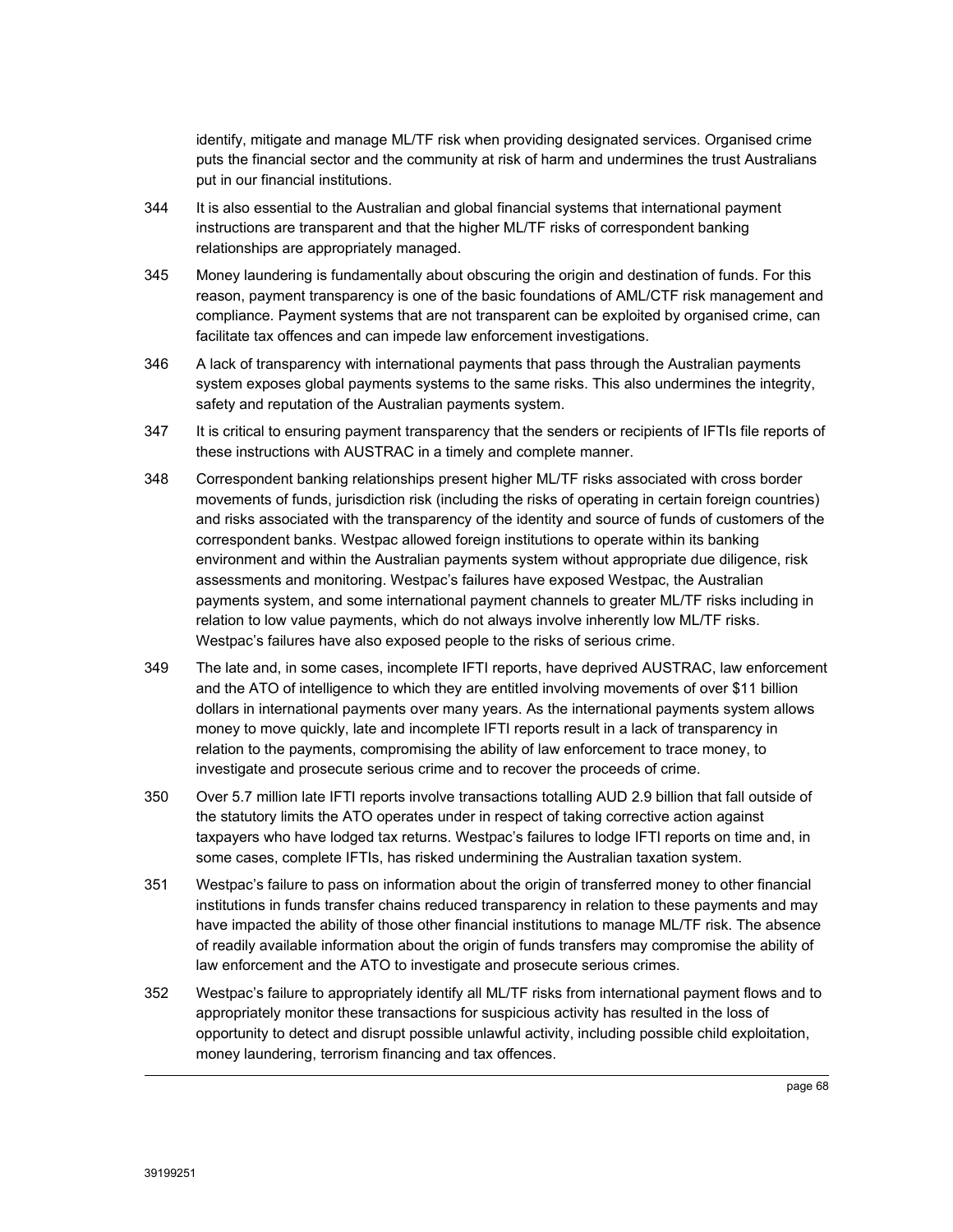353 Westpac failed to identify activity potentially indicative of child exploitation risks by failing to implement appropriate transaction monitoring detection scenarios. Three of the customers the subject of these proceedings had prior convictions relating to child exploitation offences. AUSTRAC advises that one of these customers has been arrested in relation to further child exploitation offences since the commencement of these proceedings. AUSTRAC advises that other customers are being assessed further for possible investigations.

# **E.3 Prior contraventions**

354 Westpac has not previously been found to have engaged in any contravention of the AML/CTF Act.

# **E.4 Westpac's size and financial position**

- 355 Westpac reported a Net Profit for the full year ending 30 September 2019 of approximately \$6,790 million. Of this, approximately 70% was returned to shareholders through dividends with the balance reinvested. Westpac reported a Net Profit for the half year ending 31 March 2020 of approximately \$1,190 million.
- 356 Westpac maintains approximately 1,140 branches, servicing approximately 14.2 million customers. Westpac employs approximately 33,300 people.
- 357 Reflecting its scale, size of customer base and geographic spread of operations, at all material times Westpac has operated numerous and complex computer and management systems and controls.

# **E.5 Board and senior management involvement**

- 358 The contraventions set out above were not a consequence of any deliberate intention to contravene the AML/CTF Act. At all times the Westpac Board and senior management sought to ensure that Westpac would comply with its obligations under the AML/CTF Act.
- 359 Westpac acknowledges that the AML/CTF Rules require ongoing oversight of Part A of Westpac's Program by the Board and senior management, and that the primary purpose of Part A is to identify, mitigate and manage ML/TF risk.
- 360 Westpac acknowledges that its Board and senior management are responsible for seeking to ensure the Westpac Group manages the ML/TF risks faced by its business.
- 361 During the Relevant Period, Westpac's Board and senior management sought and received regular and detailed reports in relation to Part A of Westpac's Program and the identification, mitigation and management of ML/TF risks reasonably faced by Westpac from personnel with direct responsibility and oversight of the AML/CTF function. Where issues were identified, the Board and senior management sought to ensure these issues were addressed.
- 362 Despite those steps, Westpac now acknowledges that for much of the Relevant Period:
	- (a) the reporting to the Board and senior management on AML/CTF compliance and the identification, mitigation and management of ML/TF risk reasonably faced by Westpac lacked completeness and sufficient insight;
	- (b) while Westpac's AML/CTF risk management framework was subject to some independent reviews by its internal audit function and by third party experts, Westpac did not complete an independent review that satisfied all of the requirements of Part 9.6.5 of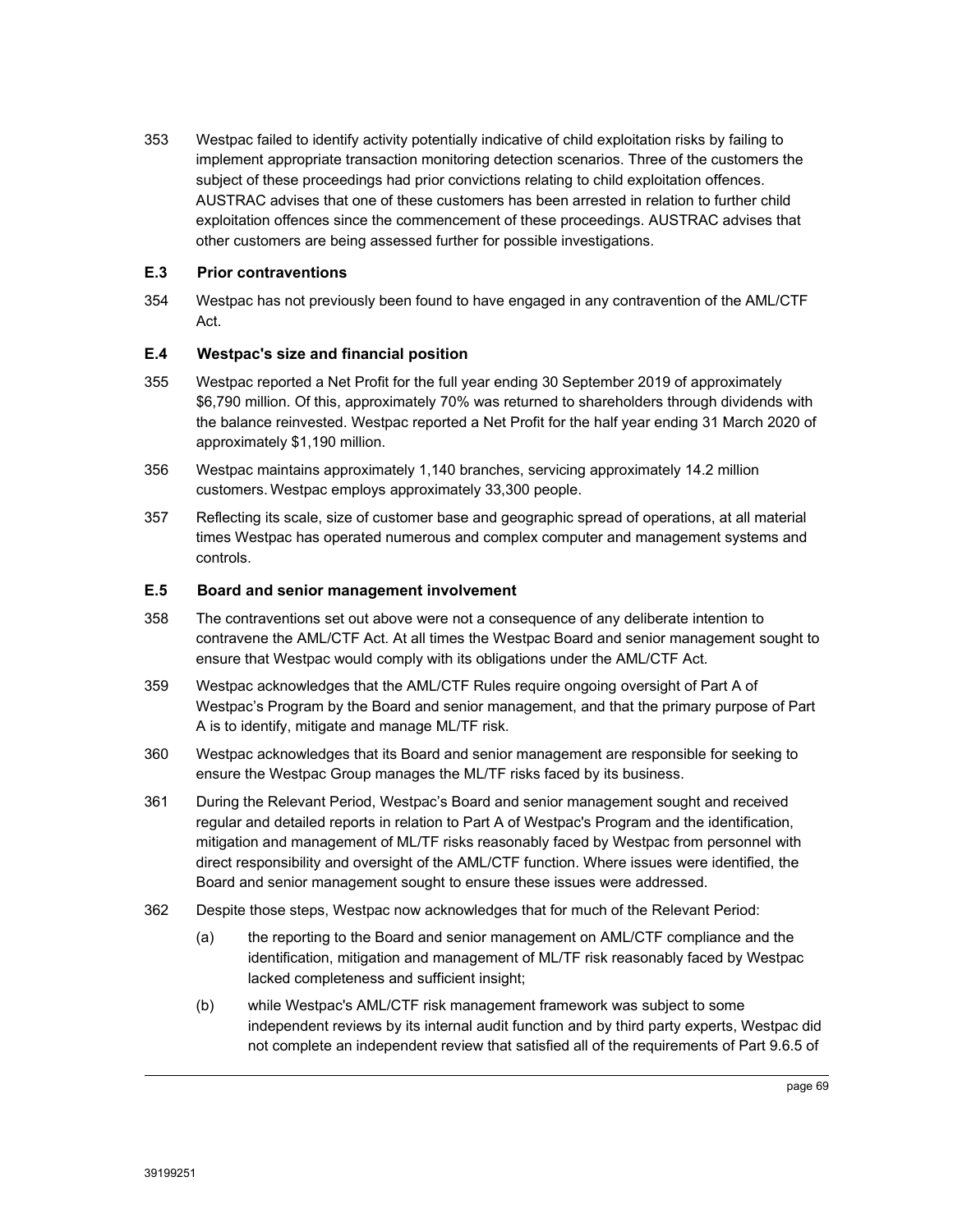the AML/CTF Rules which are for the purposes of assessing the Part A Program's compliance and effectiveness;

- (c) some areas of ML/TF risk were insufficiently understood within key areas of Westpac;
- (d) there was, at times, a lack of sufficient speed in addressing instances where Westpac identified that it was operating outside of its ML/TF risk appetite;
- (e) there was a lack of sufficient clarity and understanding within Westpac as to the particular accountabilities between the three lines of defence responsible for financial crime controls;
- (f) the AML/CTF compliance and risk management functions were not adequately resourced;
- (g) there were weaknesses in Westpac's data management and technology systems in relation to AML/CTF compliance;
- (h) amendments to Westpac's Part A Program were approved by senior management committees, with the result that the Board did not have complete oversight over that process; and
- (i) AML/CTF compliance and risk management was not as rigorous as it should have been.
- 363 Westpac's Board and senior management oversaw a range of measures directed at improving its AML/CTF function and the identification, mitigation and management of ML/TF risks, including the measures outlined at E.7 below. These improvements were directed at addressing, among other things, the shortcomings listed at paragraph 362 above.
- 364 Many of the improvements occurred from 2017 onwards. Westpac now acknowledges that improvements could and should have been made earlier.
- 365 In recognition of the importance of compliance with Westpac's AML/CTF obligations and the significance of the breaches which are the subject of the proceedings, consequences were applied to a number of members of Westpac staff and senior management.

# **E.6 Cooperation with AUSTRAC and contrition**

- 366 At all times throughout the Relevant Period and since, Westpac has invested in building a productive, cooperative and transparent relationship with AUSTRAC, including through collaboration and information sharing. This has ranged from informal updates to regular progress meetings at which Westpac provided updates to AUSTRAC on the status of various projects being undertaken by Westpac to uplift its AML/CTF policies, controls and procedures.
- 367 Westpac's cooperation and collaboration with AUSTRAC has included its involvement in the Fintel Alliance, of which Westpac was a founding member and is a member of the Fintel Alliance Strategic Advisory Board. The Fintel Alliance is a public-private partnership launched in 2017 that brings together a range of organisations involved in the fight against money laundering, terrorism financing and other serious crime.
- 368 AUSTRAC's investigation into Westpac and the matters the subject of these Proceedings commenced following a voluntary self-report by Westpac on 15 August 2018 of identified IFTI non-reporting. This voluntary self-report was made promptly upon senior management becoming aware of the issue.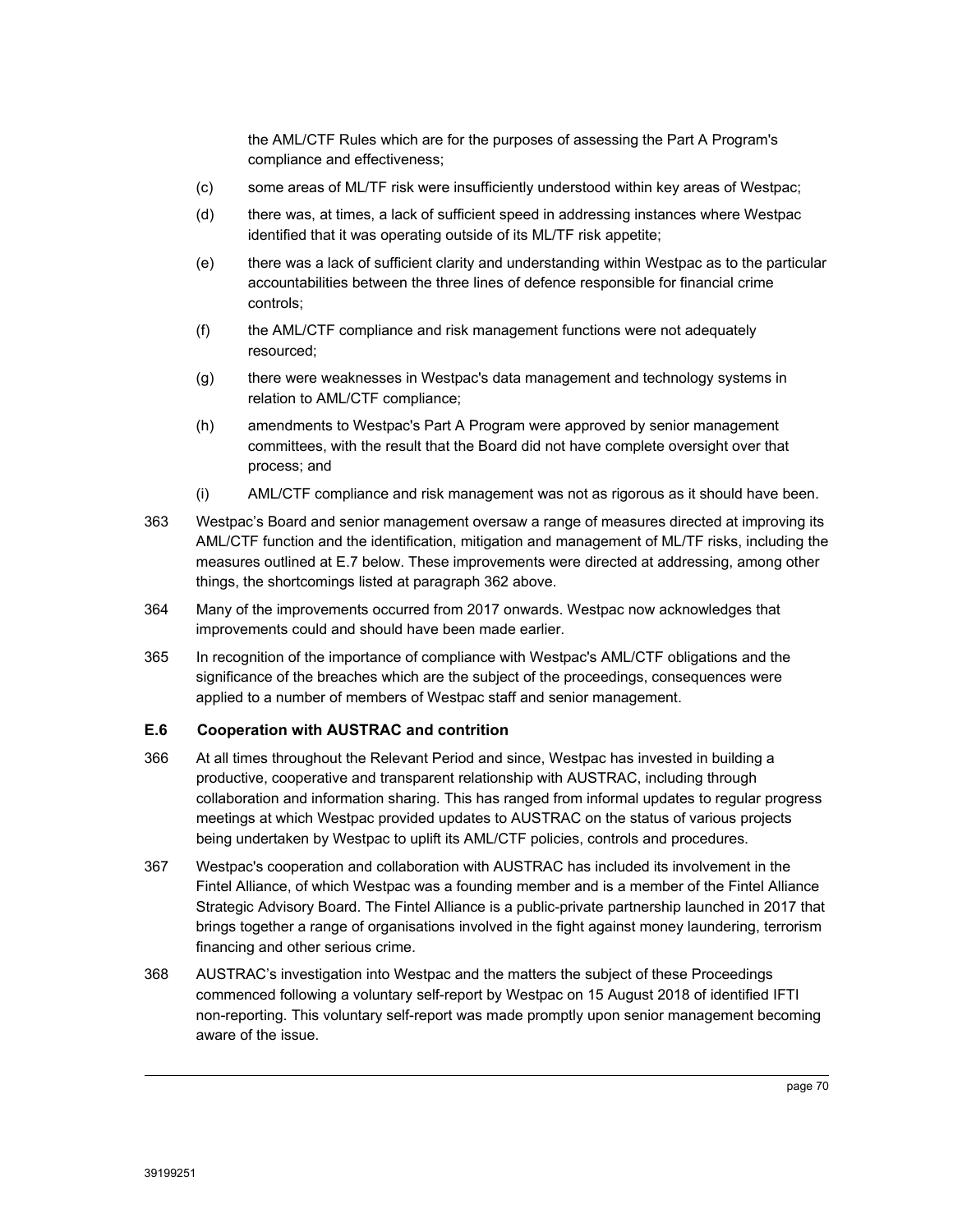- 369 Following the identification of the IFTI non-reporting in respect of the ACM arrangements, Westpac responded quickly to identify root causes and scope a remediation program. Westpac attended frequent meetings with AUSTRAC in late 2018 and 2019 to update AUSTRAC on progress of the remediation program.
- 370 At all times since August 2018, Westpac has cooperated with AUSTRAC in respect of its investigation and engaged constructively with AUSTRAC in relation to responding to the Statement of Claim. In particular, and in addition to the remediation, corrective measures and enhancements discussed in section E.7. below Westpac has:
	- (a) continued to work cooperatively with AUSTRAC on matters relating to AUSTRAC's ongoing supervisory role and in the conduct of the Proceedings;
	- (b) following the commencement of the Proceedings:
		- (i) promptly expressed contrition and its desire to work with AUSTRAC to resolve the Proceedings;
		- (ii) responded to AUSTRAC's extensive requests for further information and documents;
		- (iii) initiated communication with AUSTRAC in relation to the mediation and participated in the mediation process; and
		- (iv) entered all of the admissions in Section D above at the earliest available opportunity.
- 371 Further, Westpac:
	- (a) agrees that money laundering and terrorism financing undermine the integrity of the Australian financial system and impact the Australian community's safety and wellbeing;
	- (b) acknowledges that, as a bank, Westpac plays a key role in combating money laundering and terrorism financing;
	- (c) accepts its accountability for the admitted contraventions;
	- (d) expresses its deep regret for those contraventions; and
	- (e) acknowledges the significant impact that deficiencies in its systems and processes can have on efforts to combat money laundering and terrorism financing.

## **E.7 Remediation, corrective measures and enhancements**

#### **E.7.1 Outline of activities directed to AML/CTF enhancements**

- 372 Westpac has advised AUSTRAC that it has undertaken the following activities.
- 373 Since 2014 Westpac has spent \$632 million on financial crime compliance (including AML/CTF compliance), and has made improvements to its technology platforms, personnel, processes and procedures.
- 374 Reflecting its scale, size of customer base and spread of geographic operations, the systems and controls that support Westpac's AML/CTF compliance are of such a scale and complexity that effecting changes, upgrades and enhancements is necessarily time consuming and work must be undertaken carefully having regard to achieving the optimal outcomes and the possibility of unintended consequences.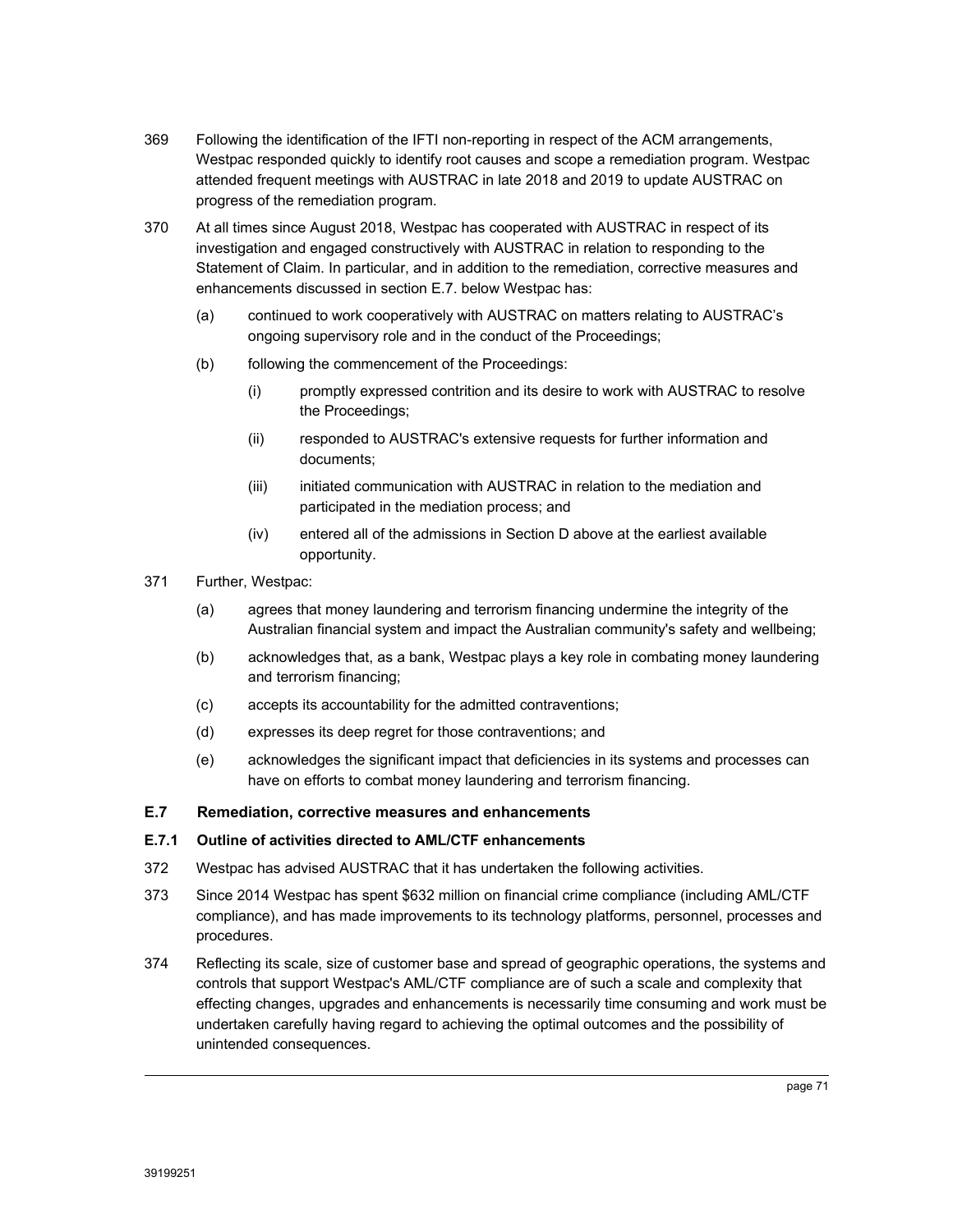- 375 In 2015, Westpac commenced a review of its financial crime IT system, Detica, which led to Program Shield, a program to upgrade this system to facilitate a more efficient and coordinated approach to financial crime management, including transaction monitoring and sanctions screening. Given, its scale and complexity, the design and implementation activities associated with the project have occurred over a number of years. Work commenced on the upgrade in 2016 and continues. In total, since 2015, Westpac has invested \$78.37m in phases 1 to 3 for upgrades to Detica, with \$55.2m approved in 2019 for Phase 4 through to FY 2021.
- 376 Over a number of years, Westpac has made structural and resourcing changes to its first line and financial crime teams to facilitate a more consistent and effective approach to financial crime management across the Group.
- 377 From 2015 to 2019, Westpac implemented numerous plans of work to identify and address issues relevant to AML/CTF compliance. In September 2017, an AML/CTF Working Group was established. The Working Group met on an almost monthly basis, received regular updates and tracked remediation of key AML/CTF issues until it was subsumed within broader financial crime work programs in 2018.
- 378 From 2018, Westpac reframed its previous program of work into a broader integrated Financial Crime Strategy for the Group and commenced a significant project of work to implement this strategy (the **Financial Crime Program**). The Financial Crime Program currently comprises the following streams of work:
	- (a) Operating Model & Governance;
	- (b) Risk Assessments;
	- (c) Know Your Customer;
	- (d) Transaction Monitoring;
	- (e) Customer and Transaction Screening;
	- (f) Third Party Risk Improvement and Due Diligence;
	- (g) Regulatory Reporting;
	- (h) Correspondent Banking; and
	- (i) Data Management and Improvement.
- 379 Significant enhancements have also been made to, among others, the Risk Assessment Standard, Correspondent Banking Standard, TMP Standard and Regulatory Reporting Standard and their underlying processes and procedures. These enhancements are described in greater detail below.
- 380 In 2017, WIB instituted its own program of work (named Project Emerald) to review and enhance its financial crime risk management framework and controls across the following individual workstreams – Global Standards, Customer Lifecycle Management, Regulatory Client Uplift, Risk Assessment, Reporting, Anti-bribery and corruption , Training and Awareness, Transaction Monitoring and Sanctions.
- 381 Further improvements prior to the commencement of the Proceedings include:
	- (a) a significant increase in the number of internal resources dedicated to financial crime, doubling the number in the past three years (2017 to 2019) to approximately 750 people as at November 2019, with a target of reaching 950 by the end of 2020;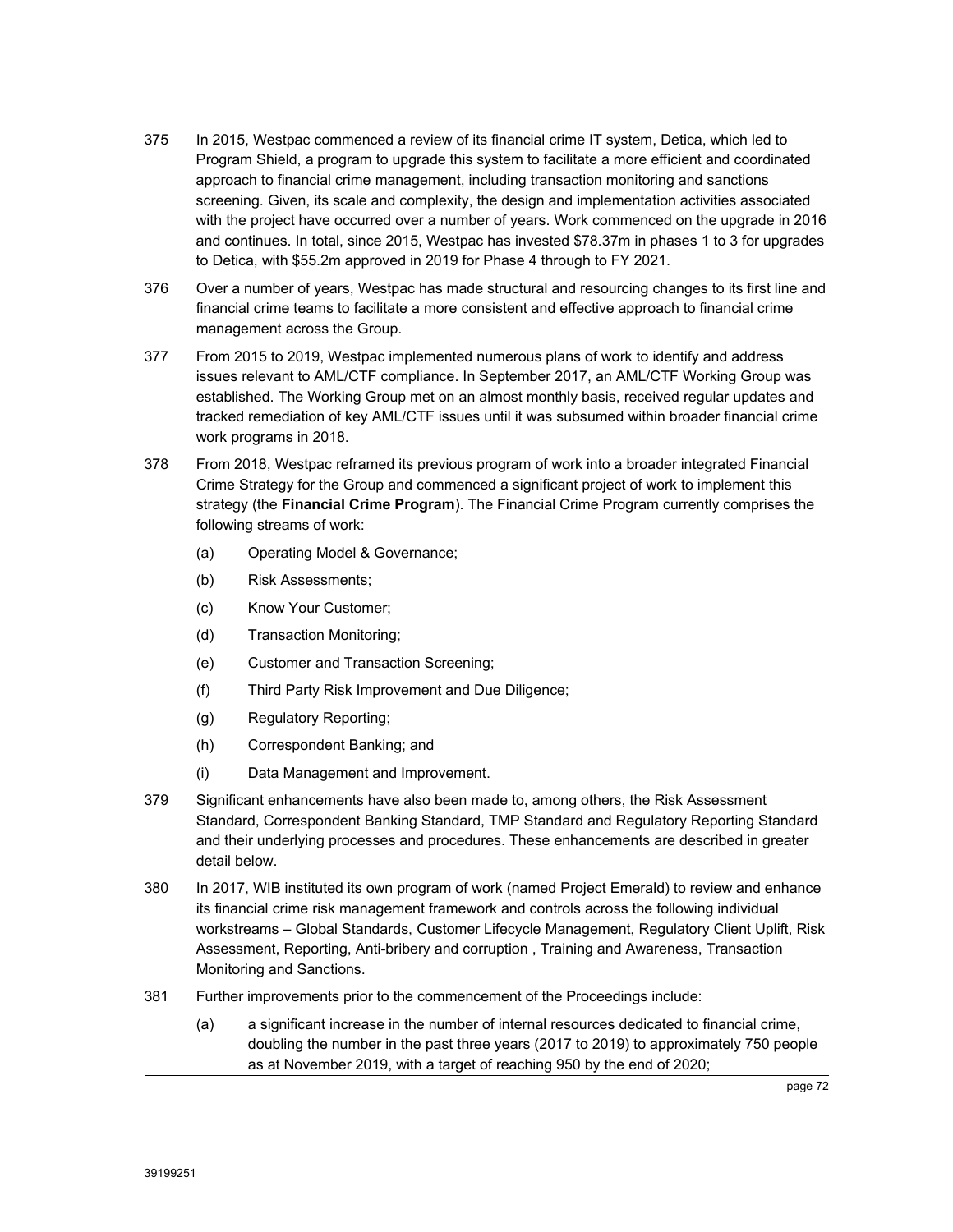- (b) the establishment of a Financial Crime Program Steering Committee in November 2018, which was sponsored by the Chief Risk Officer and the General Manager, Compliance. That has since been replaced by a Financial Crime Program Portfolio Control Group in July 2020, sponsored by the Group Executive, Financial Crime, Compliance and Conduct and Chief Transformation Officer, Financial Crime, Compliance and Conduct;
- (c) the appointment of a new Global Head of Financial Crime (Westpac's Money Laundering Reporting Officer) in April 2019, who since November 2019, has reported directly to the Group Chief Risk Officer (and now the Group Executive, Financial Crime, Compliance & Conduct) as a General Manager; and
- (d) the establishment of the Group Financial Crime Risk and Compliance Committee in October 2019, responsible for reviewing and monitoring the strength of the Financial Crime Framework.
- 382 Since the Proceedings commenced, Westpac has advised AUSTRAC that it has continued to implement enhancements to its approach to AML/CTF compliance.
- 383 The enhancements include:
	- (a) the establishment of the Board Legal, Regulatory and Compliance Committee, which is responsible for overseeing, among other matters, financial crime, and succeeds the Board Financial Crime Committee, established in November 2019;
	- (b) the appointment of a new role of Group Executive responsible for Financial Crime, Compliance and Conduct in May 2020;
	- (c) engaging Promontory to provide external assurance to Westpac's Board over the design effectiveness of the Financial Crime Strategic Plan (and Westpac's program of work to implement that plan);
	- (d) appointing an independent Advisory Panel to assess the Board's governance and accountability in relation to financial crime. The Advisory Panel made a number of recommendations which Westpac has accepted and included in its remediation program;
	- (e) conducting an internal review of its financial crime governance model to clearly specify individual accountabilities and embed monitoring processes, and the financial crime assurance model to better define the three lines of defence model to ensure clarity of roles and responsibilities;
	- (f) following Westpac's Culture, Governance and Accountability (**CGA**) re-assessment, Westpac has established a multi-year Customer Outcomes and Risk Excellence (**CORE**) Program, which is directed towards the management of non-financial risk;
	- (g) developed and resourced a Monitoring and Testing team with an associated framework, dedicated to continuous testing of financial crime controls across Line 1 and Line 2; and
	- (h) undertaking significant improvements to and a refresh of Westpac's financial crime training program for the Board, senior management and staff in relation to AML/CTF compliance.
- 384 Westpac has also closed a number of the products that are the subject of the Proceedings, terminating the:
	- (a) the ACM1 arrangements;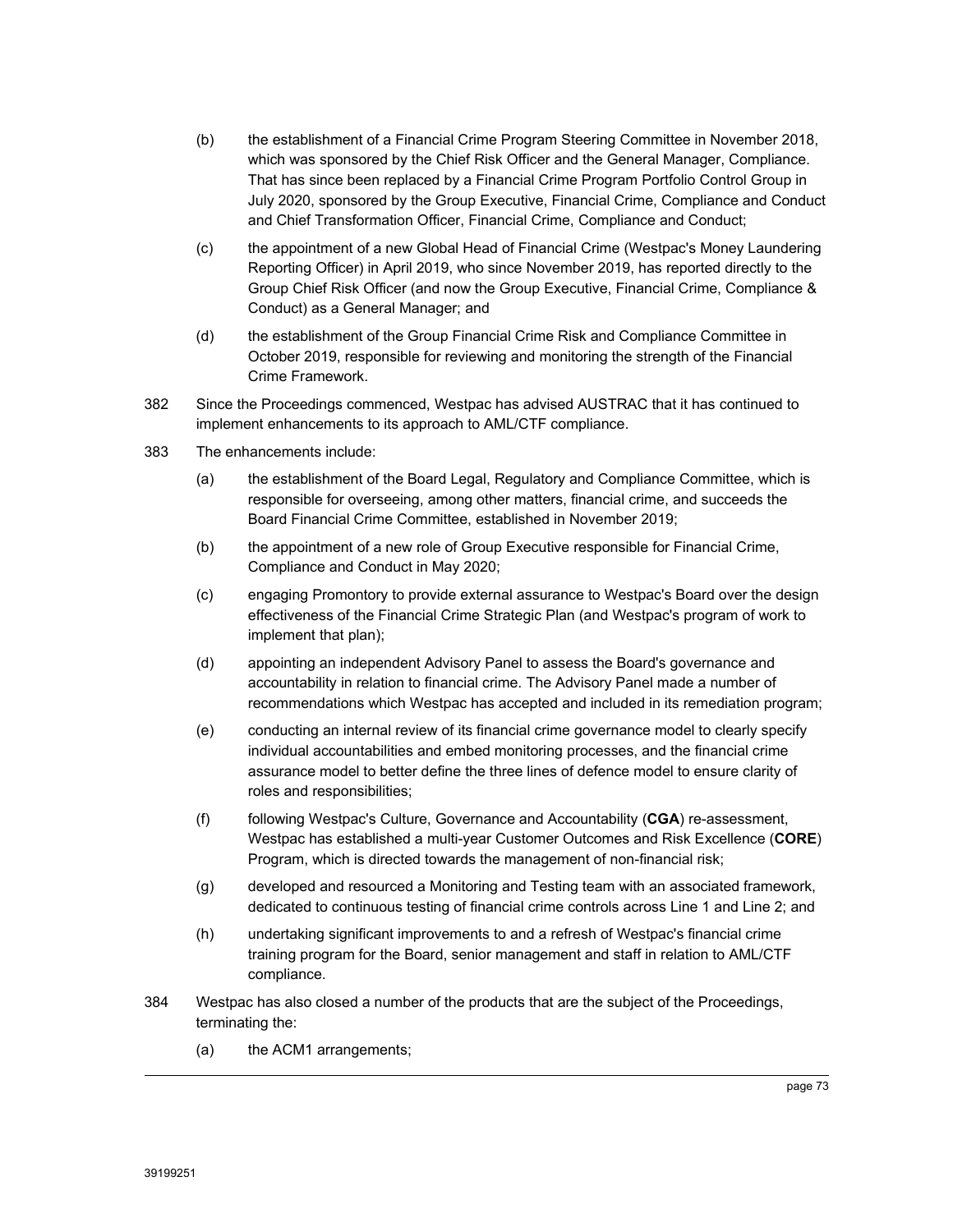- (b) the OSBSB arrangements with Bank B and Bank J; and
- (c) the LitePay product.
- 385 Westpac has served notice to terminate the ACM2 and ACM3 arrangements, as well as its relationship with Ordering Institution A.
- 386 Westpac has also made a number of enhancements specific to the areas of contravention as described below.

#### **E.7.2 IFTI reporting contraventions**

- 387 Since Westpac self-reported the non-reporting of IFTIs to AUSTRAC, it has taken a number of actions to remediate the non-reporting, address root causes and improve its governance in relation to IFTI reporting, reconciliation processes and data quality. Those actions include:
	- (a) Westpac engaged Promontory to perform a review of the non-reported IFTIs that Westpac received from Banks A, B, C and D through the ACM arrangements in place with those banks, as well as the non-reported IFTIs received by Westpac through the arrangements with Ordering Institution A, and the non-reported IFTIs sent by Westpac through the outgoing arrangements with Bank B. Promontory performed a lookback review in relation to these IFTIs to understand the ML/TF risk profile of these transactions. Westpac provided the Promontory reports to AUSTRAC. As a result of the analysis undertaken by Promontory, Westpac provided four SMRs to the AUSTRAC CEO.
	- (b) In August 2018, Westpac established Project 106, an internal Westpac project to ascertain the scale of any IFTI non-reporting in respect of the Direct Model ACM arrangements, address any identified non-reporting by back-capturing non-reported IFTIs and providing those IFTI reports to AUSTRAC (and having that back-capture process subjected to external independent validations), and implemented additional processes and controls to facilitate IFTI reporting for those arrangements moving forward. All nonreported IFTIs referred to in C.1 above have now been reported to the AUSTRAC CEO.
	- (c) In September 2018, Westpac commenced a detailed analysis of international payment flows involving Westpac's financial institution clients (including financial institutions and non-bank financial institutions) outside of the ACM arrangements to determine whether any that were required to be reported as IFTIs were not in fact reported.
	- (d) To ensure that non-reporting of IFTIs similar to that which occurred with respect to Ordering Institution A does not occur in the future, Westpac has updated its implementation review checklist to incorporate changes to counterparty details. This new checklist is a mandatory requirement for all new customer solution implementation requests, as well as requests to update existing customer solutions.
	- (e) Westpac has ceased all Direct Model ACM arrangements with the following banks. In particular:
		- (i) the Direct Model ACM arrangement with Bank A ceased on 12 November 2018;
		- (ii) the Direct Model ACM arrangements with Bank D ceased on 31 January 2019;
		- (iii) the Direct Model ACM arrangement with Bank C ceased 2 February 2019; and
		- (iv) the Direct Model ACM arrangement with Bank B ceased on 4 February 2019.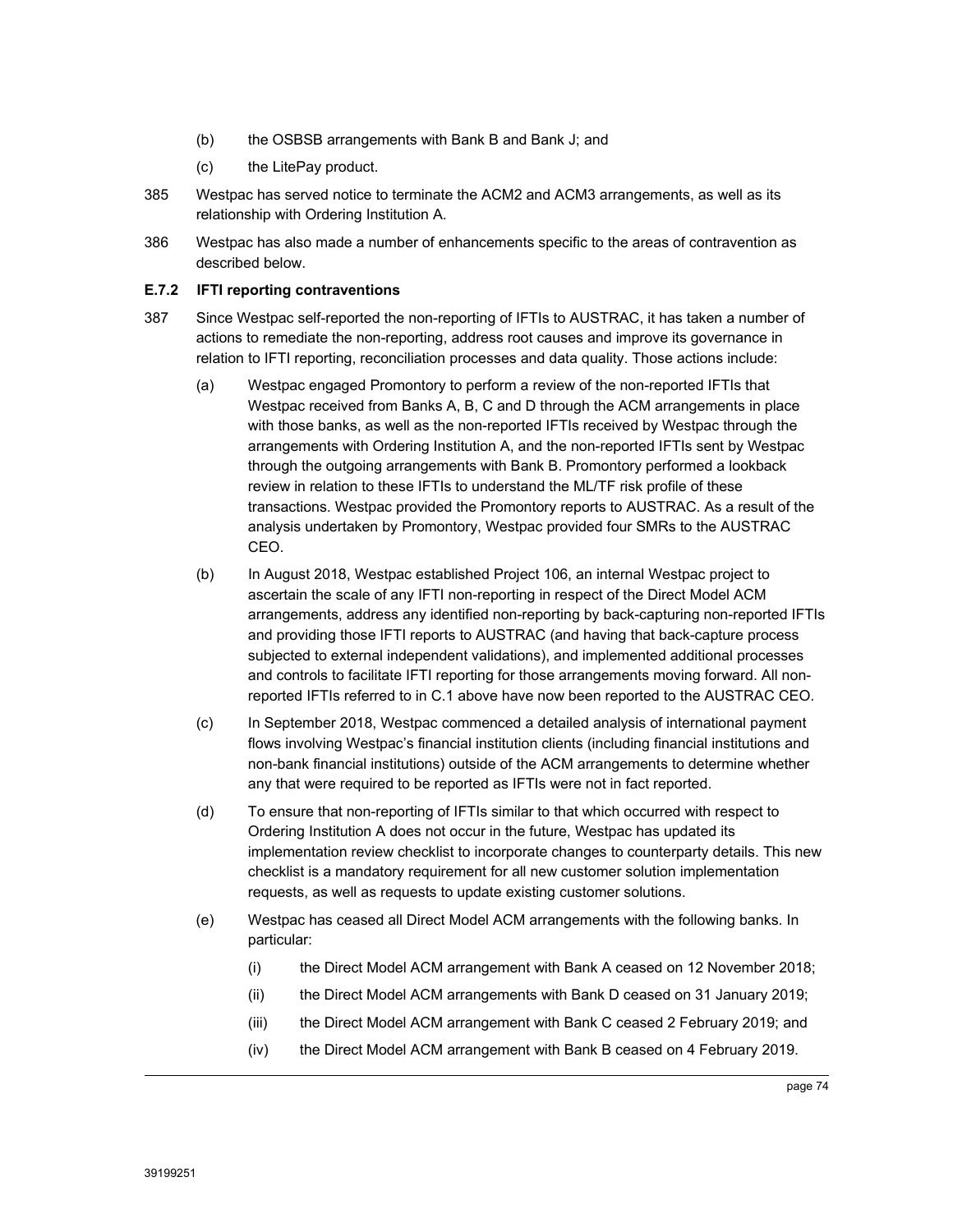- (f) Westpac also:
	- (i) ceased the OSBSB arrangements with Bank B on 30 September 2019 and Bank J on 10 January 2020; and
	- (ii) closed the LitePay product in November 2019.
- (g) Westpac has implemented the following additional controls, which it continues to enhance:
	- (i) an IFTI reporting reconciliation tool (implemented in 2019 and enhanced in 2020) to ensure all IFTIs sent or received by Westpac are reported to the AUSTRAC CEO within the time periods required by the AML/CTF Act. The tool reconciles transactions provided by source systems (such as SWIFT Alliance Messaging Hub, WIBS referrer and Qvalent) against those provided to Detica and AUSTRAC Online, and identifies any potential non-reporting issues that may require remediation actions;
	- (ii) an IFTI data enrichment tool to improve the data quality in IFTI reports that are provided to the AUSTRAC CEO. The tool obtains customer data from customer source systems to enrich the customer data in outgoing IFTIs ordered by Westpac customers; and
	- (iii) an IFTI conformance tool that is designed to assess the quality of data included in IFTI reports against the specifications in the AML/CTF Rules. The tool identifies data deficiencies at source, allowing for any remediation and for Westpac to track over time the data quality included in IFTI reports.

## **E.7.3 Origin of international funds transfers contraventions**

388 The actions referred to paragraph 387 above are also relevant to the contraventions of section 64 of the AML/CTF Act.

#### **E.7.4 Records of origin of international funds transfers contraventions**

- 389 The contraventions described in paragraph 136 above occurred as a result of historical back-up systems that have now been replaced or as a result of configuration issues in current systems that were identified and fixed prior to the commencement of the Proceedings.
- 390 Since 2018, Westpac has also undertaken a number of further enhancements to its AML/CTF record keeping systems, including:
	- (a) increasing the length of time that original customer instructions are maintained in an 'online' state within the WIBS systems to approximately six months; and
	- (b) improved monitoring of back-up system performance to ensure timely detection and rectification of any failures.
- 391 Since the proceedings were filed Westpac has updated its Group Records Management Policy, which will be implemented from October 2020 under the Enterprise Records Management Program. The new Policy will more clearly define the roles and responsibilities within business units including relevant governance;

#### **E.7.5 Correspondent banking due diligence contraventions**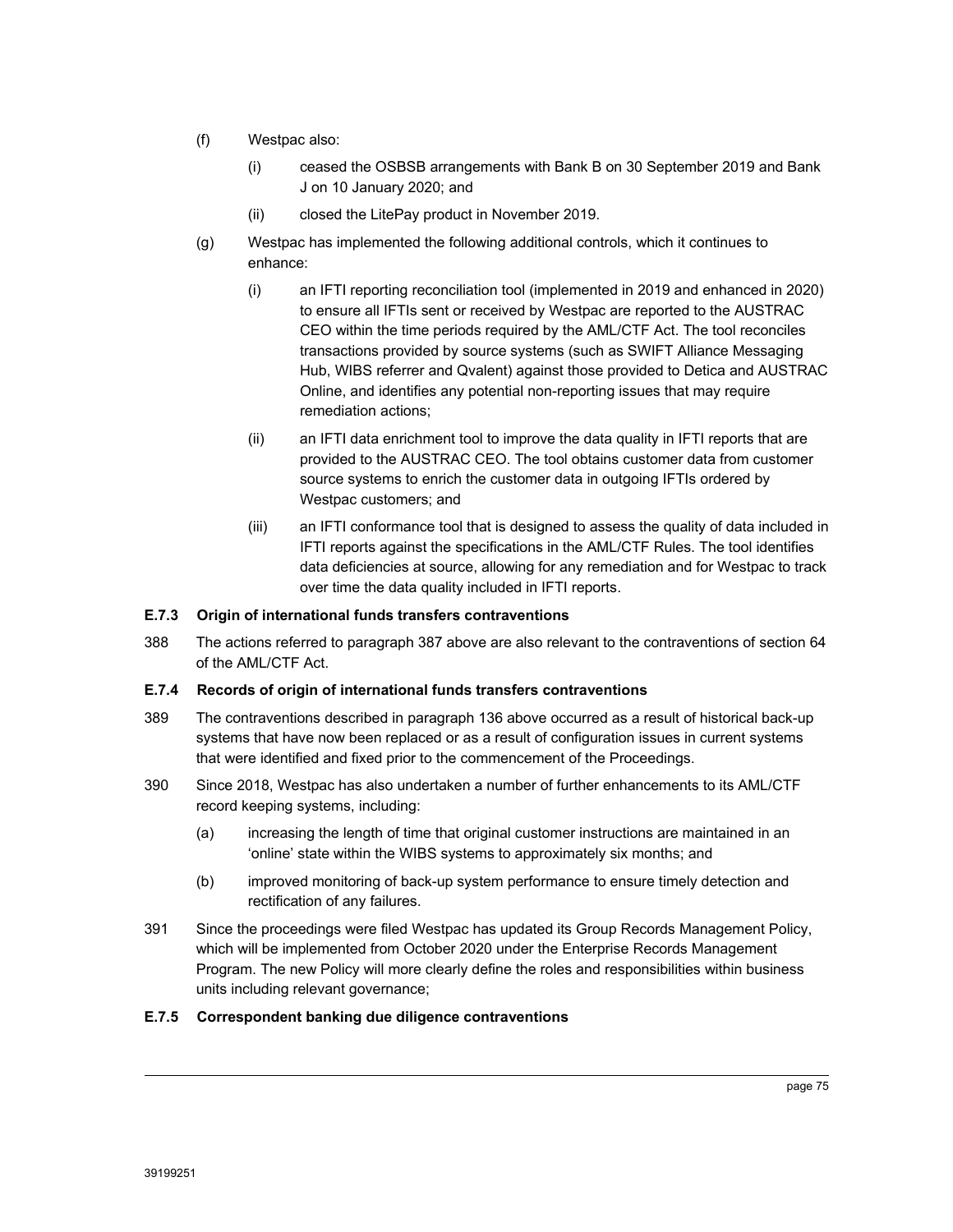- 392 Westpac's approach to managing the ML/TF risk posed by its correspondent banking relationships has developed in recent years, during which time it has worked constructively with AUSTRAC.
- 393 This has included:
	- (a) making changes to its correspondent banking due diligence processes, systems and controls to address a requirement and recommendations made by AUSTRAC in its 2012 Compliance Assessment Report into Westpac's correspondent banking controls. Those changes included:
		- (i) addressing the recommendation by AUSTRAC that Westpac review the systems and control processes formerly used for rating correspondent banks so that that the composite findings from the Preliminary Risk Assessments and Due Diligence Assessments that were used to determine the appropriate level of risk associated with the correspondent banking relationships were accurate, and did not merely reflect the "jurisdiction" risk considerations only. That recommendation was addressed by Westpac introducing the Composite Risk Rating into its assessments;
		- (ii) addressing the recommendation by AUSTRAC that Westpac should include a "date of completion" on all correspondent banking review documents, by adding such a "date of completion" entry into all DD Workbooks;
		- (iii) addressing the recommendation by AUSTRAC that the date of the next review date be included on the "Dashboard" tab of the Due Diligence Assessment so that the Due Diligence Assessment review was completed in a timely manner, by more routinely completing the "next review date" field in the DD Workbooks; and
		- (iv) addressing the recommendation by AUSTRAC that when a trigger event takes place, the applicable trigger report be included in the correspondent bank's file, by requiring that the teams undertaking the Preliminary Risk Assessments and Due Diligence Assessments to amend the Reporting Diary, including the next due date and depth of the review, and raising a trigger report, which is saved under the country folder in Westpac's files;
	- (b) making changes to its correspondent banking due diligence processes, systems and controls to address further recommendations made by AUSTRAC in its 2016 Compliance Assessment Report into Westpac's correspondent banking controls. In particular, Westpac:
		- (i) made changes to the CB Procedures Manual to respond to AUSTRAC's conclusion that Westpac did not demonstrate in the DD Workbook a thorough assessment of the existence and quality of any AML/CTF regulation in the correspondent bank's country of domicile or that of its parent when documenting Due Diligence Assessments;
		- (ii) made changes to the Westpac Questionnaire to respond to AUSTRAC's conclusion that, in the absence of a trigger report (which is created after a trigger event if the event is deemed material), Westpac did not demonstrate in its periodic review documentation the assessment of any material changes in respect of the matters reviewed in the Due Diligence Assessment;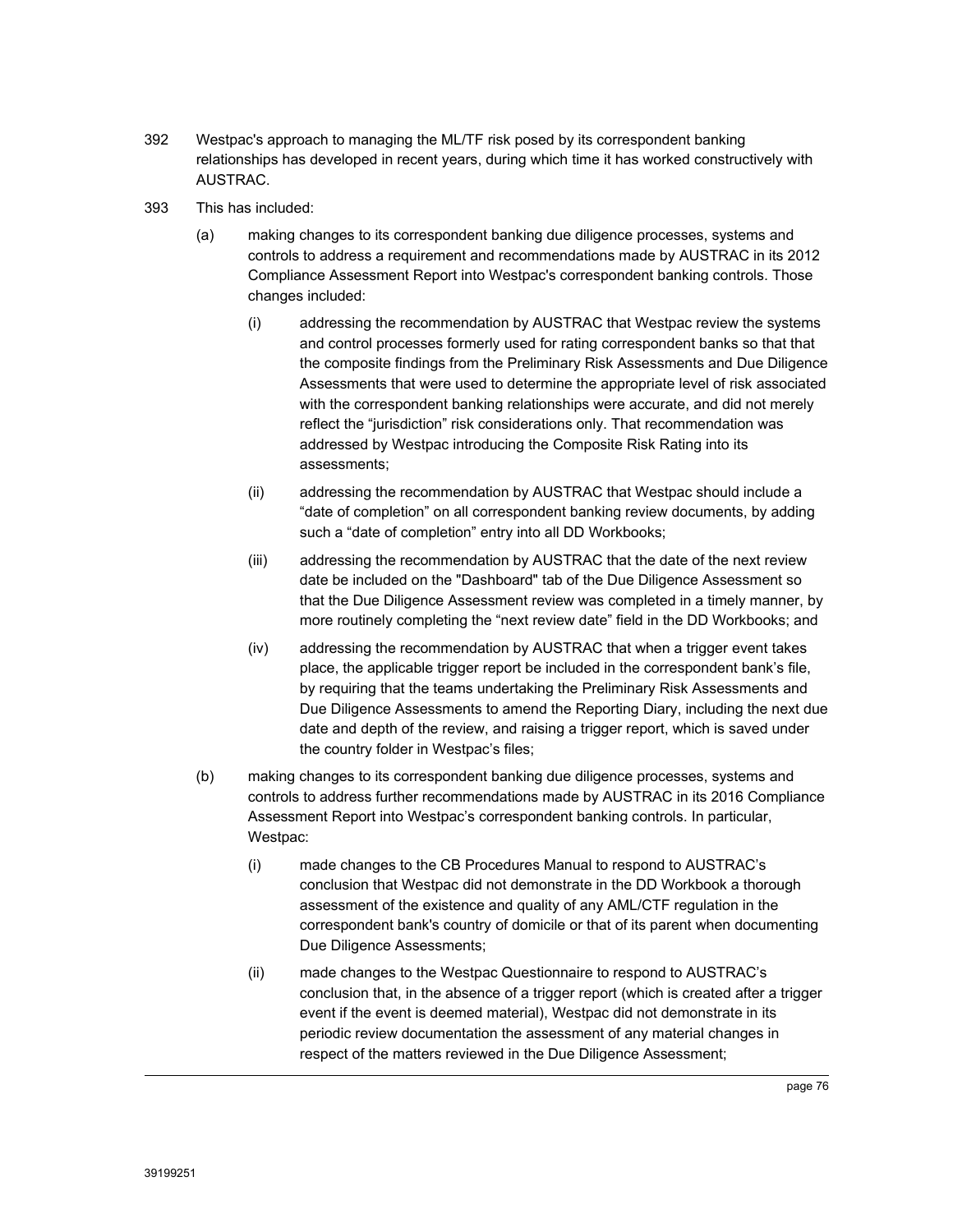- (iii) made changes to the Dashboard in the DD Workbook to respond to AUSTRAC's conclusion that AUSTRAC was unable to identify evidence in Westpac's Due Diligence Assessment of assessment of the nature of the correspondent bank's ongoing business relationship with Westpac, including the types of transactions carried out as part of that relationship or any material change in the nature of this relationship. In particular, the following additional questions were added to the Dashboard (section 3.8) in the 'Business Value Check / Assessment Decision' section:
	- (A) "[Relationship Manager] Comments: Please confirm if there has been any material change in the products and services used by the customer since last review?";
	- (B) "[Network Manager] Comments: Please confirm if there has been any noticeable change to the volume or value of transactions since last review?";
- (iv) made changes to its CB Procedures Manual to respond to AUSTRAC's recommendation that Westpac should enhance its oversight of correspondent banking periodic review process by providing management information to key stakeholders on any reviews not completed within the specified timeframes in the correspondent banking documentation. In particular, Westpac replaced the monthly correspondent banking stakeholders meeting with the CBDDC in July 2017, which also meets monthly and is co-chaired by the General Manager of GTS and the General Manager of CIB. The CBDDC has the following objectives:
- (v) monitor new and ongoing correspondent banking relationships;
	- (A) block, terminate, decline or limit any correspondent banking relationships outside of risk appetite;
	- (B) review overall composition of correspondent banking customers and make decisions regarding specific areas of concern;
	- (C) monitor and make decisions in response to potential risk implications of any new or amended products, processes and controls in relation to correspondent banking;
- (vi) made changes recommended by AUSTRAC to Westpac's RFO Procedures Manual for clarity and comprehensiveness so that the manual was consistent with the key policies and procedures, including the AML/CTF program and the CB Standard;
- (vii) made changes recommended by AUSTRAC to its CB Procedures Manual so that in its Preliminary Risk Assessments and Due Diligence Assessments Westpac document any discrepancies identified in those assessments. Those changes included updating the Dashboard template by adding sections for the RFO Senior Due Diligence Manager, Relationship Manager and Network Manager to provide commentary and implementing a process whereby where there were any discrepancies identified, the manager would resend the DD Workbook back to the analyst undertaking the assessment and highlight any issues identified for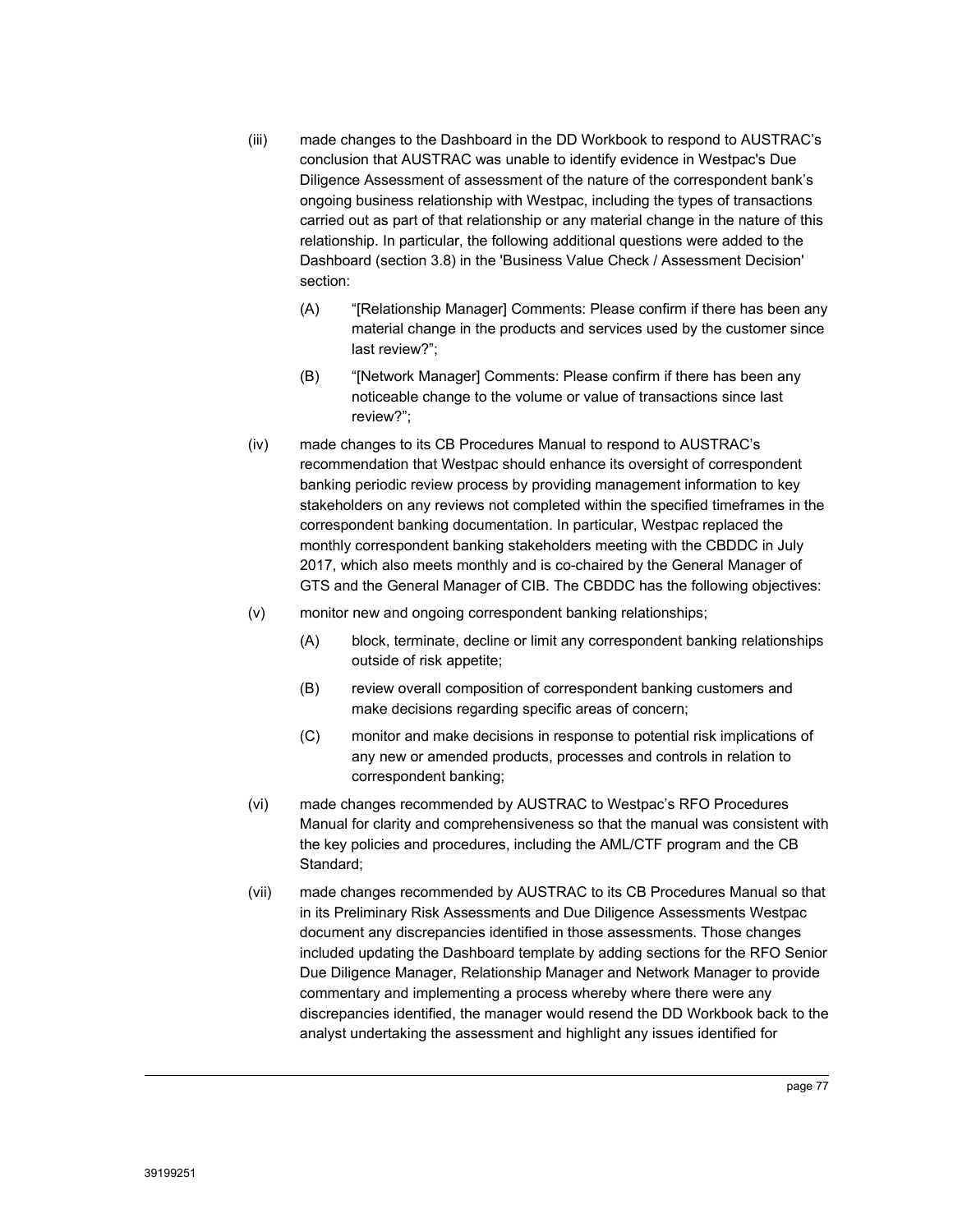remediation. Once remedied, the analyst would resend the DD Workbook back to their manager for review; and

- (viii) made changes recommended by AUSTRAC to update the CBRA Model to include, where applicable, the reasons for assessing the correspondent bank to have increased risk or adverse findings.
- 394 Westpac has made further enhancements to its processes, systems and controls in relation to correspondent banking due diligence as part of an initiative to align itself with global best practice, reduce its number of correspondent banking relationships, and simplify the banking services and products it offers to its correspondent banks. This has included the following steps, all of which Westpac undertook or initiated prior to the commencement of these Proceedings:
	- (a) WIB has offboarded a large number of correspondent banking relationships since July 2017 which do not meet its risk appetite or strategic or commercial objectives; and
	- (b) Westpac introduced an updated and enhanced CB Standard, approved by the Board on 11 December 2019, with new procedures to replace the CB Procedures Manual (named the "Correspondent Banking Due Diligence Procedures" (**CBDD Procedures**)).
	- (c) The changes made to the CB Standard include the following enhancements:
		- (i) broadening the definition of a correspondent banking relationship , beyond the definition in the AML/CTF Act, such that Westpac now treats non-bank financial institutions that use correspondent banking products and domestic correspondent banking relationships as correspondent banking relationships. A non-bank financial institution is defined expansively in the CBDD Procedures as any financial institution that offers financial services but does not have a banking licence and cannot accept deposits from the public. By contrast, section 5 of the AML/CTF Act limits the definition of a correspondent banking relationship to one with the following financial institutions: an authorised deposit taking institution, a bank, a building society, a credit union or a person specified under the AML/CTF Rules;
		- (ii) stipulating prohibited correspondent banking relationships and restricted activity through correspondent banking relationships;
		- (iii) changing the risk rating methodology for correspondent banks so that all correspondent banks are rated as 'high' or 'very high' risk, with all 'very high' rated correspondent banks subject to an annual Preliminary Risk Assessment and Due Diligence Assessment, and 'high' rated correspondent banks subject to a Preliminary Risk Assessment and Due Diligence Assessment every two years;
		- (iv) more clearly articulating the separate requirements in relation to conducting an initial Preliminary Risk Assessment and Due Diligence Assessment prior to onboarding and ongoing Preliminary Risk Assessments and Due Diligence Assessments throughout the correspondent banking relationship;
		- (v) the following approval processes:
			- (A) approval of all correspondent bank relationships is required from the General Managers of GTS and CIB, Head of Financial Crime, GTS and the WIB Financial Crime Officer; and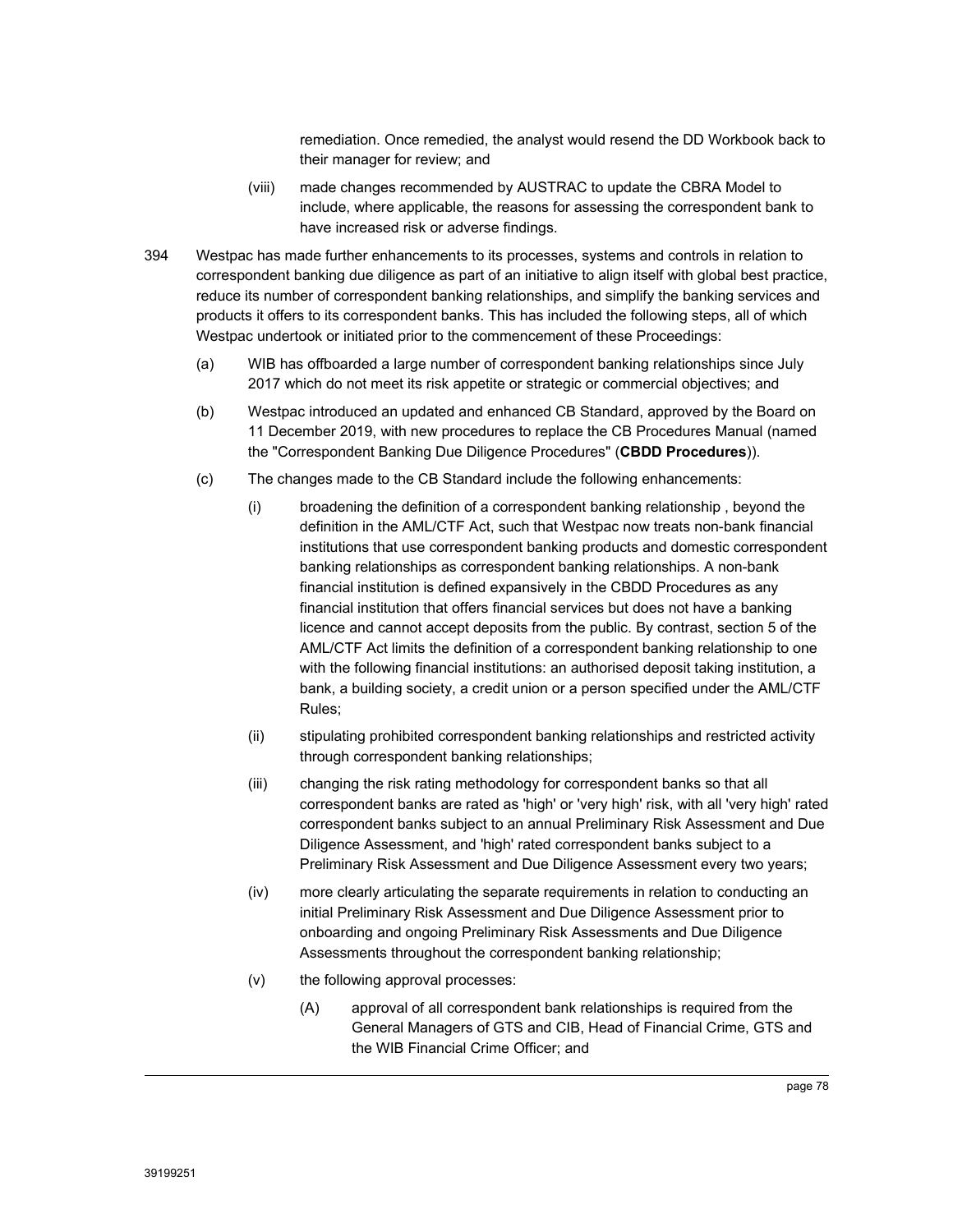- (B) approval of 'very high' rated correspondent banks also requires approval of the General Manager, Financial Crime.
- (d) The changes made to the CBDD Procedures and its related guidelines and processes include the following enhancements:
	- (i) introducing additional identification and verification requirements to align with AUSTRAC and international regulatory guidance and global industry standards;
	- (ii) introducing a more qualitative assessment of the overall correspondent banking relationship;
	- (iii) redefining Westpac's risk appetite in relation to correspondent banking and ensuring that identified higher ML/TF risk indicators are considered and that the assessment of these indicators is documented more clearly;
	- (iv) introducing site visits to, or calls with, correspondent banks to improve the depth of the assessment of the correspondent banks' AML/CTF and sanctions controls;
	- (v) redesigning the periodic review cycles, trigger event reviews and relevant processes (including customer transactional activity reviews) to provide for regular reviews and assessments of the correspondent banking relationships based on the risks they present (including the sale of a new product); and
	- (vi) a more robust quality checking and quality assurance process.
- 395 Further work, also commenced prior to the commencement of these Proceedings, includes:
	- (a) the design of additional automated transaction monitoring scenarios to identify additional ML/TF risk typologies associated with transactions made through vostro accounts, implemented in the first quarter of 2020;
	- (b) updating guidance documents that underpin the CBDD Procedures, which was completed at the end of February 2020; and
	- (c) a further review and reduction of the population of correspondent banks, to align Westpac with its commercial strategy and risk appetite, and to support it in its aim to enhance the quality of due diligence on its correspondent banking relationships.
- 396 Since the commencement of these Proceedings, Westpac has:
	- (a) reviewed the Statement of Claim to confirm whether any deficiencies have been addressed through the improvement work already undertaken or, where not, that there is an action plan to address those deficiencies or to make further enhancements;
	- (b) commenced re-conducting Preliminary Risk Assessment and Due Diligence Assessments across the correspondent banking portfolio according to Westpac's new enhanced CB Standard and CBDD Procedures. The re-review of Bank A Parent and Banks B to P has been prioritised and completed, Westpac anticipates completing its re-review of all relevant correspondent banks by the end of March 2021; and
	- (c) until a future date, currently anticipated to be the completion of the re-review of the relevant correspondent banks, ceased:
		- (i) the opening of any new vostro or RMA arrangements as part of any new or existing correspondent banking relationships; and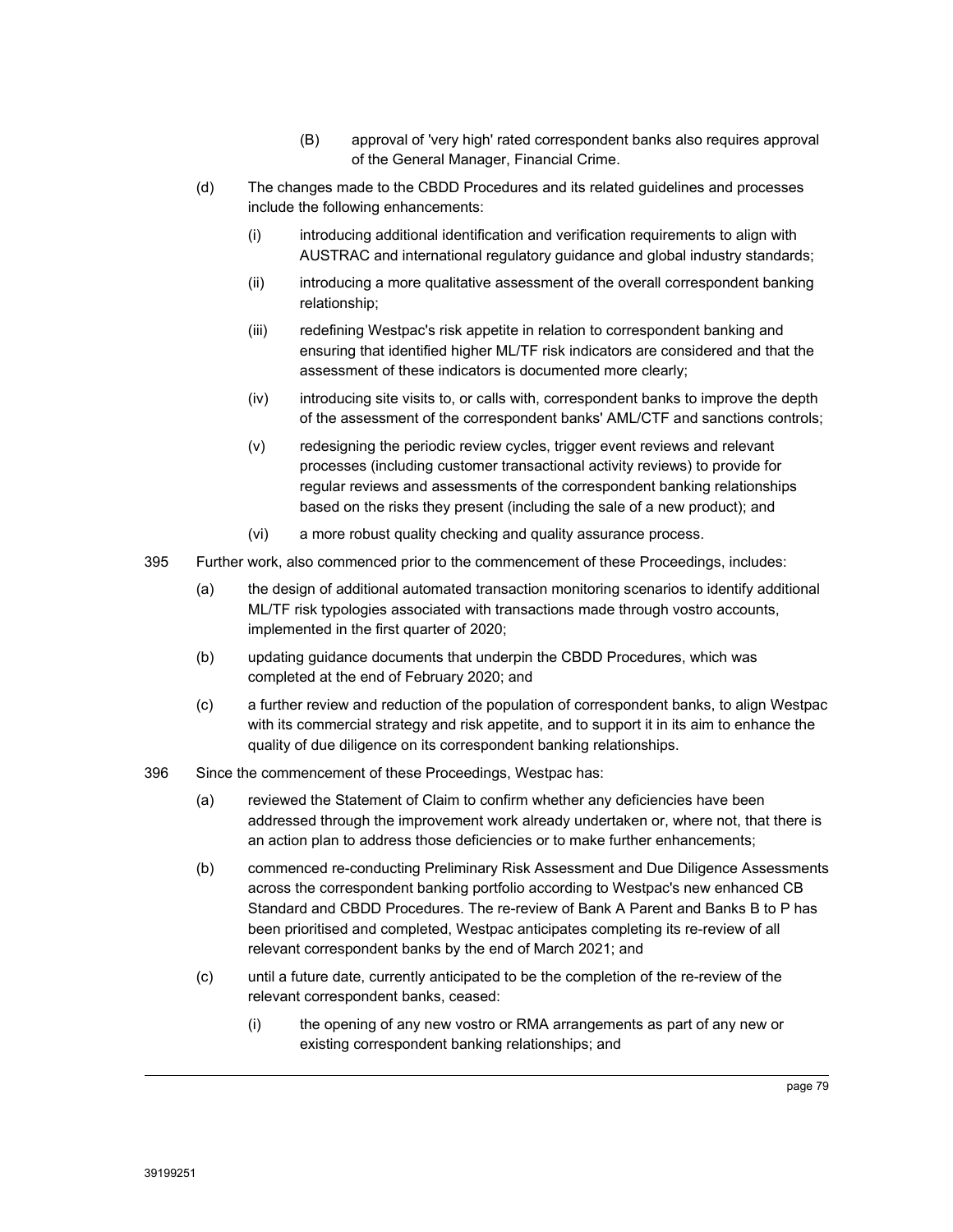- (ii) approving new jurisdiction or currency flows for existing correspondent banking relationships;
- (d) updated the DD Workbooks, RFO procedures and associated documents to align with the CB Standard and CBDD Procedures; and
- (e) developed, processes, standard operating procedures, key performance indicators, and management information to ensure and measure adherence to Westpac's correspondent banking risk appetite and to ensure appropriate exceptions approvals, monitoring and oversight;

## **E.7.6 AML/CTF Program**

#### *Risk assessments and risk-based systems and controls*

- 397 Since 2017, Westpac has undertaken a significant body of work to improve its approach to ML/TF risk assessments, including product and channel ML/TF risk assessments. Prior to the commencement of the Proceedings, the following work was completed:
	- (a) in late 2017, Westpac developed refreshed channel and product ML/TF risk assessment methodologies. This included a new process for completing standalone channel risk assessments; and
	- (b) starting in late 2017, divisions within Westpac were required to review and update current product and channel risk assessments under the revised ML/TF risk assessment approach to ensure consistency across the Group.
- 398 Since the commencement of Proceedings, Westpac has been taking a number of further steps to improve its approach to assessment of ML/TF risk. Enhancements undertaken or underway include:
	- (a) developing a new Product Risk Assessment and Channel Risk Assessment methodology and updating the Product and Project Risk Assessment tool;
	- (b) enhancing the product and channel risk assessment questionnaires to ensure appropriate coverage of ML/TF risk attributes relevant to its products and channels (based on a review and assessment of a number of AUSTRAC papers and publications, including relevant AUSTRAC risk assessments), and to support the identification of whether products and channels will generate reporting obligations;
	- (c) mandating an identification and assessment of key controls relied on to mitigate and manage the ML/TF risks posed by products and channels to support the derivation of a residual risk rating;
	- (d) increasing the frequency with which product and channel risk assessments will be refreshed;
	- (e) clarifying and refining the defined triggers for refreshing product and channel risk assessments;
	- (f) enhancing the methodology and process for completing its enterprise-wide AML/CTF risk assessment;
	- (g) completing the enterprise-wide AML/CTF risk assessment;
	- (h) mandating a reassessment of all products and channels using the new methodology; and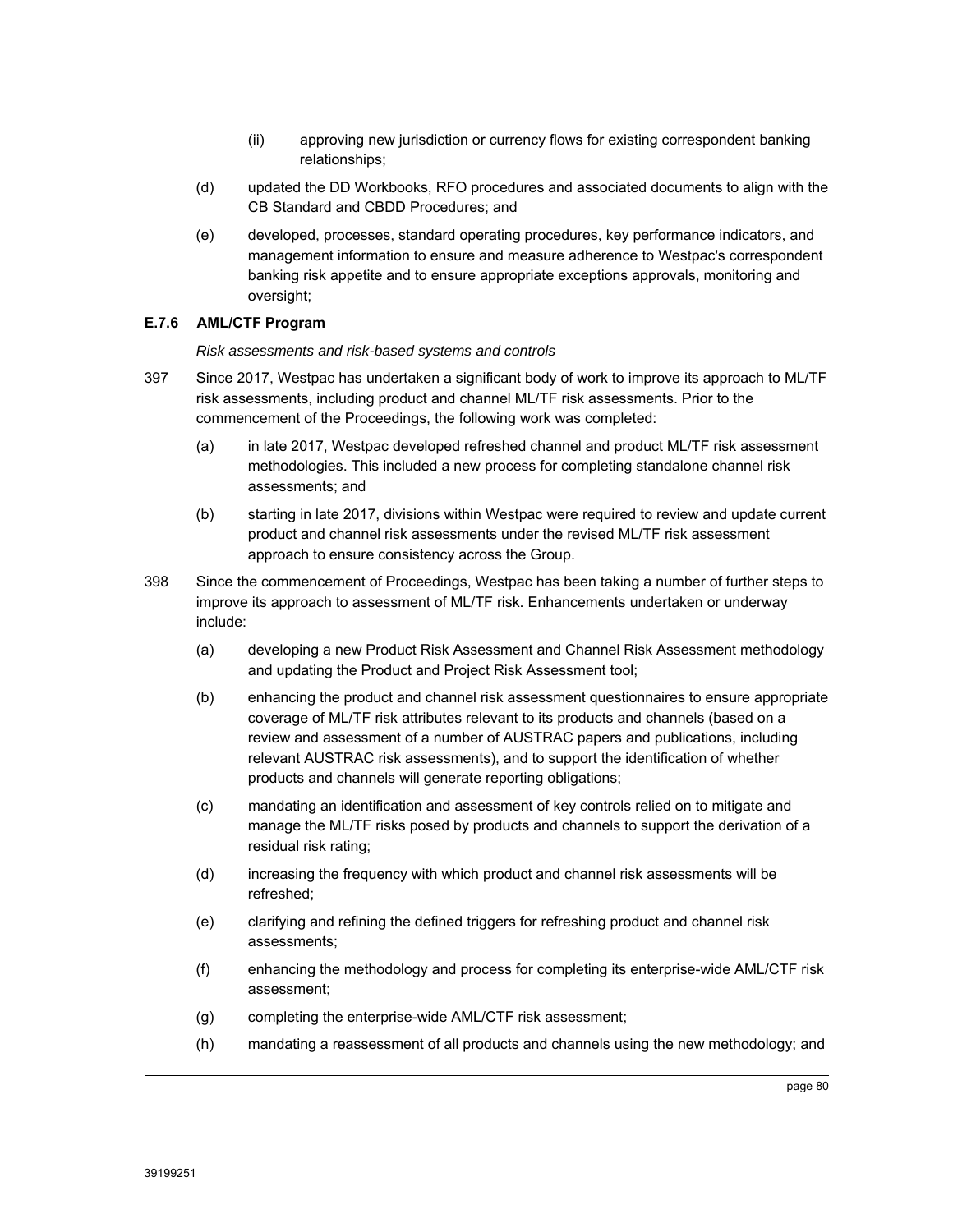(i) retaining Product Risk Assessments and Channel Risk Assessments in a central registry.

### *Transaction monitoring*

- 399 Prior to the commencement of the Proceedings, Westpac has:
	- (a) undertaken work to uplift its TMP Standard, completed in August 2018;
	- (b) consolidated responsibility for transaction monitoring controls with the appointment of a new "Financial Crime Controls and Operations Officer" in September 2019, with an additional dedicated Executive Manager for transaction monitoring commencing in April 2020;
	- (c) extended CSE transaction monitoring rules to non-LitePay channels;
	- (d) developed new detection scenarios to address gaps in the monitoring of high-risk products; and
	- (e) delivered enhancements to its sanctions, terrorism financing and politically exposed persons screening processes.
- 400 Since the commencement of these Proceedings, Westpac has undertaken further work to enhance its transaction monitoring systems and controls, including:
	- (a) the establishment of a transaction monitoring governance forum to provide ongoing governance over the continued effectiveness of the transaction monitoring program
	- (b) designing and implementing an end-to-end governance process for the transaction monitoring program, which includes key performance indicators, controls, actions and hand off points, together with a standard operating model for the transaction monitoring program;
	- (c) conducting a detailed review of AUSTRAC publications and guidance against existing detection scenarios to determine the adequacy of current scenarios and enhancing detection scenarios where required;
	- (d) implementing an end-to-end process to interpret, embed and address AUSTRAC AML/CTF guidance;
	- (e) conducting a further review of the detection scenarios for a number of existing products and services that pose higher ML/TF risks to identify whether any enhancements are required;
	- (f) assessing whether appropriate detection monitoring scenarios are in place to identify transactions and customers that are outside of Westpac's risk appetite; and
	- (g) reviewing whether remaining non-SWIFT payment channels require further transaction monitoring or sanctions screening.
- 401 With respect to child exploitation risk specifically, Westpac has:
	- (a) extended its automated detection monitoring scenarios for child exploitation risk to SWIFT channel payments to a broader range of jurisdictions;
	- (b) amended its procedures so that where Westpac identifies a transaction that it determines it has a reasonable basis to believe is suspicious in relation to potential CEM activity, an SMR must be lodged with the AUSTRAC CEO within 24 hours (rather than 72 hours, as required under section 41 of the AML/CTF Act); and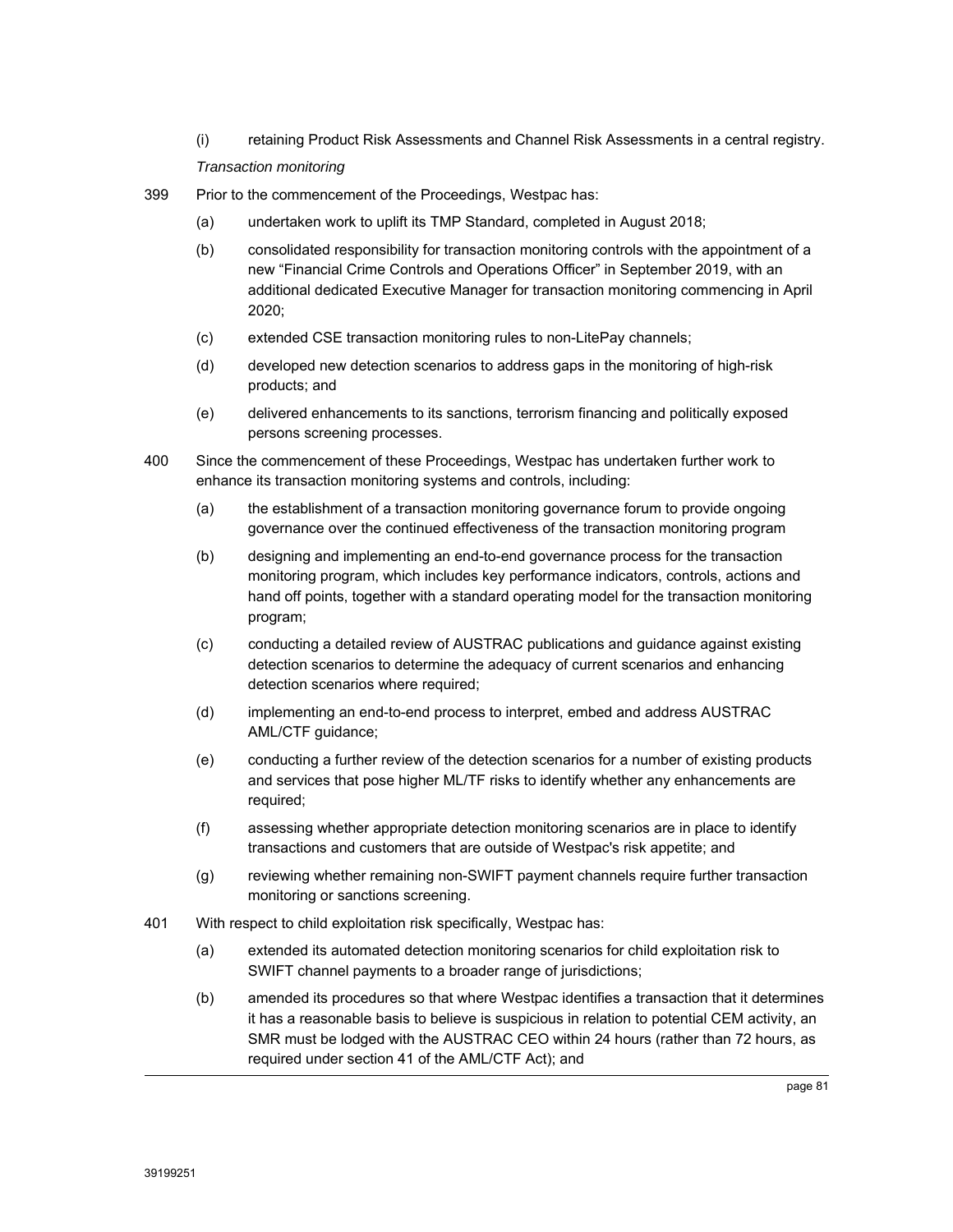- (c) made amendments to, and supplemented, its detection monitoring scenarios for CEM risk to address newly published AUSTRAC and other guidance.
- 402 In relation to vostro account transaction monitoring, Westpac implemented additional detection monitoring over vostro accounts at the end of February 2020, as described in paragraph 395(a). It is conducting a further review of these scenarios to identify whether any further enhancements could be made to the existing detection monitoring.

## *IFTI reporting*

403 In addition to the steps outlined above in E.7.2, on 1 May 2019, Westpac updated the Regulatory Reporting Standard to include a requirement that the Divisions must ensure and be satisfied that there were processes and procedures in place (at a Group and/or Divisional level) to ensure that all transactions facilitated by their Division, which meet the definition of an IFTI were reported to AUSTRAC within the specified timeframes. This included a requirement that there were controls in place to periodically reconcile the number of IFTIs received and sent against the number of IFTI reports submitted to the AUSTRAC CEO.

#### **E.7.7 Ongoing customer due diligence contraventions**

- 404 Westpac has:
	- (a) terminated the transactional accounts of each of Customers 1-12 and placed a block on certain products which Westpac cannot immediately exit, such as credit cards or home loans with existing amounts owed to Westpac, or insurance products. Under these products, the only transactions the customers can enter into are to repay amounts owed to Westpac. Once the amount owed to Westpac has been repaid or the product term expires, the account or product will be terminated;
	- (b) since the commencement of the Proceedings, made a number of improvements to its enhanced customer due diligence process in relation to customers who have been identified in SMRs filed with AUSTRAC in relation to CEM risk. Those improvements include:
		- (i) reducing the maximum time for exit decisions to be reached and implemented in relation to customers in relation to whom an SMR has been filed in relation to CEM risk;
		- (ii) blocking certain payments for customers the subject of an exit decision in relation to CEM risk in the period between an SMR being filed and the customer account being closed; and
		- (iii) conducting additional training for relevant staff in relation to identifying and monitoring for CEM risk.
- 405 Westpac is also in the process of making enhancements to its ECDD processes.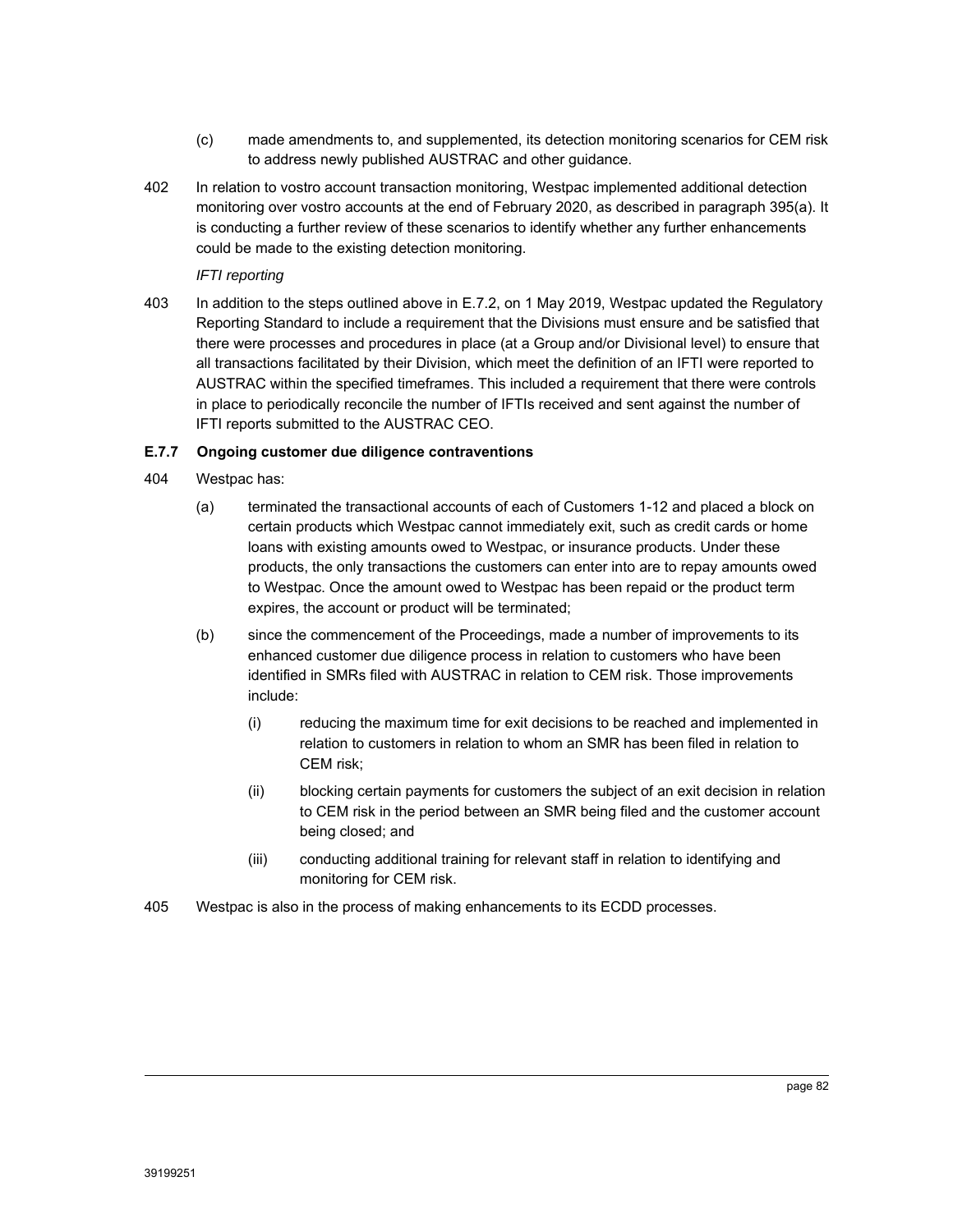Date: 24 September 2019

………………………………………..

Sonja Marsic

AGS Lawyer

For an on behalf of Australian Government Solicitor

Lawyer for the Applicant



Peter Haig

Solicitor for the Respondent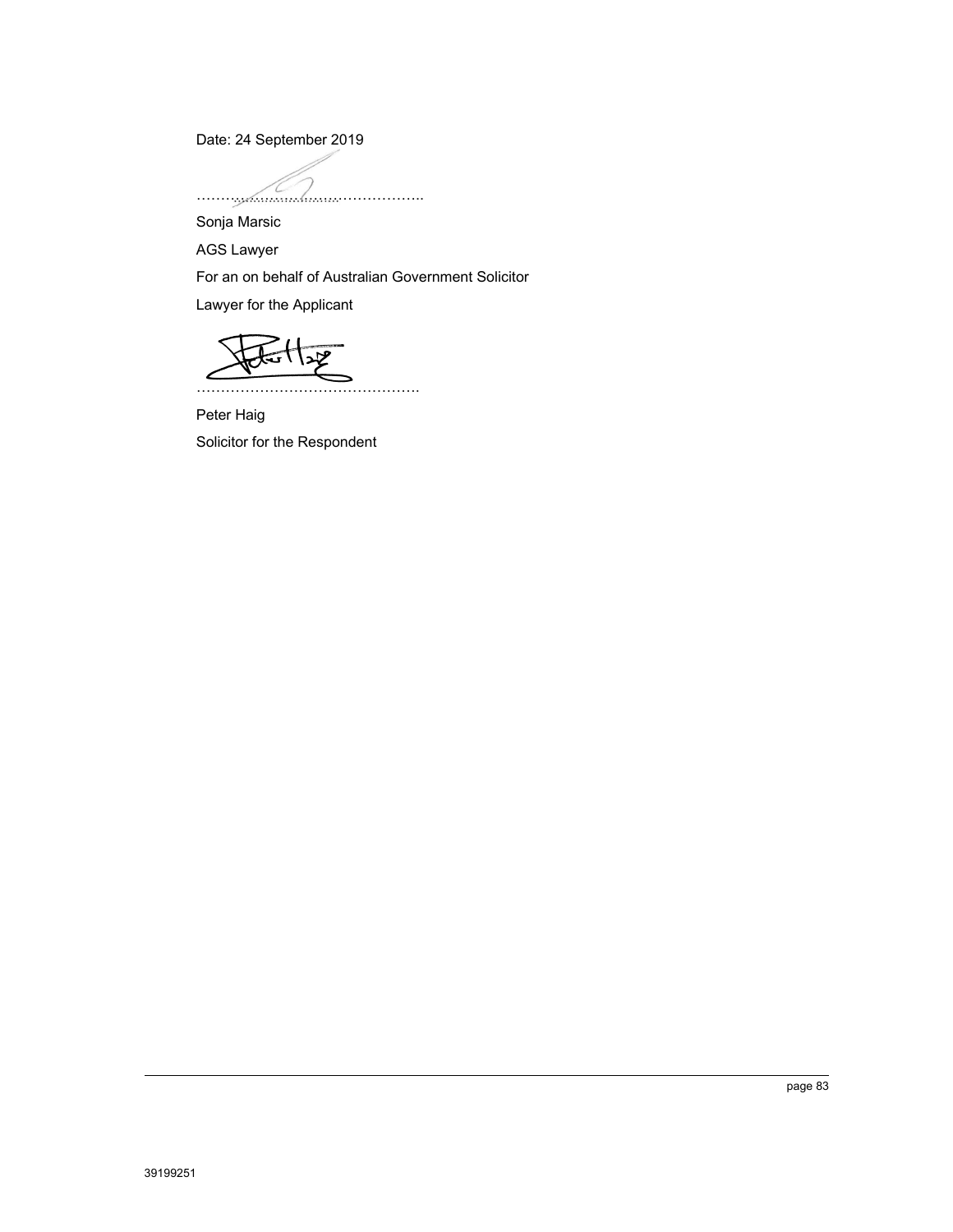## **Annexure B**

| <b>Bank</b>              | Preliminary<br><b>Risk</b><br><b>Dates</b><br>οf<br><b>Assessments</b> | <b>Approval dates of Due Diligence</b><br><b>Assessments</b> |
|--------------------------|------------------------------------------------------------------------|--------------------------------------------------------------|
| <b>Bank A Parent</b>     | 25 March 2014                                                          | 5 May 2014                                                   |
|                          | 17 May 2016                                                            | 1 July 2016                                                  |
|                          | 25 August 2017                                                         | 6 September 2017                                             |
| B                        | 22 May 2014                                                            | 10 July 2014                                                 |
|                          | 13 May 2016                                                            | 14 June 2016                                                 |
|                          | 18 April 2017                                                          | 26 May 2017                                                  |
| $\mathsf{C}$             | 16 February 2015                                                       | 9 June 2015                                                  |
|                          | 17 June 2016                                                           | 6 July 2016                                                  |
|                          | 17 May 2017                                                            | 15 June 2017                                                 |
| D                        | 6 February 2015                                                        | 23 February 2015                                             |
|                          | 4 November 2015                                                        | 8 February 2016                                              |
|                          | 19 September 2016                                                      | 23 February 2017                                             |
|                          | 14 November 2017                                                       | 19 December 2017                                             |
| Е                        | 7 April 2014                                                           | 7 April 2014                                                 |
|                          | 28 January 2016                                                        | 24 June 2016                                                 |
|                          | 17 January 2018                                                        | 28 March 2018                                                |
| F                        | 6 February 2015                                                        | 18 February 2015                                             |
|                          | 30 December 2015                                                       | 8 February 2016                                              |
|                          | 29 November 2016                                                       | 22 February 2017                                             |
|                          | 18 December 2017                                                       | 22 January 2018                                              |
| <b>Bank G Subsidiary</b> | 24 March 2015                                                          | 9 June 2015                                                  |
|                          | 16 December 2016                                                       | 26 May 2017                                                  |
| H.                       | 22 February 2016                                                       | 12 May 2016                                                  |
|                          | 14 February 2018                                                       | 7 May 2018                                                   |
| $\mathbf{I}$             | 24 February 2014                                                       | 18 June 2014                                                 |
|                          | 7 March 2016                                                           | 15 June 2016                                                 |
|                          | 12 April 2018                                                          | 8 May 2018                                                   |
| J                        | 12 April 2016                                                          | 18 May 2016                                                  |
|                          | 17 November 2017                                                       | 19 December 2017                                             |
| Κ                        | 11 April 2014                                                          | 5 May 2014                                                   |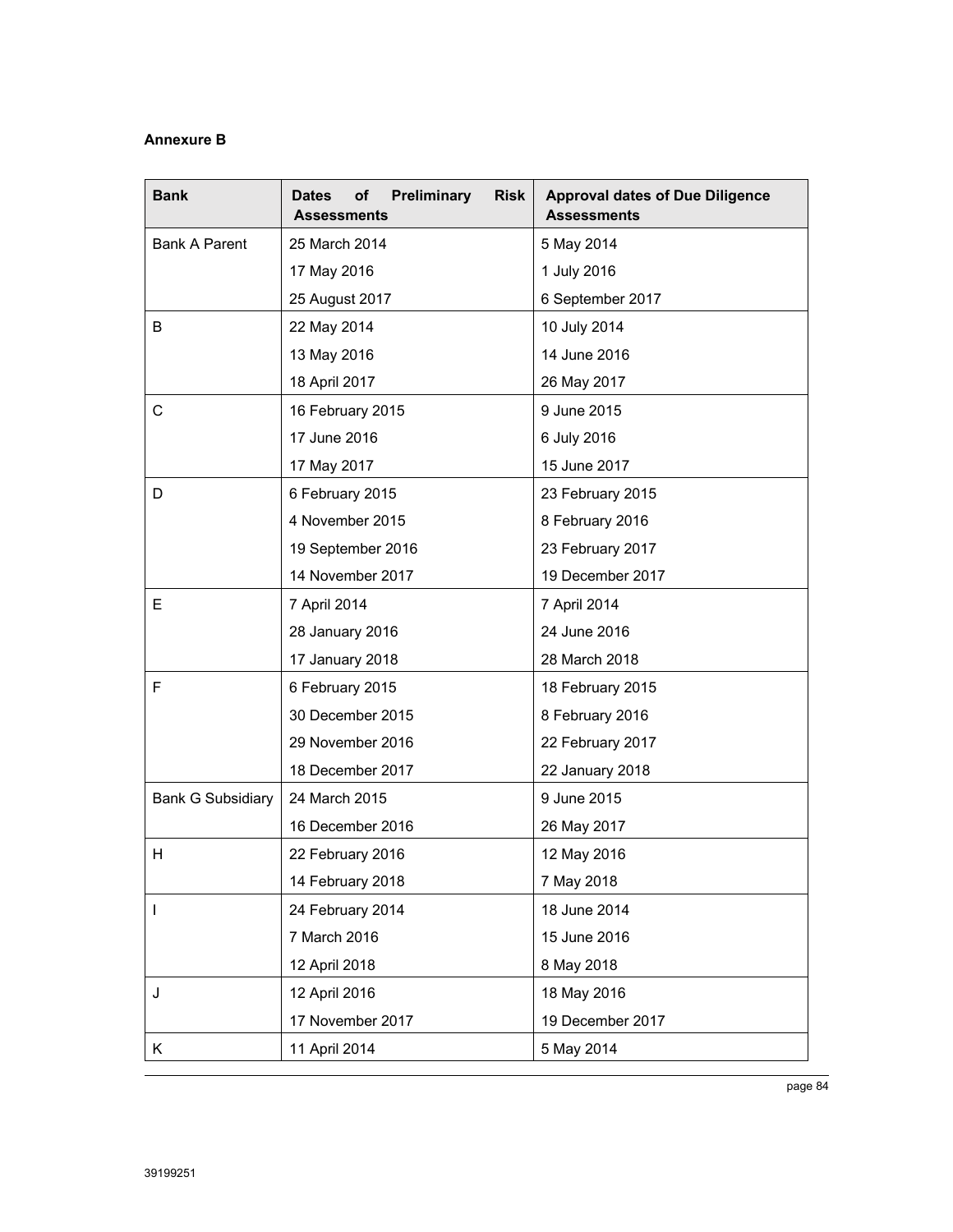| <b>Bank</b> | Preliminary<br><b>Risk</b><br>of<br><b>Dates</b><br><b>Assessments</b> | <b>Approval dates of Due Diligence</b><br><b>Assessments</b> |
|-------------|------------------------------------------------------------------------|--------------------------------------------------------------|
|             | 25 July 2016                                                           | 29 July 2016                                                 |
|             | 19 July 2017                                                           | 9 August 2017                                                |
| L           | 29 October 2014                                                        | 23 February 2015                                             |
|             | 30 May 2016                                                            | 15 June 2016                                                 |
|             | 26 May 2017                                                            | 30 June 2017                                                 |
| М           | 21 November 2014                                                       | 23 February 2015                                             |
|             | 22 February 2016                                                       | 11 March 2016                                                |
|             | 16 January 2017                                                        | 5 April 2017                                                 |
|             | 13 November 2018                                                       | 2 April 2019                                                 |
| N           | 19 March 2014                                                          | 18 June 2014                                                 |
|             | 9 September 2016                                                       | 20 October 2016                                              |
|             | 1 August 2017                                                          | 29 August 2017                                               |
| O           | 24 September 2013                                                      | 14 January 2014                                              |
|             | 1 February 2016                                                        | 29 March 2016                                                |
|             | 10 August 2017                                                         | 28 August 2017                                               |
| P           | 2 January 2014                                                         | 14 March 2014                                                |
|             | 29 December 2015                                                       | 12 May 2016                                                  |
|             | 20 February 2018                                                       | 5 April 2018                                                 |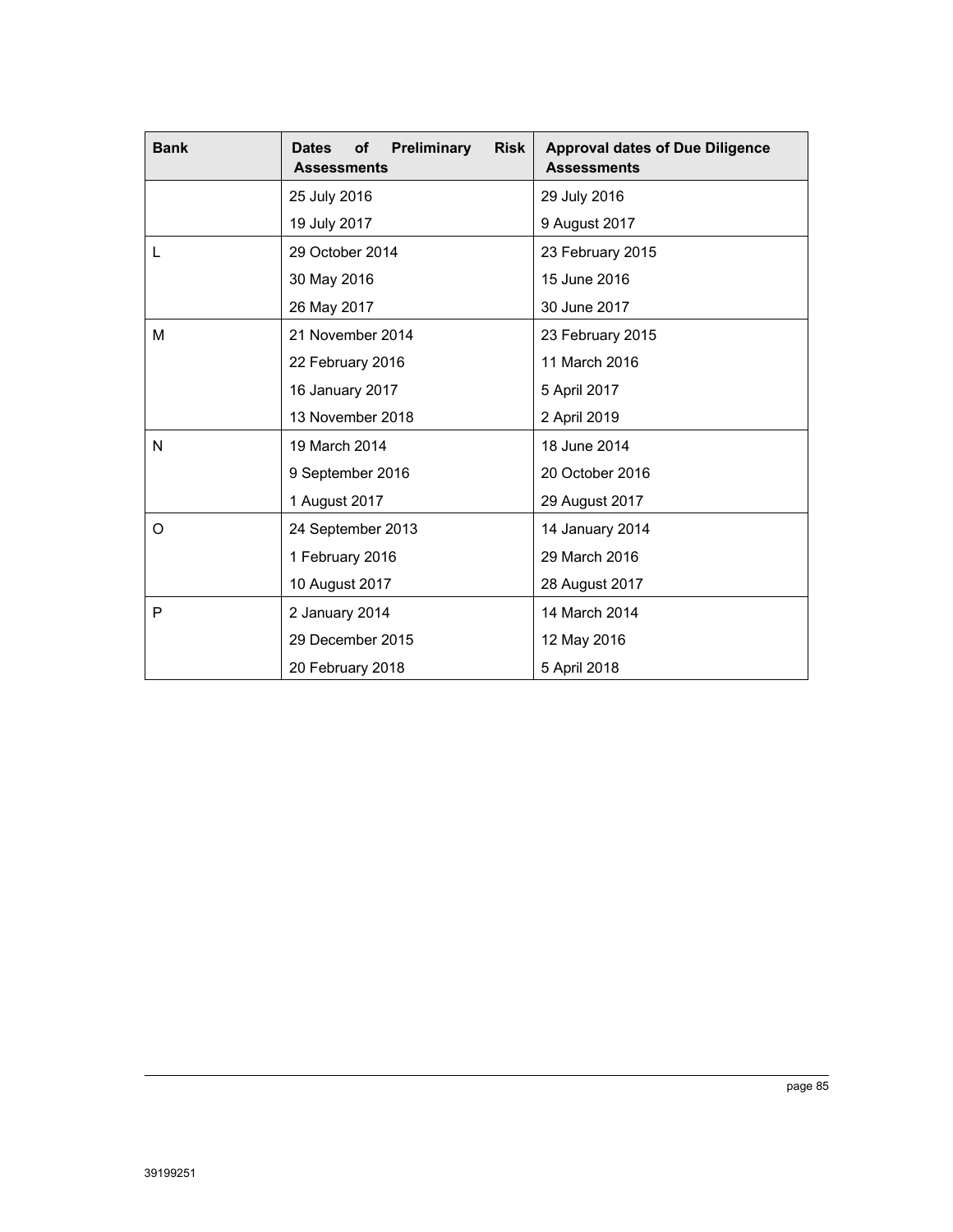# **Annexure C**

| A                      | B                                                   | $\mathsf{C}$          |
|------------------------|-----------------------------------------------------|-----------------------|
| <b>Customer Number</b> | <b>First Transaction Consistent with Typologies</b> | <b>First SMR Date</b> |
| 13                     | 11/05/2017                                          | 20/12/2019            |
| 14                     | 21/08/2017                                          | 6/05/2020             |
| 15                     | 23/10/2019                                          | 30/12/2019            |
| 16                     | 30/06/2017                                          | 19/12/2019            |
| 17                     | 24/08/2018                                          | 20/04/2020            |
| 18                     | 19/12/2018                                          | 17/04/2019            |
| 19                     | 11/04/2016                                          | 22/11/2019            |
| 20                     | 8/07/2017                                           | 30/12/2019            |
| 21                     | 24/07/2018                                          | 11/03/2020            |
| 22                     | 4/09/2018                                           | 22/07/2020            |
| 23                     | 19/11/2016                                          | 22/01/2020            |
| 24                     | 7/05/2018                                           | 28/11/2019            |
| 25                     | 29/10/2015                                          | 28/11/2019            |
| 26                     | 31/03/2016                                          | 16/12/2019            |
| 27                     | 27/06/2016                                          | 19/12/2019            |
| 28                     | 9/11/2015                                           | 16/12/2019            |
| 29                     | 7/07/2016                                           | 18/12/2019            |
| 30                     | 29/12/2014                                          | 22/07/2020            |
| 31                     | 8/06/2017                                           | 4/10/2018             |
| 32                     | 1/04/2015                                           | 16/12/2019            |
| 33                     | 29/08/2017                                          | 17/03/2020            |
| 34                     | 28/09/2016                                          | 11/12/2019            |
| 35                     | 5/09/2018                                           | 3/03/2020             |
| 36                     | 23/01/2017                                          | 28/11/2019            |
| 37                     | 29/09/2014                                          | 12/12/2019            |
| 38                     | 9/03/2015                                           | 28/11/2019            |
| 39                     | 21/10/2015                                          | 20/12/2019            |
| 40                     | 2/05/2016                                           | 20/12/2019            |
| 41                     | 19/11/2018                                          | 23/07/2019            |
| 42                     | 14/04/2016                                          | 12/02/2020            |
| 43                     | 15/12/2015                                          | 3/02/2020             |
| 44                     | 17/11/2014                                          | 27/12/2019            |

page 86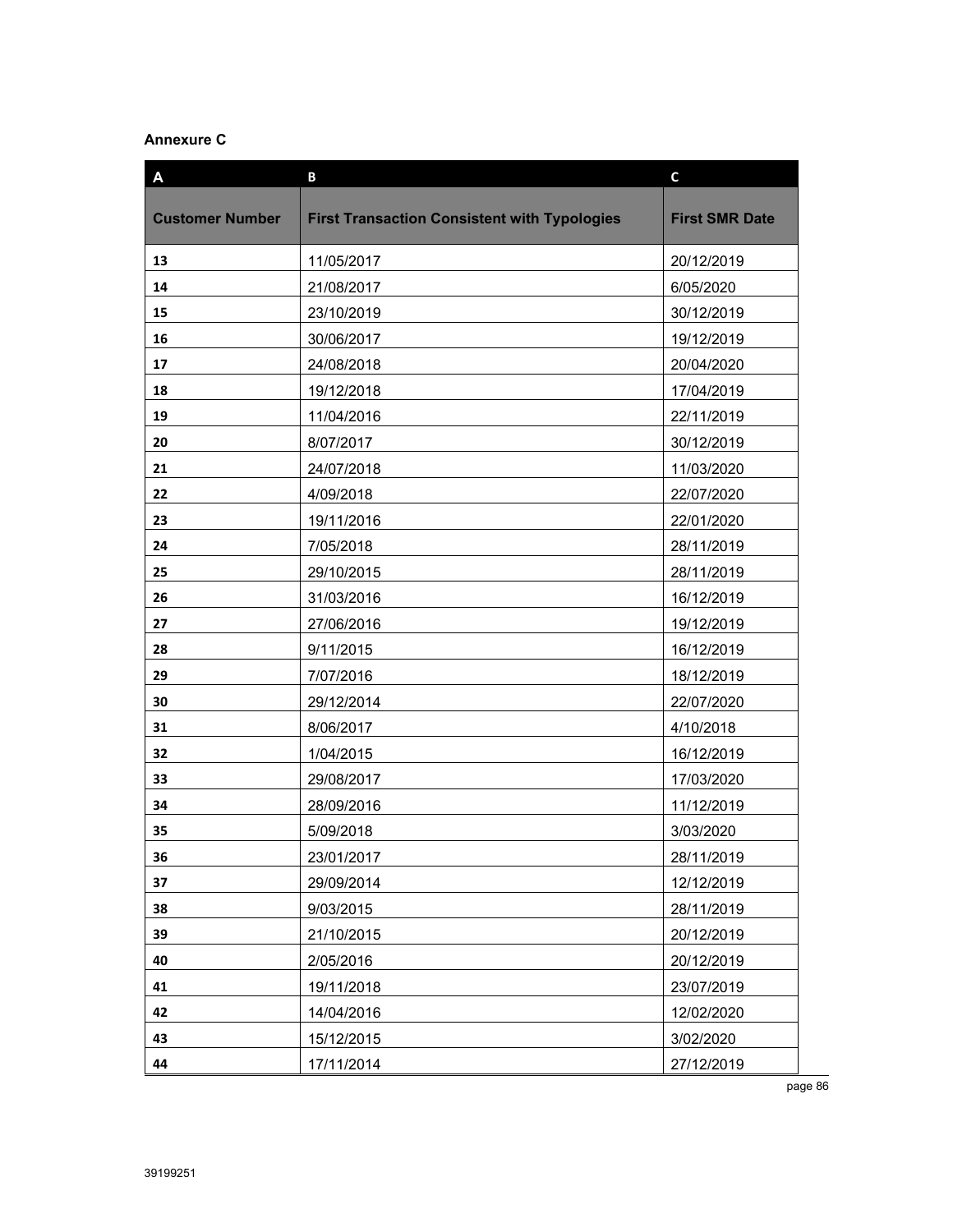| A                      | B                                                   | $\mathbf c$           |
|------------------------|-----------------------------------------------------|-----------------------|
|                        |                                                     |                       |
| <b>Customer Number</b> | <b>First Transaction Consistent with Typologies</b> | <b>First SMR Date</b> |
| 45                     | 28/11/2016                                          | 24/07/2018            |
| 46                     | 2/02/2016                                           | 19/12/2019            |
| 47                     | 8/01/2018                                           | 17/02/2020            |
| 48                     | 6/10/2015                                           | 13/12/2019            |
| 49                     | 26/09/2014                                          | 13/12/2019            |
| 50                     | 21/04/2017                                          | 21/01/2019            |
| 51                     | 12/10/2014                                          | 30/12/2019            |
| 52                     | 7/03/2017                                           | 18/12/2019            |
| 53                     | 9/05/2019                                           | 11/05/2020            |
| 54                     | 25/02/2016                                          | 11/03/2020            |
| 55                     | 12/05/2015                                          | 20/12/2019            |
| 56                     | 27/06/2019                                          | 14/01/2020            |
| 57                     | 4/02/2017                                           | 14/05/2020            |
| 58                     | 29/02/2016                                          | 20/12/2019            |
| 59                     | 19/10/2014                                          | 12/05/2020            |
| 60                     | 11/10/2015                                          | 20/12/2019            |
| 61                     | 23/03/2016                                          | 19/12/2019            |
| 62                     | 9/03/2017                                           | 27/04/2020            |
| 63                     | 22/03/2018                                          | 16/12/2019            |
| 64                     | 1/06/2017                                           | 24/04/2020            |
| 65                     | 11/04/2018                                          | 11/05/2020            |
| 66                     | 6/03/2019                                           | 7/01/2020             |
| 67                     | 7/12/2016                                           | 2/01/2020             |
| 68                     | 15/08/2018                                          | 25/10/2019            |
| 69                     | 20/11/2014                                          | 13/12/2019            |
| 70                     | 6/08/2019                                           | 25/03/2020            |
| 71                     | 16/02/2017                                          | 21/05/2019            |
| 72                     | 4/02/2016                                           | 6/12/2019             |
| 73                     | 3/10/2017                                           | 24/12/2019            |
| 74                     | 21/10/2014                                          | 13/12/2019            |
| 75                     | 27/01/2015                                          | 27/04/2020            |
| 76                     | 19/07/2018                                          | 20/12/2019            |
| 77                     | 17/10/2019                                          | 31/03/2020            |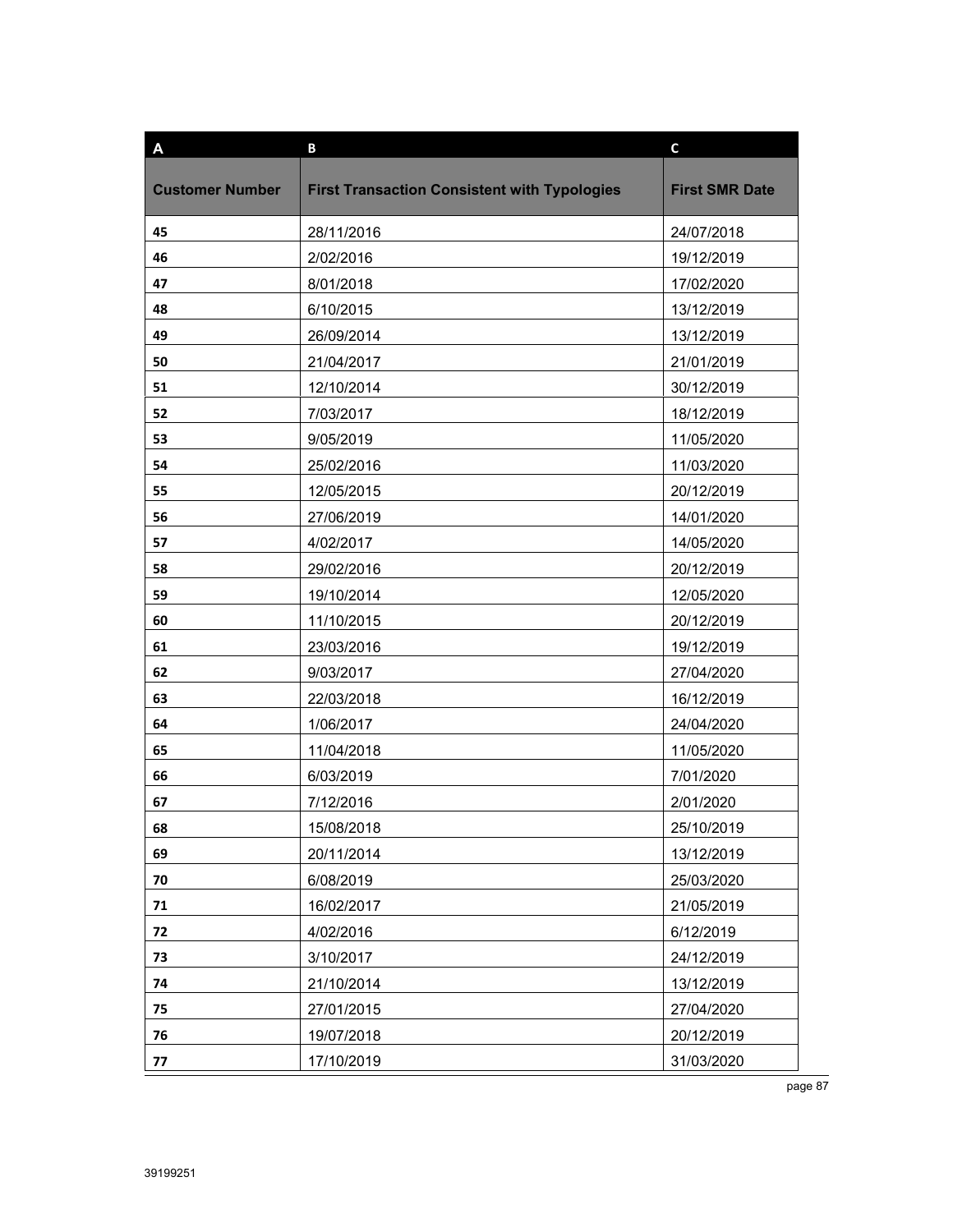| A                      | B                                                   | $\mathbf c$           |
|------------------------|-----------------------------------------------------|-----------------------|
| <b>Customer Number</b> | <b>First Transaction Consistent with Typologies</b> | <b>First SMR Date</b> |
|                        |                                                     |                       |
| 78                     | 7/01/2019                                           | 12/05/2020            |
| 79                     | 27/06/2016                                          | 19/12/2019            |
| 80                     | 7/12/2016                                           | 17/12/2019            |
| 81                     | 23/06/2015                                          | 6/09/2018             |
| 82                     | 17/07/2015                                          | 18/12/2019            |
| 83                     | 9/01/2015                                           | 21/01/2020            |
| 84                     | 20/04/2017                                          | 19/12/2019            |
| 85                     | 15/01/2016                                          | 19/12/2019            |
| 86                     | 22/02/2019                                          | 17/04/2019            |
| 87                     | 25/02/2016                                          | 19/12/2019            |
| 88                     | 3/06/2015                                           | 6/04/2020             |
| 89                     | 24/07/2017                                          | 20/12/2019            |
| 90                     | 10/10/2018                                          | 17/04/2020            |
| 91                     | 21/07/2016                                          | 17/03/2020            |
| 92                     | 26/10/2015                                          | 10/12/2019            |
| 93                     | 12/10/2015                                          | 27/09/2018            |
| 94                     | 1/09/2018                                           | 5/05/2020             |
| 95                     | 3/07/2017                                           | 16/12/2019            |
| 96                     | 13/03/2016                                          | 12/12/2019            |
| 97                     | 19/11/2015                                          | 22/01/2020            |
| 98                     | 27/06/2018                                          | 12/12/2019            |
| 99                     | 15/03/2018                                          | 21/05/2019            |
| 100                    | 3/12/2014                                           | 20/01/2020            |
| 101                    | 17/11/2015                                          | 21/01/2020            |
| 102                    | 17/09/2015                                          | 16/12/2019            |
| 103                    | 25/09/2016                                          | 29/01/2020            |
| 104                    | 13/07/2018                                          | 6/12/2019             |
| 105                    | 3/01/2018                                           | 12/12/2019            |
| 106                    | 10/12/2016                                          | 20/12/2019            |
| 107                    | 16/03/2017                                          | 13/05/2020            |
| 108                    | 20/02/2018                                          | 7/05/2020             |
| 109                    | 7/10/2019                                           | 31/03/2020            |
| 110                    | 1/08/2017                                           | 3/03/2020             |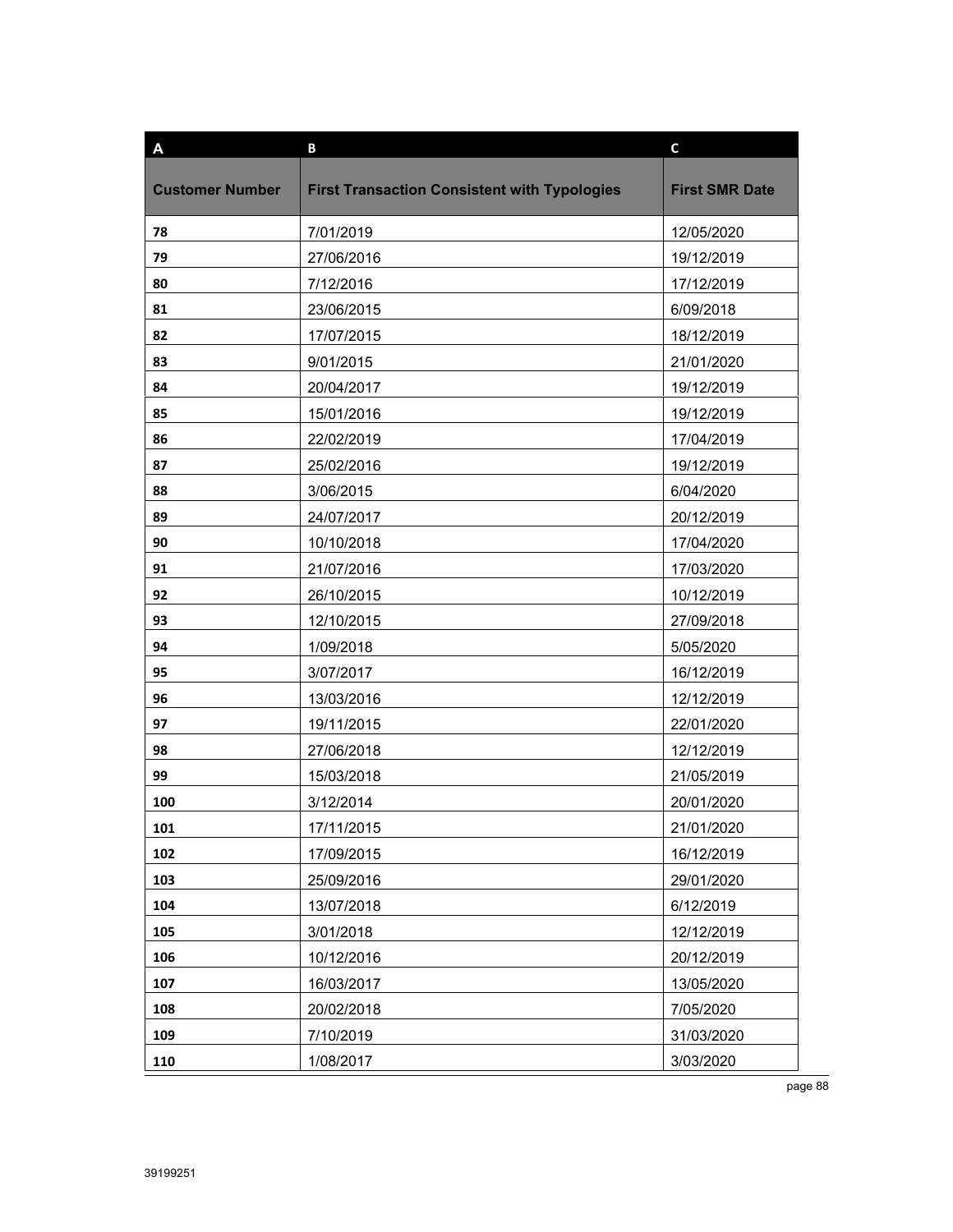| A                      | B                                                   | $\mathbf c$           |
|------------------------|-----------------------------------------------------|-----------------------|
|                        |                                                     |                       |
| <b>Customer Number</b> | <b>First Transaction Consistent with Typologies</b> | <b>First SMR Date</b> |
| 111                    | 15/07/2019                                          | 24/12/2019            |
| 112                    | 21/07/2017                                          | 6/12/2019             |
| 113                    | 10/10/2018                                          | 22/11/2019            |
| 114                    | 8/10/2014                                           | 16/12/2019            |
| 115                    | 1/04/2018                                           | 19/11/2019            |
| 116                    | 7/12/2015                                           | 20/12/2019            |
| 117                    | 21/02/2018                                          | 24/12/2019            |
| 118                    | 7/12/2017                                           | 3/12/2019             |
| 119                    | 28/11/2016                                          | 19/05/2020            |
| 120                    | 11/01/2016                                          | 11/03/2020            |
| 121                    | 20/01/2016                                          | 13/12/2019            |
| 122                    | 30/09/2015                                          | 20/12/2019            |
| 123                    | 21/08/2017                                          | 26/11/2019            |
| 124                    | 3/04/2019                                           | 16/12/2019            |
| 125                    | 26/03/2019                                          | 8/05/2020             |
| 126                    | 18/10/2014                                          | 27/04/2020            |
| 127                    | 1/09/2016                                           | 6/12/2019             |
| 128                    | 2/01/2018                                           | 18/12/2019            |
| 129                    | 15/05/2019                                          | 4/12/2019             |
| 130                    | 1/12/2018                                           | 5/05/2020             |
| 131                    | 2/09/2015                                           | 25/11/2019            |
| 132                    | 3/06/2019                                           | 16/12/2019            |
| 133                    | 3/08/2018                                           | 16/12/2019            |
| 134                    | 1/09/2015                                           | 4/12/2019             |
| 135                    | 16/08/2016                                          | 21/01/2020            |
| 136                    | 27/10/2015                                          | 20/12/2019            |
| 137                    | 17/11/2016                                          | 16/12/2019            |
| 138                    | 27/01/2015                                          | 12/12/2019            |
| 139                    | 17/11/2016                                          | 5/12/2019             |
| 140                    | 8/12/2016                                           | 6/01/2020             |
| 141                    | 31/08/2018                                          | 20/12/2019            |
| 142                    | 21/06/2018                                          | 14/05/2020            |
| 143                    | 15/12/2016                                          | 16/12/2019            |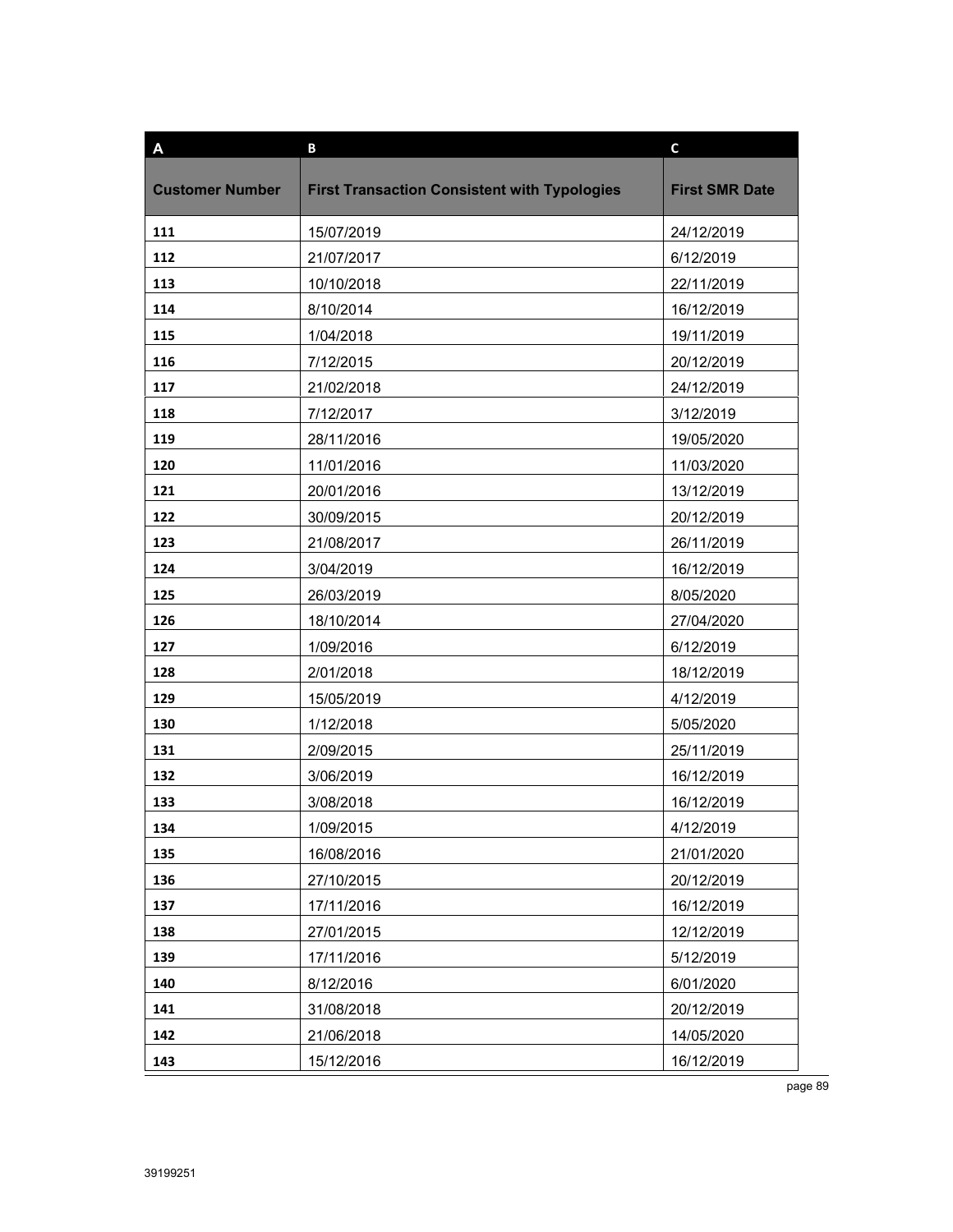| A                      | B                                                   | $\mathbf c$           |
|------------------------|-----------------------------------------------------|-----------------------|
| <b>Customer Number</b> | <b>First Transaction Consistent with Typologies</b> | <b>First SMR Date</b> |
|                        |                                                     |                       |
| 144                    | 28/03/2017                                          | 20/12/2019            |
| 145                    | 22/07/2015                                          | 5/05/2020             |
| 146                    | 15/02/2016                                          | 19/12/2019            |
| 147                    | 18/05/2016                                          | 29/11/2019            |
| 148                    | 5/10/2015                                           | 25/11/2019            |
| 149                    | 9/03/2018                                           | 6/12/2019             |
| 150                    | 16/11/2016                                          | 5/12/2019             |
| 151                    | 10/10/2017                                          | 24/02/2020            |
| 152                    | 29/10/2015                                          | 19/12/2019            |
| 153                    | 15/07/2019                                          | 13/01/2020            |
| 154                    | 8/12/2015                                           | 20/12/2019            |
| 155                    | 31/05/2016                                          | 19/12/2019            |
| 156                    | 4/01/2019                                           | 16/12/2019            |
| 157                    | 7/01/2018                                           | 13/05/2020            |
| 158                    | 31/01/2018                                          | 11/11/2019            |
| 159                    | 31/03/2019                                          | 10/12/2019            |
| 160                    | 25/04/2019                                          | 7/05/2019             |
| 161                    | 7/06/2019                                           | 15/05/2020            |
| 162                    | 14/07/2017                                          | 20/08/2018            |
| 163                    | 12/06/2017                                          | 13/05/2020            |
| 164                    | 19/05/2017                                          | 11/12/2019            |
| 165                    | 10/04/2017                                          | 10/02/2020            |
| 166                    | 7/10/2016                                           | 6/05/2020             |
| 167                    | 25/10/2018                                          | 17/12/2019            |
| 168                    | 21/10/2015                                          | 11/05/2020            |
| 169                    | 12/09/2016                                          | 12/12/2019            |
| 170                    | 30/12/2016                                          | 16/12/2019            |
| 171                    | 8/12/2016                                           | 25/02/2020            |
| 172                    | 13/07/2018                                          | 20/12/2019            |
| 173                    | 13/06/2016                                          | 21/11/2019            |
| 174                    | 30/05/2018                                          | 19/12/2019            |
| 175                    | 21/11/2016                                          | 16/12/2019            |
| 176                    | 18/03/2015                                          | 13/11/2019            |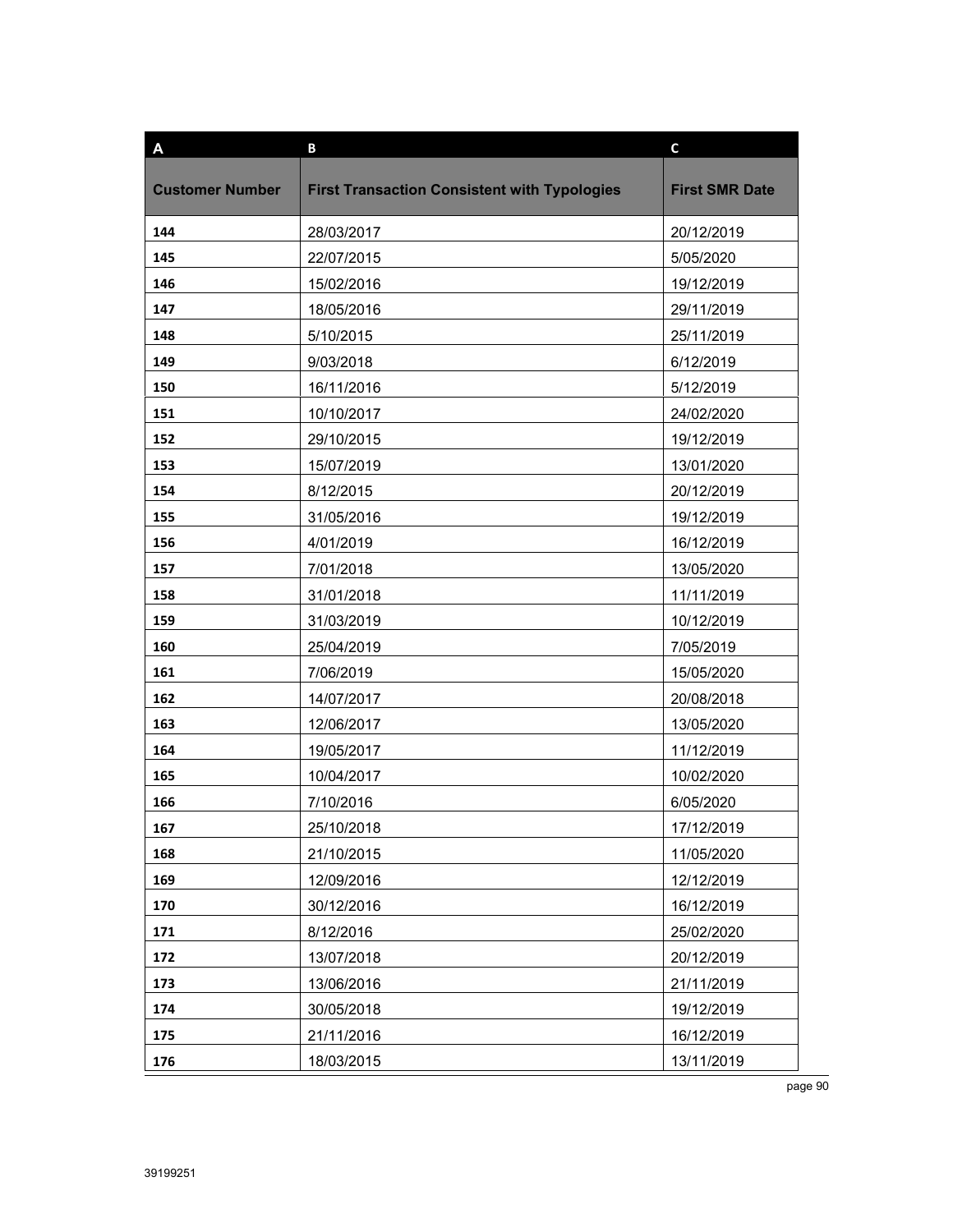| A                      | B                                                   | $\mathbf c$           |
|------------------------|-----------------------------------------------------|-----------------------|
|                        |                                                     |                       |
| <b>Customer Number</b> | <b>First Transaction Consistent with Typologies</b> | <b>First SMR Date</b> |
| 177                    | 24/07/2017                                          | 16/12/2019            |
| 178                    | 30/08/2017                                          | 19/12/2019            |
| 179                    | 8/09/2016                                           | 20/12/2019            |
| 180                    | 17/12/2015                                          | 19/11/2019            |
| 181                    | 18/04/2016                                          | 29/01/2020            |
| 182                    | 2/11/2015                                           | 28/11/2019            |
| 183                    | 13/05/2019                                          | 18/12/2019            |
| 184                    | 20/02/2018                                          | 18/12/2019            |
| 185                    | 10/10/2017                                          | 16/12/2019            |
| 186                    | 17/09/2017                                          | 25/07/2018            |
| 187                    | 8/01/2018                                           | 20/12/2019            |
| 188                    | 17/10/2016                                          | 18/12/2019            |
| 189                    | 7/12/2016                                           | 22/12/2019            |
| 190                    | 16/07/2018                                          | 1/11/2018             |
| 191                    | 23/10/2015                                          | 6/12/2019             |
| 192                    | 21/12/2016                                          | 20/12/2019            |
| 193                    | 8/01/2017                                           | 13/12/2019            |
| 194                    | 3/09/2015                                           | 20/12/2019            |
| 195                    | 12/04/2018                                          | 16/12/2019            |
| 196                    | 11/01/2016                                          | 12/12/2019            |
| 197                    | 17/07/2017                                          | 24/12/2019            |
| 198                    | 27/04/2018                                          | 13/05/2020            |
| 199                    | 30/05/2017                                          | 22/11/2019            |
| 200                    | 22/09/2017                                          | 18/12/2019            |
| 201                    | 14/09/2017                                          | 16/12/2019            |
| 202                    | 3/09/2015                                           | 16/12/2019            |
| 203                    | 28/12/2018                                          | 16/12/2019            |
| 204                    | 22/09/2017                                          | 10/01/2020            |
| 205                    | 11/02/2018                                          | 16/12/2019            |
| 206                    | 29/08/2016                                          | 19/02/2020            |
| 207                    | 1/05/2015                                           | 25/11/2019            |
| 208                    | 4/04/2016                                           | 6/12/2019             |
| 209                    | 12/01/2016                                          | 20/12/2019            |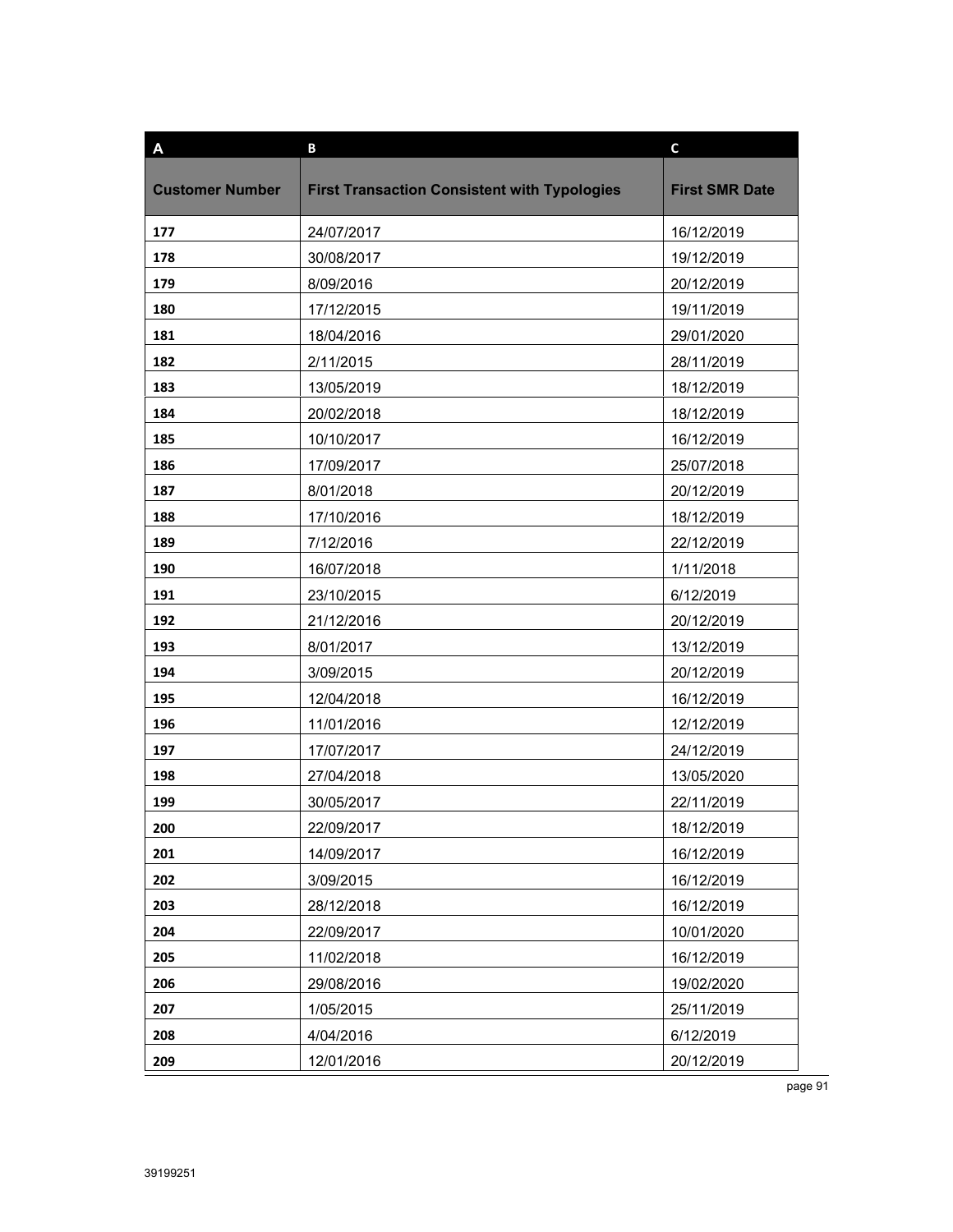| A                      | B                                                   | $\mathbf c$           |
|------------------------|-----------------------------------------------------|-----------------------|
| <b>Customer Number</b> | <b>First Transaction Consistent with Typologies</b> | <b>First SMR Date</b> |
|                        |                                                     |                       |
| 210                    | 2/08/2016                                           | 15/11/2018            |
| 211                    | 21/11/2015                                          | 3/12/2019             |
| 212                    | 17/11/2018                                          | 19/11/2019            |
| 213                    | 10/08/2016                                          | 19/12/2019            |
| 214                    | 1/12/2016                                           | 18/12/2019            |
| 215                    | 7/10/2014                                           | 21/01/2020            |
| 216                    | 1/02/2016                                           | 18/12/2019            |
| 217                    | 18/09/2017                                          | 19/05/2020            |
| 218                    | 30/08/2016                                          | 17/02/2020            |
| 219                    | 5/06/2016                                           | 16/12/2019            |
| 220                    | 31/07/2017                                          | 2/02/2020             |
| 221                    | 29/09/2014                                          | 11/12/2019            |
| 222                    | 15/12/2018                                          | 27/04/2020            |
| 223                    | 13/04/2018                                          | 3/02/2020             |
| 224                    | 27/07/2016                                          | 19/12/2016            |
| 225                    | 11/03/2017                                          | 2/01/2020             |
| 226                    | 7/12/2016                                           | 16/12/2019            |
| 227                    | 28/12/2018                                          | 6/12/2019             |
| 228                    | 4/04/2018                                           | 20/12/2019            |
| 229                    | 24/09/2019                                          | 21/01/2020            |
| 230                    | 25/01/2016                                          | 19/11/2019            |
| 231                    | 5/12/2016                                           | 16/12/2019            |
| 232                    | 27/08/2018                                          | 13/12/2019            |
| 233                    | 19/03/2016                                          | 20/12/2019            |
| 234                    | 6/11/2018                                           | 14/05/2020            |
| 235                    | 11/06/2015                                          | 19/12/2019            |
| 236                    | 14/12/2015                                          | 20/12/2019            |
| 237                    | 25/07/2016                                          | 18/12/2019            |
| 238                    | 10/06/2016                                          | 21/04/2020            |
| 239                    | 10/05/2017                                          | 22/01/2020            |
| 240                    | 9/10/2018                                           | 10/12/2019            |
| 241                    | 17/06/2015                                          | 25/02/2020            |
| 242                    | 23/09/2015                                          | 16/12/2019            |